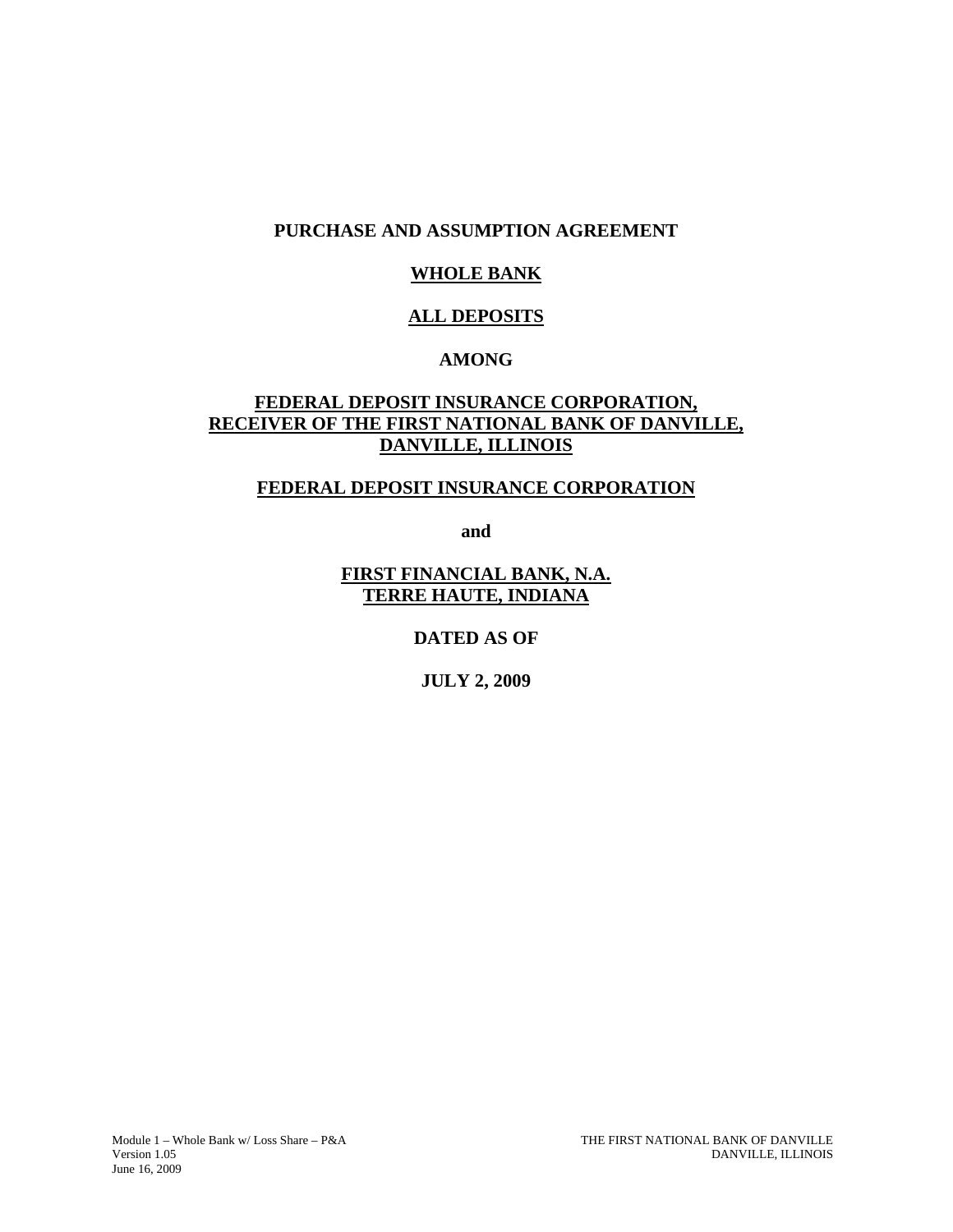# **TABLE OF CONTENTS**

| <b>ARTICLE I</b>   |                                                       |  |
|--------------------|-------------------------------------------------------|--|
| <b>ARTICLE II</b>  |                                                       |  |
| 2.1                |                                                       |  |
| 2.2                |                                                       |  |
| 2.3                |                                                       |  |
| 2.4                |                                                       |  |
| <b>ARTICLE III</b> |                                                       |  |
| 3.1                |                                                       |  |
| 3.2                |                                                       |  |
| 3.3                | Manner of Conveyance; Limited Warranty;               |  |
|                    |                                                       |  |
| 3.4                |                                                       |  |
| 3.5                |                                                       |  |
| 3.6                |                                                       |  |
| <b>ARTICLE IV</b>  | <b>ASSUMPTION OF CERTAIN DUTIES AND OBLIGATIONS16</b> |  |
| 4.1                |                                                       |  |
| 4.2                |                                                       |  |
| 4.3                |                                                       |  |
| 4.4                |                                                       |  |
| 4.5                |                                                       |  |
| 4.6                |                                                       |  |
| 4.7                | Agreement with Respect to Leased Data                 |  |
|                    |                                                       |  |
| 4.8                | Agreement with Respect to Certain                     |  |
|                    |                                                       |  |
| 4.9                |                                                       |  |
| 4.10               |                                                       |  |
| 4.11               |                                                       |  |
| 4.12               | Agreement with Respect to Continuation of Group       |  |
|                    |                                                       |  |
| 4.13               |                                                       |  |
| 4.14               |                                                       |  |
| 4.15               |                                                       |  |
| 4.16               |                                                       |  |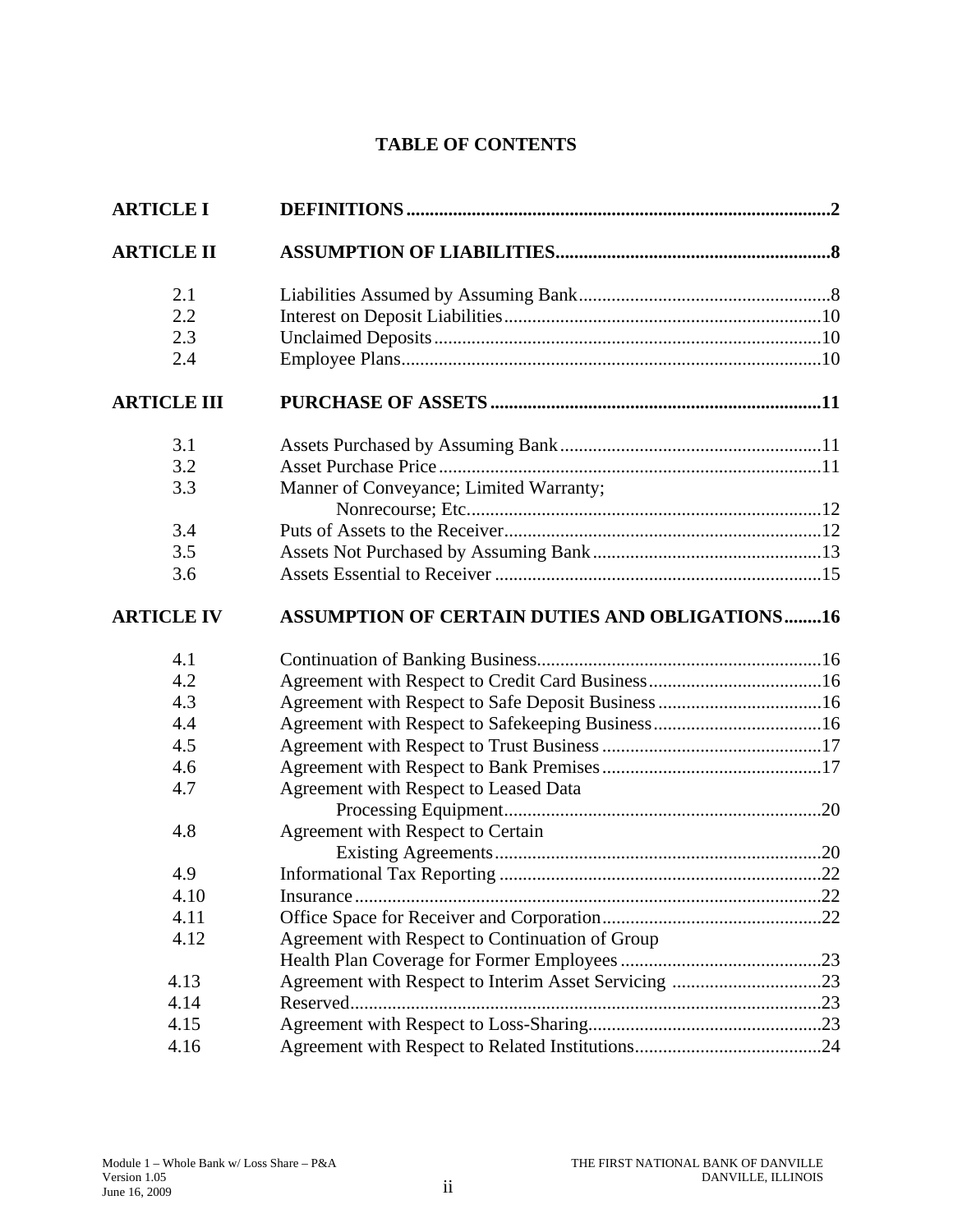| <b>ARTICLE V</b>    | <b>DUTIES WITH RESPECT TO DEPOSITORS</b>              |     |
|---------------------|-------------------------------------------------------|-----|
|                     |                                                       |     |
|                     |                                                       |     |
| 5.1                 |                                                       |     |
| 5.2                 |                                                       |     |
| 5.3                 |                                                       |     |
| <b>ARTICLE VI</b>   |                                                       |     |
| 6.1                 |                                                       |     |
| 6.2                 |                                                       |     |
| 6.3                 |                                                       |     |
| 6.4                 |                                                       |     |
| <b>ARTICLE VII</b>  |                                                       |     |
| <b>ARTICLE VIII</b> |                                                       |     |
| 8.1                 |                                                       |     |
| 8.2                 | Correction of Errors and Omissions; Other Liabilities |     |
| 8.3                 |                                                       |     |
| 8.4                 |                                                       |     |
| 8.5                 |                                                       |     |
| <b>ARTICLE IX</b>   |                                                       |     |
| 9.1                 |                                                       |     |
| 9.2                 |                                                       |     |
| 9.3                 |                                                       |     |
| 9.4                 |                                                       |     |
| 9.5                 |                                                       |     |
| 9.6                 | Proceedings with Respect to Certain Assets            |     |
|                     |                                                       | .30 |
| 9.7                 |                                                       |     |
| <b>ARTICLE X</b>    |                                                       |     |
| <b>ARTICLE XI</b>   | REPRESENTATIONS AND WARRANTIES OF THE                 |     |
|                     |                                                       |     |
| <b>ARTICLE XII</b>  |                                                       |     |
| 12.1                |                                                       |     |
| 12.2                |                                                       |     |
| 12.3                |                                                       |     |
| 12.4                |                                                       |     |
| 12.5                |                                                       |     |
| 12.6                |                                                       |     |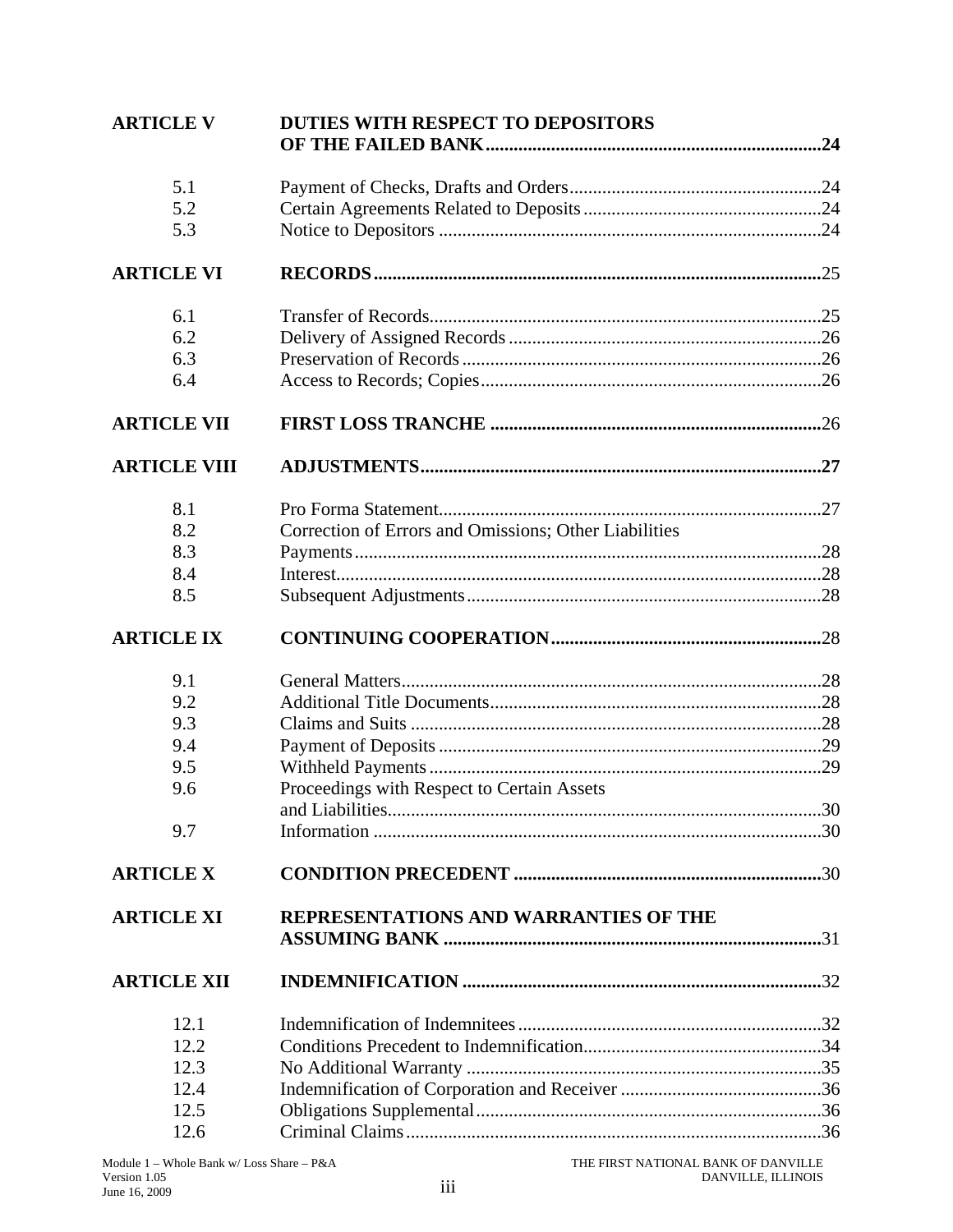| 12.7<br>12.8        |  |
|---------------------|--|
| <b>ARTICLE XIII</b> |  |
| 13.1                |  |
| 13.2                |  |
| 13.3                |  |
| 13.4                |  |
| 13.5                |  |
| 13.6                |  |
| 13.7                |  |
| 13.8                |  |
| 13.9                |  |
| 13.10               |  |
| 13.11               |  |
| 13.12               |  |
| 13.13               |  |

# **SCHEDULES**

| 2.1             |  |
|-----------------|--|
| 2.1(a)          |  |
| 3.1             |  |
| 3.2             |  |
| 3.5(l)          |  |
| 4.15A           |  |
| 4.15B           |  |
| $7\overline{ }$ |  |

# **EXHIBITS**

| 4.13  |  |
|-------|--|
| 4.15A |  |
| 4.15B |  |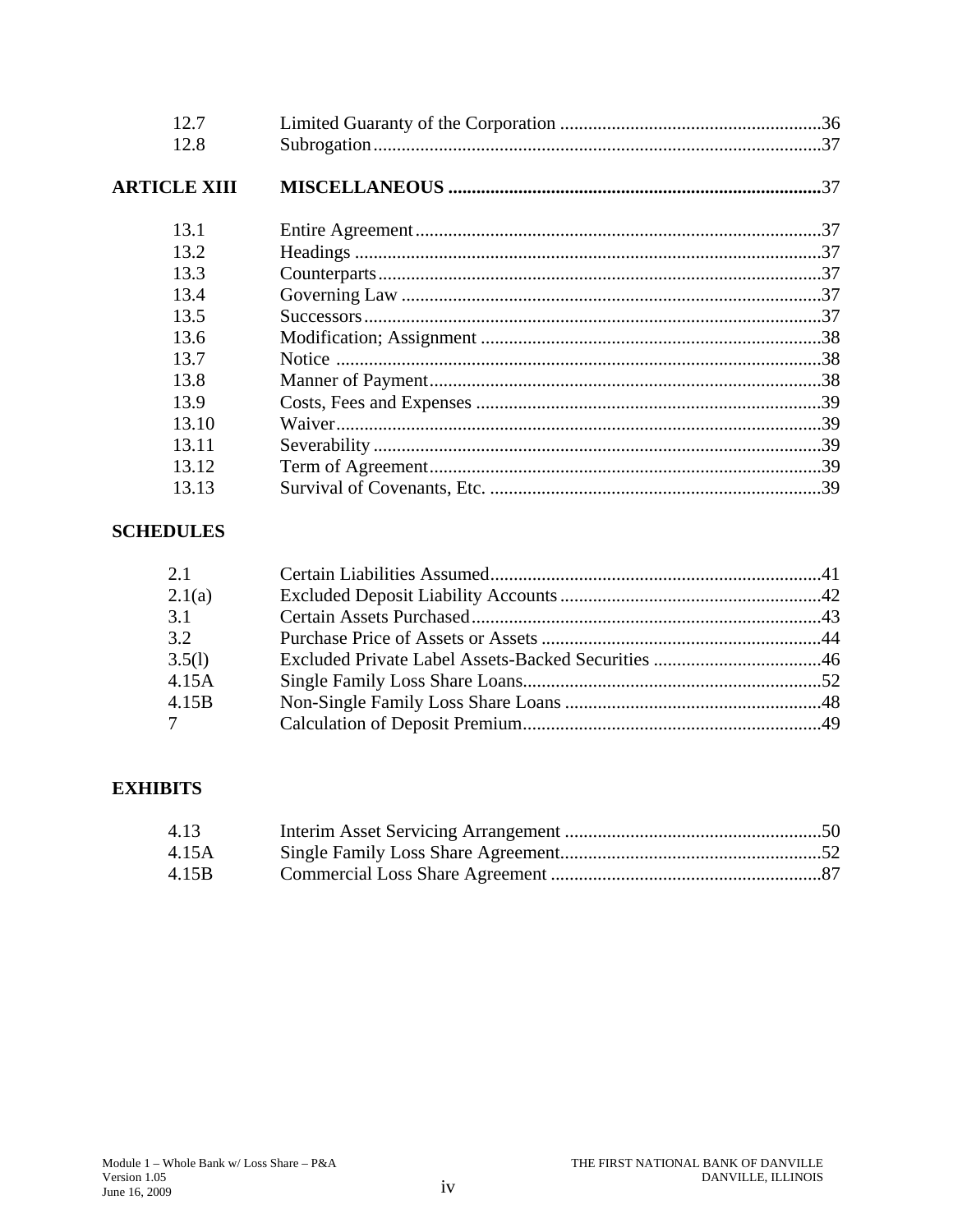### **PURCHASE AND ASSUMPTION AGREEMENT**

### **WHOLE BANK**

### **ALL DEPOSITS**

**THIS AGREEMENT**, made and entered into as of the 2<sup>nd</sup> day of July, 2009, by and among the **FEDERAL DEPOSIT INSURANCE CORPORATION, RECEIVER of THE FIRST NATIONAL BANK OF DANVILLE, DANVILLE, ILLINOIS** (the "Receiver"), **FIRST FINANCIAL BANK**, **N.A.** organized under the laws of the United States of America, and having its principal place of business in **TERRE HAUTE, INDIANA** (the "Assuming Bank"), and the **FEDERAL DEPOSIT INSURANCE CORPORATION**, organized under the laws of the United States of America and having its principal office in Washington, D.C., acting in its corporate capacity (the "Corporation").

#### **WITNESSETH**:

**WHEREAS**, on Bank Closing, the Chartering Authority closed **THE FIRST NATIONAL BANK OF DANVILLE** (the "Failed Bank") pursuant to applicable law and the Corporation was appointed Receiver thereof; and

 **WHEREAS**, the Assuming Bank desires to purchase certain assets and assume certain deposit and other liabilities of the Failed Bank on the terms and conditions set forth in this Agreement; and

**WHEREAS**, pursuant to 12 U.S.C. Section 1823(c)(2)(A), the Corporation may provide assistance to the Assuming Bank to facilitate the transactions contemplated by this Agreement, which assistance may include indemnification pursuant to Article XII; and

**WHEREAS**, the Board of Directors of the Corporation (the "Board") has determined to provide assistance to the Assuming Bank on the terms and subject to the conditions set forth in this Agreement; and

**WHEREAS**, the Board has determined pursuant to 12 U.S.C. Section 1823(c)(4)(A) that such assistance is necessary to meet the obligation of the Corporation to provide insurance coverage for the insured deposits in the Failed Bank.

 **NOW THEREFORE**, in consideration of the mutual promises herein set forth and other valuable consideration, the parties hereto agree as follows: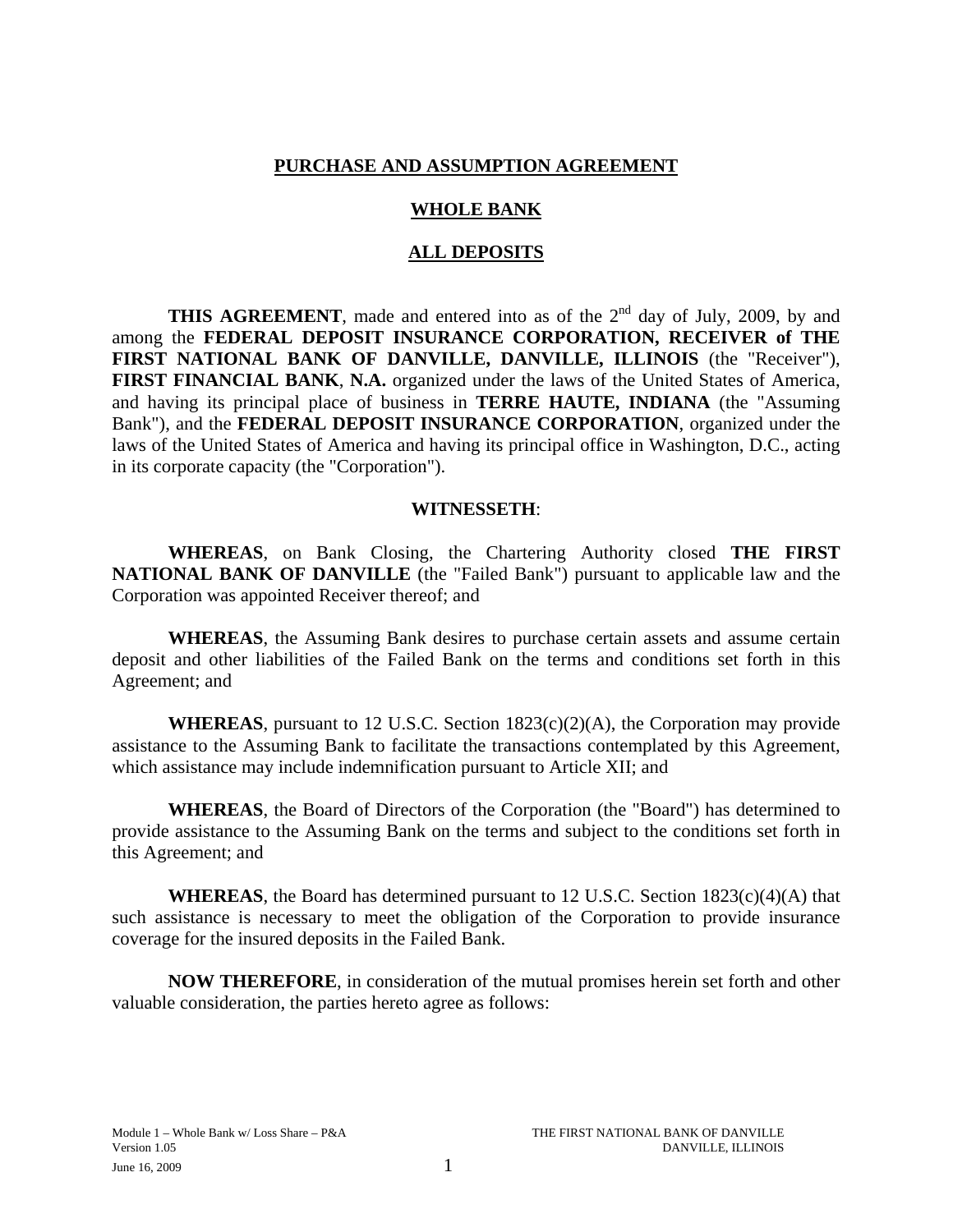#### **ARTICLE I DEFINITIONS**

<span id="page-5-0"></span>Capitalized terms used in this Agreement shall have the meanings set forth in this Article I, or elsewhere in this Agreement. As used herein, words imparting the singular include the plural and vice versa.

**"Accounting Records"** means the general ledger and subsidiary ledgers and supporting schedules which support the general ledger balances.

**"Acquired Subsidiaries"** means Subsidiaries of the Failed Bank acquired pursuant to Section 3.1.

**"Adversely Classified"** means, with respect to any Loan or security, a Loan or security which, as of the date of the most recent pertinent data made available to the Assuming Bank as part of the Information Package, has been designated in the most recent report of examination as "Substandard," "Doubtful" or "Loss" by the Failed Bank's appropriate Federal or State Chartering Authority or regulator.

**"Affiliate"** of any Person means any director, officer, or employee of that Person and any other Person (i) who is directly or indirectly controlling, or controlled by, or under direct or indirect common control with, such Person, or (ii) who is an affiliate of such Person as the term "affiliate" is defined in Section 2 of the Bank Holding Company Act of 1956, as amended, 12 U.S.C. Section 1841.

**"Agreement"** means this Purchase and Assumption Agreement by and among the Assuming Bank, the Corporation and the Receiver, as amended or otherwise modified from time to time.

**"Assets"** means all assets of the Failed Bank purchased pursuant to Section 3.1. Assets owned by Subsidiaries of the Failed Bank are not "Assets" within the meaning of this definition.

**"Assumed Deposits"** means Deposits.

**"Bank Closing"** means the close of business of the Failed Bank on the date on which the Chartering Authority closed such institution.

**"Bank Premises"** means the banking houses, drive-in banking facilities, and teller facilities (staffed or automated) together with appurtenant parking, storage and service facilities and structures connecting remote facilities to banking houses, and land on which the foregoing are located, that are owned or leased by the Failed Bank and that are occupied by the Failed Bank as of Bank Closing.

**"Book Value"** means, with respect to any Asset and any Liability Assumed, the dollar amount thereof stated on the Accounting Records of the Failed Bank. The Book Value of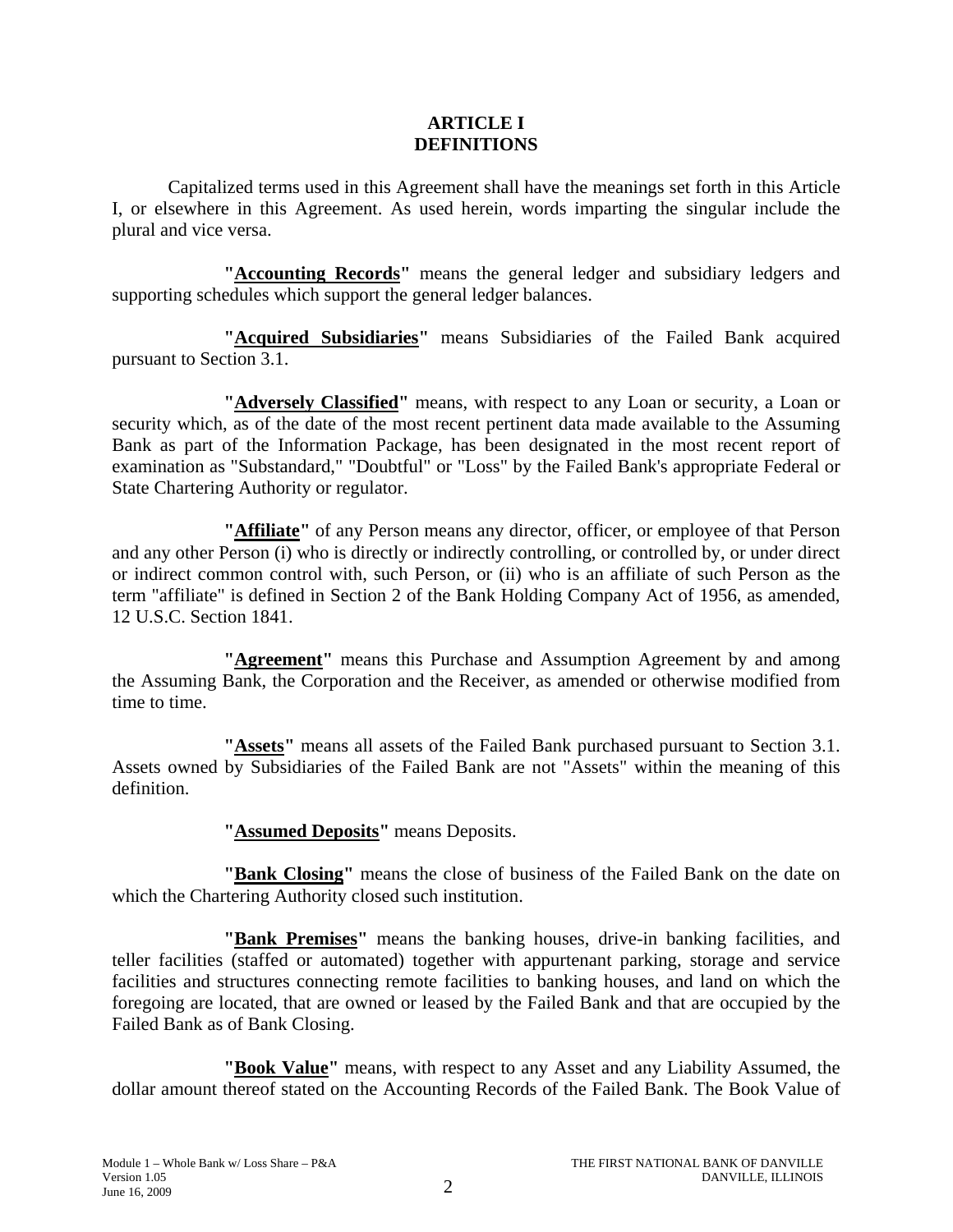<span id="page-6-0"></span>any item shall be determined as of Bank Closing after adjustments made by the Receiver for differences in accounts, suspense items, un-posted debits and credits, and other similar adjustments or corrections and for setoffs, whether voluntary or involuntary. The Book Value of a Subsidiary of the Failed Bank acquired by the Assuming Bank shall be determined from the investment in subsidiary and related accounts on the "bank only" (unconsolidated) balance sheet of the Failed Bank based on the equity method of accounting. Without limiting the generality of the foregoing, (i) the Book Value of a Liability Assumed shall include all accrued and unpaid interest thereon as of Bank Closing, and (ii) the Book Value of a Loan shall reflect adjustments for earned interest, or unearned interest (as it relates to the "rule of 78s" or add-on-interest loans, as applicable), if any, as of Bank Closing, adjustments for the portion of earned or unearned loan-related credit life and/or disability insurance premiums, if any, attributable to the Failed Bank as of Bank Closing, and adjustments for Failed Bank Advances, if any, in each case as determined for financial reporting purposes. The Book Value of an Asset shall not include any adjustment for loan premiums, discounts or any related deferred income or fees, or general or specific reserves on the Accounting Records of the Failed Bank.

**"Business Day"** means a day other than a Saturday, Sunday, Federal legal holiday or legal holiday under the laws of the State where the Failed Bank is located, or a day on which the principal office of the Corporation is closed.

**"Chartering Authority"** means (i) with respect to a national bank, the Office of the Comptroller of the Currency, (ii) with respect to a Federal savings association or savings bank, the Office of Thrift Supervision, (iii) with respect to a bank or savings institution chartered by a State, the agency of such State charged with primary responsibility for regulating and/or closing banks or savings institutions, as the case may be, (iv) the Corporation in accordance with 12 U.S.C. Section 1821(c), with regard to self appointment, or (v) the appropriate Federal banking agency in accordance with 12 U.S.C. 1821(c)(9).

**"Commitment"** means the unfunded portion of a line of credit or other commitment reflected on the books and records of the Failed Bank to make an extension of credit (or additional advances with respect to a Loan) that was legally binding on the Failed Bank as of Bank Closing, other than extensions of credit pursuant to the credit card business and overdraft protection plans of the Failed Bank, if any.

**"Credit Documents"** mean the agreements, instruments, certificates or other documents at any time evidencing or otherwise relating to, governing or executed in connection with or as security for, a Loan, including without limitation notes, bonds, loan agreements, letter of credit applications, lease financing contracts, banker's acceptances, drafts, interest protection agreements, currency exchange agreements, repurchase agreements, reverse repurchase agreements, guarantees, deeds of trust, mortgages, assignments, security agreements, pledges, subordination or priority agreements, lien priority agreements, undertakings, security instruments, certificates, documents, legal opinions, participation agreements and intercreditor agreements, and all amendments, modifications, renewals, extensions, rearrangements, and substitutions with respect to any of the foregoing.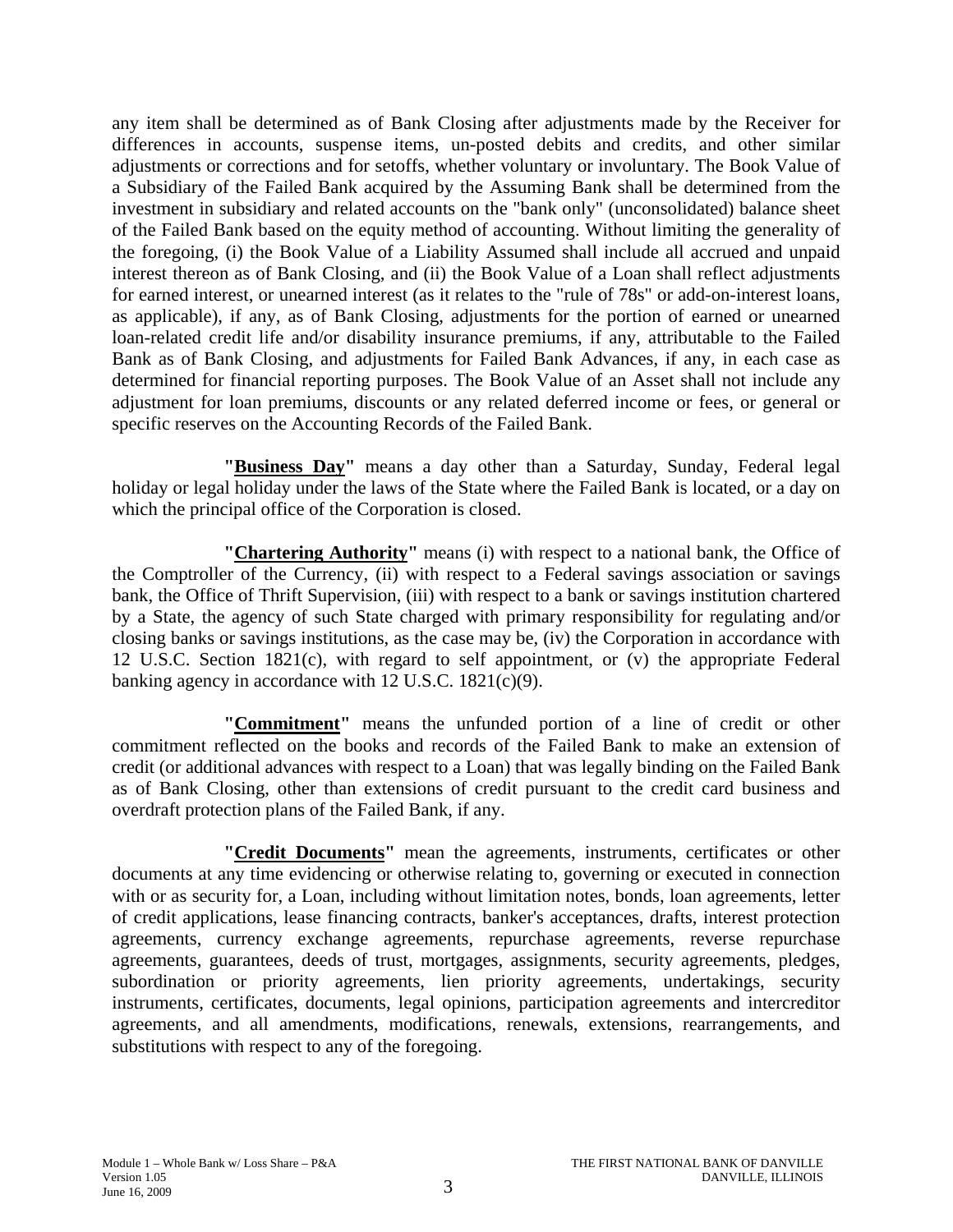<span id="page-7-0"></span> **"Credit File"** means all Credit Documents and all other credit, collateral, or insurance documents in the possession or custody of the Assuming Bank, or any of its Subsidiaries or Affiliates, relating to an Asset or a Loan included in a Put Notice, or copies of any thereof.

**"Data Processing Lease"** means any lease or licensing agreement, binding on the Failed Bank as of Bank Closing, the subject of which is data processing equipment or computer hardware or software used in connection with data processing activities. A lease or licensing agreement for computer software used in connection with data processing activities shall constitute a Data Processing Lease regardless of whether such lease or licensing agreement also covers data processing equipment.

**"Deposit"** means a deposit as defined in 12 U.S.C. Section 1813(l), including without limitation, outstanding cashier's checks and other official checks and all uncollected items included in the depositors' balances and credited on the books and records of the Failed Bank; provided, that the term "Deposit" shall not include all or any portion of those deposit balances which, in the discretion of the Receiver or the Corporation, (i) may be required to satisfy it for any liquidated or contingent liability of any depositor arising from an unauthorized or unlawful transaction, or (ii) may be needed to provide payment of any liability of any depositor to the Failed Bank or the Receiver, including the liability of any depositor as a director or officer of the Failed Bank, whether or not the amount of the liability is or can be determined as of Bank Closing.

**"Equity Adjustment"** means the dollar amount resulting by subtracting the Book Value, as of Bank Closing, of all Liabilities Assumed under this Agreement by the Assuming Bank from the purchase price, as provided for in the Agreement, as of Bank Closing, of all Assets acquired under this Agreement by the Assuming Bank, which may be a positive or a negative number.

**"Failed Bank Advances"** means the total sums paid by the Failed Bank to (i) protect its lien position, (ii) pay ad valorem taxes and hazard insurance, and (iii) pay credit life insurance, accident and health insurance, and vendor's single interest insurance.

**"Fair Market Value"** means (i)(a) "Market Value" as defined in the regulation prescribing the standards for real estate appraisals used in federally related transactions, 12 C.F.R. § 323.2(g), and accordingly shall mean the most probable price which a property should bring in a competitive and open market under all conditions requisite to a fair sale, the buyer and seller each acting prudently and knowledgeably, and assuming the price is not affected by undue stimulus. Implicit in this definition is the consummation of a sale as of a specified date and the passing of title from seller to buyer under conditions whereby:

(1) Buyer and seller are typically motivated;

(2) Both parties are well informed or well advised, and acting in what they consider their own best interests;

(3) A reasonable time is allowed for exposure in the open market;

(4) Payment is made in terms of cash in U.S. dollars or in terms of financial arrangements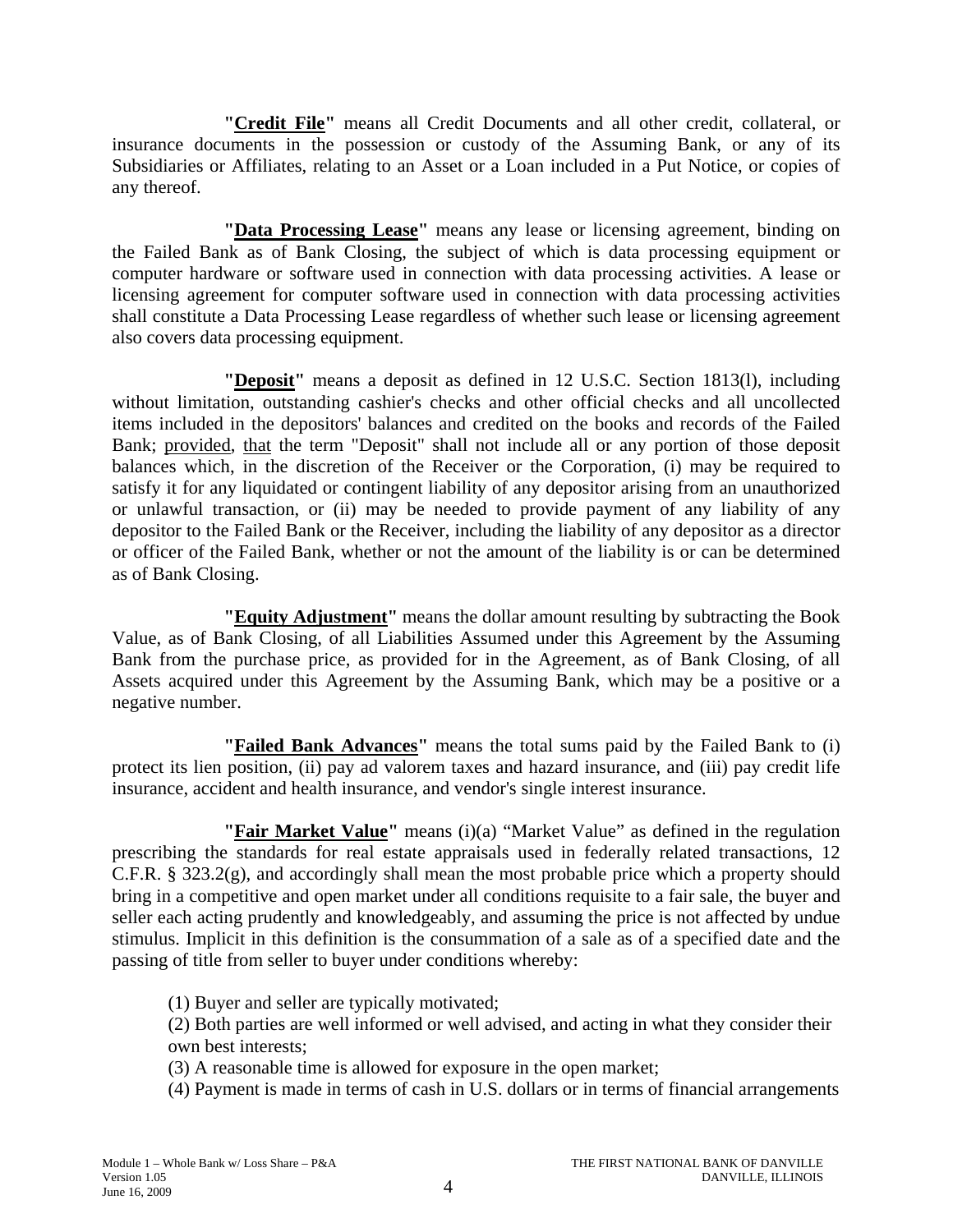comparable thereto; and

(5) The price represents the normal consideration for the property sold unaffected by special or creative financing or sales concessions granted by anyone associated with the sale;

as determined as of Bank Closing by an appraiser chosen by the Assuming Bank from a list of acceptable appraisers provided by the Receiver; any costs and fees associated with such determination shall be shared equally by the Receiver and the Assuming Bank, and (b) which, with respect to Bank Premises (to the extent, if any, that Bank Premises are purchased utilizing this valuation method), shall be determined not later than sixty (60) days after Bank Closing by an appraiser selected by the Receiver and the Assuming Bank within seven (7) days after Bank Closing; or (ii) with respect to property other than Bank Premises purchased utilizing this valuation method, the price therefore as established by the Receiver and agreed to by the Assuming Bank, or in the absence of such agreement, as determined in accordance with clause  $(i)(a)$  above.

"**First Loss Tranche**" means the dollar amount of liability that the Assuming Bank will incur prior to the commencement of loss-sharing, which is the sum of (i) the Assuming Bank's asset premium (discount) bid, as reflected on the Assuming Bank's bid form, plus (ii) the Assuming Bank's Deposit premium bid, as reflected on the Assuming Bank's bid form, plus (iii) the Equity Adjustment. The First Loss Tranche may be a positive or negative number.

"**Fixtures**" means those leasehold improvements, additions, alterations and installations constituting all or a part of Bank Premises and which were acquired, added, built, installed or purchased at the expense of the Failed Bank, regardless of the holder of legal title thereto as of Bank Closing.

**"Furniture and Equipment"** means the furniture and equipment, other than motor vehicles, leased or owned by the Failed Bank and reflected on the books of the Failed Bank as of Bank Closing, including without limitation automated teller machines, carpeting, furniture, office machinery (including personal computers), shelving, office supplies, telephone, surveillance and security systems. Motor vehicles shall be considered other assets and pass at Book Value.

**"Indemnitees"** means, except as provided in paragraph (k) of Section 12.1, (i) the Assuming Bank, (ii) the Subsidiaries and Affiliates of the Assuming Bank other than any Subsidiaries or Affiliates of the Failed Bank that are or become Subsidiaries or Affiliates of the Assuming Bank, and (iii) the directors, officers, employees and agents of the Assuming Bank and its Subsidiaries and Affiliates who are not also present or former directors, officers, employees or agents of the Failed Bank or of any Subsidiary or Affiliate of the Failed Bank.

**"Information Package"** means the most recent compilation of financial and other data with respect to the Failed Bank, including any amendments or supplements thereto, provided to the Assuming Bank by the Corporation on the web site used by the Corporation to market the Failed Bank to potential acquirers.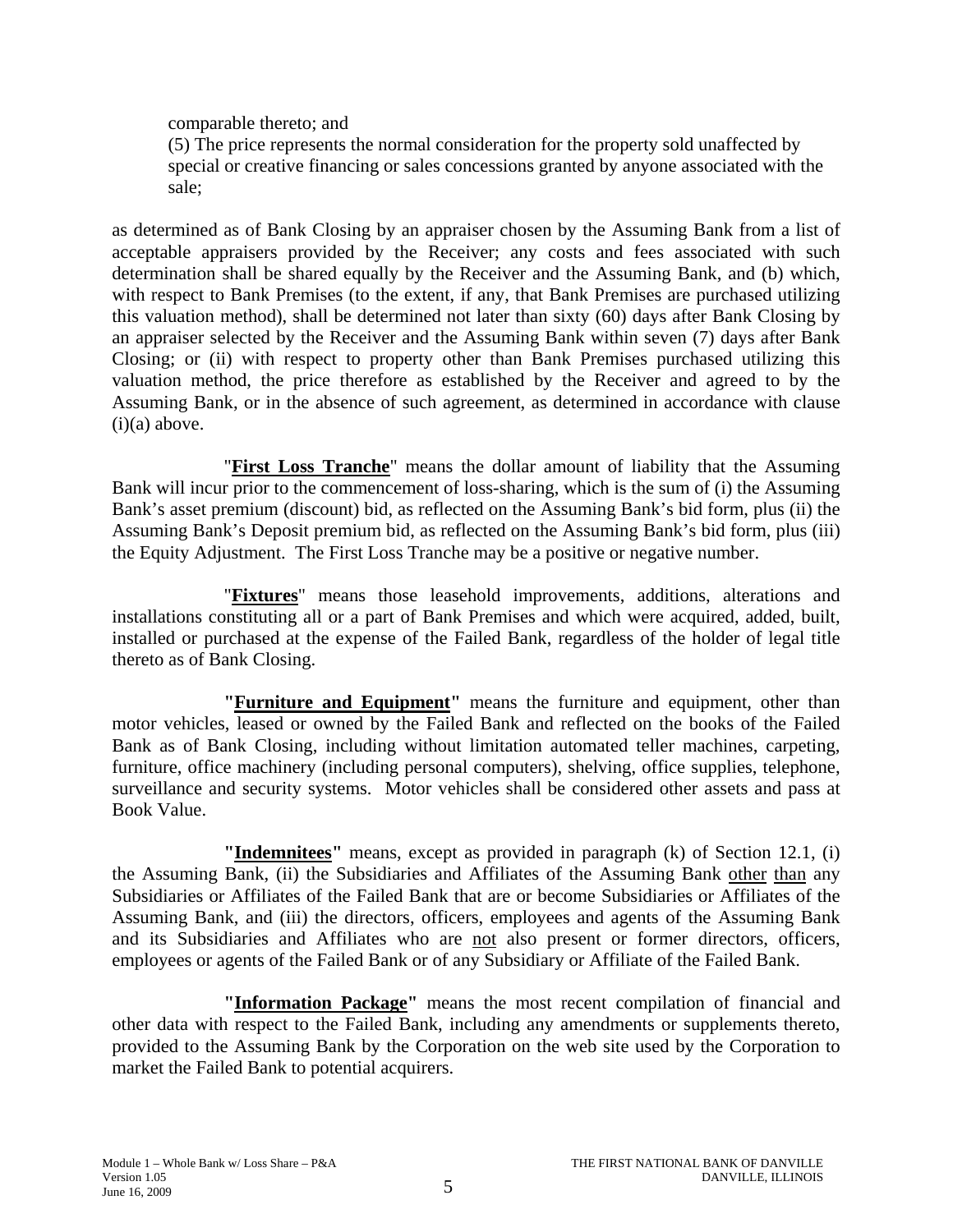**"Legal Balance"** means the amount of indebtedness legally owed by an Obligor with respect to a Loan, including principal and accrued and unpaid interest, late fees, attorneys' fees and expenses, taxes, insurance premiums, and similar charges, if any.

**"Liabilities Assumed"** has the meaning provided in Section 2.1.

**"Lien"** means any mortgage, lien, pledge, charge, assignment for security purposes, security interest, or encumbrance of any kind with respect to an Asset, including any conditional sale agreement or capital lease or other title retention agreement relating to such Asset.

**"Loans"** means all of the following owed to or held by the Failed Bank as of Bank Closing:

(i) loans (including loans which have been charged off the Accounting Records of the Failed Bank in whole or in part prior to the date of the most recent pertinent data made available to the Assuming Bank as part of the Information Package), participation agreements, interests in participations, overdrafts of customers (including but not limited to overdrafts made pursuant to an overdraft protection plan or similar extensions of credit in connection with a deposit account), revolving commercial lines of credit, home equity lines of credit, Commitments, United States and/or State-guaranteed student loans, and lease financing contracts;

(ii) all Liens, rights (including rights of set-off), remedies, powers, privileges, demands, claims, priorities, equities and benefits owned or held by, or accruing or to accrue to or for the benefit of, the holder of the obligations or instruments referred to in clause (i) above, including but not limited to those arising under or based upon Credit Documents, casualty insurance policies and binders, standby letters of credit, mortgagee title insurance policies and binders, payment bonds and performance bonds at any time and from time to time existing with respect to any of the obligations or instruments referred to in clause (i) above; and

(iii) all amendments, modifications, renewals, extensions, refinancings, and refundings of or for any of the foregoing.

**"Obligor"** means each Person liable for the full or partial payment or performance of any Loan, whether such Person is obligated directly, indirectly, primarily, secondarily, jointly, or severally.

**"Other Real Estate"** means all interests in real estate (other than Bank Premises and Fixtures) and loans on "in substance foreclosure" status as of Bank Closing as recorded on the Accounting Records of the Failed Bank, including but not limited to mineral rights, leasehold rights, condominium and cooperative interests, air rights and development rights that are owned by the Failed Bank.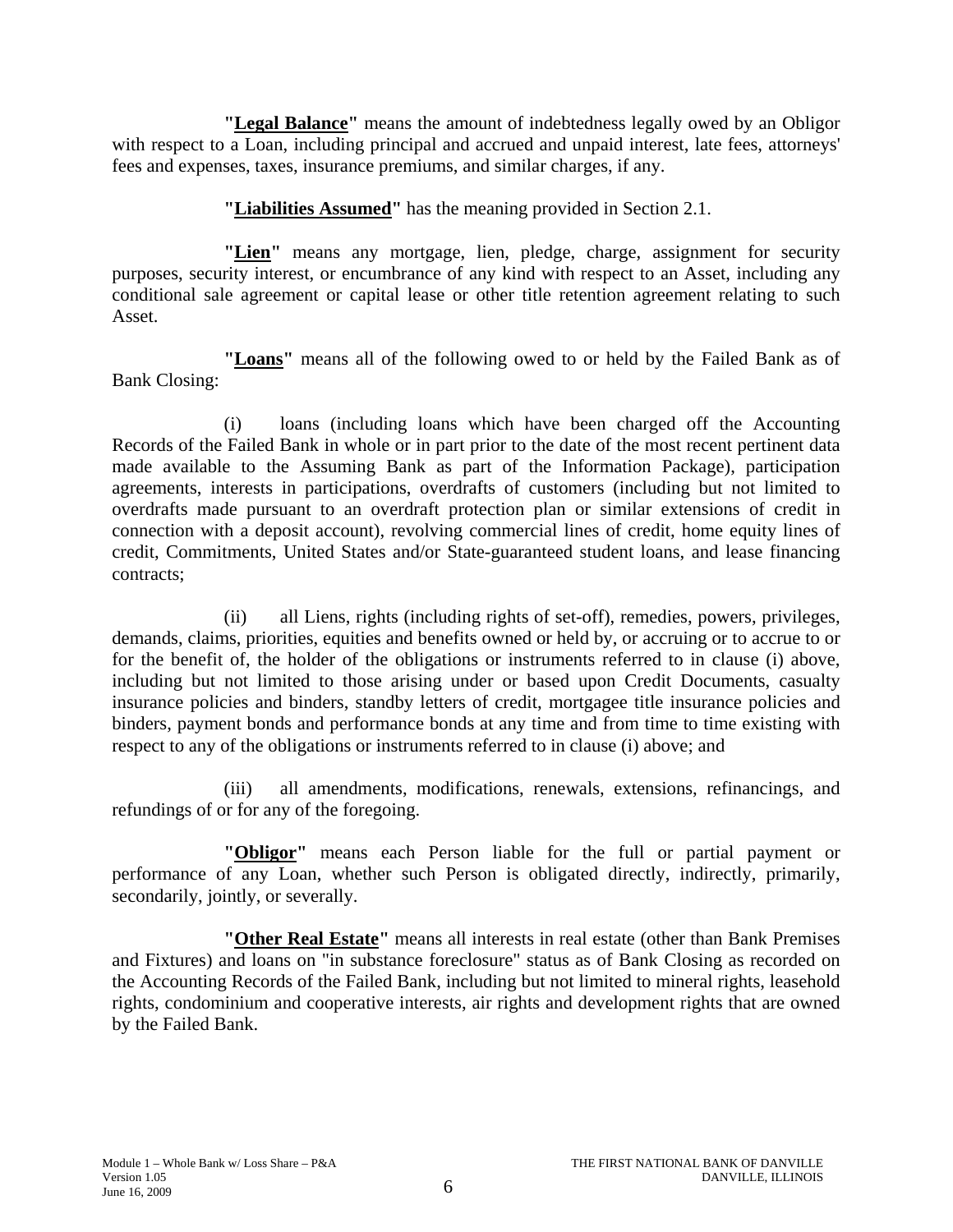"**Person**" means any individual, corporation, partnership, joint venture, association, joint-stock company, trust, unincorporated organization, or government or any agency or political subdivision thereof, excluding the Corporation.

**"Primary Indemnitor"** means any Person (other than the Assuming Bank or any of its Affiliates) who is obligated to indemnify or insure, or otherwise make payments (including payments on account of claims made against) to or on behalf of any Person in connection with the claims covered under Article XII, including without limitation any insurer issuing any directors and officers liability policy or any Person issuing a financial institution bond or banker's blanket bond.

"**Proforma**" means producing a balance sheet that reflects a reasonably accurate financial statement of the Failed bank through the date of closing. The Proforma financial statements serve as a basis for the opening entries of both the Assuming Bank and the Receiver.

**"Put Date"** has the meaning provided in Section 3.4.

**"Put Notice"** has the meaning provided in Section 3.4.

**"Qualified Financial Contract"** means a qualified financial contract as defined in 12 U.S.C. Section 1821(e)(8)(D).

**"Record"** means any document, microfiche, microfilm and computer records (including but not limited to magnetic tape, disc storage, card forms and printed copy) of the Failed Bank generated or maintained by the Failed Bank that is owned by or in the possession of the Receiver at Bank Closing.

**"Related Liability"** with respect to any Asset means any liability existing and reflected on the Accounting Records of the Failed Bank as of Bank Closing for (i) indebtedness secured by mortgages, deeds of trust, chattel mortgages, security interests or other liens on or affecting such Asset, (ii) ad valorem taxes applicable to such Asset, and (iii) any other obligation determined by the Receiver to be directly related to such Asset.

**"Related Liability Amount"** with respect to any Related Liability on the books of the Assuming Bank, means the amount of such Related Liability as stated on the Accounting Records of the Assuming Bank (as maintained in accordance with generally accepted accounting principles) as of the date as of which the Related Liability Amount is being determined. With respect to a liability that relates to more than one asset, the amount of such Related Liability shall be allocated among such assets for the purpose of determining the Related Liability Amount with respect to any one of such assets. Such allocation shall be made by specific allocation, where determinable, and otherwise shall be pro rata based upon the dollar amount of such assets stated on the Accounting Records of the entity that owns such asset.

 **"Repurchase Price"** means, with respect to any Loan the Book Value, adjusted to reflect changes to Book Value after Bank Closing, plus (ii) any advances and interest on such Loan after Bank Closing, minus (iii) the total of amounts received by the Assuming Bank for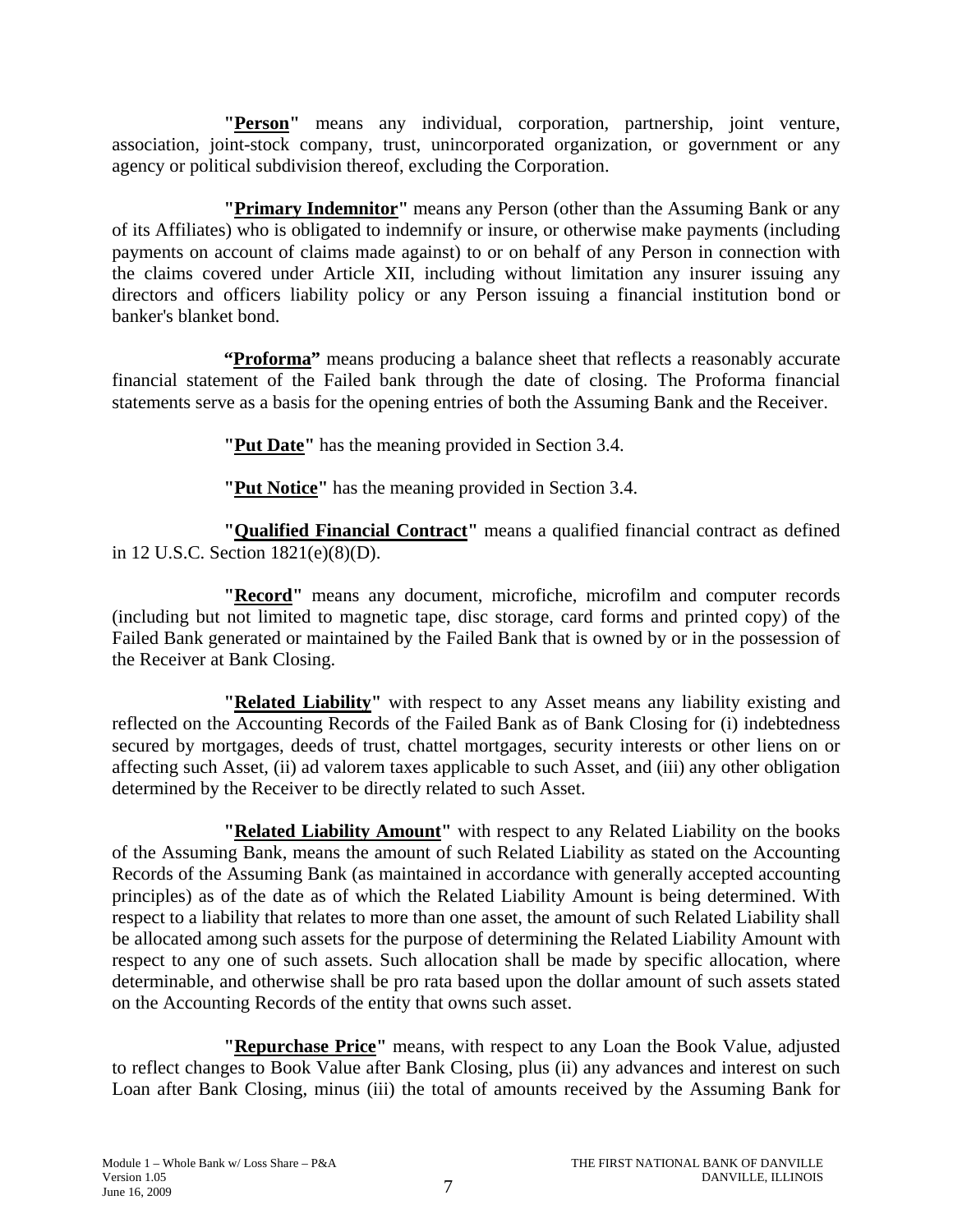such Loan, regardless of how applied, after Bank Closing, plus (iv) advances made by Assuming Bank, plus (v) total disbursements of principal made by Receiver that are not included in the Book Value.

**"Safe Deposit Boxes"** means the safe deposit boxes of the Failed Bank, if any, including the removable safe deposit boxes and safe deposit stacks in the Failed Bank's vault(s), all rights and benefits under rental agreements with respect to such safe deposit boxes, and all keys and combinations thereto.

**"Settlement Date"** means the first Business Day immediately prior to the day which is one hundred eighty (180) days after Bank Closing, or such other date prior thereto as may be agreed upon by the Receiver and the Assuming Bank. The Receiver, in its discretion, may extend the Settlement Date.

**"Settlement Interest Rate"** means, for the first calendar quarter or portion thereof during which interest accrues, the rate determined by the Receiver to be equal to the equivalent coupon issue yield on twenty-six (26)-week United States Treasury Bills in effect as of Bank Closing as published in The Wall Street Journal; provided, that if no such equivalent coupon issue yield is available as of Bank Closing, the equivalent coupon issue yield for such Treasury Bills most recently published in The Wall Street Journal prior to Bank Closing shall be used. Thereafter, the rate shall be adjusted to the rate determined by the Receiver to be equal to the equivalent coupon issue yield on such Treasury Bills in effect as of the first day of each succeeding calendar quarter during which interest accrues as published in The Wall Street Journal.

**"Subsidiary"** has the meaning set forth in Section 3(w)(4) of the Federal Deposit Insurance Act, 12 U.S.C. Section 1813(w)(4), as amended.

### **ARTICLE II ASSUMPTION OF LIABILITIES**

 **2.1 Liabilities Assumed by Assuming Bank.** The Assuming Bank expressly assumes at Book Value (subject to adjustment pursuant to Article VIII) and agrees to pay, perform, and discharge all of the following liabilities of the Failed Bank as of Bank Closing, except as otherwise provided in this Agreement (such liabilities referred to as "Liabilities Assumed"):

> (a) Assumed Deposits, except those Deposits specifically listed on Schedule 2.1(a); provided, that as to any Deposits of public money which are Assumed Deposits, the Assuming Bank agrees to properly secure such Deposits with such of the Assets as appropriate which, prior to Bank Closing, were pledged as security therefor by the Failed Bank, or with assets of the Assuming Bank, if such securing Assets, if any, are insufficient to properly secure such Deposits;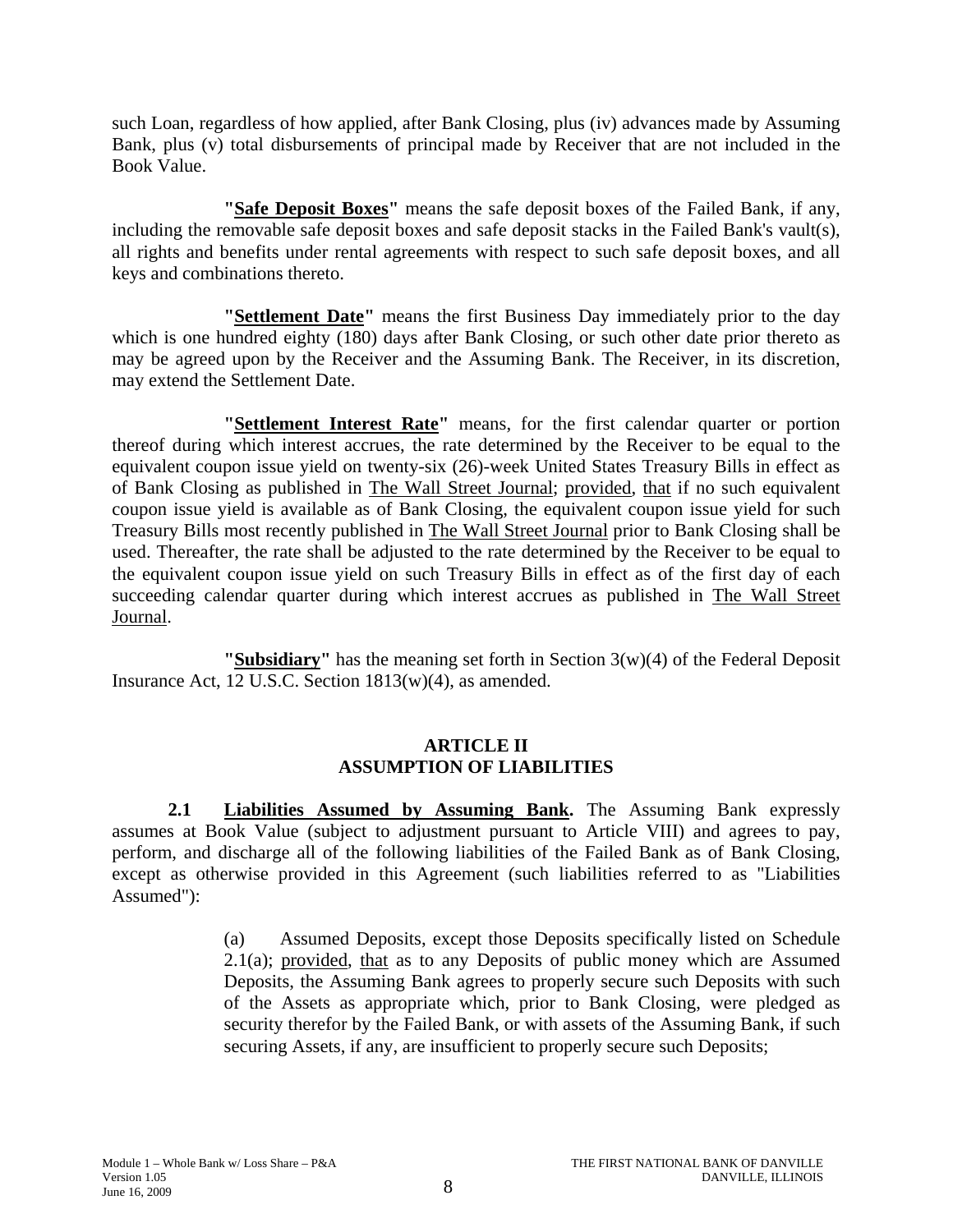(b) liabilities for indebtedness secured by mortgages, deeds of trust, chattel mortgages, security interests or other liens on or affecting any Assets, if any; provided, that the assumption of any liability pursuant to this paragraph shall be limited to the market value of the Assets securing such liability as determined by the Receiver;

(c) borrowings from Federal Reserve Banks and Federal Home Loan Banks, if any, provided, that the assumption of any liability pursuant to this paragraph shall be limited to the market value of the assets securing such liability as determined by the Receiver; and overdrafts, debit balances, service charges, reclamations, and adjustments to accounts with the Federal Reserve Banks as reflected on the books and records of any such Federal Reserve Bank within ninety (90) days after Bank Closing, if any;

(d) ad valorem taxes applicable to any Asset, if any; provided, that the assumption of any ad valorem taxes pursuant to this paragraph shall be limited to an amount equal to the market value of the Asset to which such taxes apply as determined by the Receiver;

(e) liabilities, if any, for federal funds purchased, repurchase agreements and overdrafts in accounts maintained with other depository institutions (including any accrued and unpaid interest thereon computed to and including Bank Closing); provided, that the assumption of any liability pursuant to this paragraph shall be limited to the market value of the Assets securing such liability as determined by the Receiver;

(f) United States Treasury tax and loan note option accounts, if any;

(g) liabilities for any acceptance or commercial letter of credit (other than "standby letters of credit" as defined in 12 C.F.R. Section 337.2(a)); provided, that the assumption of any liability pursuant to this paragraph shall be limited to the market value of the Assets securing such liability as determined by the Receiver;

(h) duties and obligations assumed pursuant to this Agreement including without limitation those relating to the Failed Bank's credit card business, overdraft protection plans, safe deposit business, safekeeping business or trust business, if any;

(i) liabilities, if any, for Commitments;

(j) liabilities, if any, for amounts owed to any Subsidiary of the Failed Bank acquired under Section 3.1;

(k) liabilities, if any, with respect to Qualified Financial Contracts;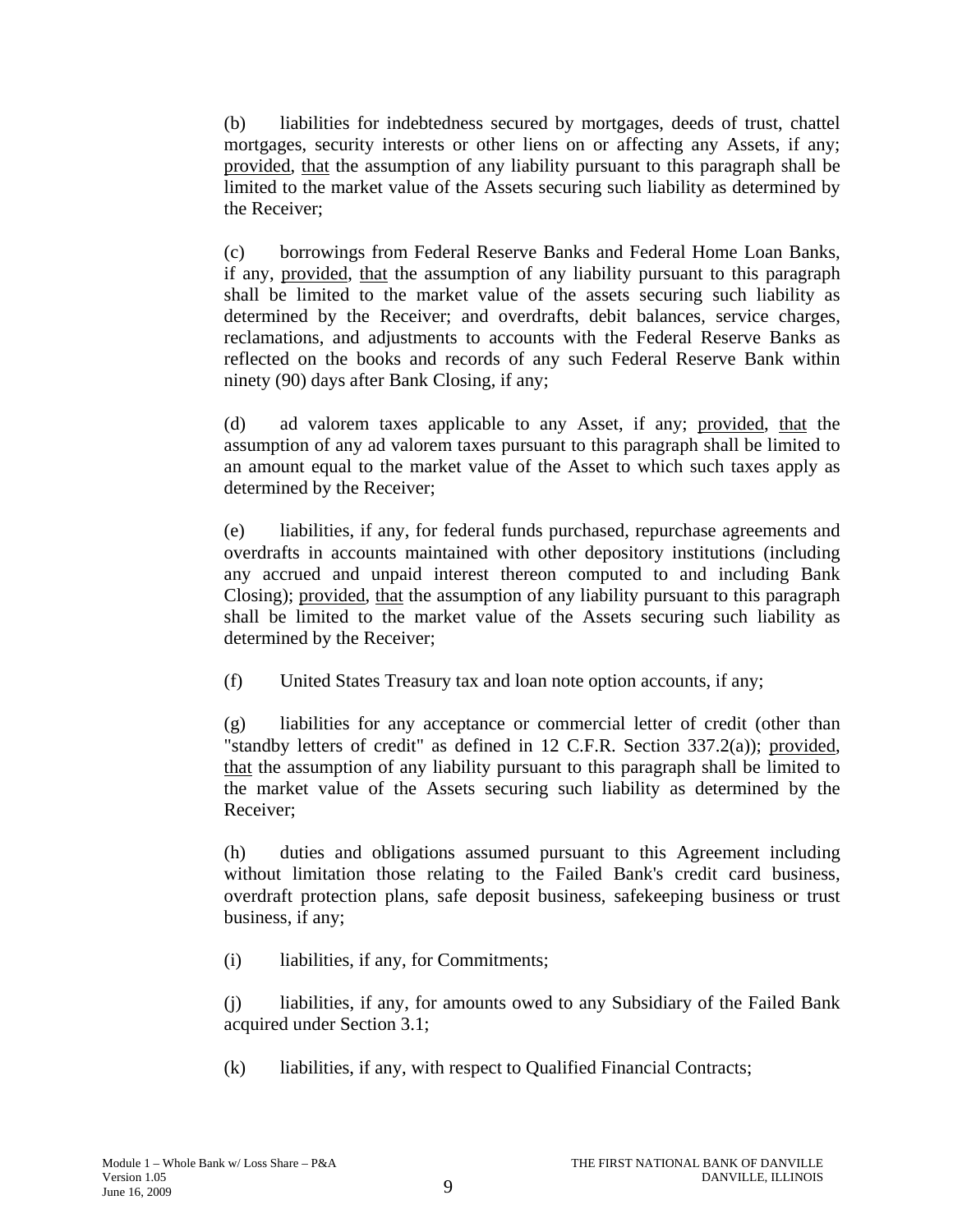(l) duties and obligations under any contract pursuant to which the Failed Bank provides mortgage servicing for others, or mortgage servicing is provided to the Failed Bank by others; and

(m) all asset-related offensive litigation liabilities and all asset-related defensive litigation liabilities, but only to the extent such liabilities relate to assets subject to a loss share agreement, and provided that all other defensive litigation and any class actions with respect to credit card business are retained by the Receiver.

Schedule 2.1 attached hereto and incorporated herein sets forth certain categories of Liabilities Assumed and the aggregate Book Value of the Liabilities Assumed in such categories. Such schedule is based upon the best information available to the Receiver and may be adjusted as provided in Article VIII.

**2.2 Interest on Deposit Liabilities.** The Assuming Bank agrees that, from and after Bank Closing, it will accrue and pay interest on Deposit liabilities assumed pursuant to Section 2.1 at a rate(s) it shall determine; provided, that for non-transaction Deposit liabilities such rate(s) shall not be less than the lowest rate offered by the Assuming Bank to its depositors for non-transaction deposit accounts. The Assuming Bank shall permit each depositor to withdraw, without penalty for early withdrawal, all or any portion of such depositor's Deposit, whether or not the Assuming Bank elects to pay interest in accordance with any deposit agreement formerly existing between the Failed Bank and such depositor; and further provided, that if such Deposit has been pledged to secure an obligation of the depositor or other party, any withdrawal thereof shall be subject to the terms of the agreement governing such pledge. The Assuming Bank shall give notice to such depositors as provided in Section 5.3 of the rate(s) of interest which it has determined to pay and of such withdrawal rights.

**2.3 Unclaimed Deposits.** If, within eighteen (18) months after Bank Closing, any depositor of the Failed Bank does not claim or arrange to continue such depositor's Deposit assumed pursuant to Section 2.1 at the Assuming Bank, the Assuming Bank shall, within fifteen (15) Business Days after the end of such eighteen (18)-month period, (i) refund to the Corporation the full amount of each such Deposit (without reduction for service charges), (ii) provide to the Corporation a schedule of all such refunded Deposits in such form as may be prescribed by the Corporation, and (iii) assign, transfer, convey and deliver to the Receiver all right, title and interest of the Assuming Bank in and to Records previously transferred to the Assuming Bank and other records generated or maintained by the Assuming Bank pertaining to such Deposits. During such eighteen (18)-month period, at the request of the Corporation, the Assuming Bank promptly shall provide to the Corporation schedules of unclaimed deposits in such form as may be prescribed by the Corporation.

**2.4 Employee Plans.** Except as provided in Section 4.12, the Assuming Bank shall have no liabilities, obligations or responsibilities under the Failed Bank's health care, bonus, vacation, pension, profit-sharing, deferred compensation, 401K or stock purchase plans or similar plans, if any, unless the Receiver and the Assuming Bank agree otherwise subsequent to the date of this Agreement.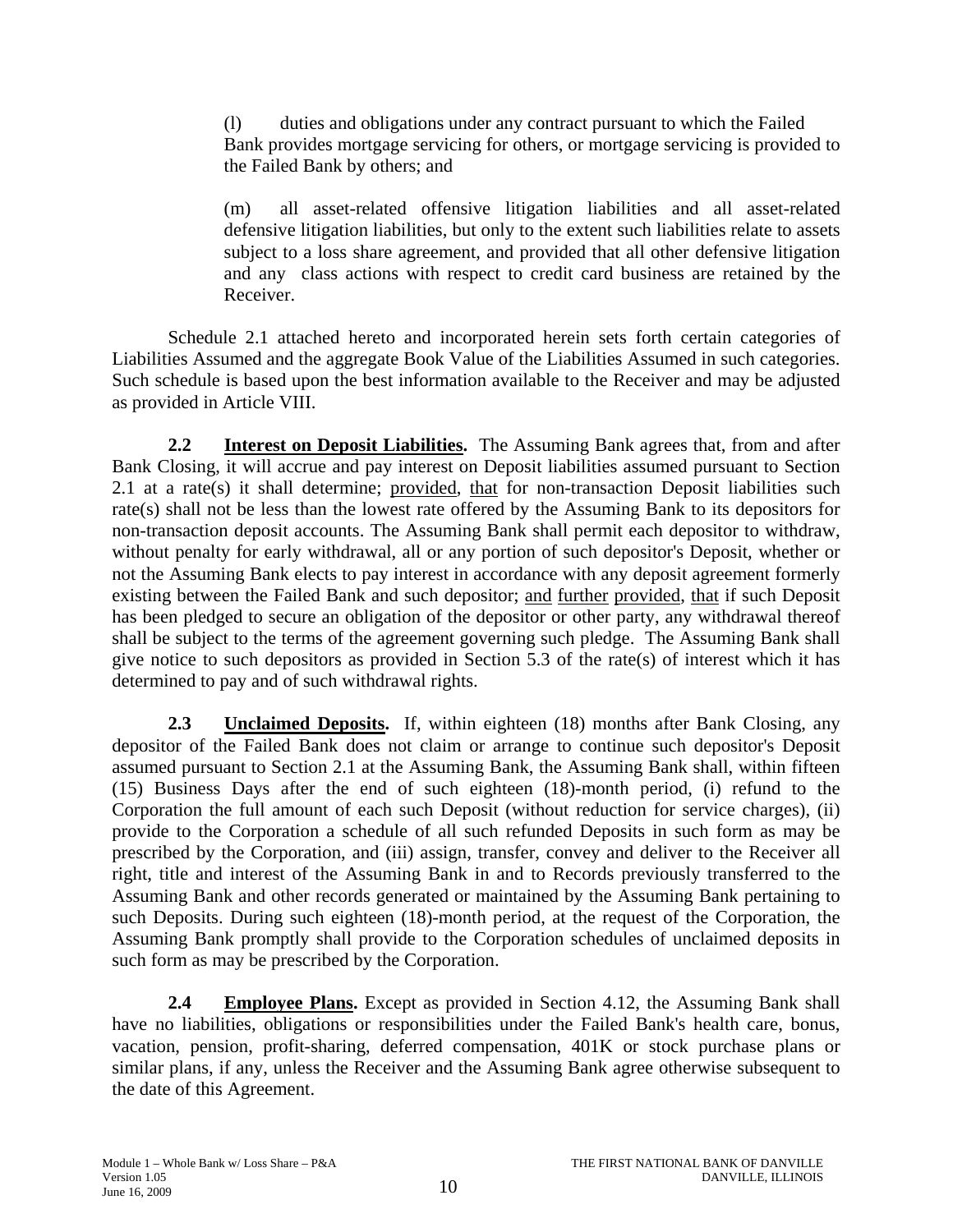#### **ARTICLE III PURCHASE OF ASSETS**

Assuming Bank includes, but is not limited to, the entities listed on Schedule 3.1a.  **3.1 Assets Purchased by Assuming Bank**. With the exception of certain assets expressly excluded in Sections 3.5 and 3.6, the Assuming Bank hereby purchases from the Receiver, and the Receiver hereby sells, assigns, transfers, conveys, and delivers to the Assuming Bank, all right, title, and interest of the Receiver in and to all of the assets (real, personal and mixed, wherever located and however acquired) including all subsidiaries, joint ventures, partnerships, and any and all other business combinations or arrangements, whether active, inactive, dissolved or terminated, of the Failed Bank whether or not reflected on the books of the Failed Bank as of Bank Closing. Schedules 3.1 and 3.1a attached hereto and incorporated herein. sets forth certain categories of Assets purchased hereunder. Such schedule is based upon the best information available to the Receiver and may be adjusted as provided in Article VIII. Assets are purchased hereunder by the Assuming Bank subject to all liabilities for indebtedness collateralized by Liens affecting such Assets to the extent provided in Section 2.1. The subsidiaries, joint ventures, partnerships, and any and all other business combinations or arrangements, whether active, inactive, dissolved or terminated being purchased by the Notwithstanding Section 4.8, the Assuming Bank specifically purchases all mortgage servicing rights and obligations of the Failed Bank.

### **3.2 Asset Purchase Price**.

(a) All Assets and assets of the Failed Bank subject to an option to purchase by the Assuming Bank shall be purchased for the amount, or the amount resulting from the method specified for determining the amount, as specified on Schedule 3.2, except as otherwise may be provided herein. Any Asset, asset of the Failed Bank subject to an option to purchase or other asset purchased for which no purchase price is specified on Schedule 3.2 or otherwise herein shall be purchased at its Book Value. Loans or other assets charged off the Accounting Records of the Failed Bank prior to the date of the most recent pertinent data made available to the Assuming Bank as part of the Information Package shall be purchased at a price of zero.

(b) The purchase price for securities (other than the capital stock of any Acquired Subsidiary) purchased under Section 3.1 by the Assuming Bank shall be the market value thereof as of Bank Closing, which market value shall be (i) the market price for each such security quoted at the close of the trading day effective on Bank Closing as published electronically by Bloomberg, L.P., or alternatively, at the discretion of the Receiver, IDC/Financial Times (FT) Interactive Data; (ii) provided, that if such market price is not available for any such security, the Assuming Bank will submit a bid for each such security within three days of notification/bid request by the Receiver (unless a different time period is agreed to by the Assuming Bank and the Receiver) and the Receiver, in its sole discretion will accept or reject each such bid; and (iii) further provided in the absence of an acceptable bid from the Assuming Bank, each such security shall not pass to the Assuming Bank and shall be deemed to be an excluded asset hereunder.

(c) Qualified Financial Contracts shall be purchased at Book Value.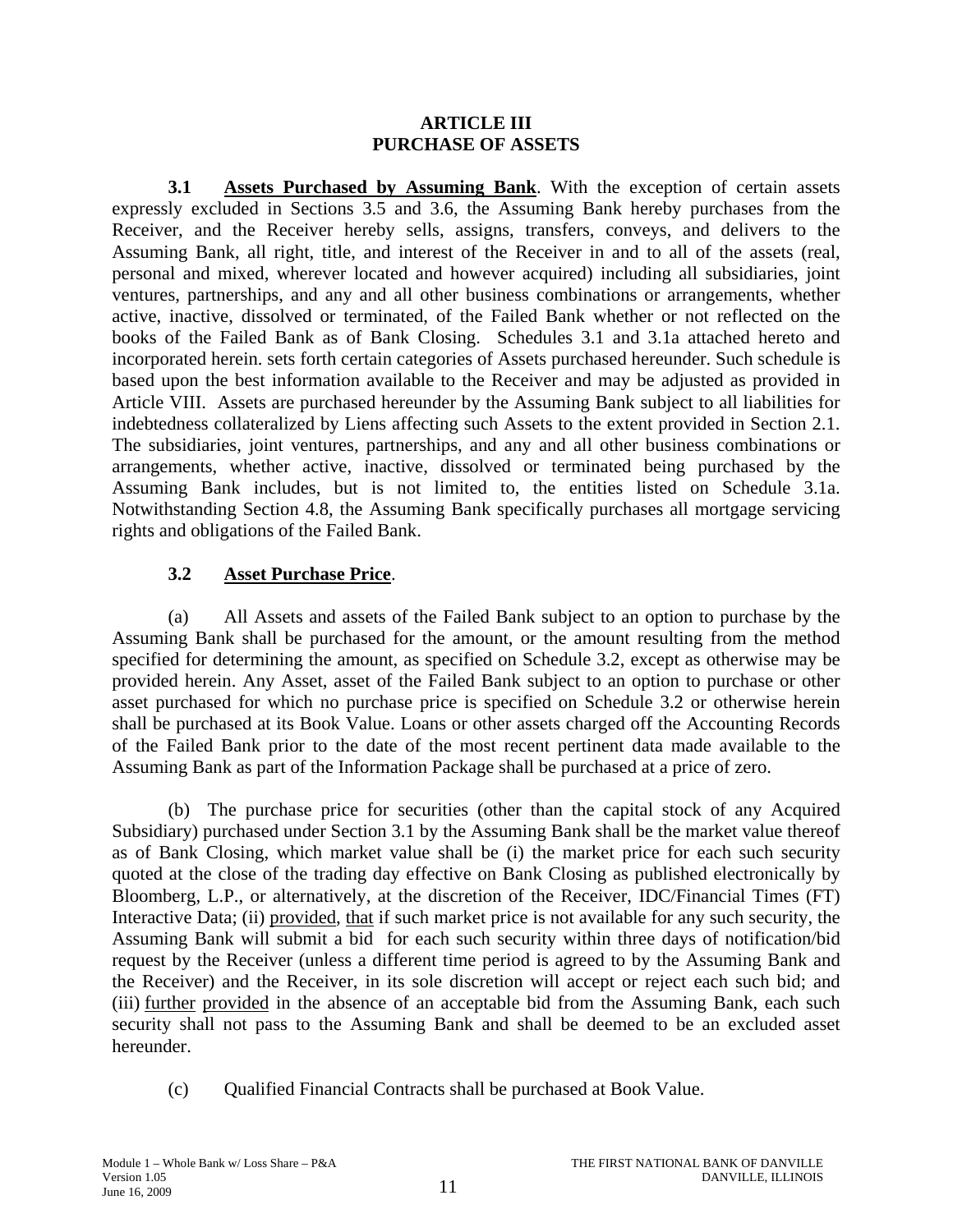**3.3 Manner of Conveyance; Limited Warranty; Nonrecourse; Etc. THE CONVEYANCE OF ALL ASSETS, INCLUDING REAL AND PERSONAL PROPERTY INTERESTS, PURCHASED BY THE ASSUMING BANK UNDER THIS AGREEMENT SHALL BE MADE, AS NECESSARY, BY RECEIVER'S DEED OR RECEIVER'S BILL OF SALE, "AS IS," "WHERE IS," WITHOUT RECOURSE AND, EXCEPT AS OTHERWISE SPECIFICALLY PROVIDED IN THIS AGREEMENT, WITHOUT ANY WARRANTIES WHATSOEVER WITH RESPECT TO SUCH ASSETS, EXPRESS OR IMPLIED, WITH RESPECT TO TITLE, ENFORCEABILITY, COLLECTIBILITY, DOCUMENTATION OR FREEDOM FROM LIENS OR ENCUMBRANCES (IN WHOLE OR IN PART), OR ANY OTHER MATTERS.** 

### **3.4 Puts of Assets to the Receiver**.

### (a) **Puts Prior to the Settlement Date.**

(i) During the period from Bank Closing to and including the Business Day immediately preceding the Settlement Date, the Assuming Bank shall be entitled to require the Receiver to purchase any Asset which the Assuming Bank can establish is evidenced by forged or stolen instruments as of Bank Closing; provided, that, the Assuming Bank shall not have the right to require the Receiver to purchase any such Asset with respect to which the Assuming Bank has taken any action referred to in Section 3.4(a)(ii) with respect to such Asset.

(ii) At the end of the thirty (30)-day period following Bank Closing and at that time only, in accordance with this Section 3.4, the Assuming Bank shall be entitled to require the Receiver to purchase any remaining overdraft transferred to the Assuming Bank pursuant to 3.1 which both was made after the "as of" the date of the most recent pertinent data made available to the Assuming Bank as part of the Information Package and was not made pursuant to an overdraft protection plan or similar extension of credit.

The Assuming Bank shall transfer all such Assets to the Receiver without recourse, and shall indemnify the Receiver against any and all claims of any Person claiming by, through or under the Assuming Bank with respect to any such Asset, as provided in Section 12.4.

(b) **Notices to the Receiver**. In the event that the Assuming Bank elects to require the Receiver to purchase one or more Assets, the Assuming Bank shall deliver to the Receiver a notice (a "Put Notice") which shall include:

- (i) a list of all Assets that the Assuming Bank requires the Receiver to purchase;
- (ii) a list of all Related Liabilities with respect to the Assets identified pursuant to (i) above; and
- (iii) a statement of the estimated Repurchase Price of each Asset identified pursuant to (i) above as of the applicable Put Date.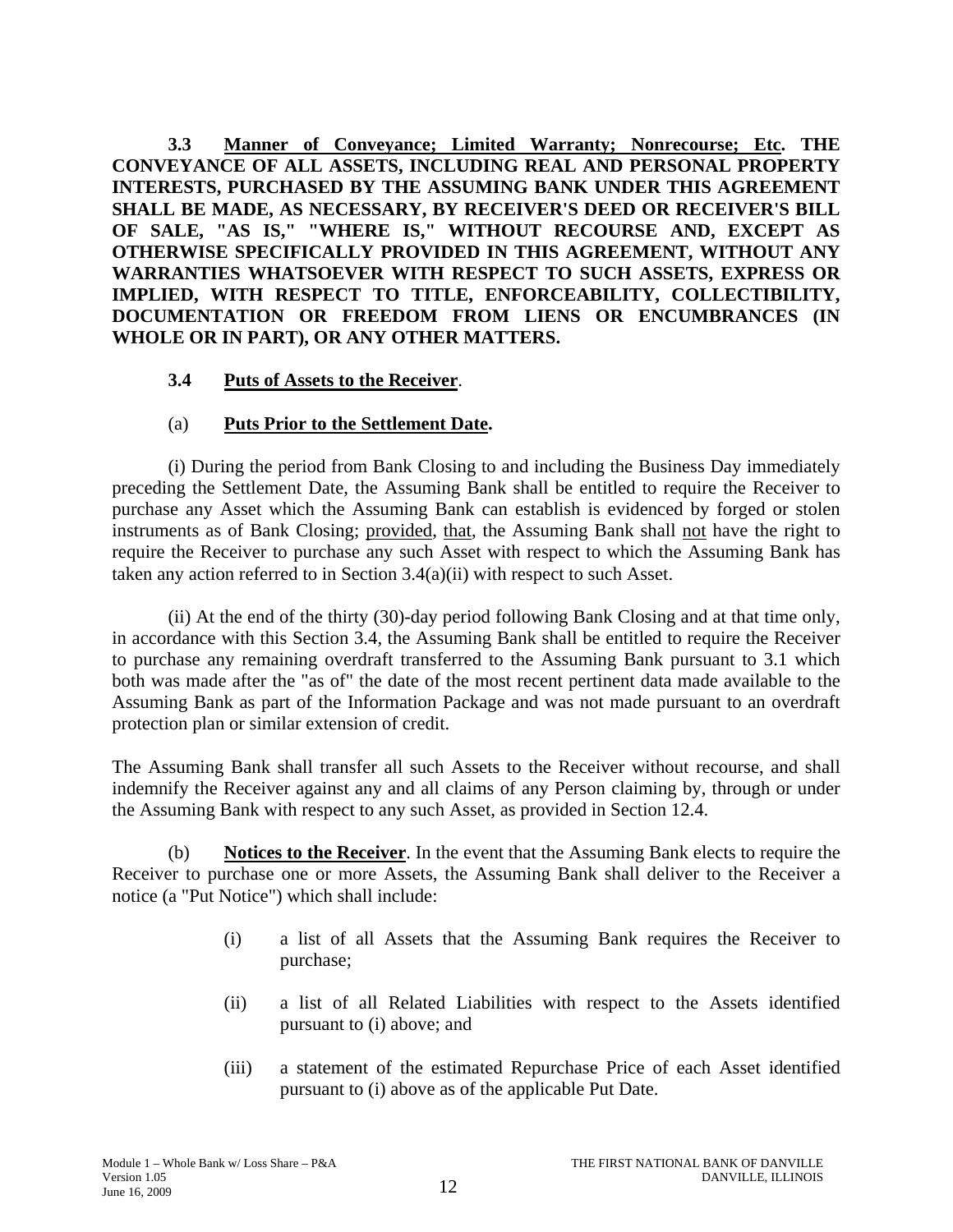Such notice shall be in the form prescribed by the Receiver or such other form to which the Receiver shall consent. As provided in Section 9.6, the Assuming Bank shall deliver to the Receiver such documents, Credit Files and such additional information relating to the subject matter of the Put Notice as the Receiver may request and shall provide to the Receiver full access to all other relevant books and records.

(c) **Purchase by Receiver**. The Receiver shall purchase Assets that are specified in the Put Notice and shall assume Related Liabilities with respect to such Assets, and the transfer of such Assets and Related Liabilities shall be effective as of a date determined by the Receiver which date shall not be later than thirty (30) days after receipt by the Receiver of the Put Notice (the "Put Date").

(d) **Purchase Price and Payment Date**. Each Asset purchased by the Receiver pursuant to this Section 3.4 shall be purchased at a price equal to the Repurchase Price of such Asset less the Related Liability Amount applicable to such Asset, in each case determined as of the applicable Put Date. If the difference between such Repurchase Price and such Related Liability Amount is positive, then the Receiver shall pay to the Assuming Bank the amount of such difference; if the difference between such amounts is negative, then the Assuming Bank shall pay to the Receiver the amount of such difference. The Assuming Bank or the Receiver, as the case may be, shall pay the purchase price determined pursuant to this Section 3.4(d) not later than the twentieth (20th) Business Day following the applicable Put Date, together with interest on such amount at the Settlement Interest Rate for the period from and including such Put Date to and including the day preceding the date upon which payment is made.

(e) **Servicing.** The Assuming Bank shall administer and manage any Asset subject to purchase by the Receiver in accordance with usual and prudent banking standards and business practices until such time as such Asset is purchased by the Receiver.

(f) **Reversals**. In the event that the Receiver purchases an Asset (and assumes the Related Liability) that it is not required to purchase pursuant to this Section 3.4, the Assuming Bank shall repurchase such Asset (and assume such Related Liability) from the Receiver at a price computed so as to achieve the same economic result as would apply if the Receiver had never purchased such Asset pursuant to this Section 3.4.

**3.5 Assets Not Purchased by Assuming Bank**. The Assuming Bank does not purchase, acquire or assume, or (except as otherwise expressly provided in this Agreement) obtain an option to purchase, acquire or assume under this Agreement:

(a) any financial institution bonds, banker's blanket bonds, or public liability, fire, or extended coverage insurance policy or any other insurance policy of the Failed Bank, or premium refund, unearned premium derived from cancellation, or any proceeds payable with respect to any of the foregoing;

(b) any interest, right, action, claim, or judgment against (i) any officer, director, employee, accountant, attorney, or any other Person employed or retained by the Failed Bank or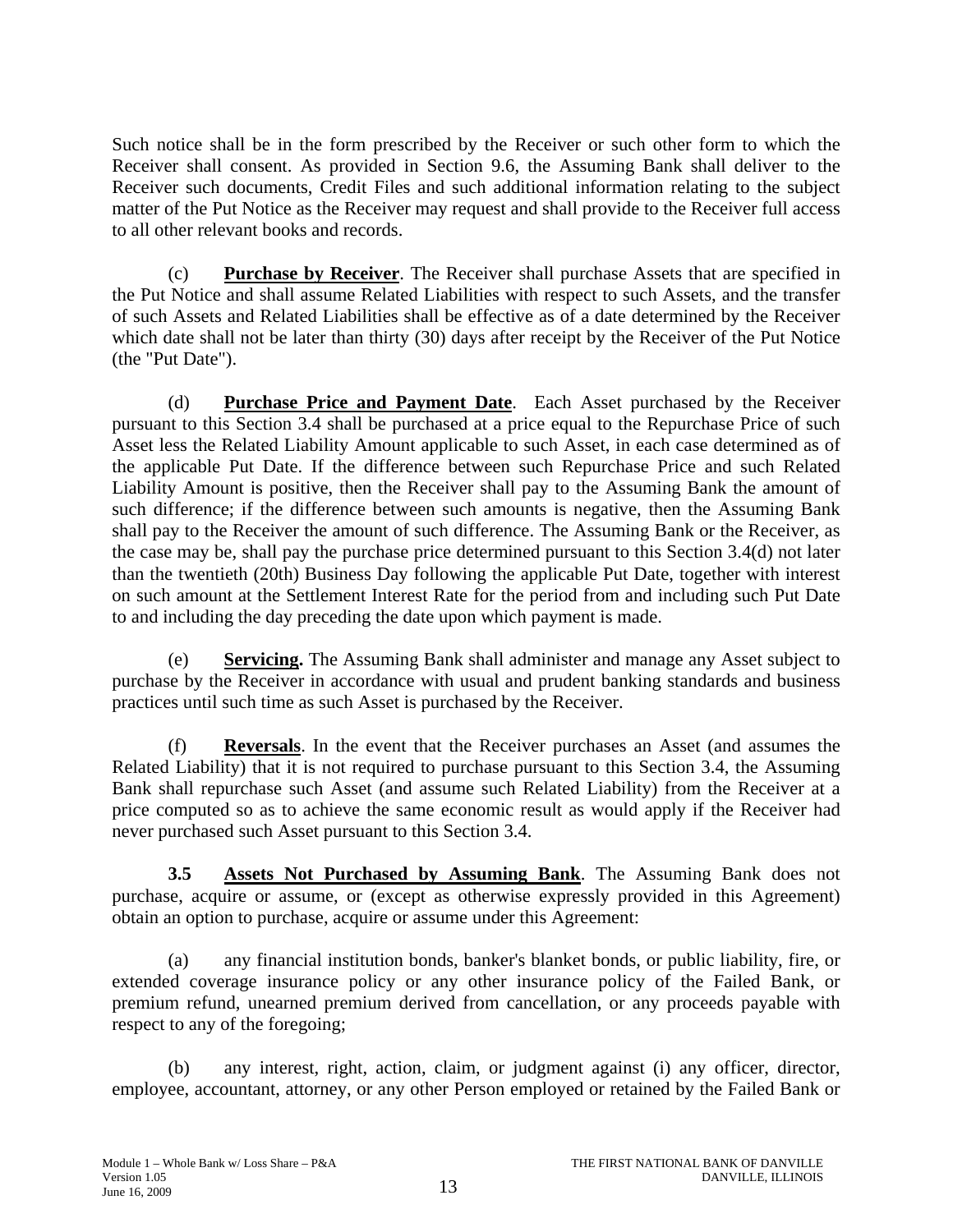any Subsidiary of the Failed Bank on or prior to Bank Closing arising out of any act or omission of such Person in such capacity, (ii) any underwriter of financial institution bonds, banker's blanket bonds or any other insurance policy of the Failed Bank, (iii) any shareholder or holding company of the Failed Bank, or (iv) any other Person whose action or inaction may be related to any loss (exclusive of any loss resulting from such Person's failure to pay on a Loan made by the Failed Bank) incurred by the Failed Bank; provided, that for the purposes hereof, the acts, omissions or other events giving rise to any such claim shall have occurred on or before Bank Closing, regardless of when any such claim is discovered and regardless of whether any such claim is made with respect to a financial institution bond, banker's blanket bond, or any other insurance policy of the Failed Bank in force as of Bank Closing;

(c) prepaid regulatory assessments of the Failed Bank, if any;

(d) legal or equitable interests in tax receivables of the Failed Bank, if any, including any claims arising as a result of the Failed Bank having entered into any agreement or otherwise being joined with another Person with respect to the filing of tax returns or the payment of taxes;

(e) amounts reflected on the Accounting Records of the Failed Bank as of Bank Closing as a general or specific loss reserve or contingency account, if any;

(f) leased or owned Bank Premises and leased or owned Furniture and Equipment and Fixtures and data processing equipment (including hardware and software) located on leased or owned Bank Premises, if any; provided, that the Assuming Bank does obtain an option under Section 4.6, Section 4.7 or Section 4.8, as the case may be, with respect thereto;

(g) owned Bank Premises which the Receiver, in its discretion, determines may contain environmentally hazardous substances;

(h) any "goodwill," as such term is defined in the instructions to the report of condition prepared by banks examined by the Corporation in accordance with 12 C.F.R. Section 304.4, and other intangibles;

- (i) any criminal restitution or forfeiture orders issued in favor of the Failed Bank;
- (j) reserved;
- (k) assets essential to the Receiver in accordance with Section 3.6;
- (l) all private label asset-backed securities, including, but not limited to, those listed on the attached Schedule 3.5(l); and
- (m) all collateralized debt obligation securities.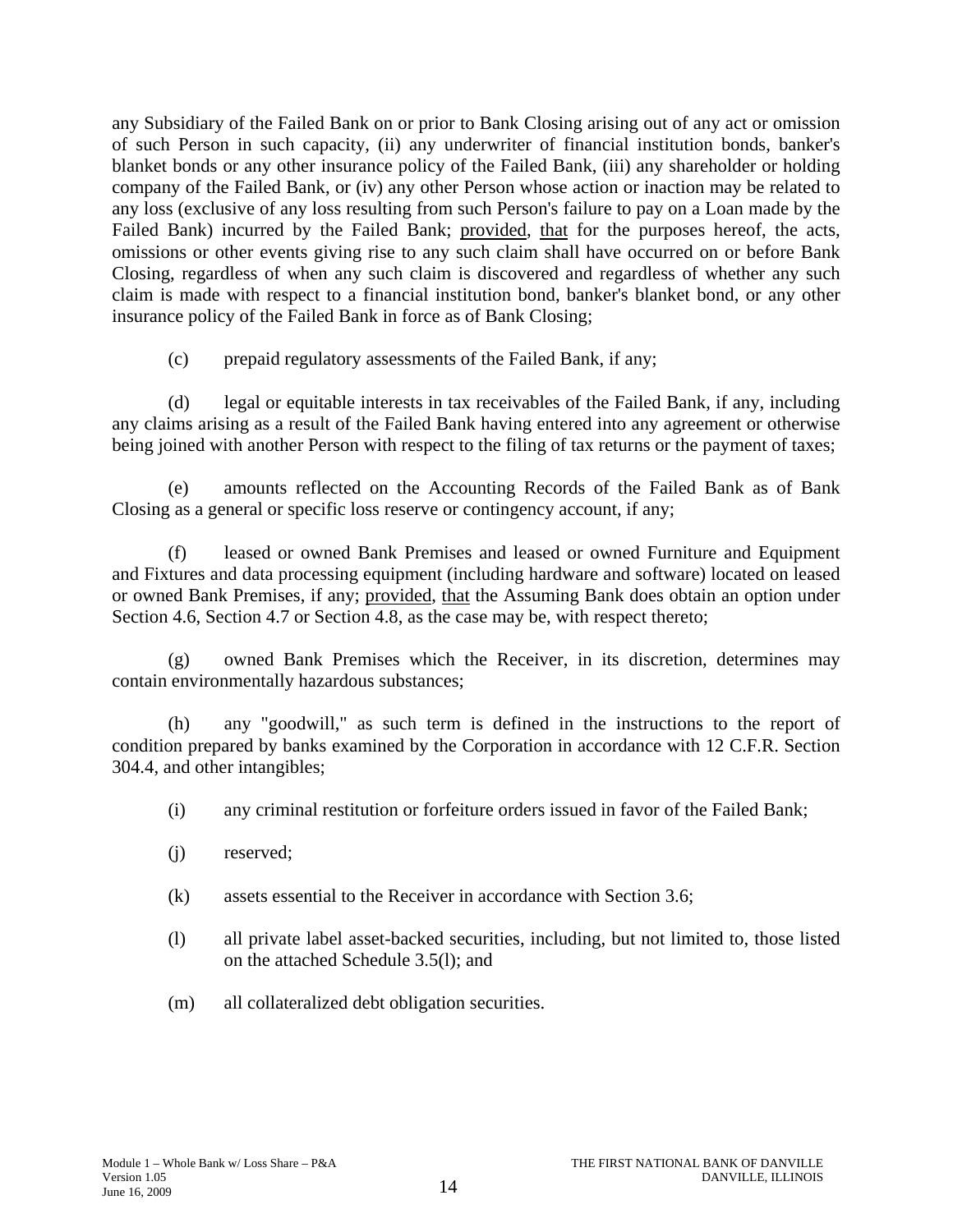### **3.6 Retention or Repurchase of Assets Essential to Receiver**.

(a) The Receiver may refuse to sell to the Assuming Bank, or the Assuming Bank agrees, at the request of the Receiver set forth in a written notice to the Assuming Bank, to assign, transfer, convey, and deliver to the Receiver all of the Assuming Bank's right, title and interest in and to, any Asset or asset essential to the Receiver as determined by the Receiver in its discretion (together with all Credit Documents evidencing or pertaining thereto), which may include any Asset or asset that the Receiver determines to be:

- (i) made to an officer, director, or other Person engaging in the affairs of the Failed Bank, its Subsidiaries or Affiliates or any related entities of any of the foregoing;
- (ii) the subject of any investigation relating to any claim with respect to any item described in Section 3.5(a) or (b), or the subject of, or potentially the subject of, any legal proceedings;
- (iii) made to a Person who is an Obligor on a loan owned by the Receiver or the Corporation in its corporate capacity or its capacity as receiver of any institution;
- (iv) secured by collateral which also secures any asset owned by the Receiver; or
- (v) related to any asset of the Failed Bank not purchased by the Assuming Bank under this Article III or any liability of the Failed Bank not assumed by the Assuming Bank under Article II.

(b) Each such Asset or asset purchased by the Receiver shall be purchased at a price equal to the Repurchase Price thereof less the Related Liability Amount with respect to any Related Liabilities related to such Asset or asset, in each case determined as of the date of the notice provided by the Receiver pursuant to Section 3.6(a). The Receiver shall pay the Assuming Bank not later than the twentieth (20th) Business Day following receipt of related Credit Documents and Credit Files together with interest on such amount at the Settlement Interest Rate for the period from and including the date of receipt of such documents to and including the day preceding the day on which payment is made. The Assuming Bank agrees to administer and manage each such Asset or asset in accordance with usual and prudent banking standards and business practices until each such Asset or asset is purchased by the Receiver. All transfers with respect to Asset or assets under this Section 3.6 shall be made as provided in Section 9.6. The Assuming Bank shall transfer all such Asset or assets and Related Liabilities to the Receiver without recourse, and shall indemnify the Receiver against any and all claims of any Person claiming by, through or under the Assuming Bank with respect to any such Asset or asset, as provided in Section 12.4.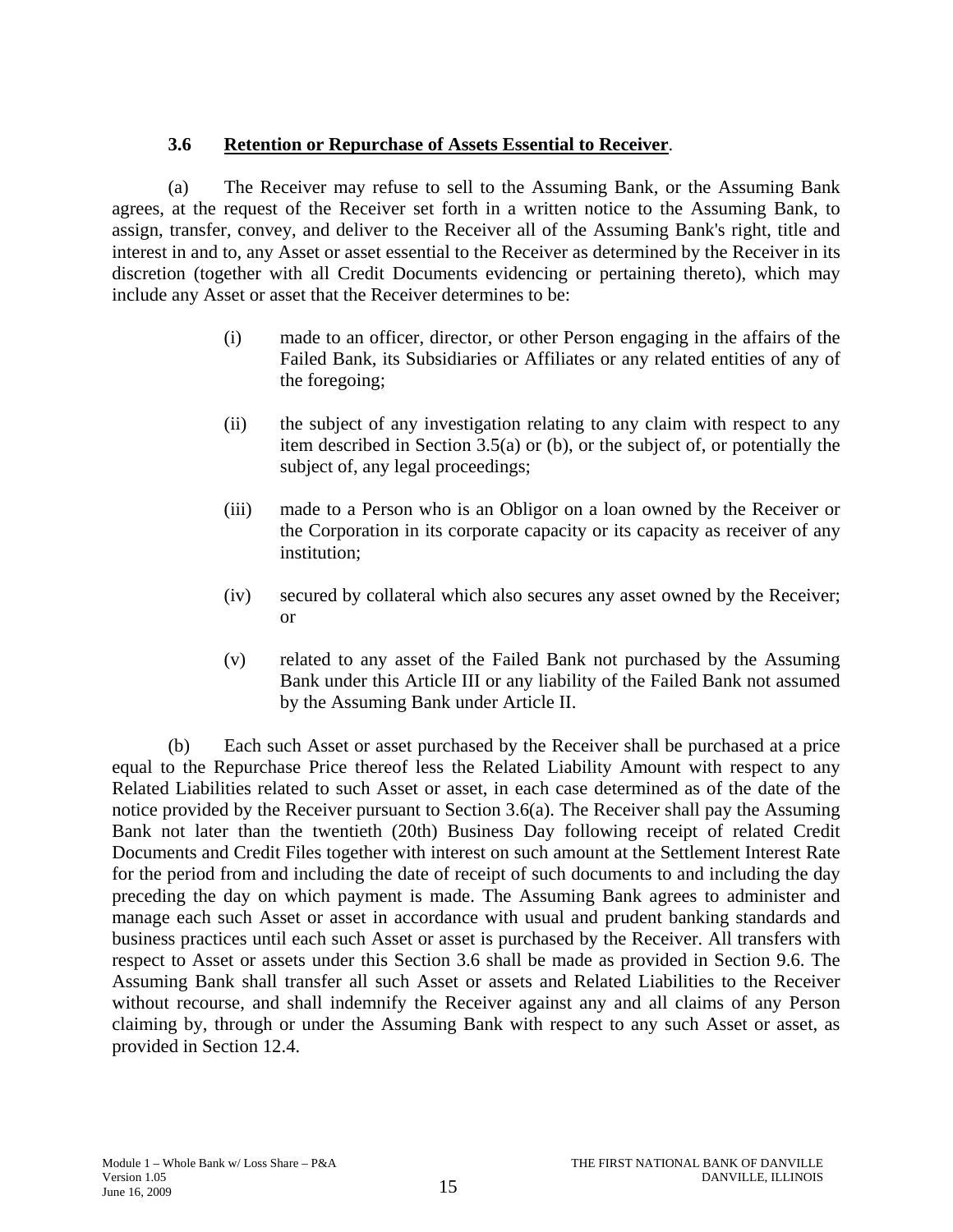### **ARTICLE IV ASSUMPTION OF CERTAIN DUTIES AND OBLIGATIONS**

The Assuming Bank agrees with the Receiver and the Corporation as follows:

**4.1 Continuation of Banking Business**. For the period commencing the first banking business day after Bank Closing and ending no earlier than the first anniversary of Bank Closing, the Assuming Bank agrees to provide full service banking in the trade area of the Failed Bank. Thereafter, the Assuming Bank may cease providing such banking services in the trade area of the Failed Bank, provided the Assuming Bank has received all necessary regulatory approvals. The trade area shall be determined by the Receiver.

**4.2 Agreement with Respect to Credit Card Business**. The Assuming Bank agrees to honor and perform, from and after Bank Closing, all duties and obligations with respect to the Failed Bank's credit card business, and/or processing related to credit cards, if any, and assumes all outstanding extensions of credit with respect thereto.

**4.3 Agreement with Respect to Safe Deposit Business**. The Assuming Bank assumes and agrees to discharge, from and after Bank Closing, in the usual course of conducting a banking business, the duties and obligations of the Failed Bank with respect to all Safe Deposit Boxes, if any, of the Failed Bank and to maintain all of the necessary facilities for the use of such boxes by the renters thereof during the period for which such boxes have been rented and the rent therefore paid to the Failed Bank, subject to the provisions of the rental agreements between the Failed Bank and the respective renters of such boxes; provided, that the Assuming Bank may relocate the Safe Deposit Boxes of the Failed Bank to any office of the Assuming Bank located in the trade area of the Failed Bank. The Safe Deposit Boxes shall be located and maintained in the trade area of the Failed Bank for a minimum of one year from Bank Closing. Fees related to the safe deposit business earned prior to the Bank Closing Date shall be for the benefit of the Receiver and fees earned after the Bank Closing Date shall be for the benefit of the Assuming Bank.

**4.4 Agreement with Respect to Safekeeping Business**. The Receiver transfers, conveys and delivers to the Assuming Bank and the Assuming Bank accepts all securities and other items, if any, held by the Failed Bank in safekeeping for its customers as of Bank Closing. The Assuming Bank assumes and agrees to honor and discharge, from and after Bank Closing, the duties and obligations of the Failed Bank with respect to such securities and items held in safekeeping. The Assuming Bank shall be entitled to all rights and benefits heretofore accrued or hereafter accruing with respect thereto. The Assuming Bank shall provide to the Receiver written verification of all assets held by the Failed Bank for safekeeping within sixty (60) days after Bank Closing. The assets held for safekeeping by the Failed Bank shall be held and maintained by the Assuming Bank in the trade area of the Failed Bank for a minimum of one year from Bank Closing. Fees related to the safekeeping business earned prior to the Bank Closing Date shall be for the benefit of the Receiver and fees earned after the Bank Closing Date shall be for the benefit of the Assuming Bank.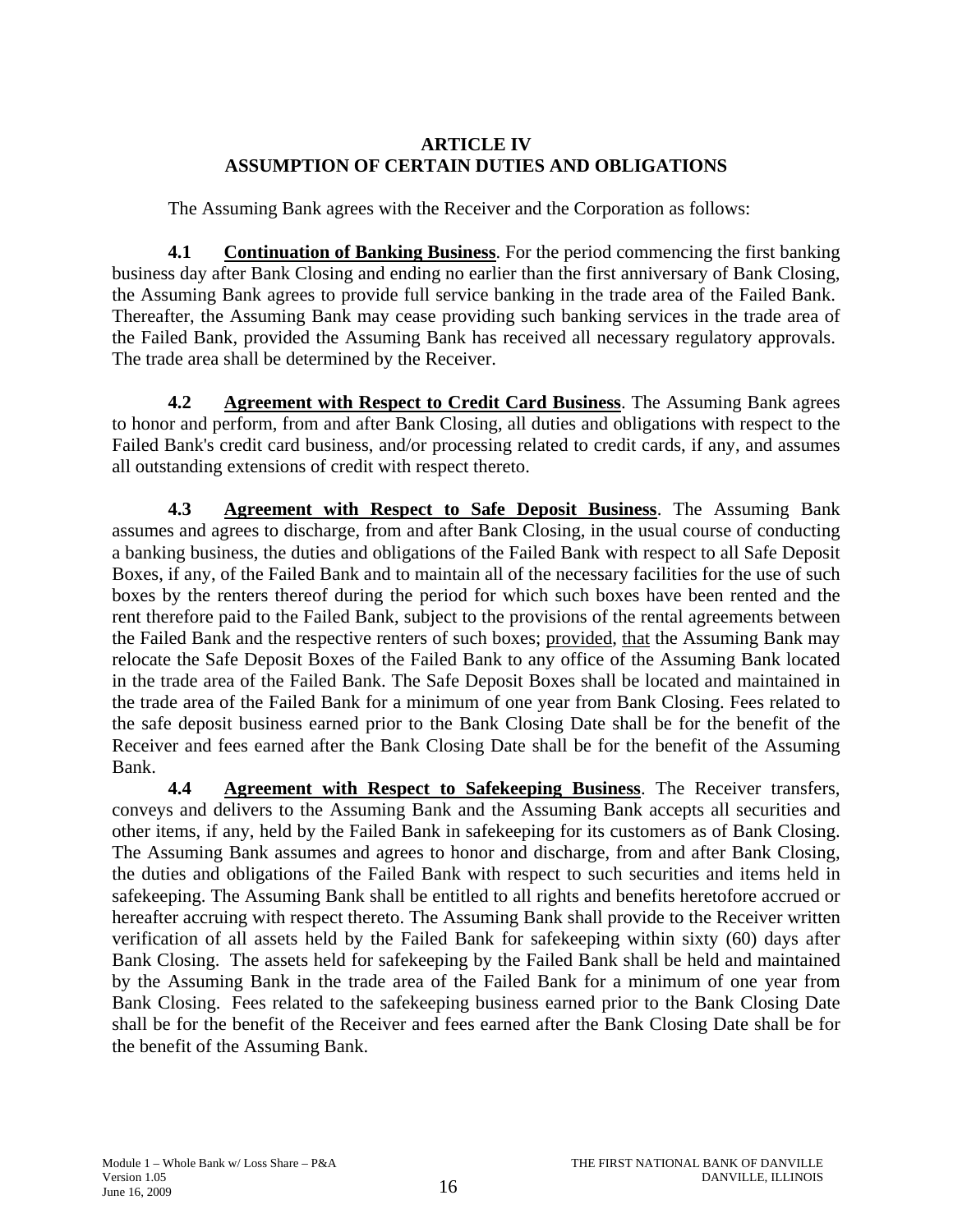# **4.5 Agreement with Respect to Trust Business**.

(a) The Assuming Bank shall, without further transfer, substitution, act or deed, to the full extent permitted by law, succeed to the rights, obligations, properties, assets, investments, deposits, agreements, and trusts of the Failed Bank under trusts, executorships, administrations, guardianships, and agencies, and other fiduciary or representative capacities, all to the same extent as though the Assuming Bank had assumed the same from the Failed Bank prior to Bank Closing; provided, that any liability based on the misfeasance, malfeasance or nonfeasance of the Failed Bank, its directors, officers, employees or agents with respect to the trust business is not assumed hereunder.

(b) The Assuming Bank shall, to the full extent permitted by law, succeed to, and be entitled to take and execute, the appointment to all executorships, trusteeships, guardianships and other fiduciary or representative capacities to which the Failed Bank is or may be named in wills, whenever probated, or to which the Failed Bank is or may be named or appointed by any other instrument.

(c) In the event additional proceedings of any kind are necessary to accomplish the transfer of such trust business, the Assuming Bank agrees that, at its own expense, it will take whatever action is necessary to accomplish such transfer. The Receiver agrees to use reasonable efforts to assist the Assuming Bank in accomplishing such transfer.

(d) The Assuming Bank shall provide to the Receiver written verification of the assets held in connection with the Failed Bank's trust business within sixty (60) days after Bank Closing.

# **4.6 Agreement with Respect to Bank Premises**.

(a) **Option to Purchase.** Subject to Section 3.5, the Receiver hereby grants to the Assuming Bank an exclusive option for the period of ninety (90) days commencing the day after Bank Closing to purchase any or all owned Bank Premises, including all Furniture, Fixtures and Equipment located on the Bank Premises. The Assuming Bank shall give written notice to the Receiver within the option period of its election to purchase or not to purchase any of the owned Bank Premises. Any purchase of such premises shall be effective as of the date of Bank Closing and such purchase shall be consummated as soon as practicable thereafter, and in no event later than the Settlement Date.

(b) **Option to Lease.** The Receiver hereby grants to the Assuming Bank an exclusive option for the period of ninety (90) days commencing the day after Bank Closing to cause the Receiver to assign to the Assuming Bank any or all leases for leased Bank Premises, if any, which have been continuously occupied by the Assuming Bank from Bank Closing to the date it elects to accept an assignment of the leases with respect thereto to the extent such leases can be assigned; provided, that the exercise of this option with respect to any lease must be as to all premises or other property subject to the lease. If an assignment cannot be made of any such leases, the Receiver may, in its discretion, enter into subleases with the Assuming Bank containing the same terms and conditions provided under such existing leases for such leased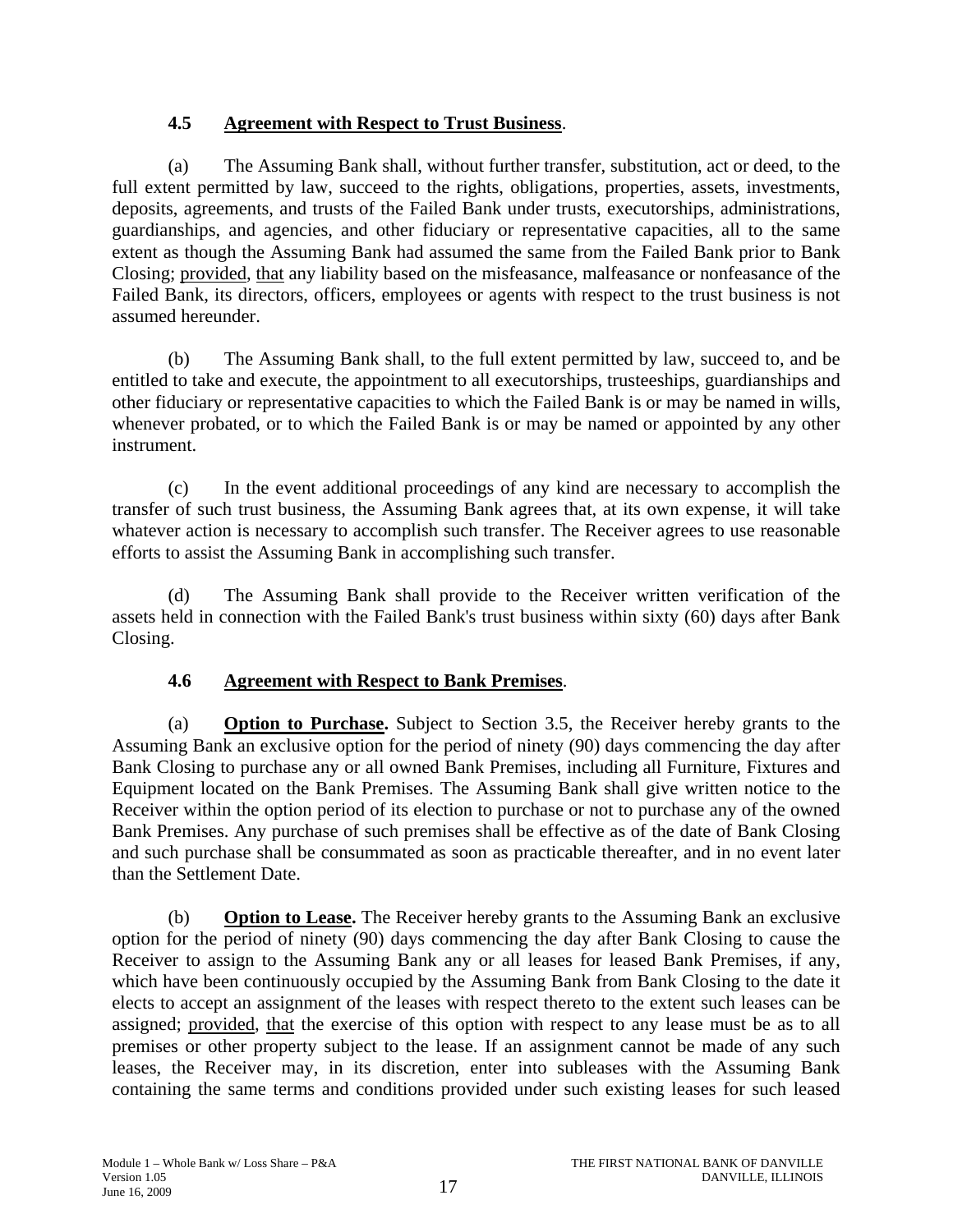Bank Premises or other property. The Assuming Bank shall give notice to the Receiver within the option period of its election to accept or not to accept an assignment of any or all leases (or enter into subleases or new leases in lieu thereof). The Assuming Bank agrees to assume all leases assigned (or enter into subleases or new leases in lieu thereof) pursuant to this Section 4.6.

(c) **Facilitation.** The Receiver agrees to facilitate the assumption, assignment or sublease of leases or the negotiation of new leases by the Assuming Bank; provided, that neither the Receiver nor the Corporation shall be obligated to engage in litigation, make payments to the Assuming Bank or to any third party in connection with facilitating any such assumption, assignment, sublease or negotiation or commit to any other obligations to third parties.

(d) **Occupancy.** The Assuming Bank shall give the Receiver fifteen (15) days' prior written notice of its intention to vacate prior to vacating any leased Bank Premises with respect to which the Assuming Bank has not exercised the option provided in Section 4.6(b). Any such notice shall be deemed to terminate the Assuming Bank's option with respect to such leased Bank Premises.

# (e) **Occupancy Costs.**

(i) The Assuming Bank agrees to pay to the Receiver, or to appropriate third parties at the direction of the Receiver, during and for the period of any occupancy by it of (x) owned Bank Premises the market rental value, as determined by the appraiser selected in accordance with the definition of Fair Market Value, and all operating costs, and (y) leased Bank Premises, all operating costs with respect thereto and to comply with all relevant terms of applicable leases entered into by the Failed Bank, including without limitation the timely payment of all rent. Operating costs include, without limitation all taxes, fees, charges, utilities, insurance and assessments, to the extent not included in the rental value or rent. If the Assuming Bank elects to purchase any owned Bank Premises in accordance with Section 4.6(a), the amount of any rent paid (and taxes paid to the Receiver which have not been paid to the taxing authority and for which the Assuming Bank assumes liability) by the Assuming Bank with respect thereto shall be applied as an offset against the purchase price thereof.

(ii) The Assuming Bank agrees during the period of occupancy by it of owned or leased Bank Premises, to pay to the Receiver rent for the use of all owned or leased Furniture and Equipment and all owned or leased Fixtures located on such Bank Premises for the period of such occupancy. Rent for such property owned by the Failed Bank shall be the market rental value thereof, as determined by the Receiver within sixty (60) days after Bank Closing. Rent for such leased property shall be an amount equal to any and all rent and other amounts which the Receiver incurs or accrues as an obligation or is obligated to pay for such period of occupancy pursuant to all leases and contracts with respect to such property. If the Assuming Bank purchases any owned Furniture and Equipment or owned Fixtures in accordance with Section 4.6(f) or 4.6(h), the amount of any rents paid by the Assuming Bank with respect thereto shall be applied as an offset against the purchase price thereof.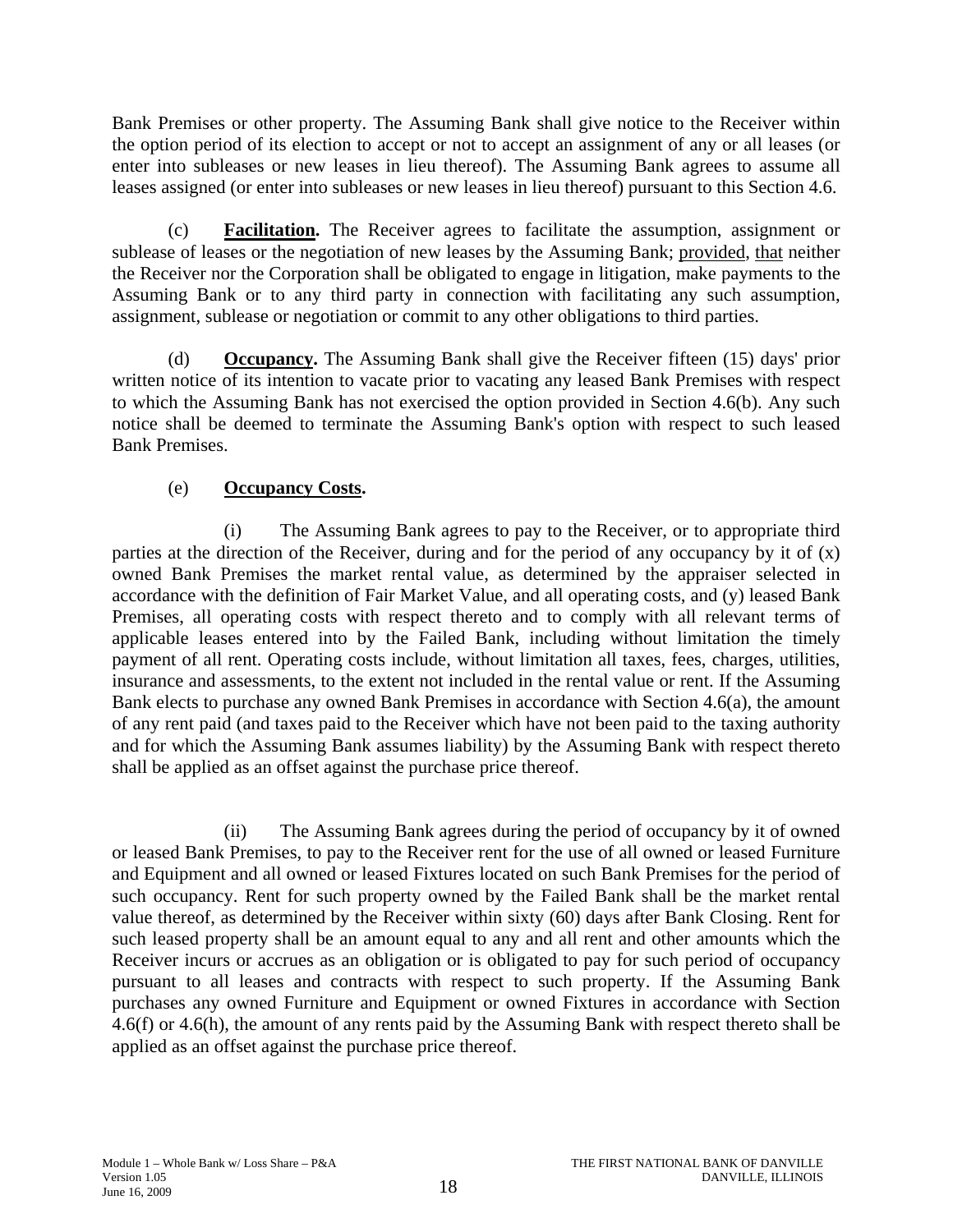(f) **Certain Requirements as to Furniture, Equipment and Fixtures.** If the Assuming Bank purchases owned Bank Premises or accepts an assignment of the lease (or enters into a sublease or a new lease in lieu thereof) for leased Bank Premises as provided in Section 4.6(a) or 4.6(b), or if the Assuming Bank does not exercise such option but within twelve (12) months following Bank Closing obtains the right to occupy such premises (whether by assignment, lease, sublease, purchase or otherwise), other than in accordance with Section 4.6(a) or (b), the Assuming Bank shall (i) effective as of the date of Bank Closing, purchase from the Receiver all Furniture and Equipment and Fixtures owned by the Failed Bank at Fair Market Value and located thereon as of Bank Closing, (ii) accept an assignment or a sublease of the leases or negotiate new leases for all Furniture and Equipment and Fixtures leased by the Failed Bank and located thereon, and (iii) if applicable, accept an assignment or a sublease of any ground lease or negotiate a new ground lease with respect to any land on which such Bank Premises are located; provided, that the Receiver shall not have disposed of such Furniture and Equipment and Fixtures or repudiated the leases specified in clause (ii) or (iii).

# (g) **Vacating Premises.**

(i) If the Assuming Bank elects not to purchase any owned Bank Premises, the notice of such election in accordance with Section 4.6(a) shall specify the date upon which the Assuming Bank's occupancy of such premises shall terminate, which date shall not be later than ninety (90) days after the date of the Assuming Bank's notice not to exercise such option. The Assuming Bank promptly shall relinquish and release to the Receiver such premises and the Furniture and Equipment and Fixtures located thereon in the same condition as at Bank Closing, normal wear and tear excepted. By occupying any such premises after the expiration of such ninety (90)-day period, the Assuming Bank shall, at the Receiver's option, (x) be deemed to have agreed to purchase such Bank Premises, and to assume all leases, obligations and liabilities with respect to leased Furniture and Equipment and leased Fixtures located thereon and any ground lease with respect to the land on which such premises are located, and (y) be required to purchase all Furniture and Equipment and Fixtures owned by the Failed Bank and located on such premises as of Bank Closing.

(ii) If the Assuming Bank elects not to accept an assignment of the lease or sublease any leased Bank Premises, the notice of such election in accordance with Section 4.6(b) shall specify the date upon which the Assuming Bank's occupancy of such leased Bank Premises shall terminate, which date shall not be later than the date which is one hundred eighty (180) days after Bank Closing. Upon vacating such premises, the Assuming Bank shall relinquish and release to the Receiver such premises and the Fixtures and the Furniture and Equipment located thereon in the same condition as at Bank Closing, normal wear and tear excepted. By failing to provide notice of its intention to vacate such premises prior to the expiration of the option period specified in Section 4.6(b), or by occupying such premises after the one hundred eighty (180)day period specified above in this paragraph (ii), the Assuming Bank shall, at the Receiver's option, (x) be deemed to have assumed all leases, obligations and liabilities with respect to such premises (including any ground lease with respect to the land on which premises are located), and leased Furniture and Equipment and leased Fixtures located thereon in accordance with this Section 4.6 (unless the Receiver previously repudiated any such lease), and (y) be required to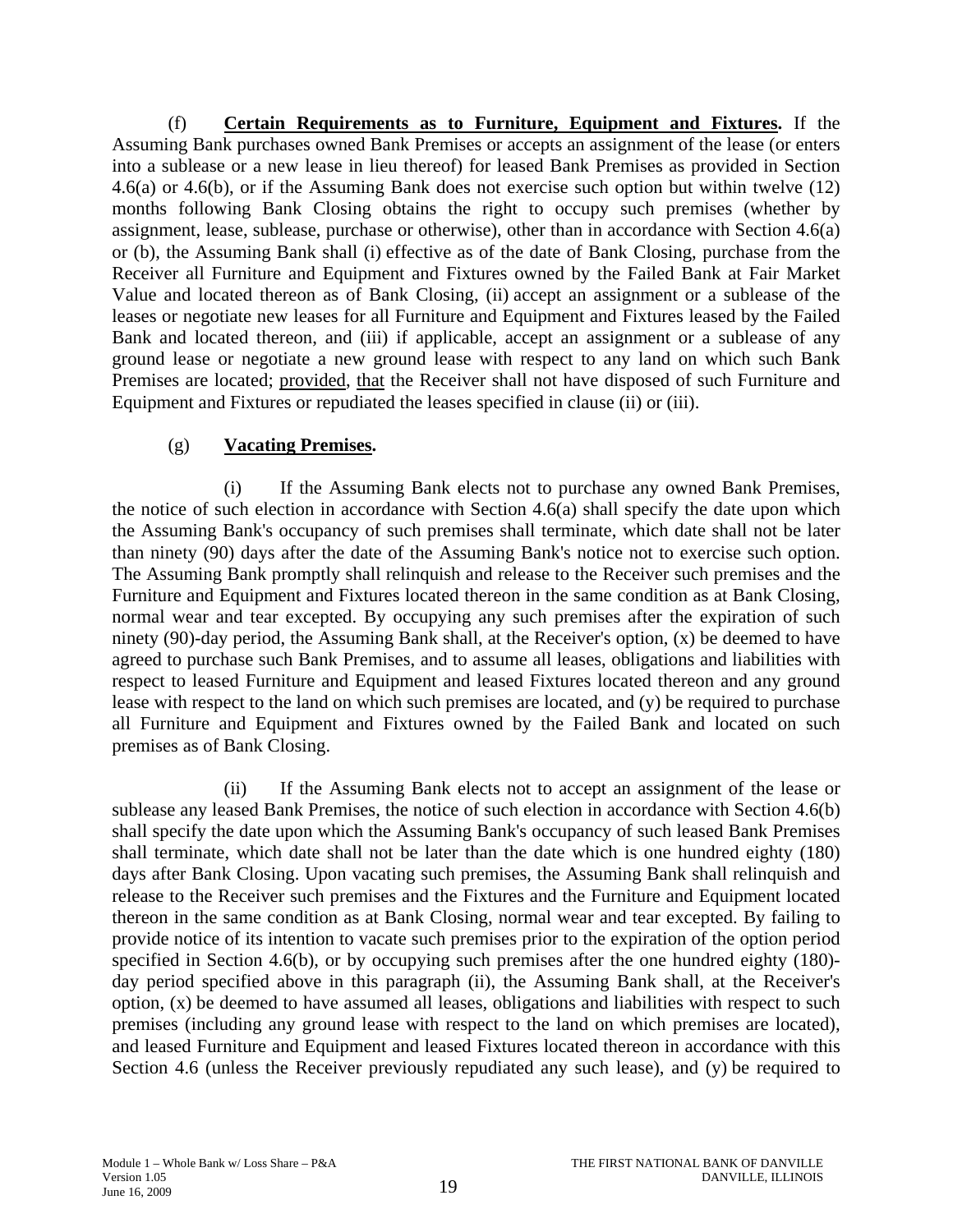purchase all Furniture and Equipment and Fixtures owned by the Failed Bank at Fair Market Value and located on such premises as of Bank Closing.

(h) **Furniture and Equipment and Certain Other Equipment.** The Receiver hereby grants to the Assuming Bank an option to purchase all Furniture and Equipment or any telecommunications, data processing equipment (including hardware and software) and check processing and similar operating equipment owned by the Failed Bank at Fair Market Value and located at any leased Bank Premises that the Assuming Bank elects to vacate or which it could have, but did not occupy, pursuant to this Section 4.6; provided, that, the Assuming Bank shall give the Receiver notice of its election to purchase such property at the time it gives notice of its intention to vacate such Bank Premises or within ten (10) days after Bank Closing for Bank Premises it could have, but did not, occupy.

# **4.7 Agreement with Respect to Leased Data Processing Equipment**

(a) The Receiver hereby grants to the Assuming Bank an exclusive option for the period of ninety (90) days commencing the day after Bank Closing to accept an assignment from the Receiver of any or all Data Processing Leases to the extent that such Data Processing Leases can be assigned.

(b) The Assuming Bank shall (i) give written notice to the Receiver within the option period specified in Section 4.7(a) of its intent to accept or decline an assignment or sublease of any or all Data Processing Leases and promptly accept an assignment or sublease of such Data Processing Leases, and (ii) give written notice to the appropriate lessor(s) that it has accepted an assignment or sublease of any such Data Processing Leases.

(c) The Receiver agrees to facilitate the assignment or sublease of Data Processing Leases or the negotiation of new leases or license agreements by the Assuming Bank; provided, that neither the Receiver nor the Corporation shall be obligated to engage in litigation or make payments to the Assuming Bank or to any third party in connection with facilitating any such assumption, assignment, sublease or negotiation.

(d) The Assuming Bank agrees, during its period of use of any property subject to a Data Processing Lease, to pay to the Receiver or to appropriate third parties at the direction of the Receiver all operating costs with respect thereto and to comply with all relevant terms of the applicable Data Processing Leases entered into by the Failed Bank, including without limitation the timely payment of all rent, taxes, fees, charges, utilities, insurance and assessments.

(e) The Assuming Bank shall, not later than fifty (50) days after giving the notice provided in Section 4.7(b), (i) relinquish and release to the Receiver all property subject to the relevant Data Processing Lease, in the same condition as at Bank Closing, normal wear and tear excepted, or (ii) accept an assignment or a sublease thereof or negotiate a new lease or license agreement under this Section 4.7.

# **4.8 Agreement with Respect to Certain Existing Agreements**.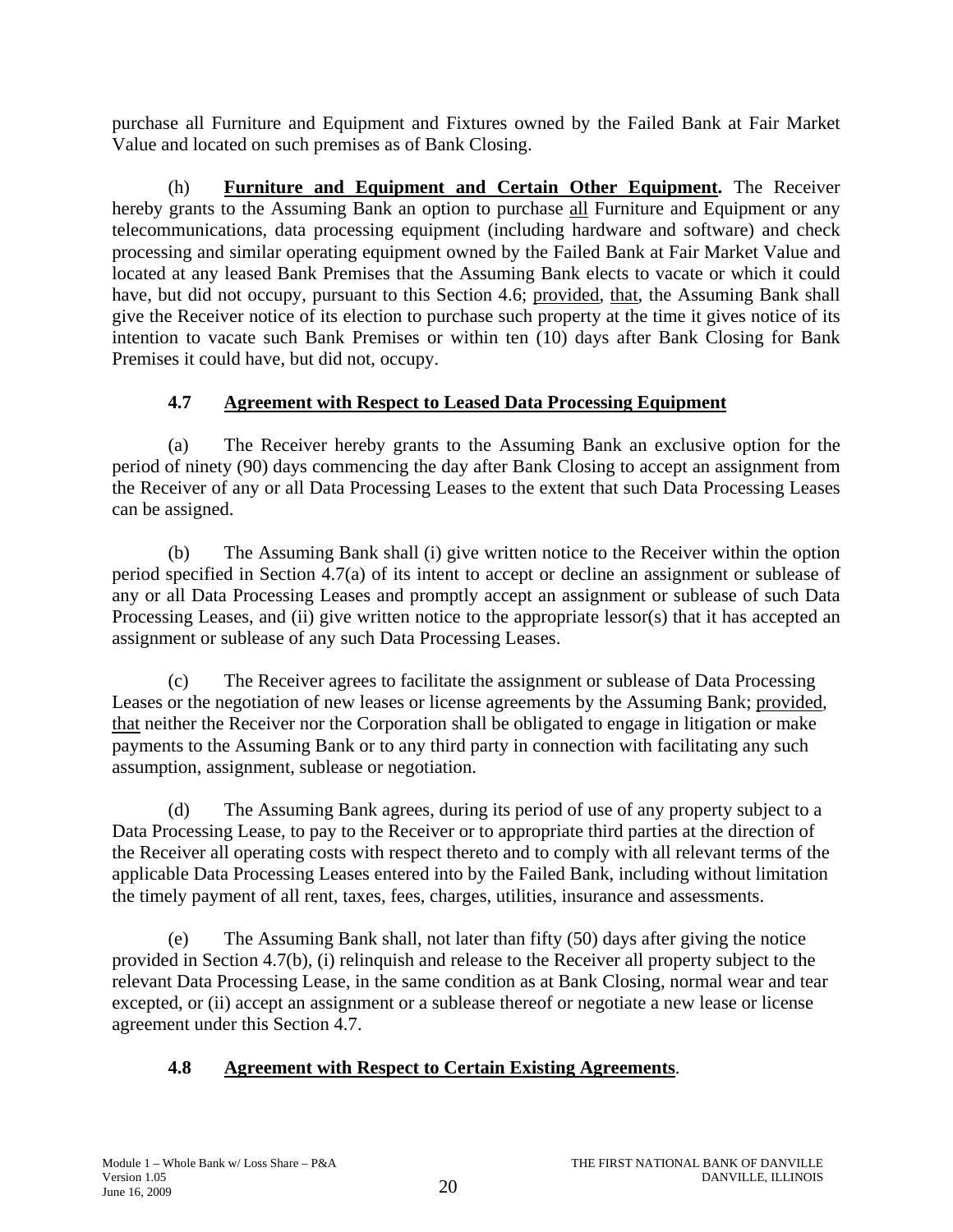(a) Subject to the provisions of Section 4.8(b), with respect to agreements existing as of Bank Closing which provide for the rendering of services by or to the Failed Bank, within ninety (90) days after Bank Closing, the Assuming Bank shall give the Receiver written notice specifying whether it elects to assume or not to assume each such agreement. Except as may be otherwise provided in this Article IV, the Assuming Bank agrees to comply with the terms of each such agreement for a period commencing on the day after Bank Closing and ending on: (i) in the case of an agreement that provides for the rendering of services by the Failed Bank, the date which is ninety (90) days after Bank Closing, and (ii) in the case of an agreement that provides for the rendering of services to the Failed Bank, the date which is thirty (30) days after the Assuming Bank has given notice to the Receiver of its election not to assume such agreement; provided, that the Receiver can reasonably make such service agreements available to the Assuming Bank. The Assuming Bank shall be deemed by the Receiver to have assumed agreements for which no notification is timely given. The Receiver agrees to assign, transfer, convey, and deliver to the Assuming Bank all right, title and interest of the Receiver, if any, in and to agreements the Assuming Bank assumes hereunder. In the event the Assuming Bank elects not to accept an assignment of any lease (or sublease) or negotiate a new lease for leased Bank Premises under Section 4.6 and does not otherwise occupy such premises, the provisions of this Section 4.8(a) shall not apply to service agreements related to such premises. The Assuming Bank agrees, during the period it has the use or benefit of any such agreement, promptly to pay to the Receiver or to appropriate third parties at the direction of the Receiver all operating costs with respect thereto and to comply with all relevant terms of such agreement.

(b) The provisions of Section 4.8(a) regarding the Assuming Bank's election to assume or not assume certain agreements shall not apply to (i) agreements pursuant to which the Failed Bank provides mortgage servicing for others or mortgage servicing is provided to the Failed Bank by others, (ii) agreements that are subject to Sections 4.1 through 4.7 and any insurance policy or bond referred to in Section 3.5(a) or other agreement specified in Section 3.5, and (iii) consulting, management or employment agreements, if any, between the Failed Bank and its employees or other Persons. Except as otherwise expressly set forth elsewhere in this Agreement, the Assuming Bank does not assume any liabilities or acquire any rights under any of the agreements described in this Section 4.8(b).

(c) With respect to information technology servicing and core data processing agreements existing as of Bank Closing which provide for the rendering of services by or to the Failed Bank, within thirty (30) days after Bank Closing, the Assuming Bank shall give the Receiver written notice specifying whether it elects to assume or not to assume each such agreement. For the purposes of this section, information technology servicing and core data processing refer to services such as, but not limited to, services utilizing Founder Group Incorporated's present hardware, software and integrated systems which provide CoreBanking Application Support and information technology infrastructure and support. Except as may be otherwise provided in this Article IV, the Assuming Bank agrees to comply with the terms of each such agreement for a period commencing on the day after Bank Closing and ending on: (i) in the case of an agreement that provides for the rendering of services by the Failed Bank, the date which is one hundred eighty (180) days after Bank Closing, and (ii) in the case of an agreement that provides for the rendering of services to the Failed Bank, the date which is thirty (30) days after the Assuming Bank has given notice to the Receiver of its election not to assume such agreement; provided,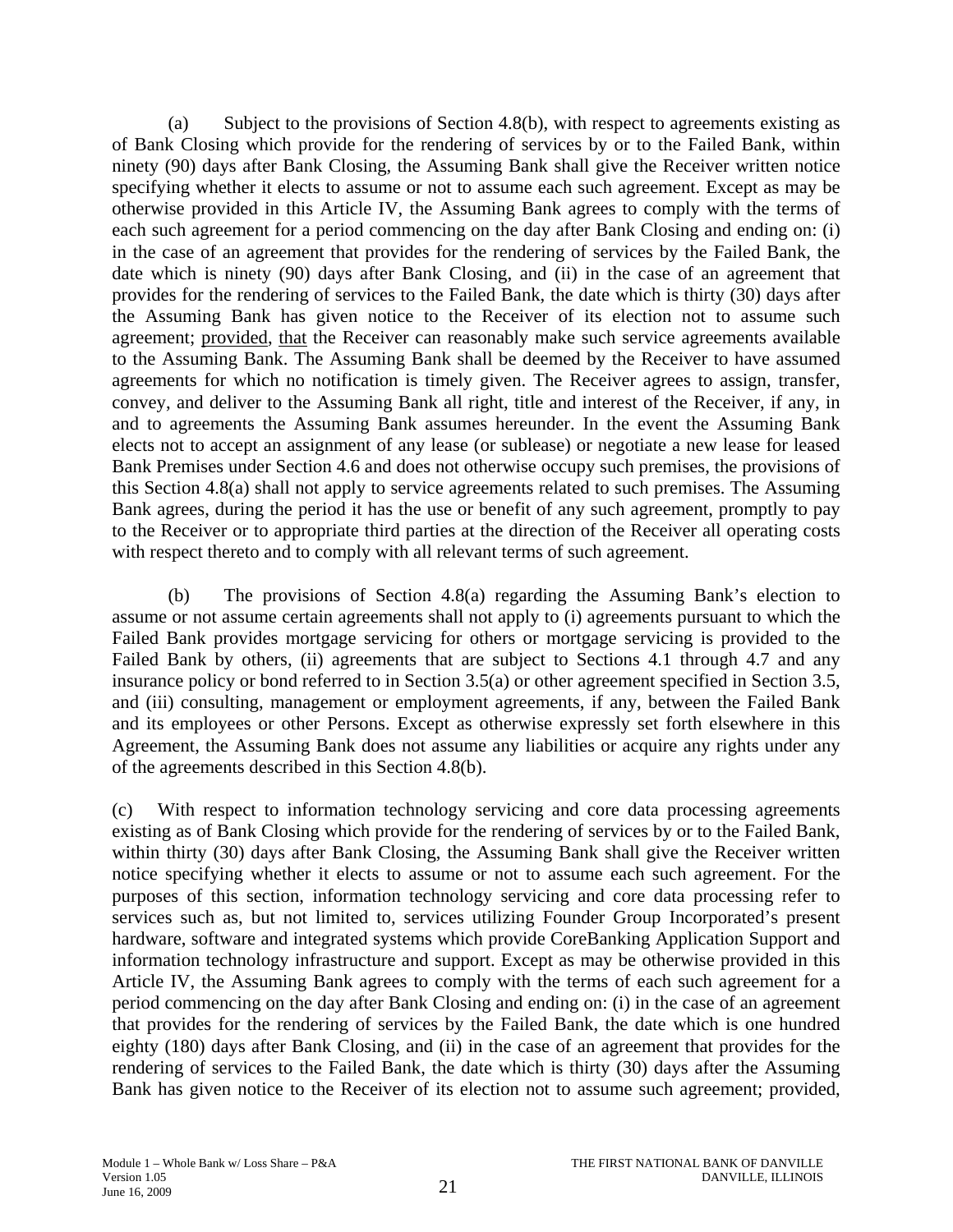that the Receiver can reasonably make such service agreements available to the Assuming Bank. The Assuming Bank shall be deemed by the Receiver to have assumed agreements for which no notification is timely given. The Receiver agrees to assign, transfer, convey, and deliver to the Assuming Bank all right, title and interest of the Receiver, if any, in and to agreements the Assuming Bank assumes hereunder. The Assuming Bank agrees, during the period it has the use or benefit of any such agreement, promptly to pay to the Receiver or to appropriate third parties at the direction of the Receiver all operating costs with respect thereto and to comply with all relevant terms of such agreement.

**4.9 Informational Tax Reporting**. The Assuming Bank agrees to perform all obligations of the Failed Bank with respect to Federal and State income tax informational reporting related to (i) the Assets and the Liabilities Assumed, (ii) deposit accounts that were closed and loans that were paid off or collateral obtained with respect thereto prior to Bank Closing, (iii) miscellaneous payments made to vendors of the Failed Bank, and (iv) any other asset or liability of the Failed Bank, including, without limitation, loans not purchased and Deposits not assumed by the Assuming Bank, as may be required by the Receiver.

**4.10 Insurance**. The Assuming Bank agrees to obtain insurance coverage effective from and after Bank Closing, including public liability, fire and extended coverage insurance acceptable to the Receiver with respect to owned or leased Bank Premises that it occupies, and all owned or leased Furniture and Equipment and Fixtures and leased data processing equipment (including hardware and software) located thereon, in the event such insurance coverage is not already in force and effect with respect to the Assuming Bank as the insured as of Bank Closing. All such insurance shall, where appropriate (as determined by the Receiver), name the Receiver as an additional insured.

**4.11 Office Space for Receiver and Corporation.** For the period commencing on the day following Bank Closing and ending on the one hundred eightieth (180th) day thereafter, the Assuming Bank agrees to provide to the Receiver and the Corporation, without charge, adequate and suitable office space (including parking facilities and vault space), furniture, equipment (including photocopying and telecopying machines), email accounts, network access and technology resources (such as shared drive) and utilities (including local telephone service and fax machines) at the Bank Premises occupied by the Assuming Bank for their use in the discharge of their respective functions with respect to the Failed Bank. In the event the Receiver and the Corporation determine that the space provided is inadequate or unsuitable, the Receiver and the Corporation may relocate to other quarters having adequate and suitable space and the costs of relocation and any rental and utility costs for the balance of the period of occupancy by the Receiver and the Corporation shall be borne by the Assuming Bank. Additionally, the Assuming Bank agrees to pay such bills and invoices on behalf of the Receiver and Corporation as the Receiver or Corporation may direct for the period beginning on the date of Bank Closing and ending on Settlement Date. Assuming Bank shall submit it requests for reimbursement of such expenditures pursuant to Article VIII of this Agreement.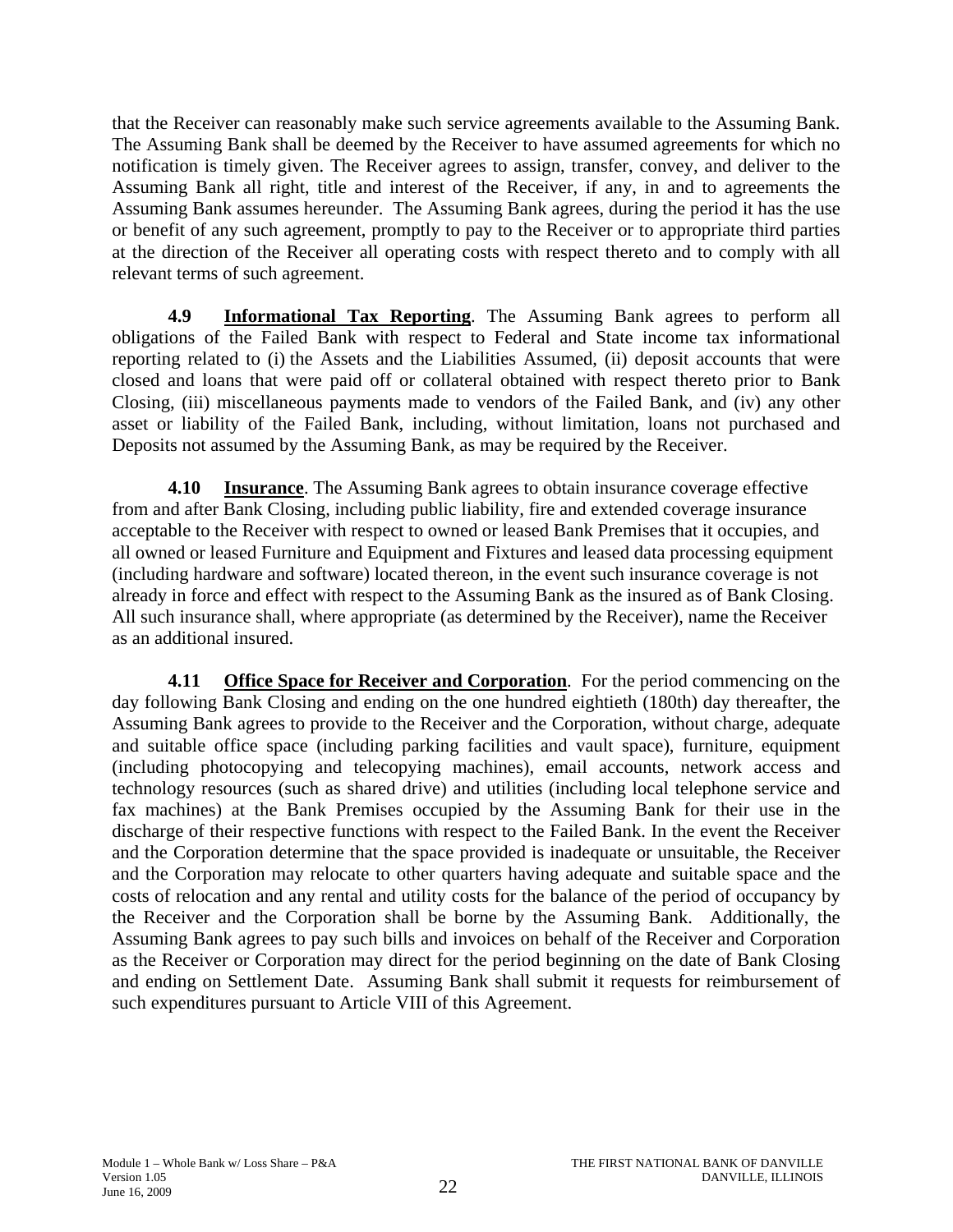### **4.12 Agreement with Respect to Continuation of Group Health Plan Coverage for Former Employees of the Failed Bank.**

(a) The Assuming Bank agrees to assist the Receiver, as provided in this Section 4.12, in offering individuals who were employees or former employees of the Failed Bank, or any of its Subsidiaries, and who, immediately prior to Bank Closing, were receiving, or were eligible to receive, health insurance coverage or health insurance continuation coverage from the Failed Bank ("Eligible Individuals"), the opportunity to obtain health insurance coverage in the Corporation's FIA Continuation Coverage Plan which provides for health insurance continuation coverage to such Eligible Individuals who are qualified beneficiaries of the Failed Bank as defined in Section 607 of the Employee Retirement Income Security Act of 1974, as amended (respectively, "qualified beneficiaries" and "ERISA"). The Assuming Bank shall consult with the Receiver and not later than five (5) Business Days after Bank Closing shall provide written notice to the Receiver of the number (if available), identity (if available) and addresses (if available) of the Eligible Individuals who are qualified beneficiaries of the Failed Bank and for whom a "qualifying event" (as defined in Section 603 of ERISA) has occurred and with respect to whom the Failed Bank's obligations under Part 6 of Subtitle B of Title I of ERISA have not been satisfied in full, and such other information as the Receiver may reasonably require. The Receiver shall cooperate with the Assuming Bank in order to permit it to prepare such notice and shall provide to the Assuming Bank such data in its possession as may be reasonably required for purposes of preparing such notice.

(b) The Assuming Bank shall take such further action to assist the Receiver in offering the Eligible Individuals who are qualified beneficiaries of the Failed Bank the opportunity to obtain health insurance coverage in the Corporation's FIA Continuation Coverage Plan as the Receiver may direct. All expenses incurred and paid by the Assuming Bank (i) in connection with the obligations of the Assuming Bank under this Section 4.12, and (ii) in providing health insurance continuation coverage to any Eligible Individuals who are hired by the Assuming Bank and such employees' qualified beneficiaries shall be borne by the Assuming Bank.

(c) This Section 4.12 is for the sole and exclusive benefit of the parties to this Agreement, and for the benefit of no other Person (including any former employee of the Failed Bank or any Subsidiary thereof or qualified beneficiary of such former employee). Nothing in this Section 4.12 is intended by the parties, or shall be construed, to give any Person (including any former employee of the Failed Bank or any Subsidiary thereof or qualified beneficiary of such former employee) other than the Corporation, the Receiver and the Assuming Bank any legal or equitable right, remedy or claim under or with respect to the provisions of this Section.

**4.13 Agreement with Respect to Interim Asset Servicing.** At any time after Bank Closing, the Receiver may establish on its books an asset pool(s) and may transfer to such asset pool(s) (by means of accounting entries on the books of the Receiver) all or any assets and liabilities of the Failed Bank which are not acquired by the Assuming Bank, including, without limitation, wholly unfunded Commitments and assets and liabilities which may be acquired, funded or originated by the Receiver subsequent to Bank Closing. The Receiver may remove assets (and liabilities) from or add assets (and liabilities) to such pool(s) at any time in its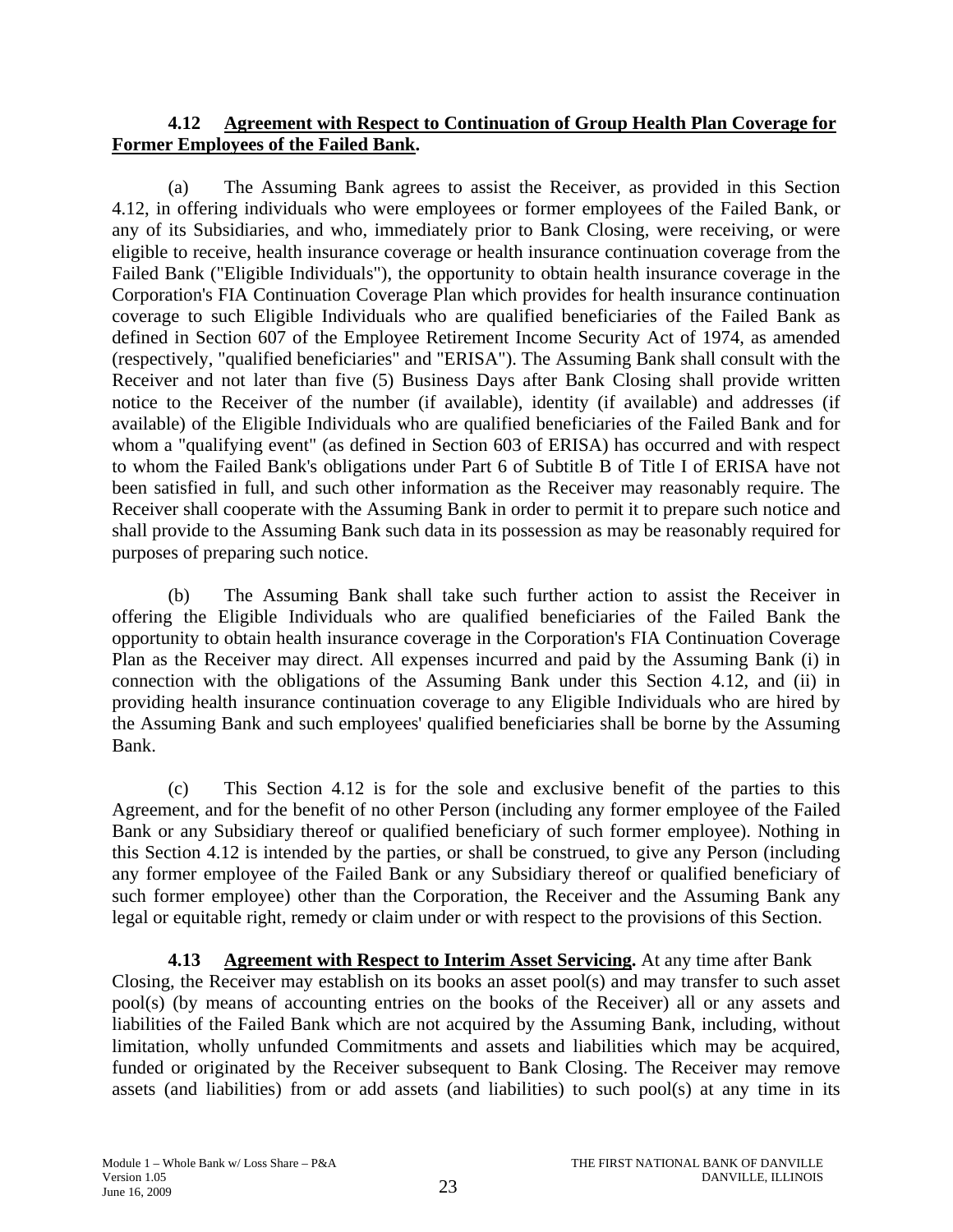discretion. At the option of the Receiver, the Assuming Bank agrees to service, administer, and collect such pool assets in accordance with and for the term set forth in Exhibit 4.13 "Interim Asset Servicing Arrangement".

# **4.14 Reserved.**

**4.15 Agreement with Respect to Loss-Sharing.** The Assuming Bank shall be entitled to require reimbursement from the Receiver for loss-sharing on certain loans in accordance with the Single Family Shared-Loss Agreement attached hereto as Exhibit 4.15A and the Non-Single Family Shared-Loss Agreement attached hereto as Exhibit 4.15B, collectively, the "Shared-Loss Agreements." The Loans that shall be subject to the Shared-Loss Agreements are identified on the Schedule of Loans 4.15A and 4.15B attached hereto.

**4.16 Agreement with Respect to The John Warner Bank, Clinton, IL; First State Bank, Winchester, IL; Founders Bank, Worth, IL; Rock River Bank, Oregon, IL; and The Elizabeth State Bank, Elizabeth, IL.** The Assuming Bank shall continue to provide operational support to the acquirer of each above-referenced bank, including support for core banking applications as well as other applications, as may be required to support infrastructure in the normal course of business until a transition of these systems can be accomplished, but in any event, not more than 180 days from Bank Closing.

# **ARTICLE V DUTIES WITH RESPECT TO DEPOSITORS OF THE FAILED BANK**

**5.1 Payment of Checks, Drafts and Orders.** Subject to Section 9.5, the Assuming Bank agrees to pay all properly drawn checks, drafts and withdrawal orders of depositors of the Failed Bank presented for payment, whether drawn on the check or draft forms provided by the Failed Bank or by the Assuming Bank, to the extent that the Deposit balances to the credit of the respective makers or drawers assumed by the Assuming Bank under this Agreement are sufficient to permit the payment thereof, and in all other respects to discharge, in the usual course of conducting a banking business, the duties and obligations of the Failed Bank with respect to the Deposit balances due and owing to the depositors of the Failed Bank assumed by the Assuming Bank under this Agreement.

**5.2 Certain Agreements Related to Deposits.** Subject to Section 2.2, the Assuming Bank agrees to honor the terms and conditions of any written escrow or mortgage servicing agreement or other similar agreement relating to a Deposit liability assumed by the Assuming Bank pursuant to this Agreement.

# **5.3 Notice to Depositors.**

(a) Within seven (7) days after Bank Closing, the Assuming Bank shall give (i) notice to depositors of the Failed Bank of its assumption of the Deposit liabilities of the Failed Bank, and (ii) any notice required under Section 2.2, by mailing to each such depositor a notice with respect to such assumption and by advertising in a newspaper of general circulation in the county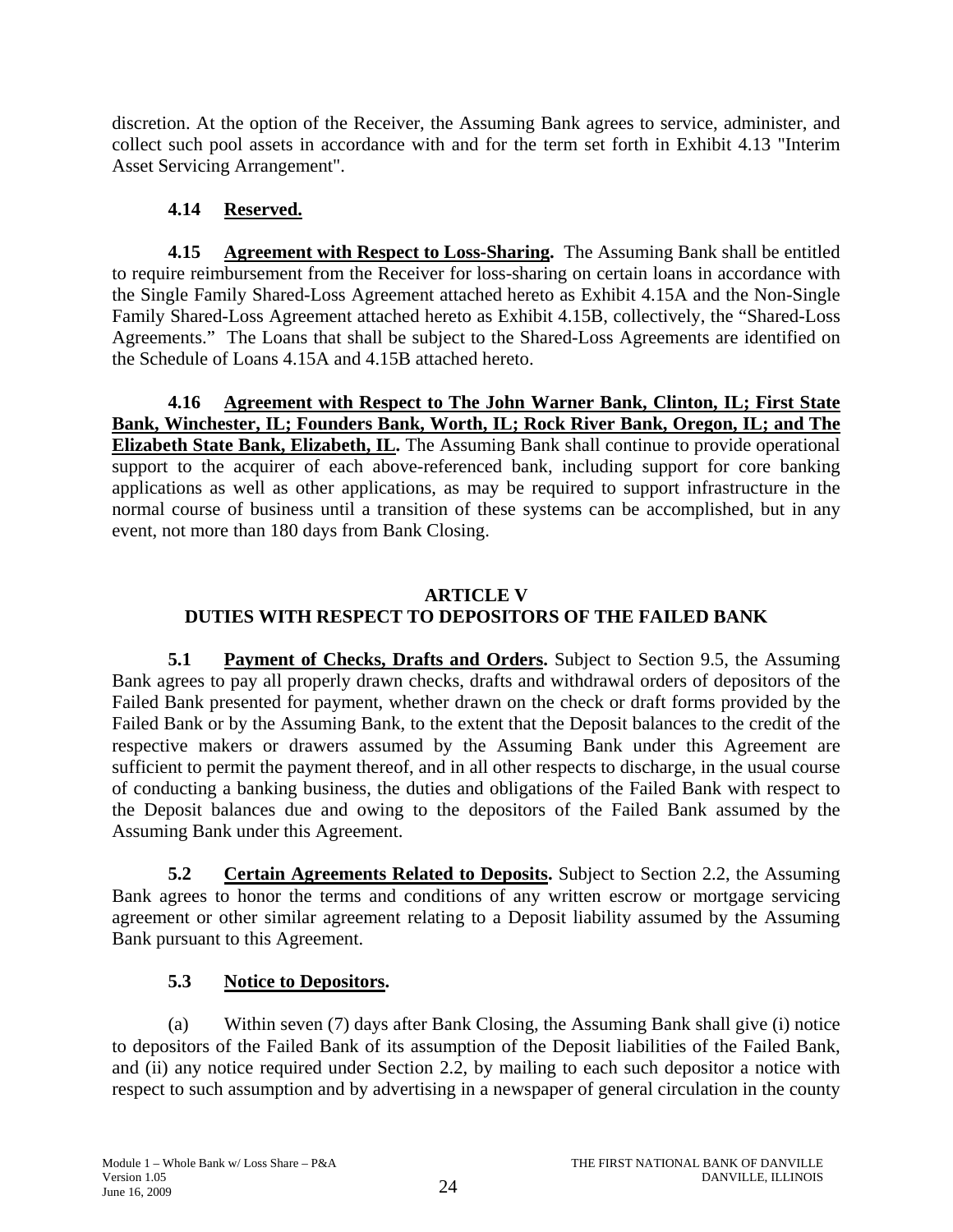or counties in which the Failed Bank was located. The Assuming Bank agrees that it will obtain prior approval of all such notices and advertisements from counsel for the Receiver and that such notices and advertisements shall not be mailed or published until such approval is received.

(b) The Assuming Bank shall give notice by mail to depositors of the Failed Bank concerning the procedures to claim their deposits, which notice shall be provided to the Assuming Bank by the Receiver or the Corporation. Such notice shall be included with the notice to depositors to be mailed by the Assuming Bank pursuant to Section 5.3(a).

(c) If the Assuming Bank proposes to charge fees different from those charged by the Failed Bank before it establishes new deposit account relationships with the depositors of the Failed Bank, the Assuming Bank shall give notice by mail of such changed fees to such depositors.

### **ARTICLE VI RECORDS**

### **6.1 Transfer of Records**.

(a) In accordance with Section 3.1, the Receiver assigns, transfers, conveys and delivers to the Assuming Bank the following Records pertaining to the Deposit liabilities of the Failed Bank assumed by the Assuming Bank under this Agreement, except as provided in Section 6.4:

- (i) signature cards, orders, contracts between the Failed Bank and its depositors and Records of similar character;
- (ii) passbooks of depositors held by the Failed Bank, deposit slips, cancelled checks and withdrawal orders representing charges to accounts of depositors;

and the following Records pertaining to the Assets:

- (iii) records of deposit balances carried with other banks, bankers or trust companies;
- (iv) Loan and collateral records and Credit Files and other documents;
- (v) deeds, mortgages, abstracts, surveys, and other instruments or records of title pertaining to real estate or real estate mortgages;
- (vi) signature cards, agreements and records pertaining to Safe Deposit Boxes, if any; and
- (vii) records pertaining to the credit card business, trust business or safekeeping business of the Failed Bank, if any.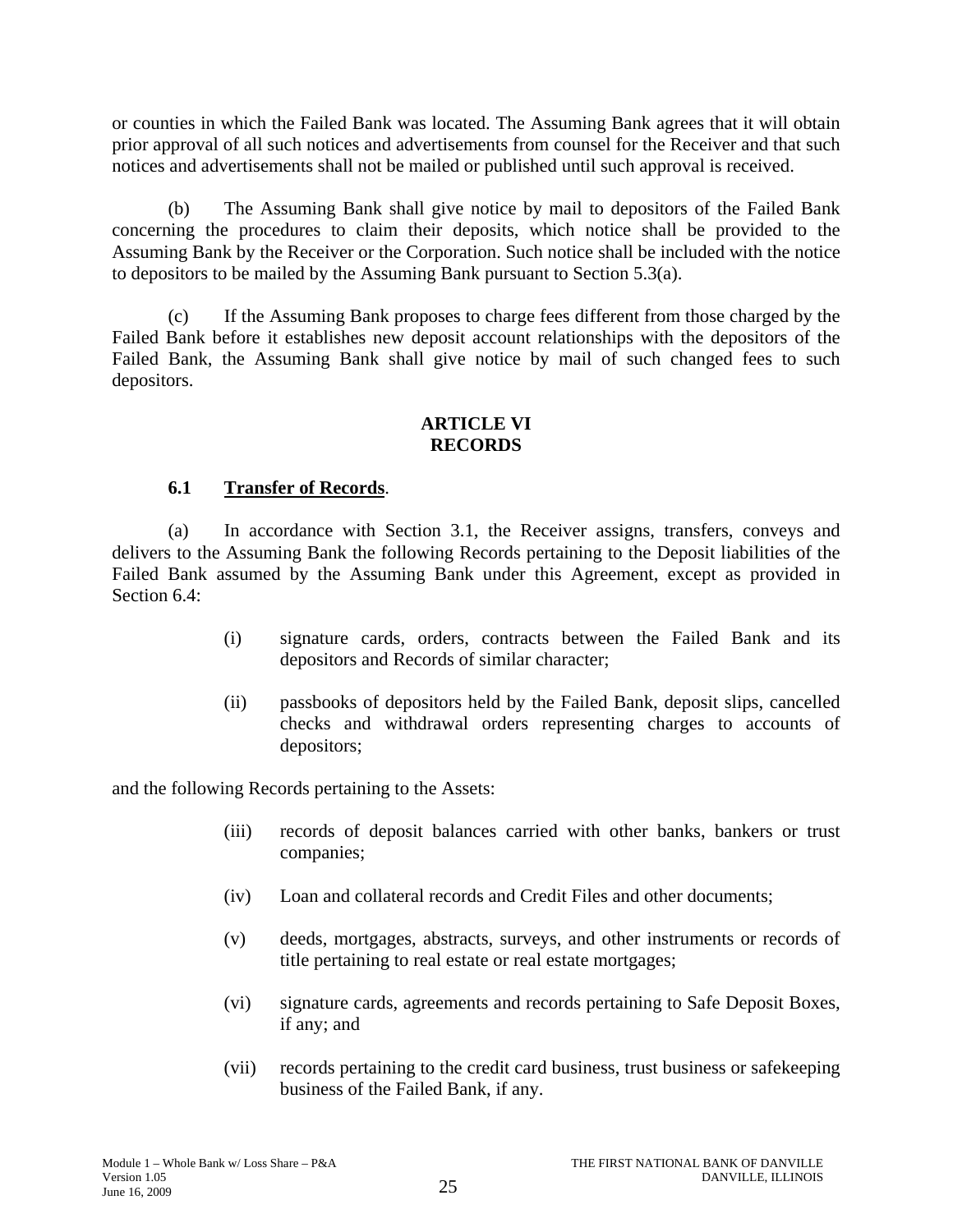(b) The Receiver, at its option, may assign and transfer to the Assuming Bank by a single blanket assignment or otherwise, as soon as practicable after Bank Closing, any other Records not assigned and transferred to the Assuming Bank as provided in this Agreement, including but not limited to loan disbursement checks, general ledger tickets, official bank checks, proof transactions (including proof tapes) and paid out loan files.

**6.2 Delivery of Assigned Records**. The Receiver shall deliver to the Assuming Bank all Records described in (i) Section 6.1(a) as soon as practicable on or after the date of this Agreement, and (ii) Section 6.1(b) as soon as practicable after making any assignment described therein.

**6.3 Preservation of Records**. The Assuming Bank agrees that it will preserve and maintain for the joint benefit of the Receiver, the Corporation and the Assuming Bank, all Records of which it has custody for such period as either the Receiver or the Corporation in its discretion may require, until directed otherwise, in writing, by the Receiver or Corporation. The Assuming Bank shall have the primary responsibility to respond to subpoenas, discovery requests, and other similar official inquiries with respect to the Records of which it has custody.

**6.4 Access to Records; Copies**. The Assuming Bank agrees to permit the Receiver and the Corporation access to all Records of which the Assuming Bank has custody, and to use, inspect, make extracts from or request copies of any such Records in the manner and to the extent requested, and to duplicate, in the discretion of the Receiver or the Corporation, any Record in the form of microfilm or microfiche pertaining to Deposit account relationships; provided, that in the event that the Failed Bank maintained one or more duplicate copies of such microfilm or microfiche Records, the Assuming Bank hereby assigns, transfers, and conveys to the Corporation one such duplicate copy of each such Record without cost to the Corporation, and agrees to deliver to the Corporation all Records assigned and transferred to the Corporation under this Article VI as soon as practicable on or after the date of this Agreement. The party requesting a copy of any Record shall bear the cost (based on standard accepted industry charges to the extent applicable, as determined by the Receiver) for providing such duplicate Records. A copy of each Record requested shall be provided as soon as practicable by the party having custody thereof.

### **ARTICLE VII FIRST LOSS TRANCHE**

 The Assuming Bank has submitted to the Receiver an asset premium (discount) bid of (\$9,600,000.00) and a Deposit premium bid of 5.360%. The Deposit premium bid will be applied to the total of all Assumed Deposits except for brokered, CDARS, and any market place or similar subscription services Deposits. The First Loss Tranche shall be determined by adding (i) the asset premium (discount) bid, (ii) the Deposit premium bid, and (iii) the Equity Adjustment. If the First Loss Tranche is a positive number, then this is the Losses on Single Family Shared-Loss Loans and Net Charge-offs on Shared Loss Assets that the Assuming Bank will incur before loss-sharing commences under Exhibits 4.15A and 4.15B. If the First Loss Tranche is a negative number, the Corporation shall pay such amount by wire transfer to the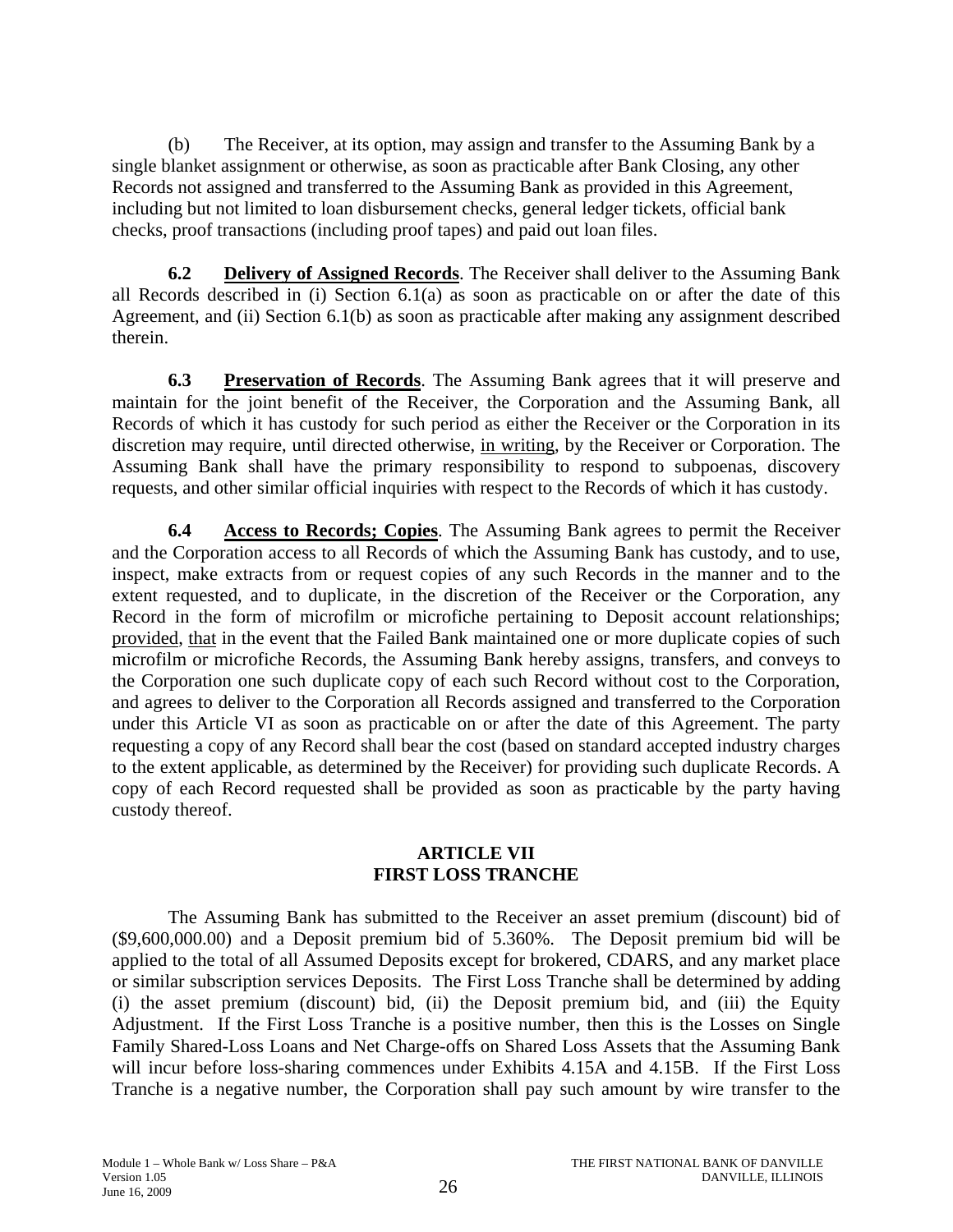Assuming Bank by the end of the first business day following Bank Closing and loss sharing shall commence immediately.

#### **ARTICLE VIII ADJUSTMENTS**

**8.1** Pro Forma Statement. The Receiver, as soon as practicable after Bank Closing, in accordance with the best information then available, shall provide to the Assuming Bank a pro forma statement reflecting any adjustments of such liabilities and assets as may be necessary. Such pro forma statement shall take into account, to the extent possible, (i) liabilities and assets of a nature similar to those contemplated by Section 2.1 or Section 3.1, respectively, which at Bank Closing were carried in the Failed Bank's suspense accounts, (ii) accruals as of Bank Closing for all income related to the assets and business of the Failed Bank acquired by the Assuming Bank hereunder, whether or not such accruals were reflected on the Accounting Records of the Failed Bank in the normal course of its operations, and (iii) adjustments to determine the Book Value of any investment in an Acquired Subsidiary and related accounts on the "bank only" (unconsolidated) balance sheet of the Failed Bank based on the equity method of accounting, whether or not the Failed Bank used the equity method of accounting for investments in subsidiaries, except that the resulting amount cannot be less than the Acquired Subsidiary's recorded equity as of Bank Closing as reflected on the Accounting Records of the Acquired Subsidiary. Any Loan purchased by the Assuming Bank pursuant to Section 3.1 which the Failed Bank charged off during the period following the date of the most recent pertinent data made available to the Assuming Bank as part of the Information Package to Bank Closing shall be deemed not to be charged off for the purposes of the pro forma statement, and the purchase price shall be determined pursuant to Section 3.2.

# **8.2 Correction of Errors and Omissions; Other Liabilities**.

(a) In the event any bookkeeping omissions or errors are discovered in preparing any pro forma statement or in completing the transfers and assumptions contemplated hereby, the parties hereto agree to correct such errors and omissions, it being understood that, as far as practicable, all adjustments will be made consistent with the judgments, methods, policies or accounting principles utilized by the Failed Bank in preparing and maintaining Accounting Records, except that adjustments made pursuant to this Section 8.2(a) are not intended to bring the Accounting Records of the Failed Bank into accordance with generally accepted accounting principles.

(b) If the Receiver discovers at any time subsequent to the date of this Agreement that any claim exists against the Failed Bank which is of such a nature that it would have been included in the liabilities assumed under Article II had the existence of such claim or the facts giving rise thereto been known as of Bank Closing, the Receiver may, in its discretion, at any time, require that such claim be assumed by the Assuming Bank in a manner consistent with the intent of this Agreement. The Receiver will make appropriate adjustments to the pro forma statement provided by the Receiver to the Assuming Bank pursuant to Section 8.1 as may be necessary.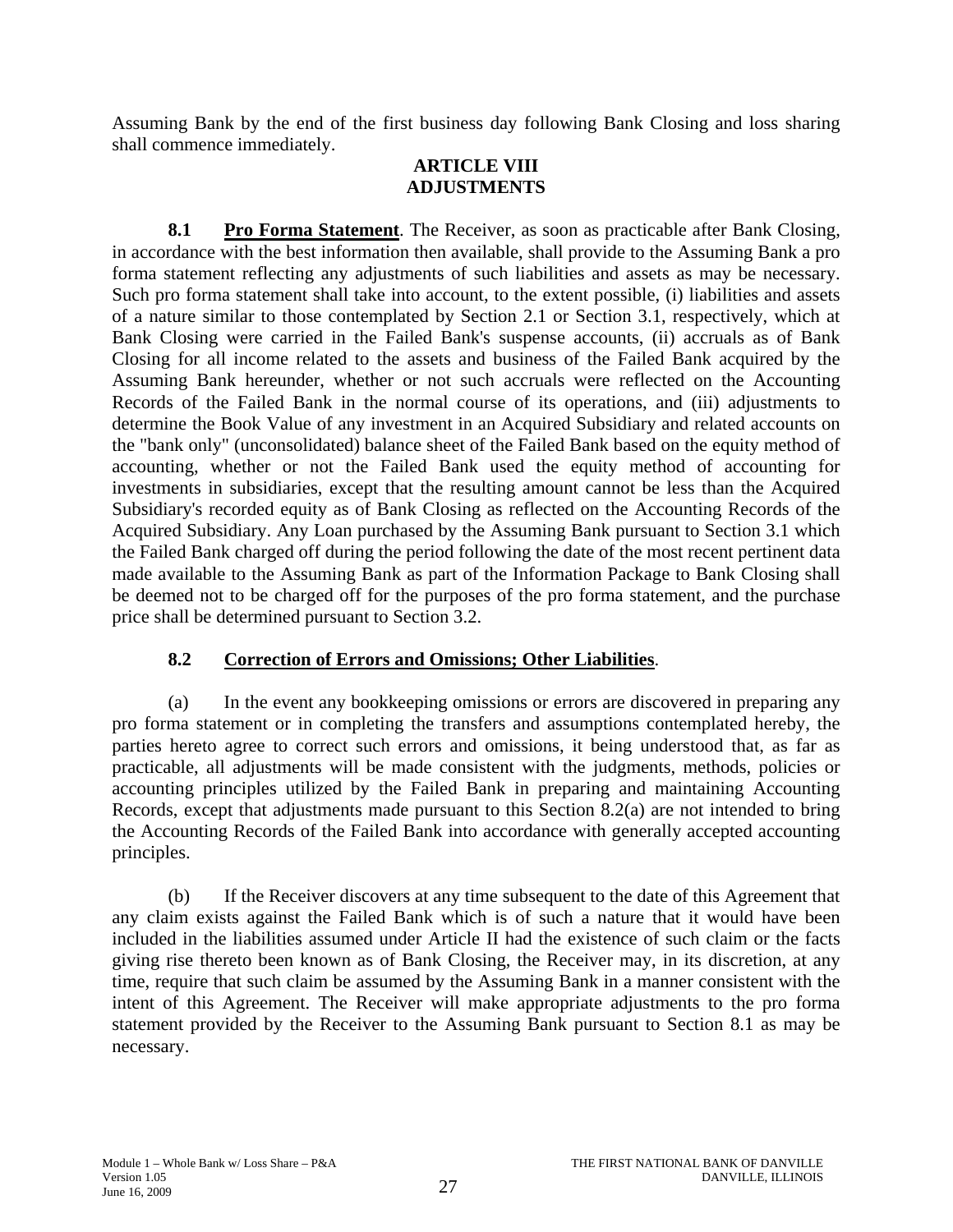**8.3 Payments**. The Receiver agrees to cause to be paid to the Assuming Bank, or the Assuming Bank agrees to pay to the Receiver, as the case may be, on the Settlement Date, a payment in an amount which reflects net adjustments (including any costs, expenses and fees associated with determinations of value as provided in this Agreement) made pursuant to Section 8.1 or Section 8.2, plus interest as provided in Section 8.4. The Receiver and the Assuming Bank agree to effect on the Settlement Date any further transfer of assets to or assumption of liabilities or claims by the Assuming Bank as may be necessary in accordance with Section 8.1 or Section 8.2.

**8.4 Interest**. Any amounts paid under Section 8.3 or Section 8.5, shall bear interest for the period from and including the day following Bank Closing to and including the day preceding the payment at the Settlement Interest Rate.

**8.5** Subsequent Adjustments. In the event that the Assuming Bank or the Receiver discovers any errors or omissions as contemplated by Section 8.2 or any error with respect to the payment made under Section 8.3 after the Settlement Date, the Assuming Bank and the Receiver agree to promptly correct any such errors or omissions, make any payments and effect any transfers or assumptions as may be necessary to reflect any such correction plus interest as provided in Section 8.4.

### **ARTICLE IX CONTINUING COOPERATION**

**9.1 General Matters**. The parties hereto agree that they will, in good faith and with their best efforts, cooperate with each other to carry out the transactions contemplated by this Agreement and to effect the purposes hereof.

**9.2** Additional Title Documents. The Receiver, the Corporation and the Assuming Bank each agree, at any time, and from time to time, upon the request of any party hereto, to execute and deliver such additional instruments and documents of conveyance as shall be reasonably necessary to vest in the appropriate party its full legal or equitable title in and to the property transferred pursuant to this Agreement or to be transferred in accordance herewith. The Assuming Bank shall prepare such instruments and documents of conveyance (in form and substance satisfactory to the Receiver) as shall be necessary to vest title to the Assets in the Assuming Bank. The Assuming Bank shall be responsible for recording such instruments and documents of conveyance at its own expense.

# **9.3 Claims and Suits**.

(a) The Receiver shall have the right, in its discretion, to (i) defend or settle any claim or suit against the Assuming Bank with respect to which the Receiver has indemnified the Assuming Bank in the same manner and to the same extent as provided in Article XII, and (ii) defend or settle any claim or suit against the Assuming Bank with respect to any Liability Assumed, which claim or suit may result in a loss to the Receiver arising out of or related to this Agreement, or which existed against the Failed Bank on or before Bank Closing. The exercise by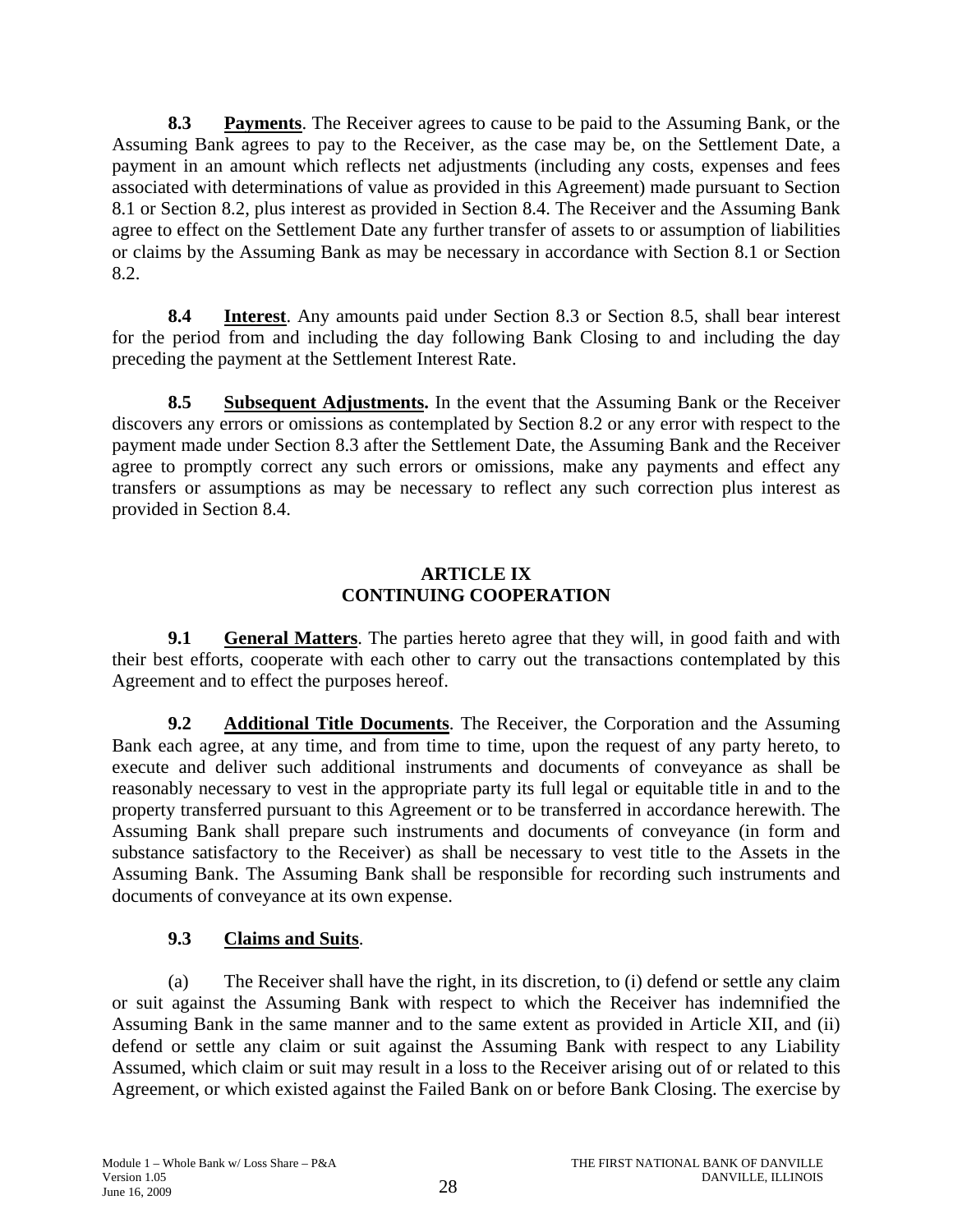the Receiver of any rights under this Section 9.3(a) shall not release the Assuming Bank with respect to any of its obligations under this Agreement.

(b) In the event any action at law or in equity shall be instituted by any Person against the Receiver and the Corporation as codefendants with respect to any asset of the Failed Bank retained or acquired pursuant to this Agreement by the Receiver, the Receiver agrees, at the request of the Corporation, to join with the Corporation in a petition to remove the action to the United States District Court for the proper district. The Receiver agrees to institute, with or without joinder of the Corporation as coplaintiff, any action with respect to any such retained or acquired asset or any matter connected therewith whenever notice requiring such action shall be given by the Corporation to the Receiver.

**9.4 Payment of Deposits**. In the event any depositor does not accept the obligation of the Assuming Bank to pay any Deposit liability of the Failed Bank assumed by the Assuming Bank pursuant to this Agreement and asserts a claim against the Receiver for all or any portion of any such Deposit liability, the Assuming Bank agrees on demand to provide to the Receiver funds sufficient to pay such claim in an amount not in excess of the Deposit liability reflected on the books of the Assuming Bank at the time such claim is made. Upon payment by the Assuming Bank to the Receiver of such amount, the Assuming Bank shall be discharged from any further obligation under this Agreement to pay to any such depositor the amount of such Deposit liability paid to the Receiver.

**9.5** Withheld Payments. At any time, the Receiver or the Corporation may, in its discretion, determine that all or any portion of any deposit balance assumed by the Assuming Bank pursuant to this Agreement does not constitute a "Deposit" (or otherwise, in its discretion, determine that it is the best interest of the Receiver or Corporation to withhold all or any portion of any deposit), and may direct the Assuming Bank to withhold payment of all or any portion of any such deposit balance. Upon such direction, the Assuming Bank agrees to hold such deposit and not to make any payment of such deposit balance to or on behalf of the depositor, or to itself, whether by way of transfer, set-off, or otherwise. The Assuming Bank agrees to maintain the "withheld payment" status of any such deposit balance until directed in writing by the Receiver or the Corporation as to its disposition. At the direction of the Receiver or the Corporation, the Assuming Bank shall return all or any portion of such deposit balance to the Receiver or the Corporation, as appropriate, and thereupon the Assuming Bank shall be discharged from any further liability to such depositor with respect to such returned deposit balance. If such deposit balance has been paid to the depositor prior to a demand for return by the Corporation or the Receiver, and payment of such deposit balance had not been previously withheld pursuant to this Section, the Assuming Bank shall not be obligated to return such deposit balance to the Receiver or the Corporation. The Assuming Bank shall be obligated to reimburse the Corporation or the Receiver, as the case may be, for the amount of any deposit balance or portion thereof paid by the Assuming Bank in contravention of any previous direction to withhold payment of such deposit balance or return such deposit balance the payment of which was withheld pursuant to this Section.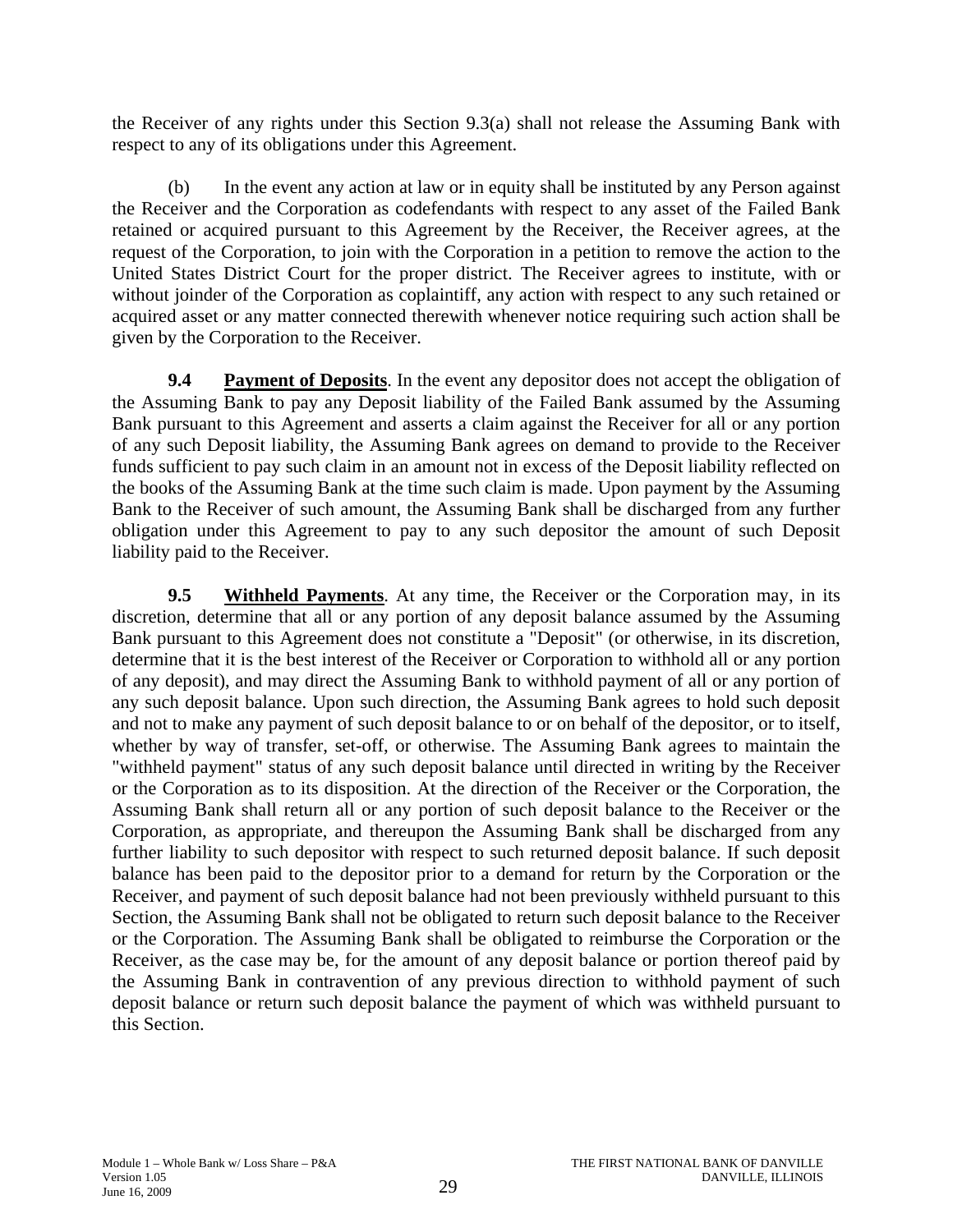### **9.6 Proceedings with Respect to Certain Assets and Liabilities**.

(a) In connection with any investigation, proceeding or other matter with respect to any asset or liability of the Failed Bank retained by the Receiver, or any asset of the Failed Bank acquired by the Receiver pursuant to this Agreement, the Assuming Bank shall cooperate to the extent reasonably required by the Receiver.

(b) In addition to its obligations under Section 6.4, the Assuming Bank shall provide representatives of the Receiver access at reasonable times and locations without other limitation or qualification to (i) its directors, officers, employees and agents and those of the Subsidiaries acquired by the Assuming Bank, and (ii) its books and records, the books and records of such Subsidiaries and all Credit Files, and copies thereof. Copies of books, records and Credit Files shall be provided by the Assuming Bank as requested by the Receiver and the costs of duplication thereof shall be borne by the Receiver.

(c) Not later than ten (10) days after the Put Notice pursuant to Section 3.4 or the date of the notice of transfer of any Loan by the Assuming Bank to the Receiver pursuant to Section 3.6, the Assuming Bank shall deliver to the Receiver such documents with respect to such Loan as the Receiver may request, including without limitation the following: (i) all related Credit Documents (other than certificates, notices and other ancillary documents), (ii) a certificate setting forth the principal amount on the date of the transfer and the amount of interest, fees and other charges then accrued and unpaid thereon, and any restrictions on transfer to which any such Loan is subject, and (iii) all Credit Files, and all documents, microfiche, microfilm and computer records (including but not limited to magnetic tape, disc storage, card forms and printed copy) maintained by, owned by, or in the possession of the Assuming Bank or any Affiliate of the Assuming Bank relating to the transferred Loan.

**9.7** Information. The Assuming Bank promptly shall provide to the Corporation such other information, including financial statements and computations, relating to the performance of the provisions of this Agreement as the Corporation or the Receiver may request from time to time, and, at the request of the Receiver, make available employees of the Failed Bank employed or retained by the Assuming Bank to assist in preparation of the pro forma statement pursuant to Section 8.1.

### **ARTICLE X CONDITION PRECEDENT**

The obligations of the parties to this Agreement are subject to the Receiver and the Corporation having received at or before Bank Closing evidence reasonably satisfactory to each of any necessary approval, waiver, or other action by any governmental authority, the board of directors of the Assuming Bank, or other third party, with respect to this Agreement and the transactions contemplated hereby, the closing of the Failed Bank and the appointment of the Receiver, the chartering of the Assuming Bank, and any agreements, documents, matters or proceedings contemplated hereby or thereby.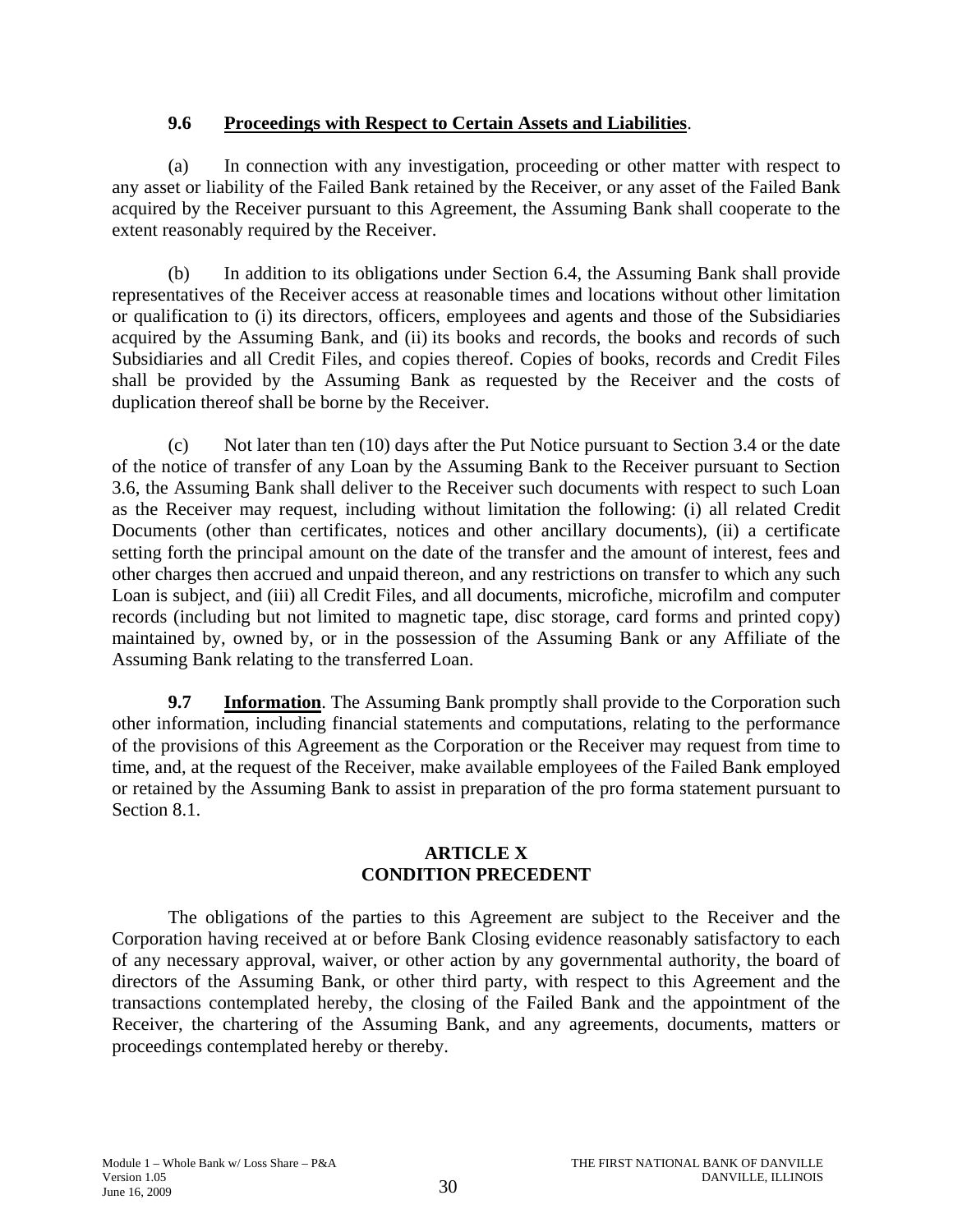### **ARTICLE XI REPRESENTATIONS AND WARRANTIES OF THE ASSUMING BANK**

The Assuming Bank represents and warrants to the Corporation and the Receiver as follows:

(a) **Corporate Existence and Authority**. The Assuming Bank (i) is duly organized, validly existing and in good standing under the laws of its Chartering Authority and has full power and authority to own and operate its properties and to conduct its business as now conducted by it, and (ii) has full power and authority to execute and deliver this Agreement and to perform its obligations hereunder. The Assuming Bank has taken all necessary corporate action to authorize the execution, delivery and performance of this Agreement and the performance of the transactions contemplated hereby.

(b) **Third-Party Consents**. No governmental authority or other third party consents (including but not limited to approvals, licenses, registrations or declarations) are required in connection with the execution, delivery or performance by the Assuming Bank of this Agreement, other than such consents as have been duly obtained and are in full force and effect.

(c) **Execution and Enforceability**. This Agreement has been duly executed and delivered by the Assuming Bank and when this Agreement has been duly authorized, executed and delivered by the Corporation and the Receiver, this Agreement will constitute the legal, valid and binding obligation of the Assuming Bank, enforceable in accordance with its terms.

# (d) **Compliance with Law**.

(i) Neither the Assuming Bank nor any of its Subsidiaries is in violation of any statute, regulation, order, decision, judgment or decree of, or any restriction imposed by, the United States of America, any State, municipality or other political subdivision or any agency of any of the foregoing, or any court or other tribunal having jurisdiction over the Assuming Bank or any of its Subsidiaries or any assets of any such Person, or any foreign government or agency thereof having such jurisdiction, with respect to the conduct of the business of the Assuming Bank or of any of its Subsidiaries, or the ownership of the properties of the Assuming Bank or any of its Subsidiaries, which, either individually or in the aggregate with all other such violations, would materially and adversely affect the business, operations or condition (financial or otherwise) of the Assuming Bank or the ability of the Assuming Bank to perform, satisfy or observe any obligation or condition under this Agreement.

(ii) Neither the execution and delivery nor the performance by the Assuming Bank of this Agreement will result in any violation by the Assuming Bank of, or be in conflict with, any provision of any applicable law or regulation, or any order, writ or decree of any court or governmental authority.

e) **Representations Remain True**. The Assuming Bank represents and warrants that it has executed and delivered to the Corporation a Purchaser Eligibility Certification and Confidentiality Agreement and that all information provided and representations made by or on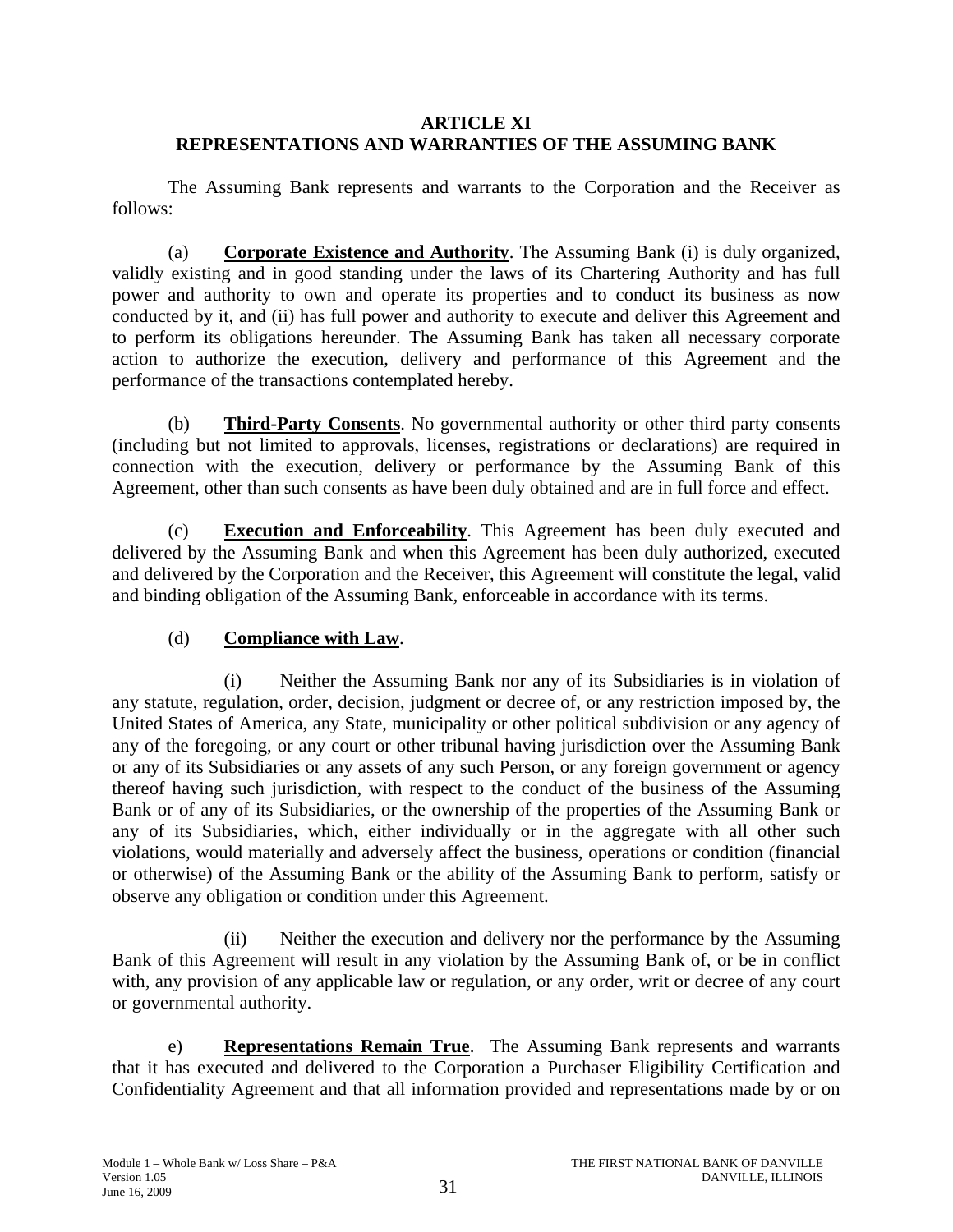behalf of the Assuming Bank in connection with this Agreement and the transactions contemplated hereby, including, but not limited to, the Purchaser Eligibility Certification and Confidentiality Agreement (which are affirmed and ratified hereby) are and remain true and correct in all material respects and do not fail to state any fact required to make the information contained therein not misleading.

#### **ARTICLE XII INDEMNIFICATION**

**12.1 Indemnification of Indemnitees**. From and after Bank Closing and subject to the limitations set forth in this Section and Section 12.6 and compliance by the Indemnitees with Section 12.2, the Receiver agrees to indemnify and hold harmless the Indemnitees against any and all costs, losses, liabilities, expenses (including attorneys' fees) incurred prior to the assumption of defense by the Receiver pursuant to paragraph (d) of Section 12.2, judgments, fines and amounts paid in settlement actually and reasonably incurred in connection with claims against any Indemnitee based on liabilities of the Failed Bank that are not assumed by the Assuming Bank pursuant to this Agreement or subsequent to the execution hereof by the Assuming Bank or any Subsidiary or Affiliate of the Assuming Bank for which indemnification is provided hereunder in (a) of this Section 12.1, subject to certain exclusions as provided in (b) of this Section 12.1:

### (a)

(1) claims based on the rights of any shareholder or former shareholder as such of (x) the Failed Bank, or (y) any Subsidiary or Affiliate of the Failed Bank;

(2) claims based on the rights of any creditor as such of the Failed Bank, or any creditor as such of any director, officer, employee or agent of the Failed Bank, with respect to any indebtedness or other obligation of the Failed Bank arising prior to Bank Closing;

(3) claims based on the rights of any present or former director, officer, employee or agent as such of the Failed Bank or of any Subsidiary or Affiliate of the Failed Bank;

(4) claims based on any action or inaction prior to Bank Closing of the Failed Bank, its directors, officers, employees or agents as such, or any Subsidiary or Affiliate of the Failed Bank, or the directors, officers, employees or agents as such of such Subsidiary or Affiliate;

(5) claims based on any malfeasance, misfeasance or nonfeasance of the Failed Bank, its directors, officers, employees or agents with respect to the trust business of the Failed Bank, if any;

(6) claims based on any failure or alleged failure (not in violation of law) by the Assuming Bank to continue to perform any service or activity previously performed by the Failed Bank which the Assuming Bank is not required to perform pursuant to this Agreement or which arise under any contract to which the Failed Bank was a party which the Assuming Bank elected not to assume in accordance with this Agreement and which neither the Assuming Bank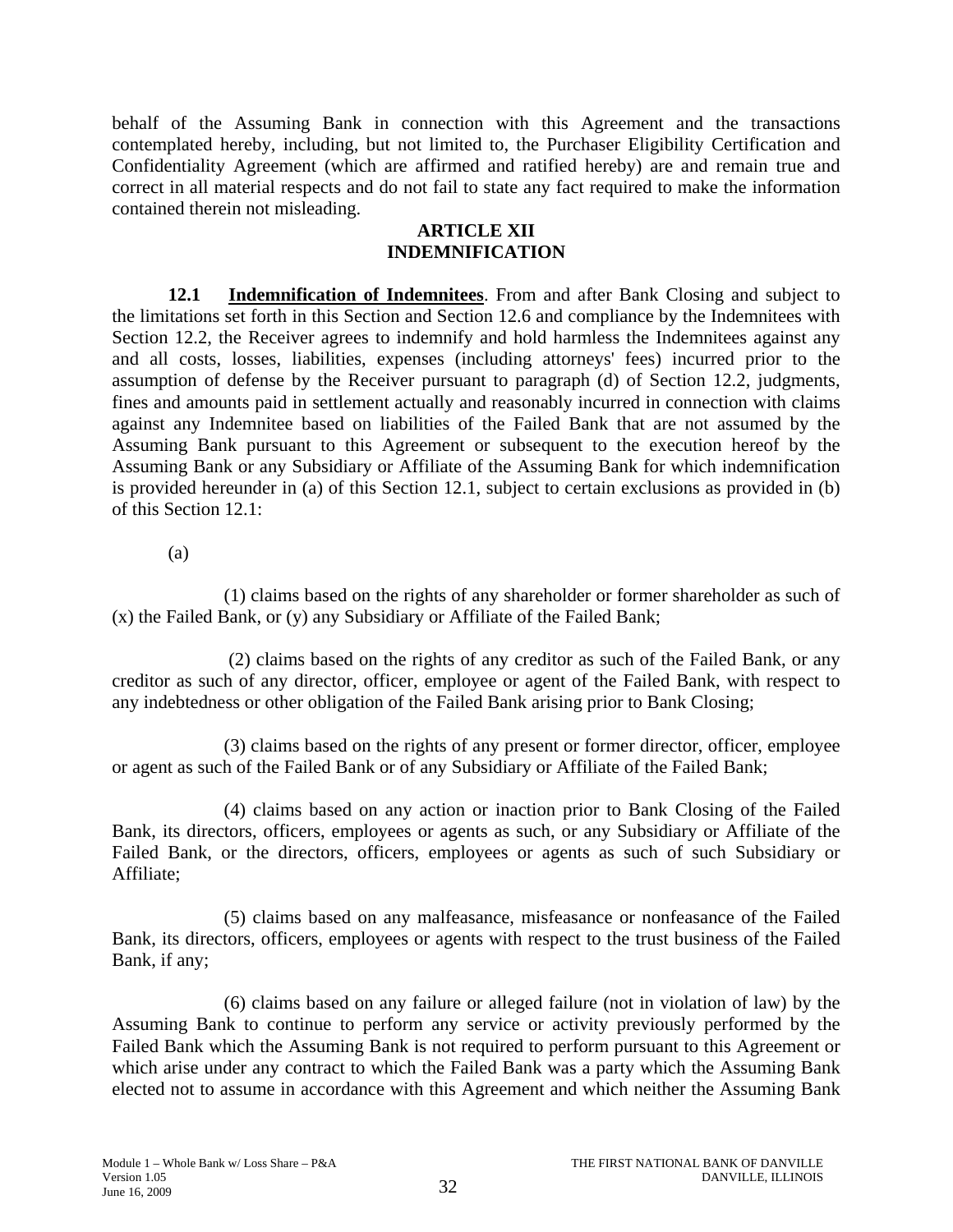nor any Subsidiary or Affiliate of the Assuming Bank has assumed subsequent to the execution hereof;

(7) claims arising from any action or inaction of any Indemnitee, including for purposes of this Section 12.1(a)(7) the former officers or employees of the Failed Bank or of any Subsidiary or Affiliate of the Failed Bank that is taken upon the specific written direction of the Corporation or the Receiver, other than any action or inaction taken in a manner constituting bad faith, gross negligence or willful misconduct; and

(8) claims based on the rights of any depositor of the Failed Bank whose deposit has been accorded "withheld payment" status and/or returned to the Receiver or Corporation in accordance with Section 9.5 and/or has become an "unclaimed deposit" or has been returned to the Corporation or the Receiver in accordance with Section 2.3;

(b) provided, that, with respect to this Agreement, except for paragraphs (7) and (8) of Section 12.1(a), no indemnification will be provided under this Agreement for any:

(1) judgment or fine against, or any amount paid in settlement (without the written approval of the Receiver) by, any Indemnitee in connection with any action that seeks damages against any Indemnitee (a "counterclaim") arising with respect to any Asset and based on any action or inaction of either the Failed Bank, its directors, officers, employees or agents as such prior to Bank Closing, unless any such judgment, fine or amount paid in settlement exceeds the greater of (i) the Repurchase Price of such Asset, or (ii) the monetary recovery sought on such Asset by the Assuming Bank in the cause of action from which the counterclaim arises; and in such event the Receiver will provide indemnification only in the amount of such excess; and no indemnification will be provided for any costs or expenses other than any costs or expenses (including attorneys' fees) which, in the determination of the Receiver, have been actually and reasonably incurred by such Indemnitee in connection with the defense of any such counterclaim; and it is expressly agreed that the Receiver reserves the right to intervene, in its discretion, on its behalf and/or on behalf of the Receiver, in the defense of any such counterclaim;

(2) claims with respect to any liability or obligation of the Failed Bank that is expressly assumed by the Assuming Bank pursuant to this Agreement or subsequent to the execution hereof by the Assuming Bank or any Subsidiary or Affiliate of the Assuming Bank;

(3) claims with respect to any liability of the Failed Bank to any present or former employee as such of the Failed Bank or of any Subsidiary or Affiliate of the Failed Bank, which liability is expressly assumed by the Assuming Bank pursuant to this Agreement or subsequent to the execution hereof by the Assuming Bank or any Subsidiary or Affiliate of the Assuming Bank;

(4) claims based on the failure of any Indemnitee to seek recovery of damages from the Receiver for any claims based upon any action or inaction of the Failed Bank, its directors, officers, employees or agents as fiduciary, agent or custodian prior to Bank Closing;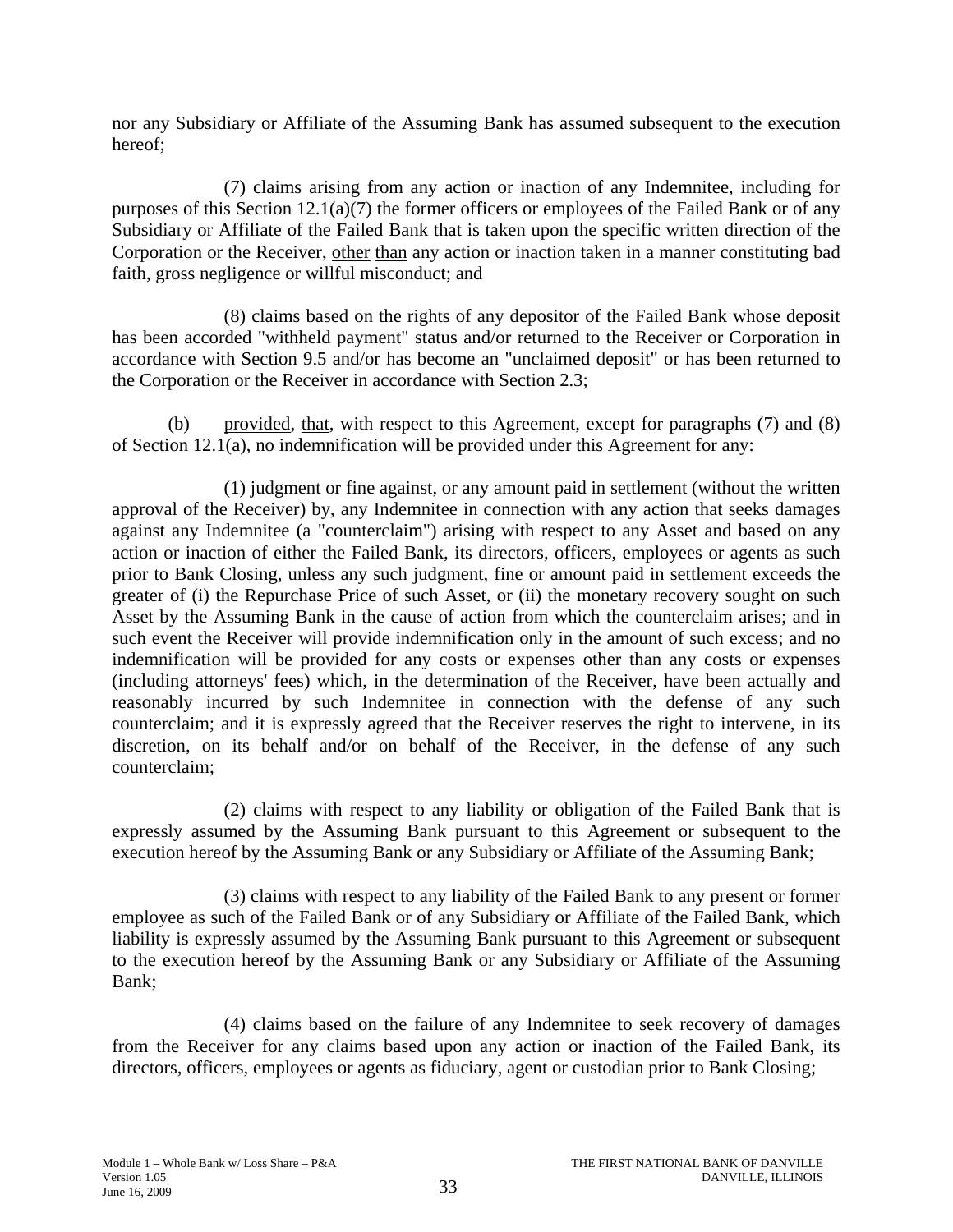(5) claims based on any violation or alleged violation by any Indemnitee of the antitrust, branching, banking or bank holding company or securities laws of the United States of America or any State thereof;

(6) claims based on the rights of any present or former creditor, customer, or supplier as such of the Assuming Bank or any Subsidiary or Affiliate of the Assuming Bank;

(7) claims based on the rights of any present or former shareholder as such of the Assuming Bank or any Subsidiary or Affiliate of the Assuming Bank regardless of whether any such present or former shareholder is also a present or former shareholder of the Failed Bank;

(8) claims, if the Receiver determines that the effect of providing such indemnification would be to (i) expand or alter the provisions of any warranty or disclaimer thereof provided in Section 3.3 or any other provision of this Agreement, or (ii) create any warranty not expressly provided under this Agreement;

(9) claims which could have been enforced against any Indemnitee had the Assuming Bank not entered into this Agreement;

(10) claims based on any liability for taxes or fees assessed with respect to the consummation of the transactions contemplated by this Agreement, including without limitation any subsequent transfer of any Assets or Liabilities Assumed to any Subsidiary or Affiliate of the Assuming Bank;

(11) except as expressly provided in this Article XII, claims based on any action or inaction of any Indemnitee, and nothing in this Agreement shall be construed to provide indemnification for (i) the Failed Bank, (ii) any Subsidiary or Affiliate of the Failed Bank, or (iii) any present or former director, officer, employee or agent of the Failed Bank or its Subsidiaries or Affiliates; provided, that the Receiver, in its discretion, may provide indemnification hereunder for any present or former director, officer, employee or agent of the Failed Bank or its Subsidiaries or Affiliates who is also or becomes a director, officer, employee or agent of the Assuming Bank or its Subsidiaries or Affiliates;

(12) claims or actions which constitute a breach by the Assuming Bank of the representations and warranties contained in Article XI;

(13) claims arising out of or relating to the condition of or generated by an Asset arising from or relating to the presence, storage or release of any hazardous or toxic substance, or any pollutant or contaminant, or condition of such Asset which violate any applicable Federal, State or local law or regulation concerning environmental protection; and

(14) claims based on, related to or arising from any asset, including a loan, acquired or liability assumed by the Assuming Bank, other than pursuant to this Agreement.

**12.2 Conditions Precedent to Indemnification**. It shall be a condition precedent to the obligation of the Receiver to indemnify any Person pursuant to this Article XII that such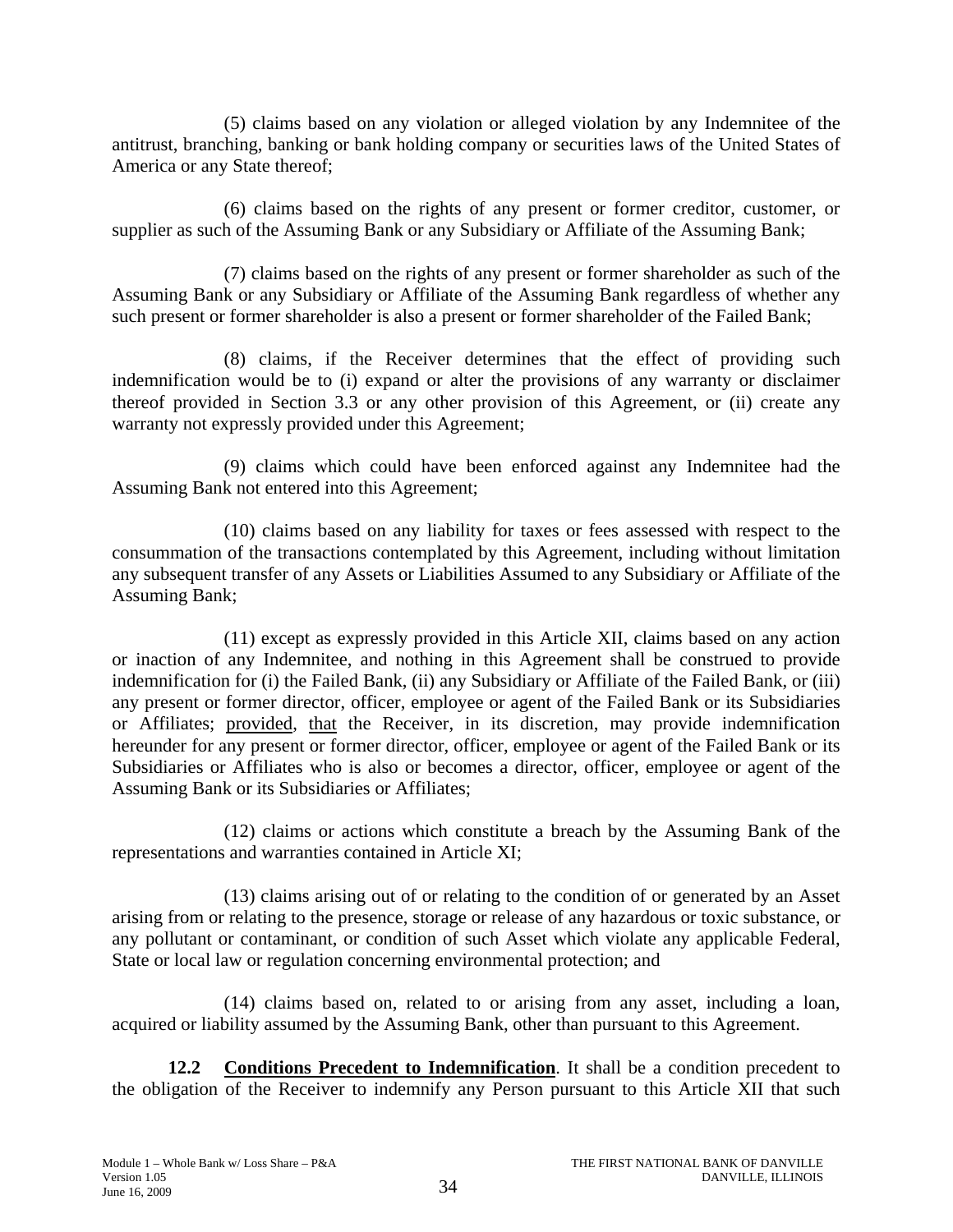Person shall, with respect to any claim made or threatened against such Person for which such Person is or may be entitled to indemnification hereunder:

(a) give written notice to the Regional Counsel (Litigation Branch) of the Corporation in the manner and at the address provided in Section 13.7 of such claim as soon as practicable after such claim is made or threatened; provided, that notice must be given on or before the date which is six (6) years from the date of this Agreement;

(b) provide to the Receiver such information and cooperation with respect to such claim as the Receiver may reasonably require;

(c) cooperate and take all steps, as the Receiver may reasonably require, to preserve and protect any defense to such claim;

(d) in the event suit is brought with respect to such claim, upon reasonable prior notice, afford to the Receiver the right, which the Receiver may exercise in its sole discretion, to conduct the investigation, control the defense and effect settlement of such claim, including without limitation the right to designate counsel and to control all negotiations, litigation, arbitration, settlements, compromises and appeals of any such claim, all of which shall be at the expense of the Receiver; provided, that the Receiver shall have notified the Person claiming indemnification in writing that such claim is a claim with respect to which the Person claiming indemnification is entitled to indemnification under this Article XII;

(e) not incur any costs or expenses in connection with any response or suit with respect to such claim, unless such costs or expenses were incurred upon the written direction of the Receiver; provided, that the Receiver shall not be obligated to reimburse the amount of any such costs or expenses unless such costs or expenses were incurred upon the written direction of the Receiver;

(f) not release or settle such claim or make any payment or admission with respect thereto, unless the Receiver consents in writing thereto, which consent shall not be unreasonably withheld; provided, that the Receiver shall not be obligated to reimburse the amount of any such settlement or payment unless such settlement or payment was effected upon the written direction of the Receiver; and

(g) take reasonable action as the Receiver may request in writing as necessary to preserve, protect or enforce the rights of the indemnified Person against any Primary Indemnitor.

**12.3 No Additional Warranty**. Nothing in this Article XII shall be construed or deemed to (i) expand or otherwise alter any warranty or disclaimer thereof provided under Section 3.3 or any other provision of this Agreement with respect to, among other matters, the title, value, collectibility, genuineness, enforceability or condition of any (x) Asset, or (y) asset of the Failed Bank purchased by the Assuming Bank subsequent to the execution of this Agreement by the Assuming Bank or any Subsidiary or Affiliate of the Assuming Bank, or (ii) create any warranty not expressly provided under this Agreement with respect thereto.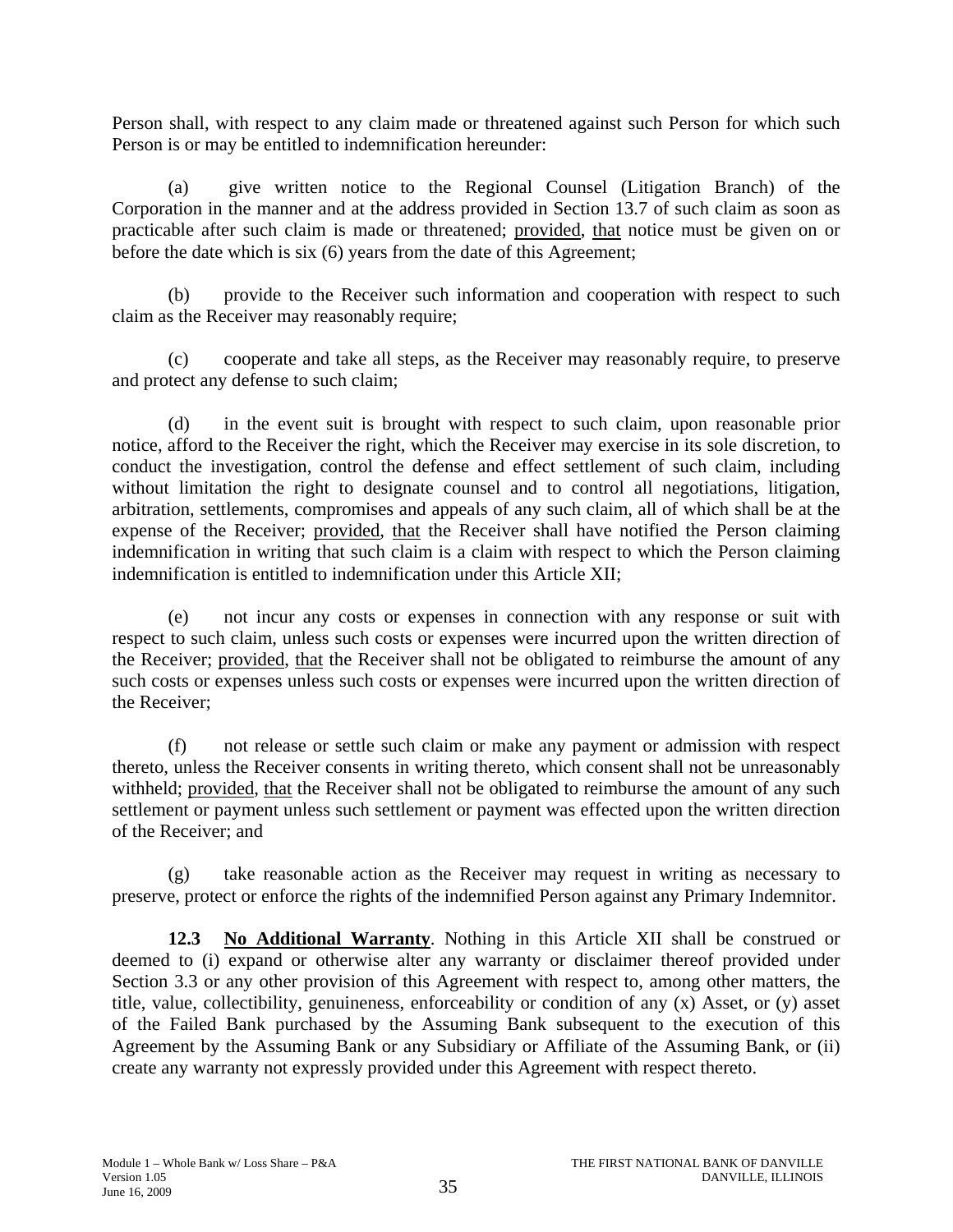**12.4 Indemnification of Receiver and Corporation**. From and after Bank Closing, the Assuming Bank agrees to indemnify and hold harmless the Corporation and the Receiver and their respective directors, officers, employees and agents from and against any and all costs, losses, liabilities, expenses (including attorneys' fees), judgments, fines and amounts paid in settlement actually and reasonably incurred in connection with any of the following:

(a) claims based on any and all liabilities or obligations of the Failed Bank assumed by the Assuming Bank pursuant to this Agreement or subsequent to the execution hereof by the Assuming Bank or any Subsidiary or Affiliate of the Assuming Bank, whether or not any such liabilities subsequently are sold and/or transferred, other than any claim based upon any action or inaction of any Indemnitee as provided in paragraph (7) or (8) of Section 12.1(a); and

(b) claims based on any act or omission of any Indemnitee (including but not limited to claims of any Person claiming any right or title by or through the Assuming Bank with respect to Assets transferred to the Receiver pursuant to Section 3.4 or 3.6), other than any action or inaction of any Indemnitee as provided in paragraph (7) or (8) of Section 12.1(a).

**12.5 Obligations Supplemental**. The obligations of the Receiver, and the Corporation as guarantor in accordance with Section 12.7, to provide indemnification under this Article XII are to supplement any amount payable by any Primary Indemnitor to the Person indemnified under this Article XII. Consistent with that intent, the Receiver agrees only to make payments pursuant to such indemnification to the extent not payable by a Primary Indemnitor. If the aggregate amount of payments by the Receiver, or the Corporation as guarantor in accordance with Section 12.7, and all Primary Indemnitors with respect to any item of indemnification under this Article XII exceeds the amount payable with respect to such item, such Person being indemnified shall notify the Receiver thereof and, upon the request of the Receiver, shall promptly pay to the Receiver, or the Corporation as appropriate, the amount of the Receiver's (or Corporation's) payments to the extent of such excess.

**12.6 Criminal Claims**. Notwithstanding any provision of this Article XII to the contrary, in the event that any Person being indemnified under this Article XII shall become involved in any criminal action, suit or proceeding, whether judicial, administrative or investigative, the Receiver shall have no obligation hereunder to indemnify such Person for liability with respect to any criminal act or to the extent any costs or expenses are attributable to the defense against the allegation of any criminal act, unless (i) the Person is successful on the merits or otherwise in the defense against any such action, suit or proceeding, or (ii) such action, suit or proceeding is terminated without the imposition of liability on such Person.

**12.7 Limited Guaranty of the Corporation.** The Corporation hereby guarantees performance of the Receiver's obligation to indemnify the Assuming Bank as set forth in this Article XII. It is a condition to the Corporation's obligation hereunder that the Assuming Bank shall comply in all respects with the applicable provisions of this Article XII. The Corporation shall be liable hereunder only for such amounts, if any, as the Receiver is obligated to pay under the terms of this Article XII but shall fail to pay. Except as otherwise provided above in this Section 12.7, nothing in this Article XII is intended or shall be construed to create any liability or obligation on the part of the Corporation, the United States of America or any department or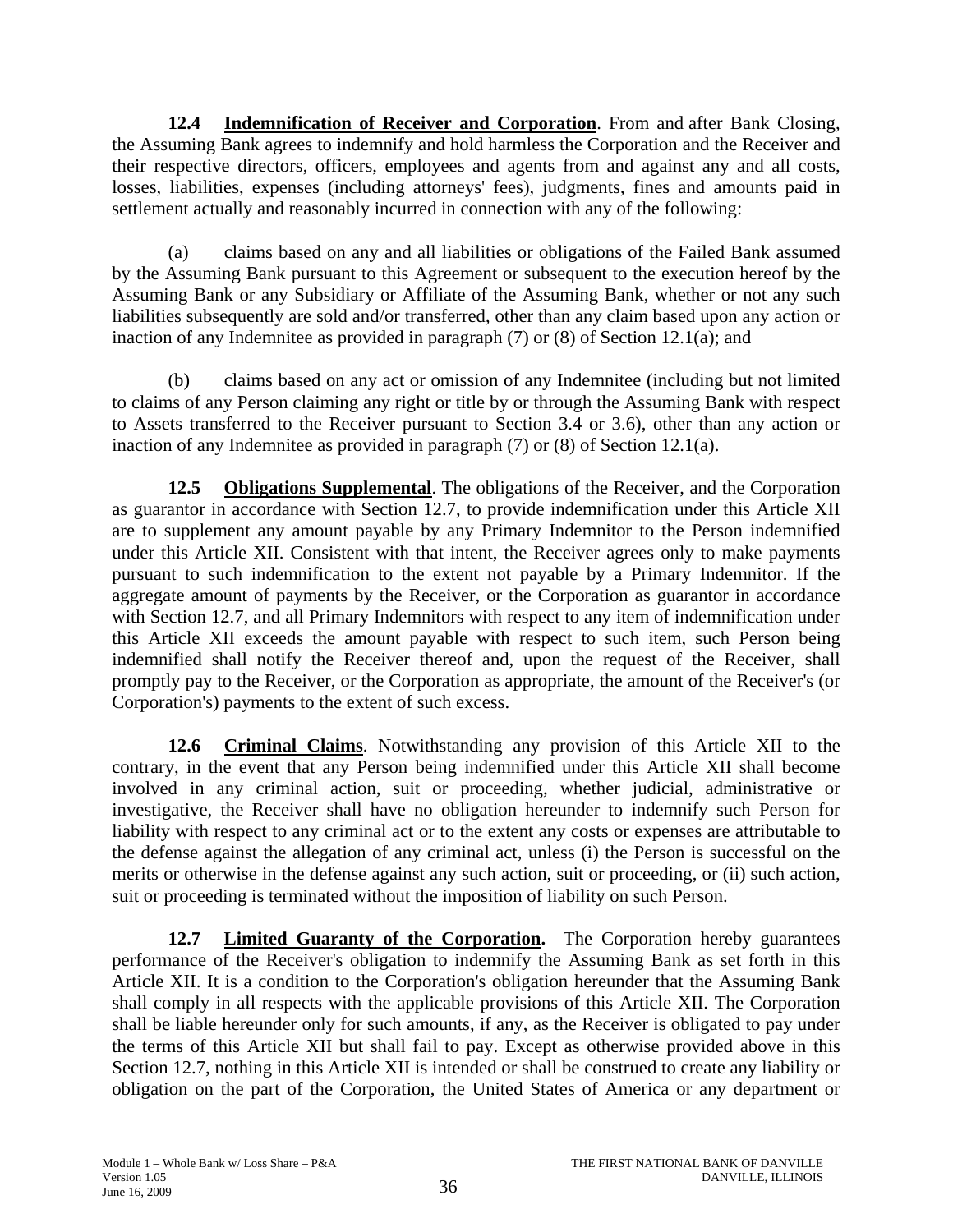agency thereof under or with respect to this Article XII, or any provision hereof, it being the intention of the parties hereto that the obligations undertaken by the Receiver under this Article XII are the sole and exclusive responsibility of the Receiver and no other Person or entity.

**12.8 Subrogation.** Upon payment by the Receiver, or the Corporation as guarantor in accordance with Section 12.7, to any Indemnitee for any claims indemnified by the Receiver under this Article XII, the Receiver, or the Corporation as appropriate, shall become subrogated to all rights of the Indemnitee against any other Person to the extent of such payment.

### **ARTICLE XIII MISCELLANEOUS**

**13.1** Entire Agreement. This Agreement embodies the entire agreement of the parties hereto in relation to the subject matter herein and supersedes all prior understandings or agreements, oral or written, between the parties.

**13.2 Headings**. The headings and subheadings of the Table of Contents, Articles and Sections contained in this Agreement, except the terms identified for definition in Article I and elsewhere in this Agreement, are inserted for convenience only and shall not affect the meaning or interpretation of this Agreement or any provision hereof.

**13.3** Counterparts. This Agreement may be executed in any number of counterparts and by the duly authorized representative of a different party hereto on separate counterparts, each of which when so executed shall be deemed to be an original and all of which when taken together shall constitute one and the same Agreement.

**13.4 GOVERNING LAW**. THIS AGREEMENT AND THE RIGHTS AND OBLIGATIONS HEREUNDER SHALL BE GOVERNED BY AND CONSTRUED IN ACCORDANCE WITH THE FEDERAL LAW OF THE UNITED STATES OF AMERICA, AND IN THE ABSENCE OF CONTROLLING FEDERAL LAW, IN ACCORDANCE WITH THE LAWS OF THE STATE IN WHICH THE MAIN OFFICE OF THE FAILED BANK IS LOCATED.

 **13.5 Successors**. All terms and conditions of this Agreement shall be binding on the successors and assigns of the Receiver, the Corporation and the Assuming Bank. Except as otherwise specifically provided in this Agreement, nothing expressed or referred to in this Agreement is intended or shall be construed to give any Person other than the Receiver, the Corporation and the Assuming Bank any legal or equitable right, remedy or claim under or with respect to this Agreement or any provisions contained herein, it being the intention of the parties hereto that this Agreement, the obligations and statements of responsibilities hereunder, and all other conditions and provisions hereof are for the sole and exclusive benefit of the Receiver, the Corporation and the Assuming Bank and for the benefit of no other Person.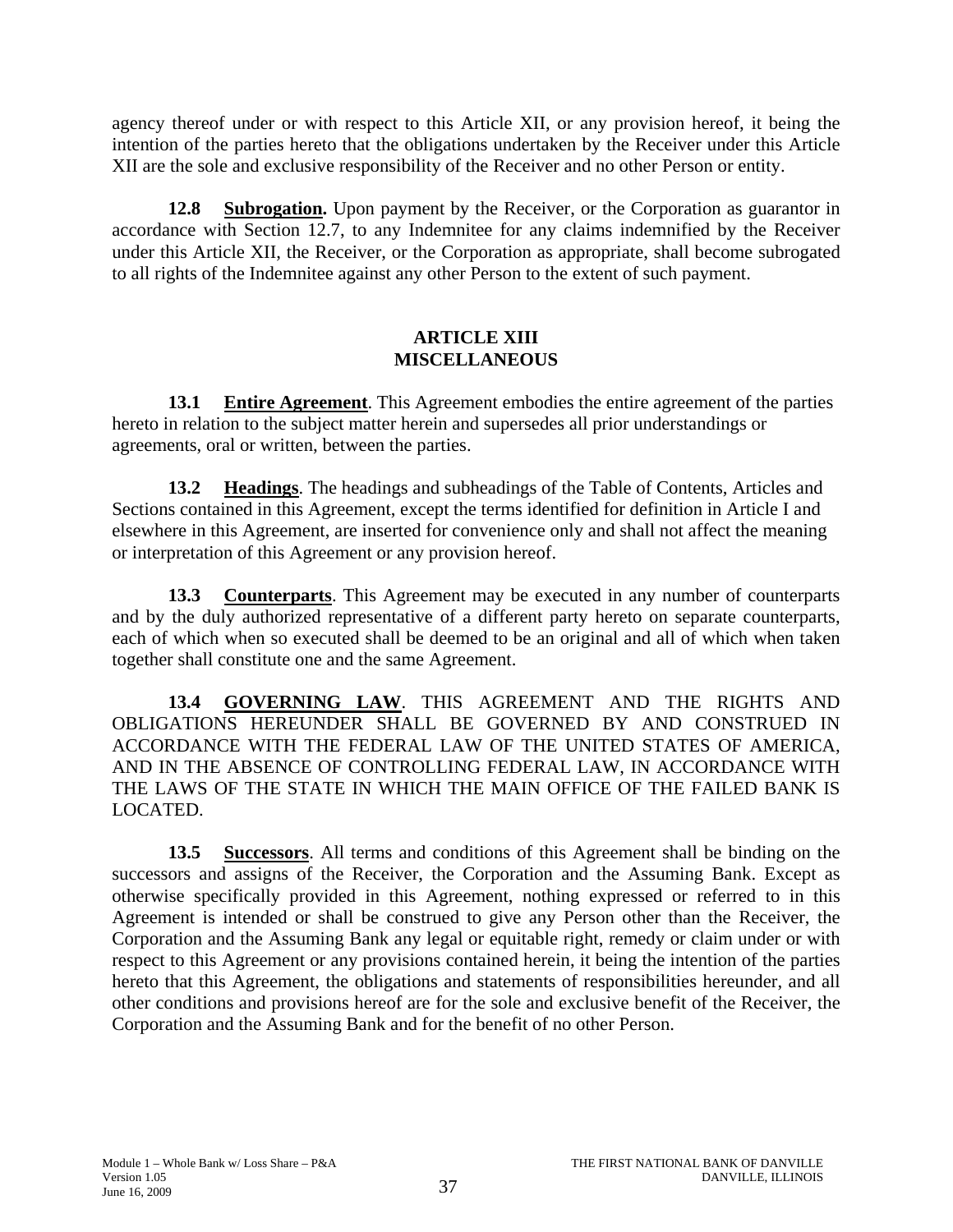13.6 **Modification; Assignment**. No amendment or other modification, rescission, release, or assignment of any part of this Agreement shall be effective except pursuant to a written agreement subscribed by the duly authorized representatives of the parties hereto.

**13.7 Notice**. Any notice, request, demand, consent, approval or other communication to any party hereto shall be effective when received and shall be given in writing, and delivered in person against receipt therefore, or sent by certified mail, postage prepaid, courier service, telex, facsimile transmission or email to such party (with copies as indicated below) at its address set forth below or at such other address as it shall hereafter furnish in writing to the other parties. All such notices and other communications shall be deemed given on the date received by the addressee.

# **Assuming Bank**

Norman L. Lowery President & CEO First Financial Bank, N.A. 643-645 Wabash Avenue One First Financial Plaza P.O. Box 540 Terre Haute, IN 47808 (812) 238-6264

# **Receiver and Corporation**

Federal Deposit Insurance Corporation, Receiver of **THE FIRST NATIONAL BANK OF DANVILLE**  1601 Bryan Street, Suite 1700 Dallas, Texas 75201

Attention: Settlement Manager

with copy to: Regional Counsel (Litigation Branch)

# **and with respect to notice under Article XII:**

Federal Deposit Insurance Corporation Receiver of **THE FIRST NATIONAL BANK OF DANVILLE**  1601 Bryan Street, Suite 1700 Dallas, Texas 75201 Attention: Regional Counsel (Litigation Branch)

 **13.8 Manner of Payment**. All payments due under this Agreement shall be in lawful money of the United States of America in immediately available funds as each party hereto may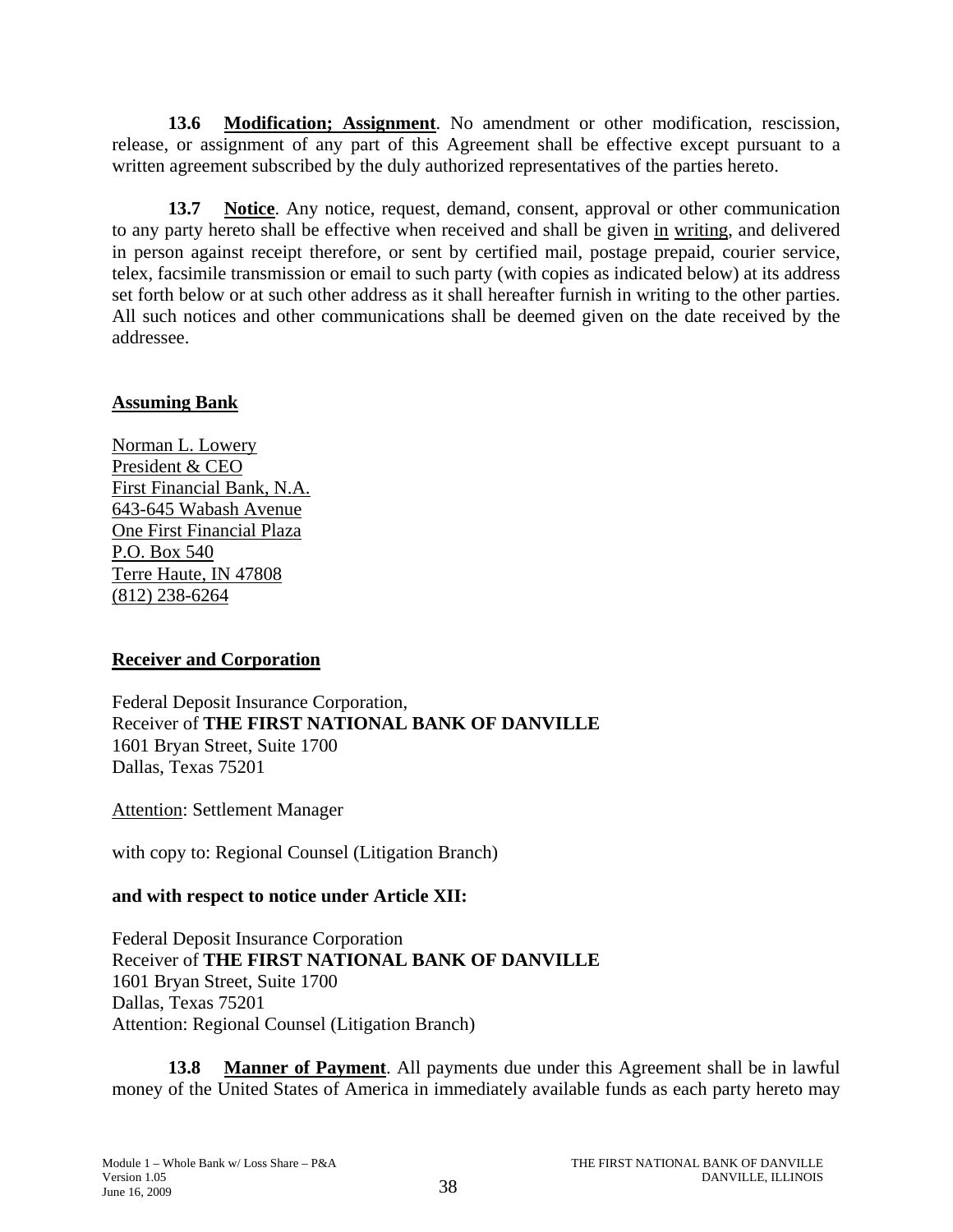specify to the other parties; provided, that in the event the Receiver or the Corporation is obligated to make any payment hereunder in the amount of \$25,000.00 or less, such payment may be made by check.

**13.9 Costs, Fees and Expenses**. Except as otherwise specifically provided herein, each party hereto agrees to pay all costs, fees and expenses which it has incurred in connection with or incidental to the matters contained in this Agreement, including without limitation any fees and disbursements to its accountants and counsel; provided, that the Assuming Bank shall pay all fees, costs and expenses (other than attorneys' fees incurred by the Receiver) incurred in connection with the transfer to it of any Assets or Liabilities Assumed hereunder or in accordance herewith.

**13.10 Waiver**. Each of the Receiver, the Corporation and the Assuming Bank may waive its respective rights, powers or privileges under this Agreement; provided, that such waiver shall be in writing; and further provided, that no failure or delay on the part of the Receiver, the Corporation or the Assuming Bank to exercise any right, power or privilege under this Agreement shall operate as a waiver thereof, nor will any single or partial exercise of any right, power or privilege under this Agreement preclude any other or further exercise thereof or the exercise of any other right, power or privilege by the Receiver, the Corporation, or the Assuming Bank under this Agreement, nor will any such waiver operate or be construed as a future waiver of such right, power or privilege under this Agreement.

**13.11 Severability**. If any provision of this Agreement is declared invalid or unenforceable, then, to the extent possible, all of the remaining provisions of this Agreement shall remain in full force and effect and shall be binding upon the parties hereto.

**13.12 Term of Agreement**. This Agreement shall continue in full force and effect until the sixth (6th) anniversary of Bank Closing; provided, that the provisions of Section 6.3 and 6.4 shall survive the expiration of the term of this Agreement. Provided, however, the receivership of the Failed Bank may be terminated prior to the expiration of the term of this Agreement; in such event, the guaranty of the Corporation, as provided in and in accordance with the provisions of Section 12.7 shall be in effect for the remainder of the term. Expiration of the term of this Agreement shall not affect any claim or liability of any party with respect to any (i) amount which is owing at the time of such expiration, regardless of when such amount becomes payable, and (ii) breach of this Agreement occurring prior to such expiration, regardless of when such breach is discovered.

**13.13 Survival of Covenants, Etc.** The covenants, representations, and warranties in this Agreement shall survive the execution of this Agreement and the consummation of the transactions contemplated hereunder.

# **[Signature Page Follows]**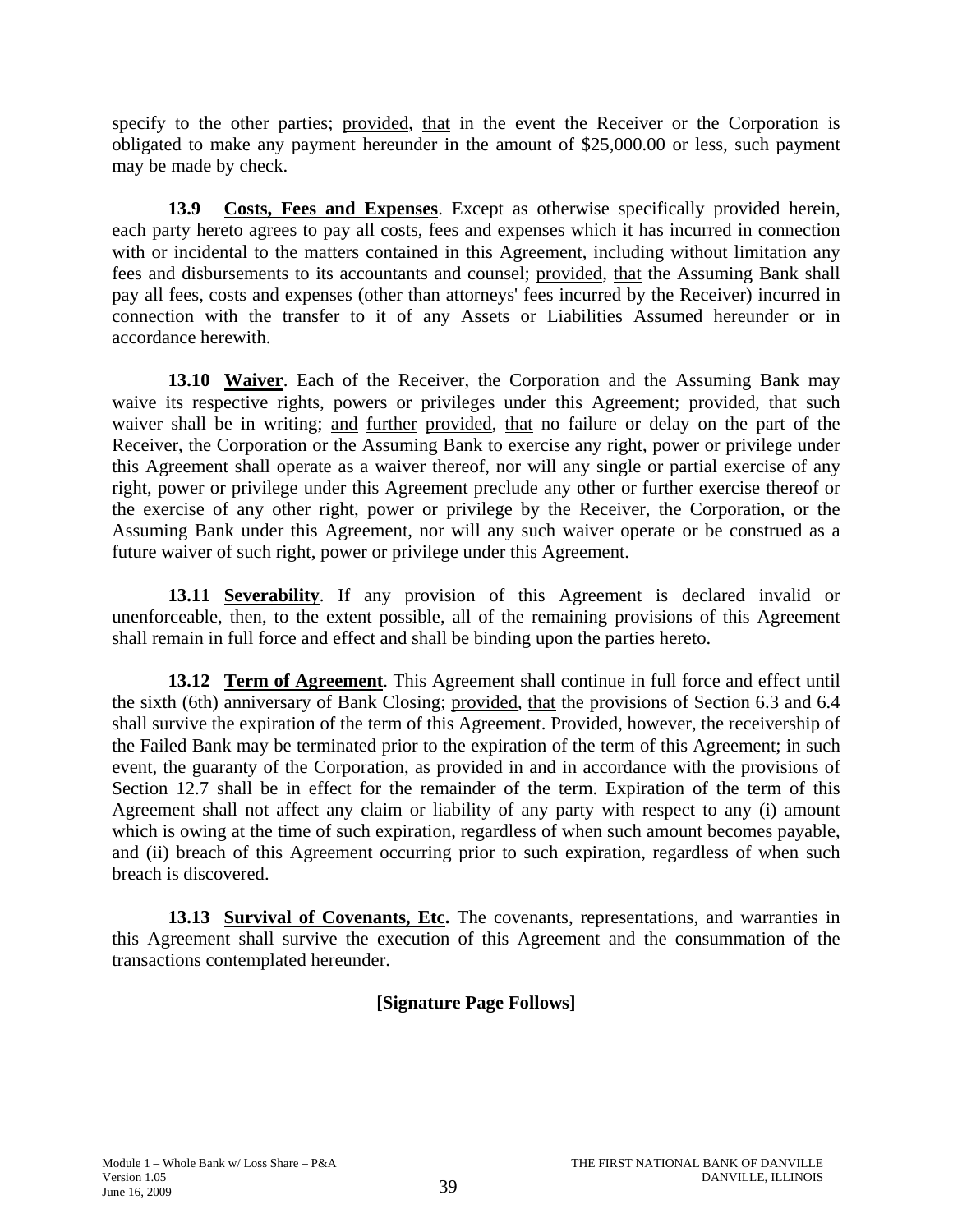**IN WITNESS WHEREOF,** the parties hereto have caused this Agreement to be executed by their duly authorized representatives as of the date first above written.

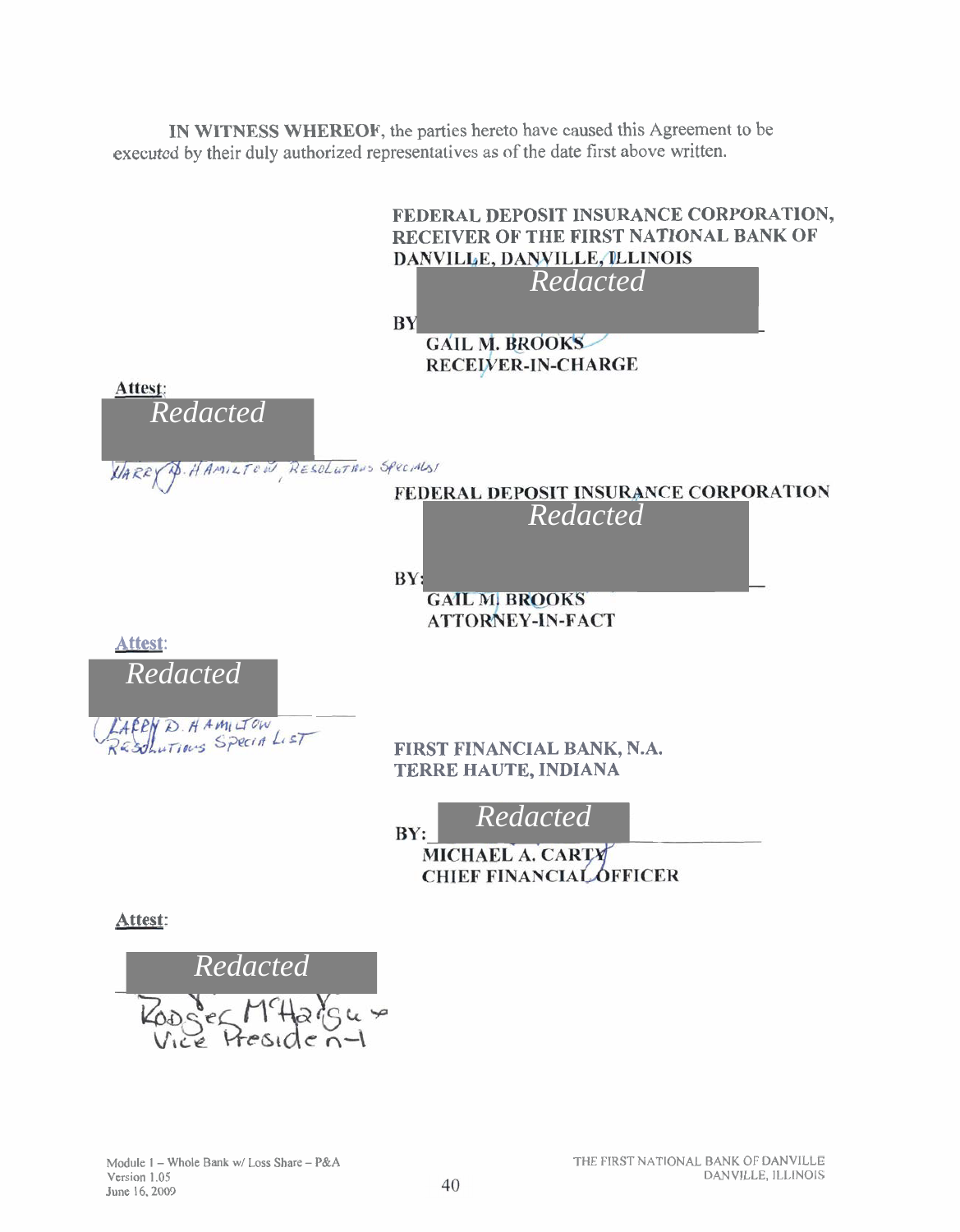**SCHEDULE 2.1 - Certain Liabilities Assumed by the Assuming Bank**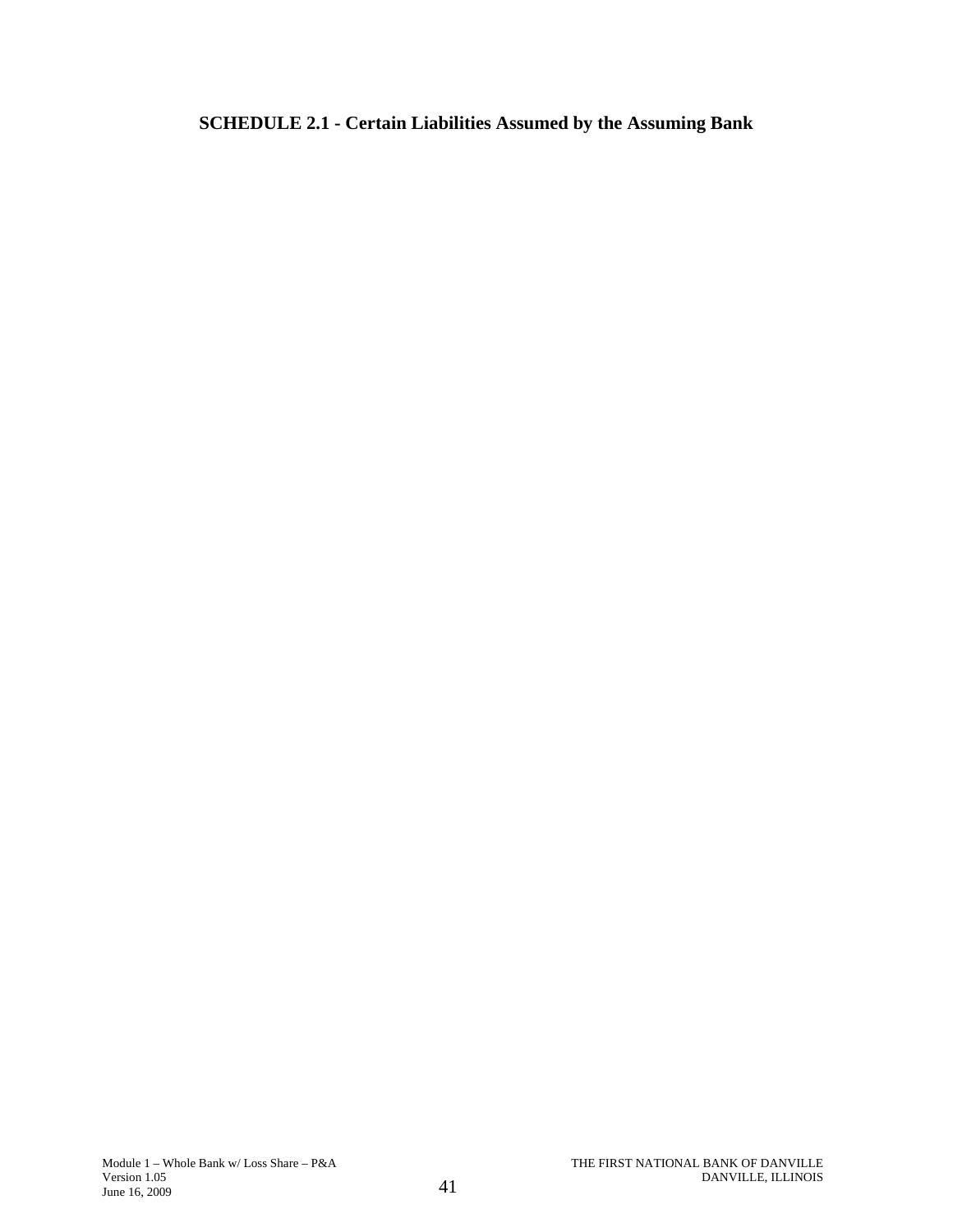**SCHEDULE 2.1(a) – Excluded Deposit Liability Accounts** 

# **Accounts Excluded from P&A Transaction**

## **The First National Bank of Danville Danville, Illinois**

The First National Bank of Danville has **NO** deposits associated with the Depository Organization (DO) Cede & Co as Nominee for DTC. The DO accounts do not pass to the Assuming Bank and are excluded from the transaction as described in section 2.1 of the P&A Agreement. The attached Schedule 2.1.a DO Detail Report identifies the DO accounts as of the date of the deposit download. This schedule will be updated post closing with data as of Bank Closing date.

**Schedule 2.1.a DO Detail Report** 

**NONE**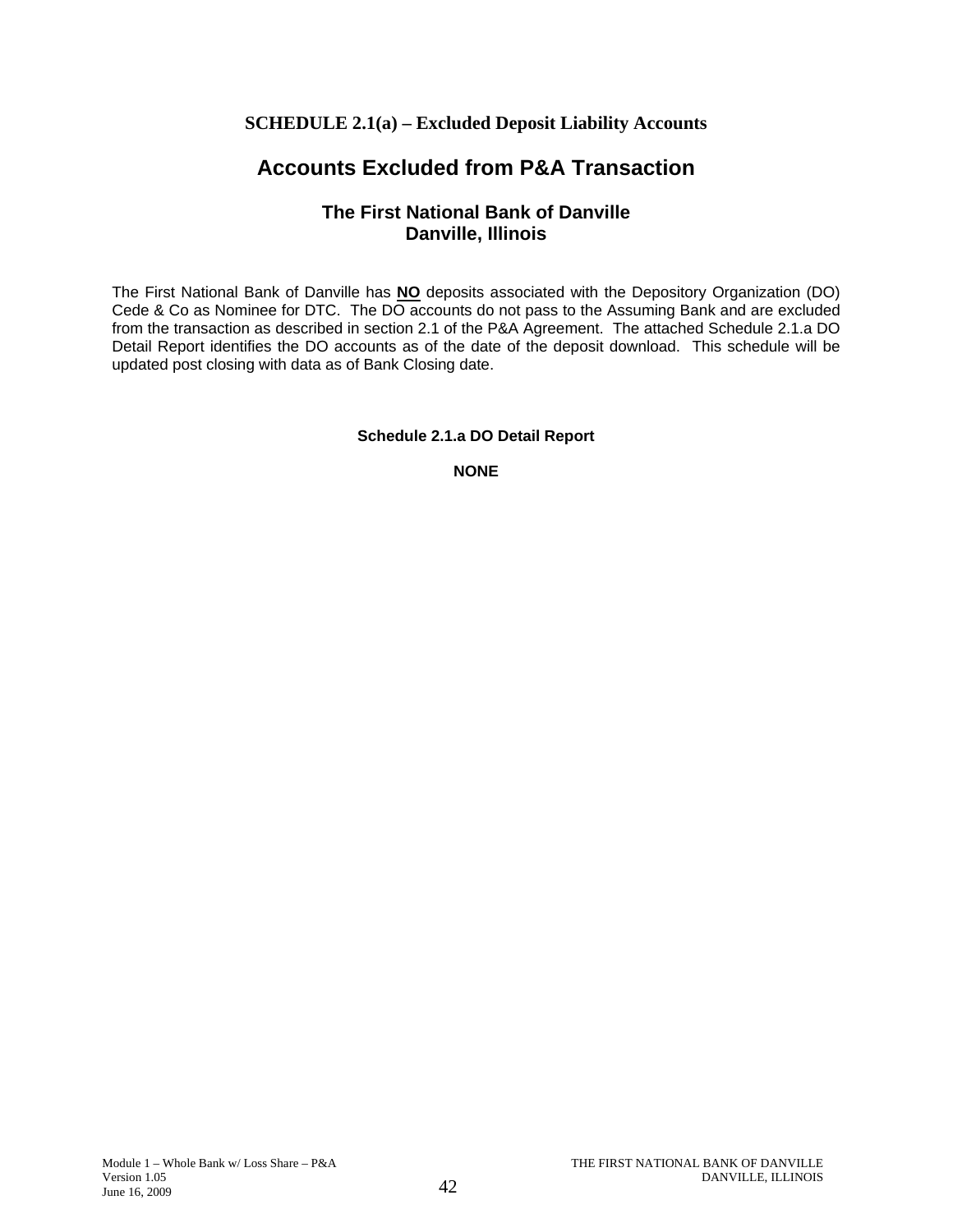### **SCHEDULE 3.1 - Certain Assets Purchased**

### **SEE ATTACHED LIST**

THE LIST(S) ATTACHED TO THIS SCHEDULE (OR SUBSCHEDULE(S)) AND THE **INFORMATION THEREIN, IS AS OF THE DATE OF THE MOST RECENT PERTINENT DATA MADE AVAILABLE TO THE ASSUMING BANK AS PART OF THE INFORMATION PACKAGE. IT WILL BE ADJUSTED TO REFLECT THE COMPOSITION AND BOOK VALUE OF THE LOANS AND ASSETS AS OF THE DATE OF BANK CLOSING. THE LIST(S) MAY NOT INCLUDE ALL LOANS AND ASSETS (E.G., CHARGED OFF LOANS). THE LIST(S) MAY BE REPLACED WITH A MORE ACCURATE LIST POST CLOSING.**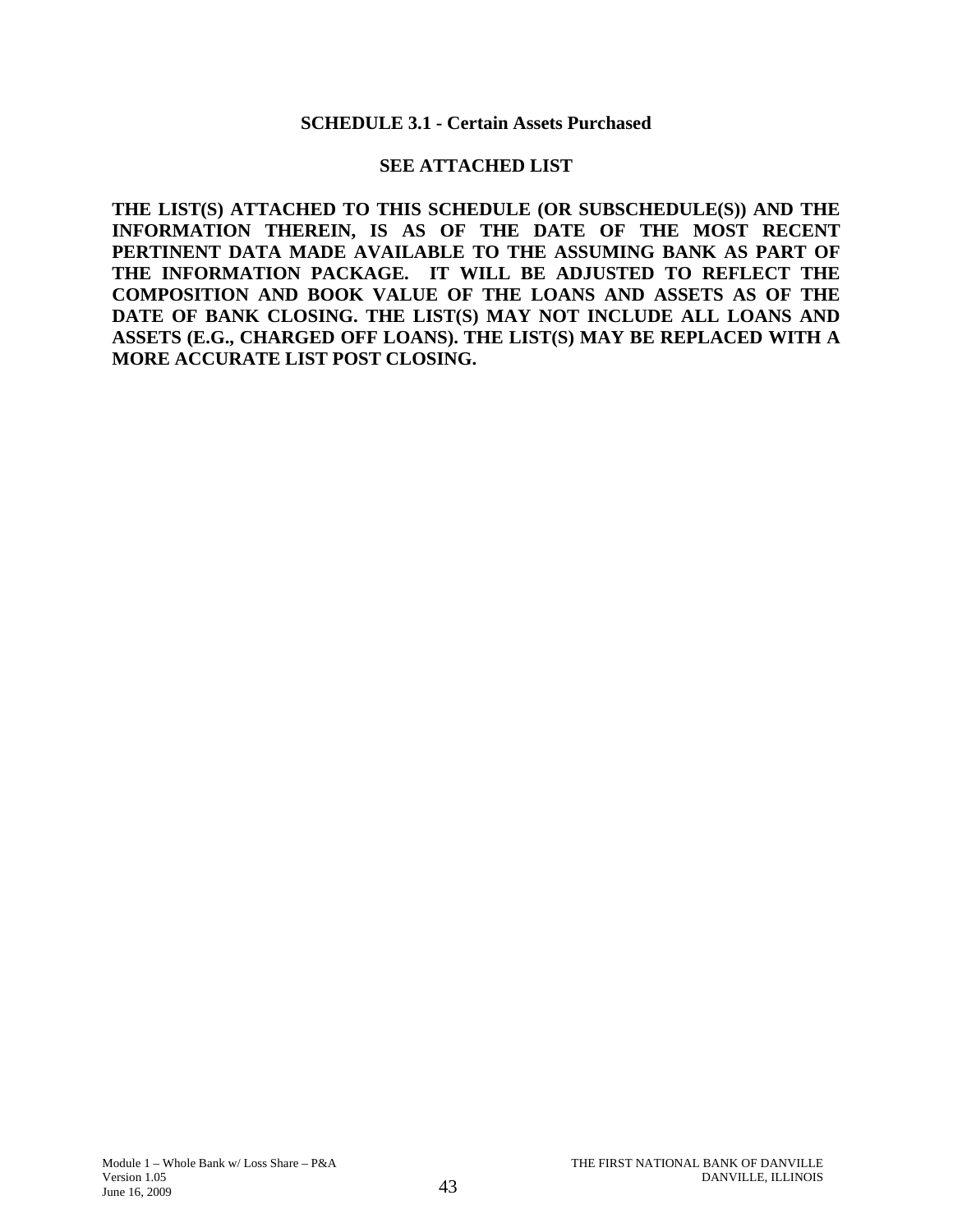# **SCHEDULE 3.2 - Purchase Price of Assets or Assets**

| (a) | Cash and receivables from depository<br>institutions, including cash items in the<br>process of collection, plus<br>interest thereon:                                                                    | <b>Book Value</b>               |
|-----|----------------------------------------------------------------------------------------------------------------------------------------------------------------------------------------------------------|---------------------------------|
| (b) | Securities (including but not limited to<br>FHLB stock, but exclusive of the capital<br>stock of Acquired Subsidiaries), plus interest<br>thereon:                                                       | As provided in Section $3.2(b)$ |
| (c) | Federal<br>funds<br>sold<br>and<br>repurchase<br>if<br>including<br>agreements,<br>interest<br>any,<br>thereon:                                                                                          | <b>Book Value</b>               |
| (d) | Loans:                                                                                                                                                                                                   | <b>Book Value</b>               |
| (e) | Credit card business, if any, including all<br>outstanding extensions<br>of<br>credit<br>and<br>offensive litigation, but excluding any class<br>action lawsuits related to the credit card<br>business: | <b>Book Value</b>               |
| (f) | Safe Deposit Boxes and related business,<br>safekeeping business and trust business, if<br>any:                                                                                                          | <b>Book Value</b>               |
| (g) | Records and other documents:                                                                                                                                                                             | <b>Book Value</b>               |
| (h) | Capital stock of any Acquired Subsidiaries:                                                                                                                                                              | <b>Book Value</b>               |
| (i) | Amounts owed to the Failed Bank by any<br><b>Acquired Subsidiary:</b>                                                                                                                                    | <b>Book Value</b>               |
| (j) | Assets securing Deposits of public money,<br>to the extent not otherwise purchased<br>hereunder:                                                                                                         | <b>Book Value</b>               |
| (k) | Overdrafts of customers:                                                                                                                                                                                 | <b>Book Value</b>               |
| (1) | Rights, if any, with respect to Qualified<br><b>Financial Contracts.</b>                                                                                                                                 | As provided in Section $3.2(c)$ |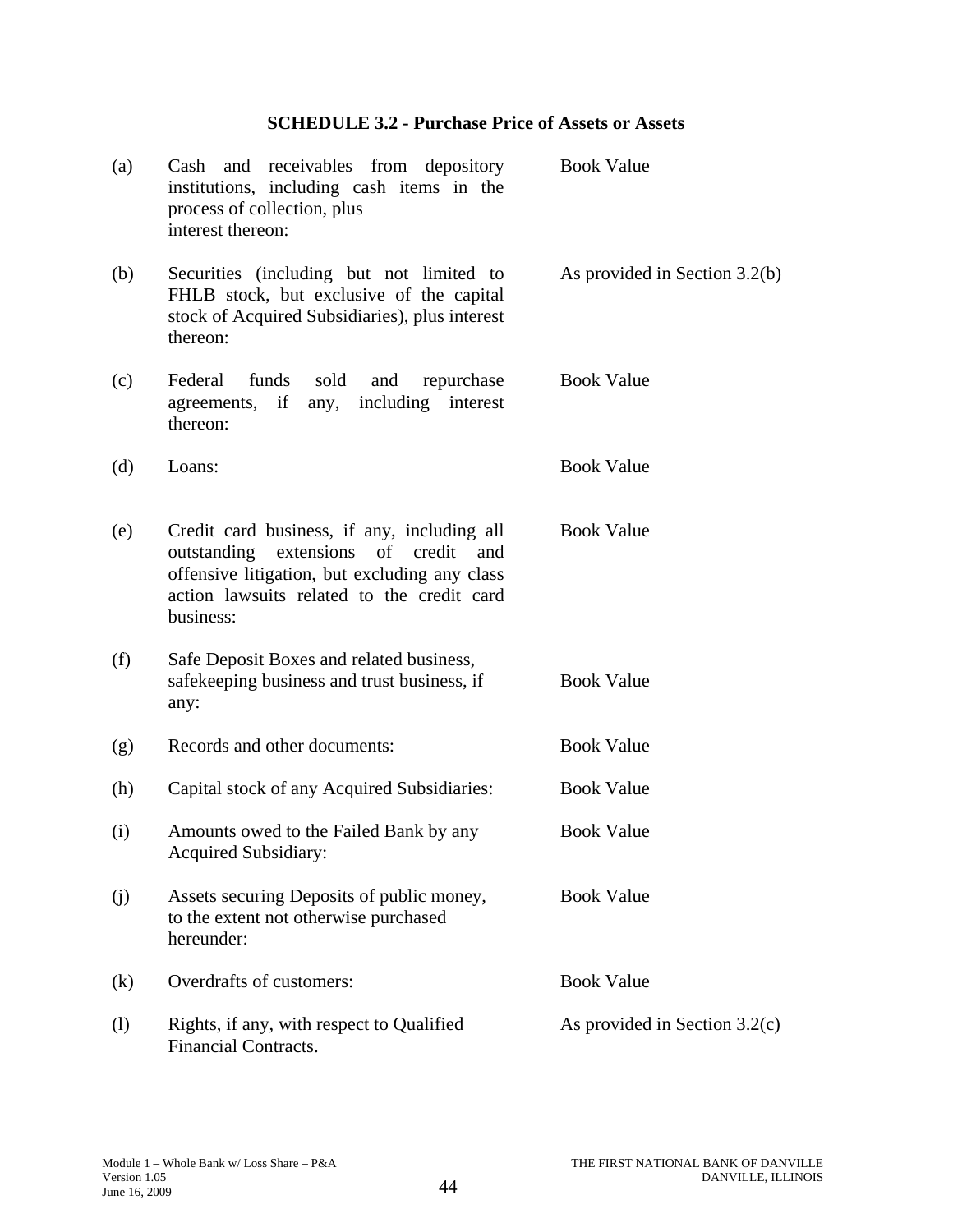(m) Rights of the Failed Bank to provide Book Value mortgage servicing for others and to have mortgage servicing provided to the Failed Bank by others and related contracts.

### **assets subject to an option to purchase:**

| (a) | <b>Bank Premises:</b>    | Fair Market Value |
|-----|--------------------------|-------------------|
| (b) | Furniture and Equipment: | Fair Market Value |
| (c) | Fixtures:                | Fair Market Value |
| (d) | Other Equipment:         | Fair Market Value |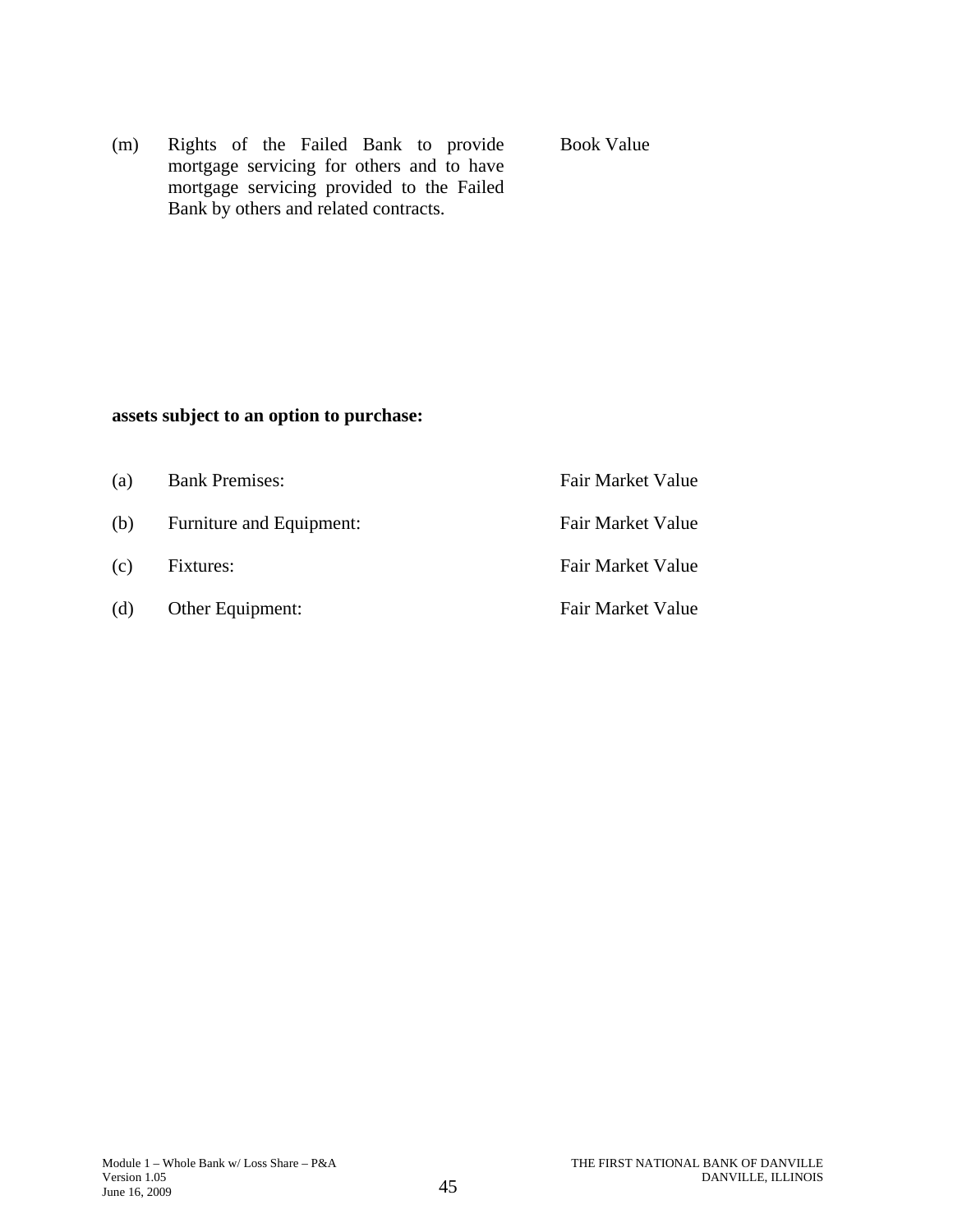# **SCHEDULE 3.5(l) – Excluded Private Label Asset-Backed Securities**

### **ALL PRIVATE-LABEL ASSET-BACKED SECURITIES**

### **AND**

# **COLLATERALIZED DEBT OBLIGATION SECURITIES**

## **DO NOT PASS.**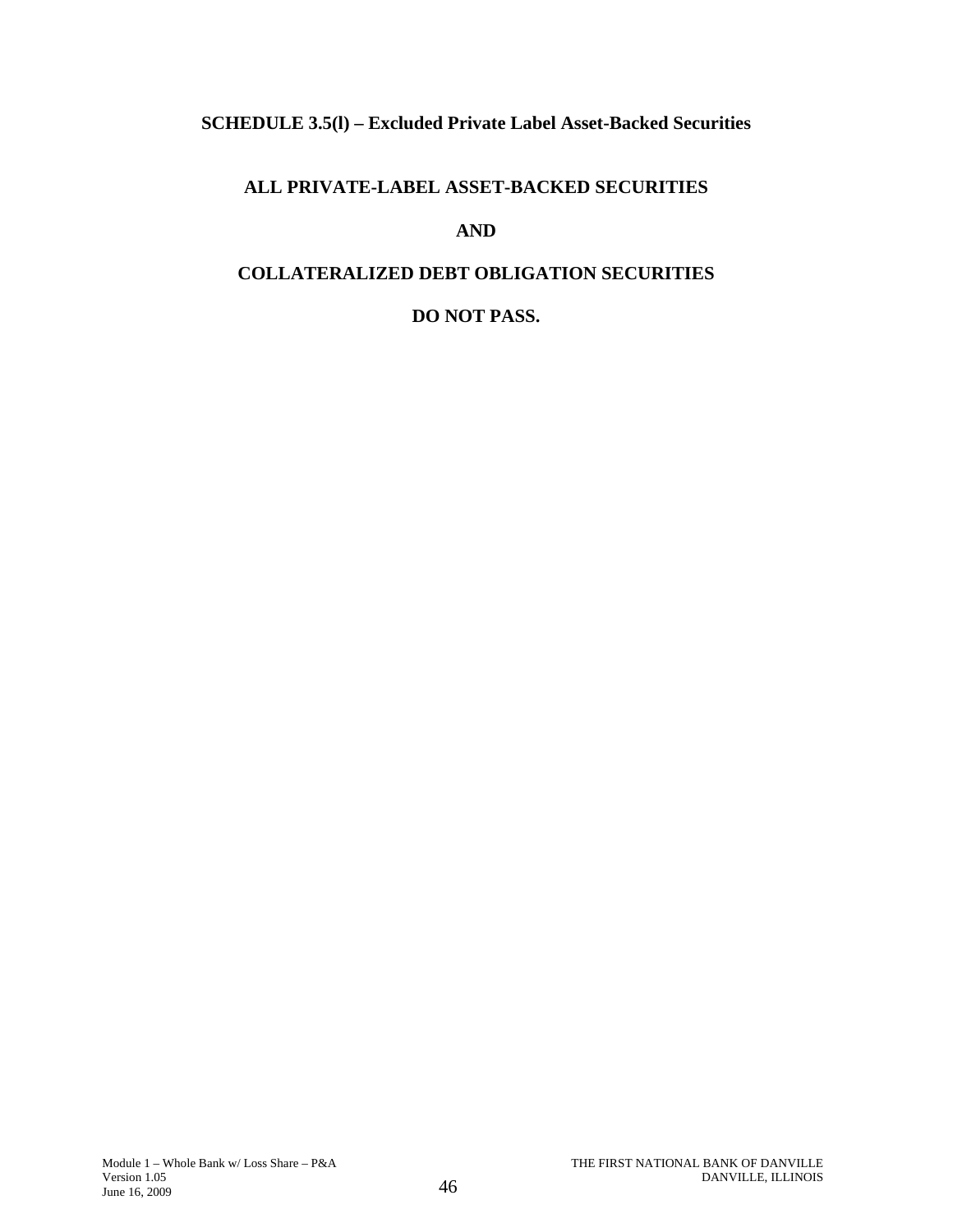## **SCHEDULE 4.15A**

### **LOANS SUBJECT TO LOSS SHARING UNDER THE SINGLE FAMILY SHARED-LOSS AGREEMENT**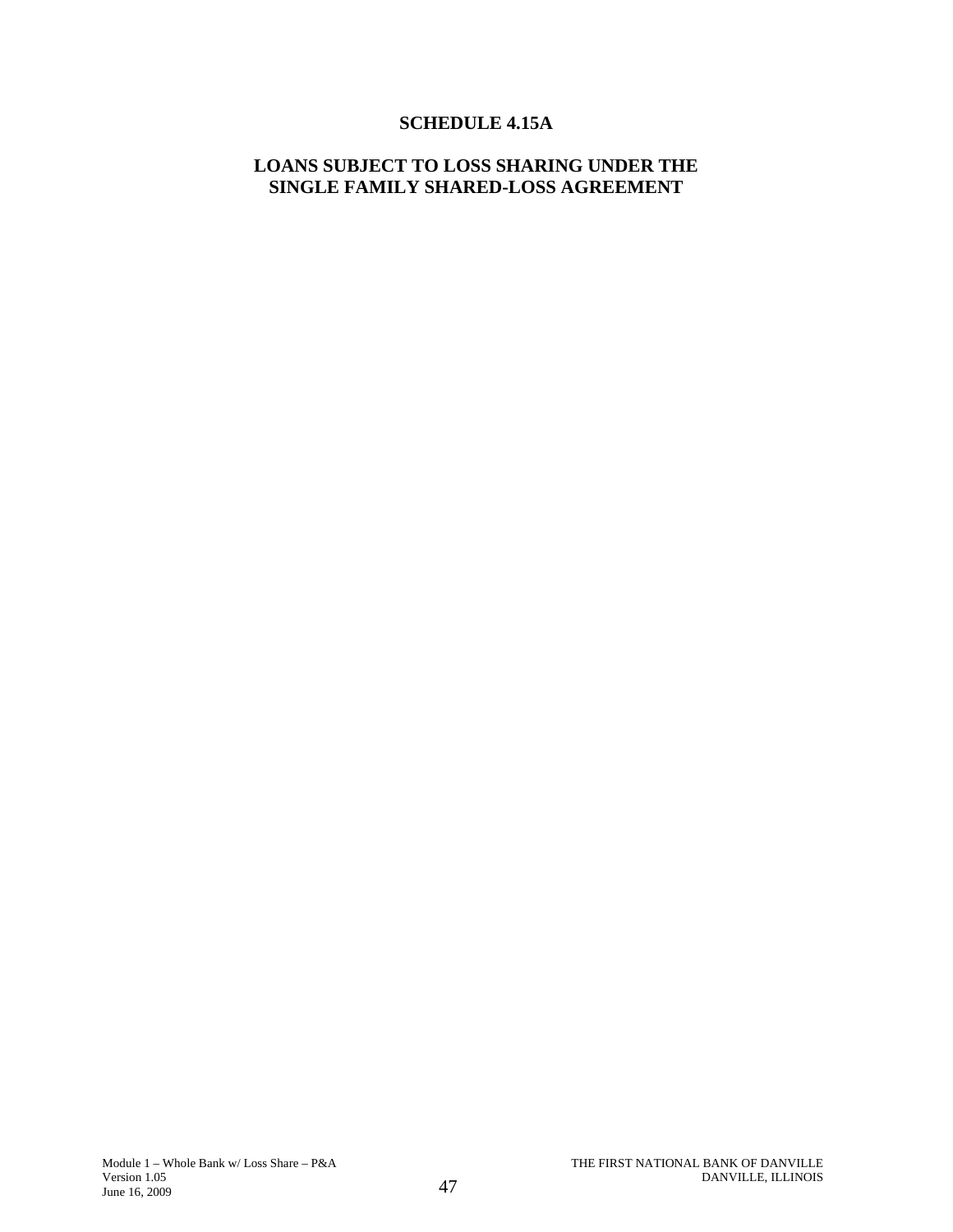### **SCHEDULE 4.15B**

### **LOANS SUBJECT TO LOSS SHARING UNDER THE NON-SINGLE FAMILY SHARED-LOSS AGREEMENT**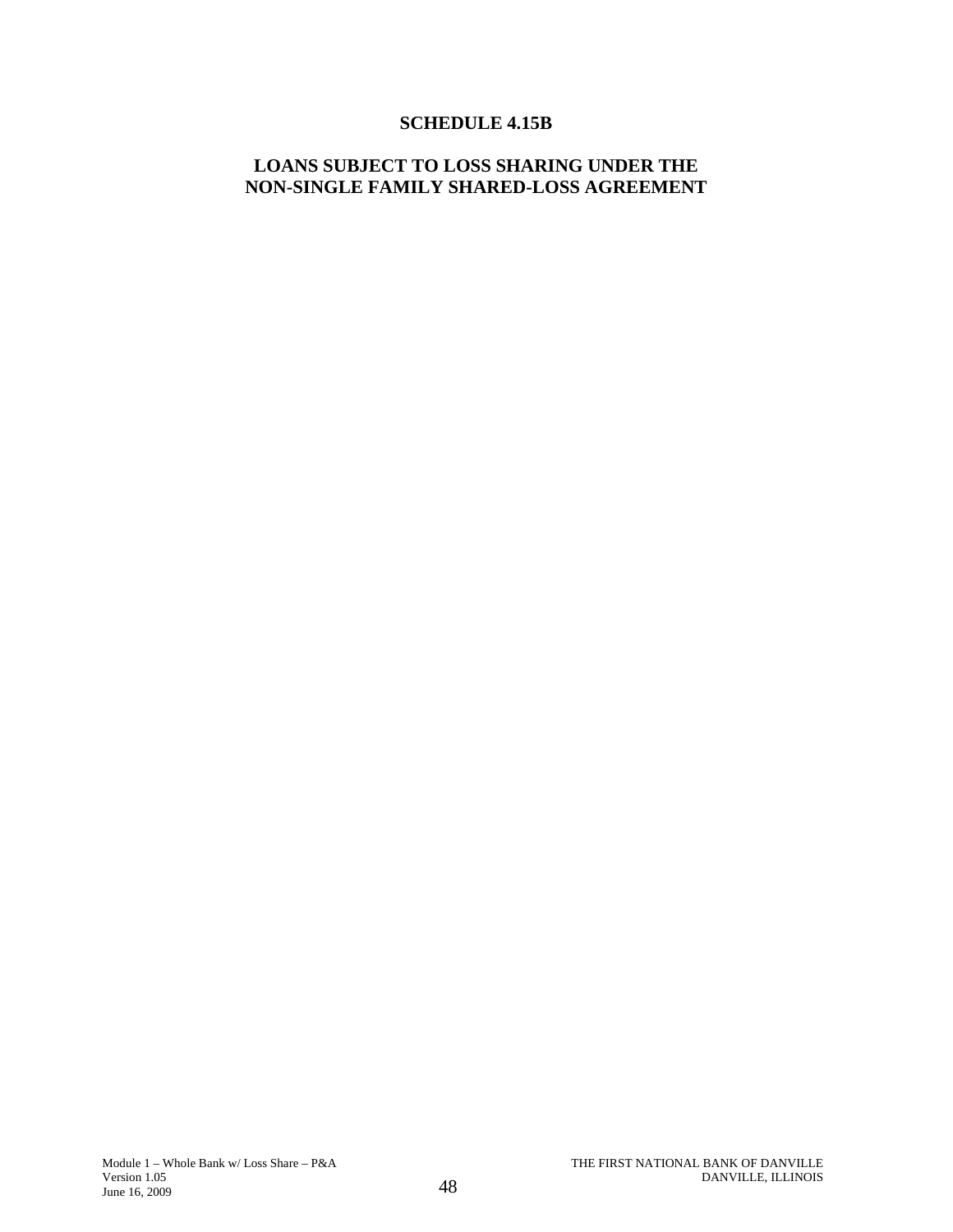## **SCHEDULE 7 -Accounts Excluded from Calculation of Deposit Franchise Bid Premium**

### **The First National Bank of Danville Danville, Illinois**

The accounts identified below will pass to the Assuming Bank (unless otherwise noted). When calculating the premium to be paid on Assumed Deposits in a P&A transaction, the FDIC will exclude the following categories of deposit accounts:

| <b>Category</b> | <b>Description</b>                                  | <b>Amount</b>  |
|-----------------|-----------------------------------------------------|----------------|
|                 | <b>Non- DO Brokered Deposits</b>                    | \$0.00         |
|                 | <b>CDARS</b>                                        | \$8,895,420.00 |
| Ш               | <b>Market Place Deposits</b>                        | \$0.00         |
|                 | Total deposits excluded from Calculation of premium | \$8.895.420.38 |
|                 |                                                     |                |

### **Category Description**

#### **I. Brokered Deposits**

Brokered deposit accounts are accounts for which the "depositor of record" is an agent, nominee, or custodian who deposits funds for a principal or principals to whom "pass-through" deposit insurance coverage may be extended. The FDIC separates brokered deposit accounts into 2 categories: 1) Depository Organization (DO) Brokered Deposits and 2) Non-Depository Organization (Non-DO) Brokered Deposits. This distinction is made by the FDIC to facilitate our role as Receiver and Insurer. These terms will not appear on other "brokered deposit" reports generated by the institution.

Non-DO Brokered Deposits pass to the Assuming Bank, but are excluded from Assumed Deposits when the deposit premium is calculated. Please see the attached "Schedule 7 Non-DO Broker Deposit Detail Report" for a listing of these accounts. This list will be updated post closing with balances as of Bank Closing date.

If this institution had any DO Brokered Deposits (Cede & Co as Nominee for DTC), they are excluded from Assumed Deposits in the P&A transaction. A list of these accounts is provided on "Schedule 2.1 DO Brokered Deposit Detail Report".

#### **II. CDARS**

CDARS deposits pass to the Assuming Bank, but are excluded from Assumed Deposits when the deposit premium is calculated.

This institution did participate in the CDARS program as of the date of the deposit download. If CDARS deposits are taken between the date of the deposit download and the Bank Closing Date, they will be identified post closing and made part of Schedule 7 to the P&A Agreement.

#### **III. Market Place Deposits**

"Market Place Deposits" is a description given to deposits that may have been solicited via a money desk, internet subscription service (for example, Qwickrate), or similar programs.

This institution does not have Market Place Deposits as identified above, but this determination will be updated post closing with balances as of Bank Closing date.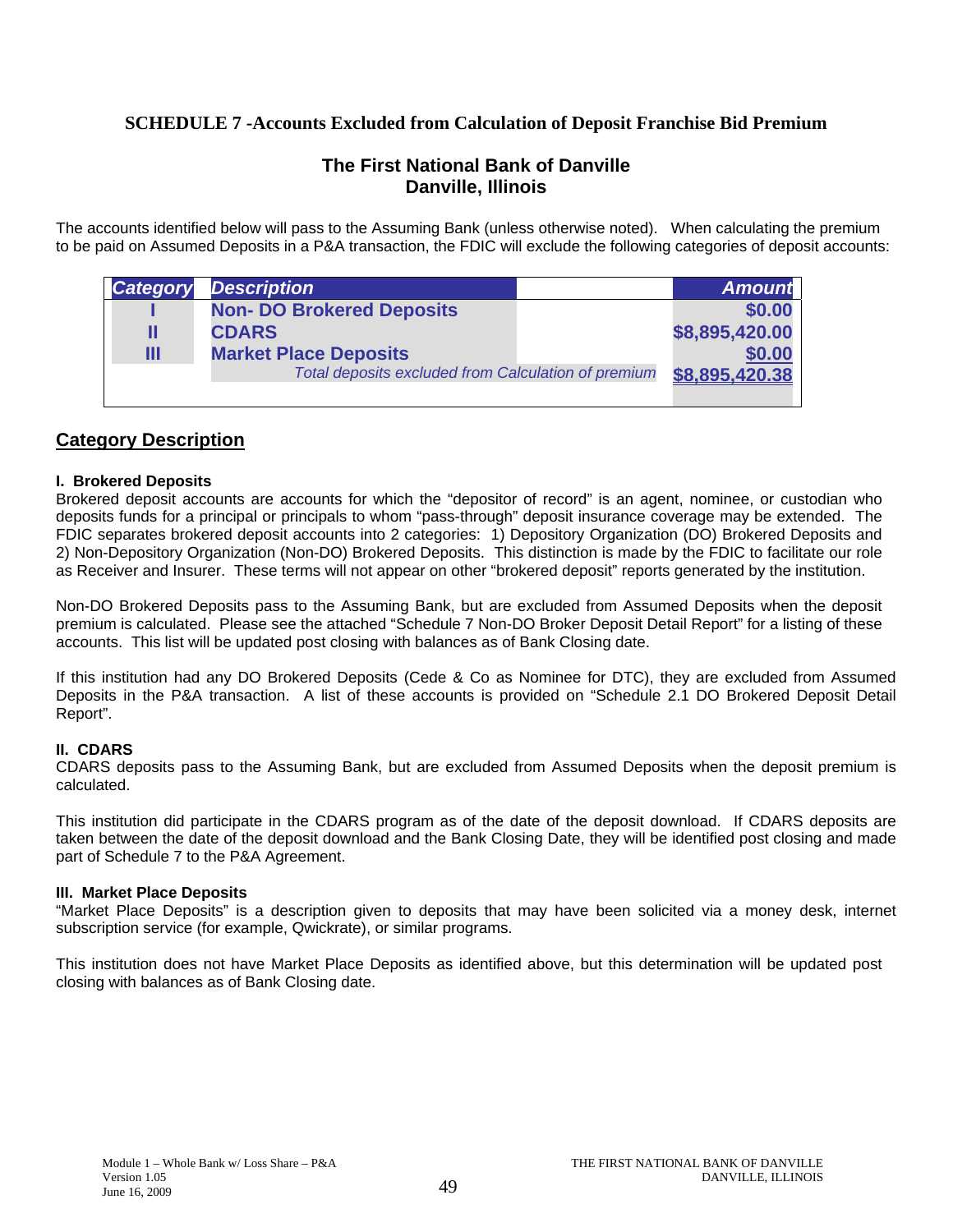### **EXHIBIT 4.13 INTERIM ASSET SERVICING ARRANGEMENT**

(a) With respect to each asset (or liability) designated from time-to-time by the Receiver to be serviced by the Assuming Bank pursuant to this Arrangement (such being designated as "Pool Assets"), during the term of this Arrangement, the Assuming Bank shall:

(i) Promptly apply payments received with respect to any Pool Assets;

(ii) Reverse and return insufficient funds checks;

(iii) Pay (A) participation payments to participants in Loans, as and when received; and (B) tax and insurance bills on Pool Assets as they come due, out of escrow funds maintained for purposes;

(iv) Maintain accurate records reflecting (A) the payment history of Pool Assets, with updated information received concerning changes in the address or identity of the obligors and (B) usage of data processing equipment and employee services with respect to servicing duties;

(v) Send billing statements to obligors on Pool Assets to the extent that such statements were sent by the Failed Bank;

(vi) Send notices to obligors who are in default on Loans (in the same manner as the Failed Bank);

(vii) Send to the Receiver, Attn: Managing Liquidator, at the address provided in Section 13.7 of the Agreement, via overnight delivery: (A) on a weekly basis, weekly reports for the Pool Assets, including, without limitation, reports reflecting collections and the trial balances, transaction journals and loan histories for Pool Assets having activity, together with copies of (1) checks received, (2) insufficient funds checks returned, (3) checks for payment to participants or for taxes and insurance, (4) pay-off requests, (5) notices to defaulted obligors, and (6) data processing and employee logs and (B) any other reports, copies or information as may be periodically or from time to time requested;

(viii) Remit on a weekly basis to the Receiver, Attn: Division of Finance, Cashier Unit, Operations, at the address in (vii), via wire transfer to the account designated by the Receiver, all payments received on Pool Assets managed by the Assuming Bank or at such time and place and in such manner as may be directed by the Receiver;

(ix) prepare and timely file all information reports with appropriate tax authorities, and, if required by the Receiver, prepare and file tax returns and pay taxes due on or before the due date, relating to the Pool Assets; and

(x) provide and furnish such other services, operations or functions as may be required with regard to Pool Assets, including, without limitation, as may be required with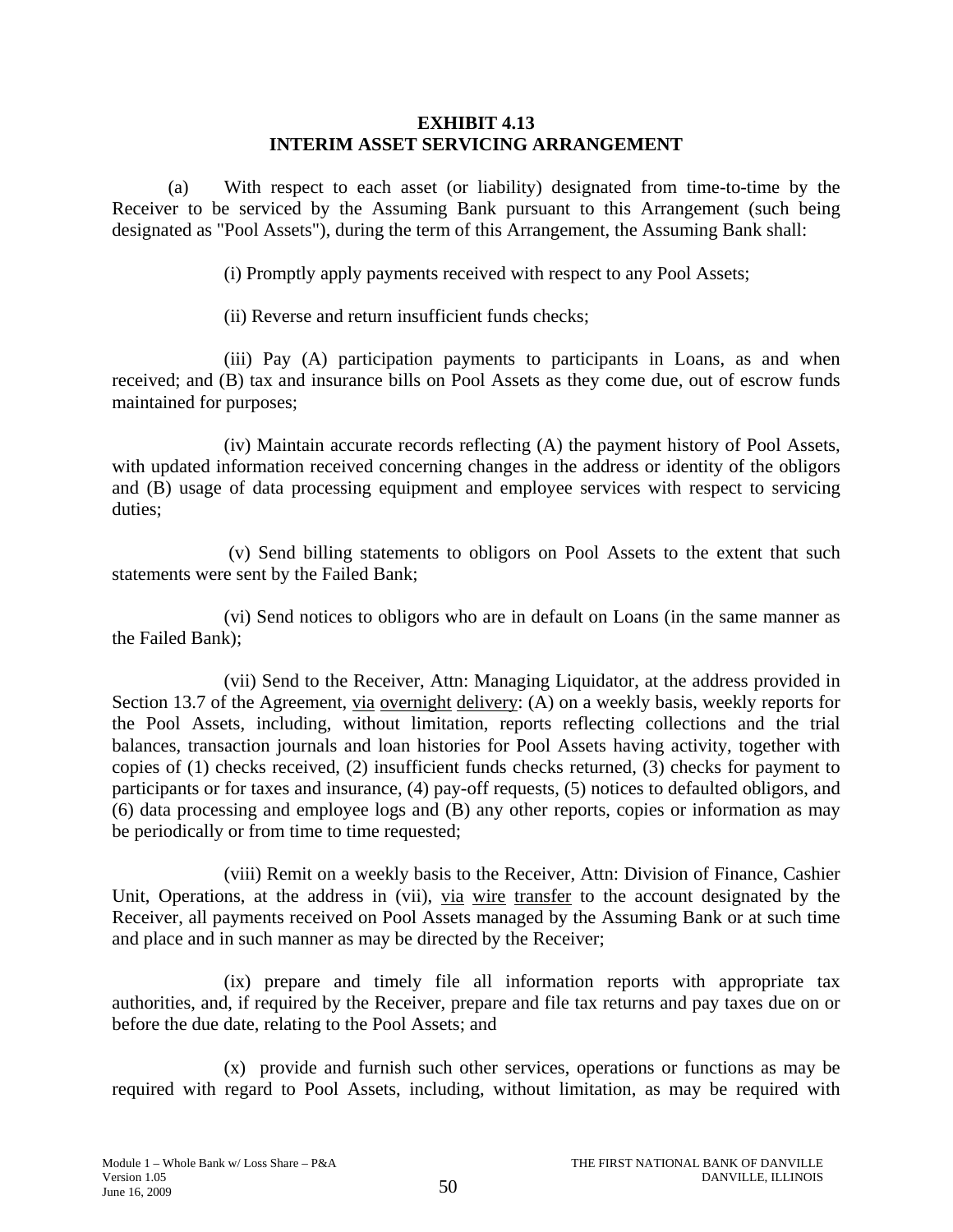regard to any business, enterprise or agreement which is a Pool Asset, all as may be required by the Receiver.

Notwithstanding anything to the contrary in this Section, the Assuming Bank shall not be required to initiate litigation or other collection proceedings against any obligor or any collateral with respect to any defaulted Loan. The Assuming Bank shall promptly notify the Receiver, at the address provided above in subparagraph (a)(vii), of any claims or legal actions regarding any Pool Asset.

(b) The Receiver agrees to reimburse the Assuming Bank for actual, reasonable and necessary expenses incurred in connection with the performance of duties pursuant to this Arrangement, including expenses of photocopying, postage and express mail, and data processing and employee services (based upon the number of hours spent performing servicing duties).

(c) The Assuming Bank shall provide the services described herein for an initial period of ninety (90) days after Bank Closing. At the option of the Receiver, exercisable by notice given not later than ten (10) days prior to the end of such initial period or a renewal period, the Assuming Bank shall continue to provide such services for such renewal period(s) as designated by the Receiver, up to the Settlement Date.

(d) At any time during the term of this Arrangement, the Receiver may, upon written notice to the Assuming Bank, remove one or more Pool Assets from the Pool, at which time the Assuming Bank's responsibility with respect thereto shall terminate.

(e) At the expiration of this Agreement or upon the termination of the Assuming Bank's responsibility with respect to any Pool Asset pursuant to paragraph (d) hereof, the Assuming Bank shall:

(i) deliver to the Receiver (or its designee) all of the Credit Documents and Pool Records relating to the Pool Assets; and

(ii) cooperate with the Receiver to facilitate the orderly transition of managing the Pool Assets to the Receiver (or its designee).

(f) At the request of the Receiver, the Assuming Bank shall perform such transitional services with regard to the Pool Assets as the Receiver may request. Transitional services may include, without limitation, assisting in any due diligence process deemed necessary by the Receiver and providing to the Receiver or its designee(s) (x) information and data regarding the Pool Assets, including, without limitation, system reports and data downloads sufficient to transfer the Pool Assets to another system or systems, and (y) access to employees of the Assuming Bank involved in the management of, or otherwise familiar with, the Pool Assets.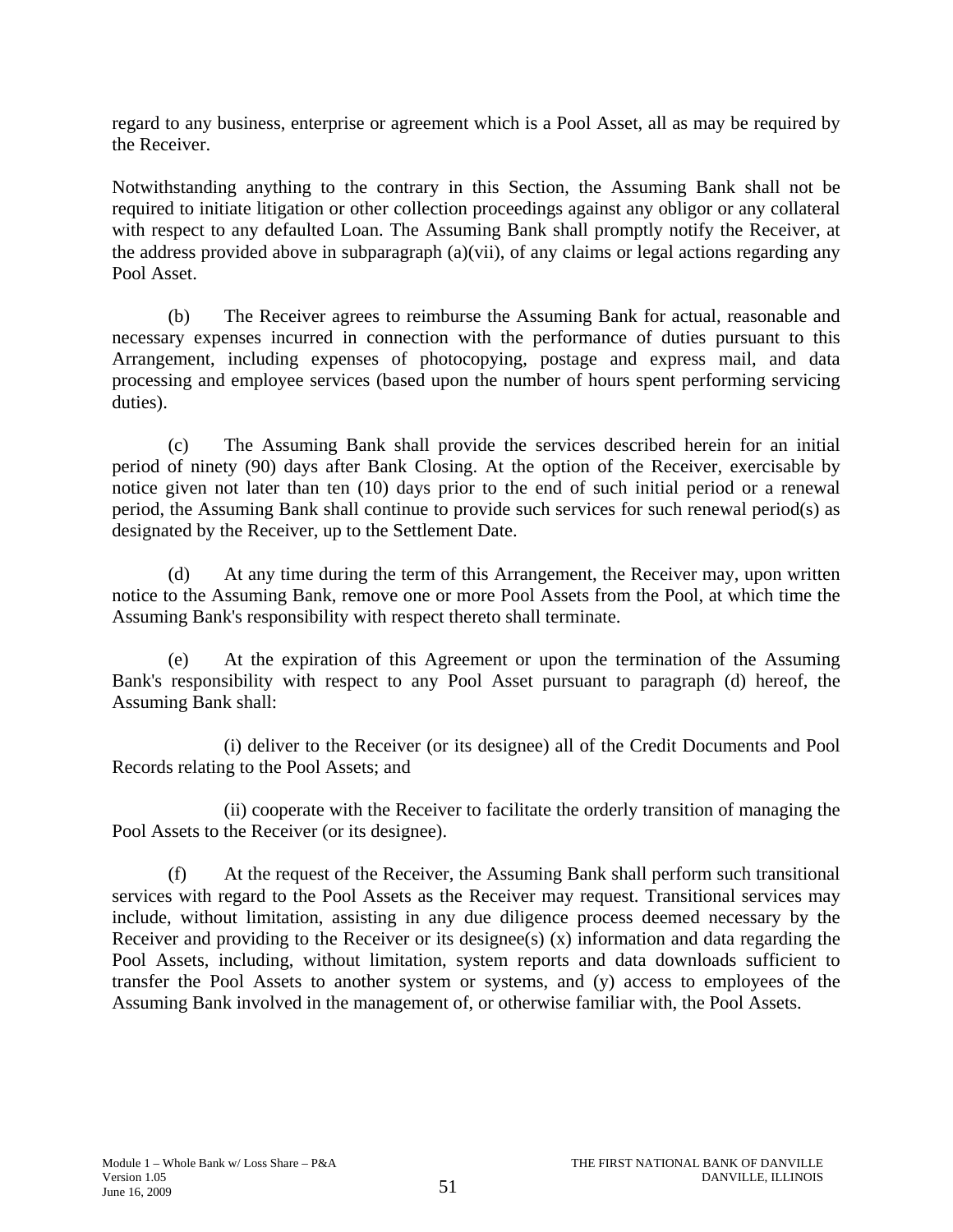### **EXHIBIT 4.15A**

### **SINGLE FAMILY SHARED-LOSS AGREEMENT**

This agreement for the reimbursement of loss sharing on certain single family residential mortgage loans (the "Single Family Shared-Loss Agreement") shall apply when the Assuming Bank purchases Single Family Shared-Loss Loans as that term is defined herein. The terms hereof shall modify and supplement, as necessary, the terms of the Purchase and Assumption Agreement to which this Single Family Shared-Loss Agreement is attached as Exhibit 4.15A and incorporated therein. To the extent any inconsistencies may arise between the terms of the Purchase and Assumption Agreement and this Single Family Shared-Loss Agreement with respect to the subject matter of this Single Family Shared-Loss Agreement, the terms of this Single Family Shared-Loss Agreement shall control. References in this Single Family Shared-Loss Agreement to a particular Section shall be deemed to refer to a Section in this Single Family Shared-Loss Agreement, unless the context indicates that it is intended to be a reference to a Section of the Purchase and Assumption Agreement.

### **ARTICLE I -- DEFINITIONS**

The capitalized terms used in this Single Family Shared-Loss Agreement that are not defined in this Single Family Shared-Loss Agreement are defined in the Purchase and Assumption Agreement. In addition to the terms defined above, defined below are certain additional terms relating to loss-sharing, as used in this Single Family Shared-Loss Agreement.

"**Accounting Records**" means the subsidiary system of record on which the loan history and balance of each Single Family Shared-Loss Loan is maintained; individual loan files containing either an original or copies of documents that are customary and reasonable with respect to loan servicing, including management and disposition of Other Real Estate; the records documenting alternatives considered with respect to loans in default or for which a default is reasonably foreseeable; records of loss calculations and supporting documentation with respect to line items on the loss calculations; and, monthly delinquency reports and other performance reports customarily utilized by the Assuming Bank in management of loan portfolios.

"**Accrued Interest**" means, with respect to Single Family Shared-Loss Loans, the amount of earned and unpaid interest at the note rate specified in the applicable loan documents, limited to 90 days.

"**Affiliate**" shall have the meaning set forth in the Purchase and Assumption Agreement; provided, that, for purposes of this Single Family Shared-Loss Agreement, no Third Party Servicer shall be deemed to be an Affiliate of the Assuming Bank.

"**Commencement Date**" means the first calendar day following the Bank Closing.

**"Commercial Shared-Loss Agreement**" means the Commercial and Other Assets Shared-Loss Agreement attached to the Purchase and Assumption Agreement as Exhibit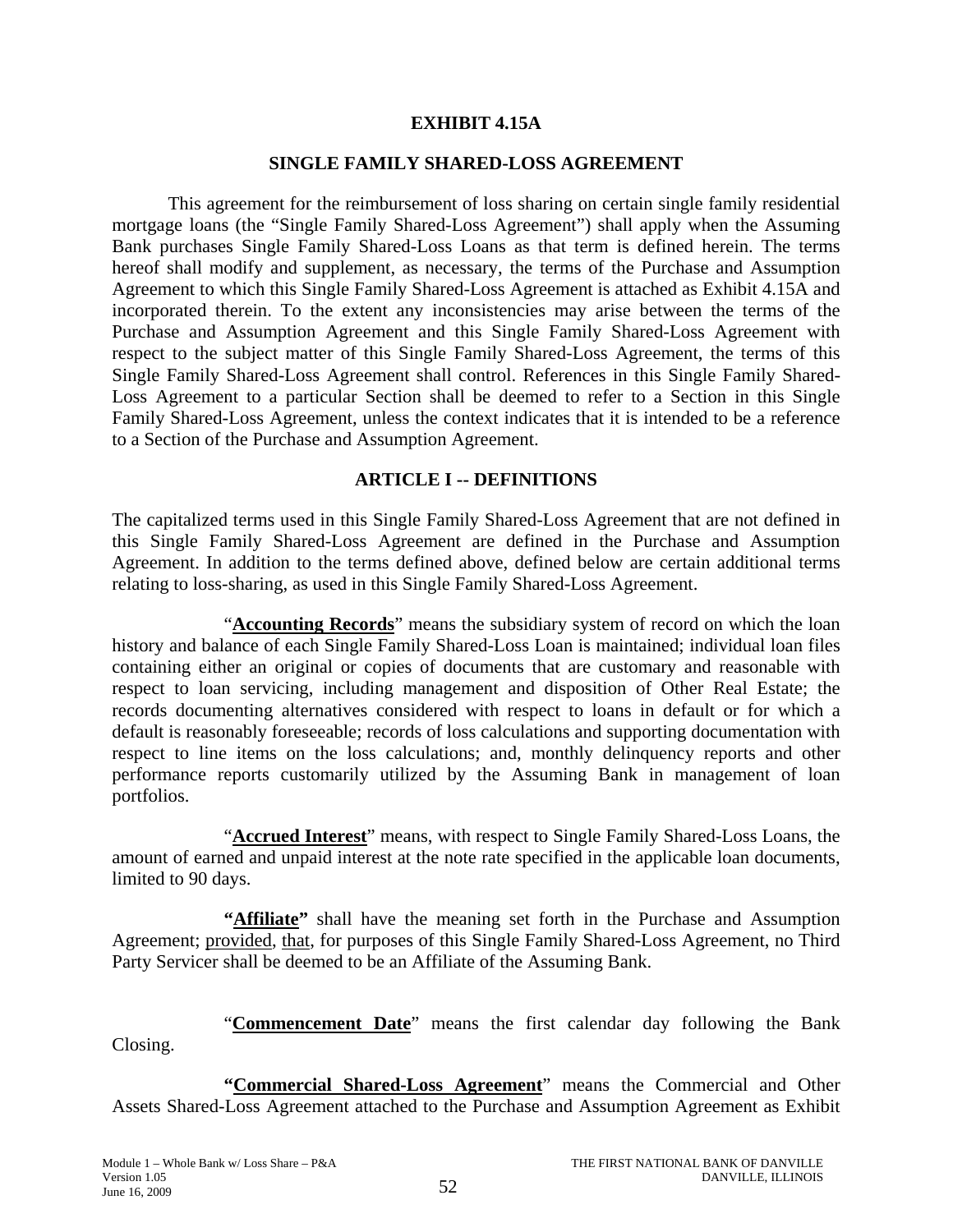4.15B.

"**Cumulative Loss Amount**" means the sum of the Monthly Loss Amounts less the sum of all Recovery Amounts.

"**Cumulative Shared-Loss Amount**" means the excess, if any, of the Cumulative Loss Amount over the First Loss Tranche.

"**Customary Servicing Procedures**" means procedures (including collection procedures) that the Assuming Bank (or, to the extent a Third Party Servicer is engaged, the Third Party Servicer) customarily employs and exercises in servicing and administering mortgage loans for its own accounts and the servicing procedures established by FNMA or FHLMC (as in effect from time to time), which are in accordance with accepted mortgage servicing practices of prudent lending institutions.

"**Deficient Valuation"** means the determination by a court in a bankruptcy proceeding that the value of the collateral is less than the amount of the loan in which case the loss will be the difference between the then unpaid principal balance (or the NPV of a modified loan that defaults) and the value of the collateral so established.

**"Examination Criteria"** means the loan classification criteria employed by, or any applicable regulations of, the Assuming Bank's Chartering Authority at the time such action is taken, as such criteria may be amended from time to time.

"**Home Equity Loans**" means loans or funded portions of lines of credit secured by mortgages on one-to four-family residences or stock of cooperative housing associations, where the Failed Bank did not have a first lien on the same property as collateral.

"Final Shared-Loss Month" means the calendar month in which the tenth anniversary of the Commencement Date occurs.

"**Final Shared-Loss Recovery Month**" means the calendar month in which the tenth anniversary of the Commencement Date occurs.

"**Foreclosure Loss**" means the loss realized when the Assuming Bank has completed the foreclosure on a Single Family Shared-Loss Loan and realized final recovery on the collateral through liquidation and recovery of all insurance proceeds. Each Foreclosure Loss shall be calculated in accordance with the form and methodology specified in Exhibit 2a or Exhibit 2a(1).

"**Investor-Owned Residential Loans**" means Loans, excluding advances made pursuant to Home Equity Loans, that are secured by mortgages on one- to four family residences or stock of cooperative housing associations that are not owner-occupied. These loans can be treated as Restructured Loans on a commercially reasonable basis and can be a restructured under terms separate from the Exhibit 5 standards. Please refer to Exhibit 2b for guidance in Calculation of Loss for Restructured Loans.

"**Loss**" means a Foreclosure Loss, Restructuring Loss, Short Sale Loss, Portfolio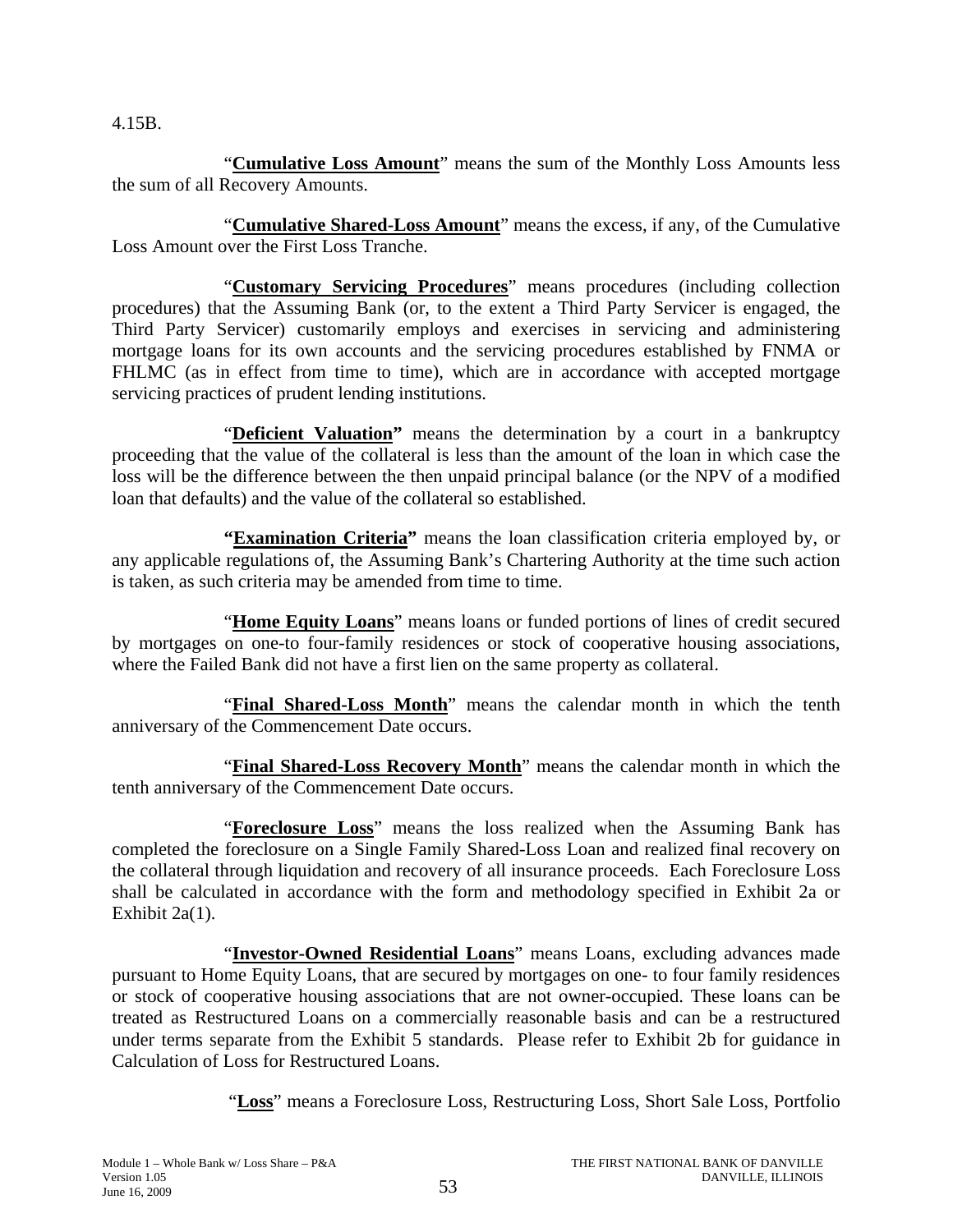Loss, Modification Default Loss or Deficient Valuation.

**Loss Amount**" means the dollar amount of loss incurred and reported on the Monthly Certificate for a Single Family Shared-Loss Loan.

"**Modification Default Loss**" means the loss calculated in Exhibits 2a(1) and 2c(1) for single family loans modified under this part of the agreement that default and result in a foreclosure or short sale.

"**Modification Guidelines**" has the meaning provided in Section 2.1(a) of this Single Family Shared-Loss Agreement.

"**Monthly Certificate**" has the meaning provided in Section 2.1(b) of this Single Family Shared-Loss Agreement.

"**Monthly Loss Amount**" means the sum of all Foreclosure Losses, Restructuring Losses, Short Sale Losses, Portfolio Losses, Modification Default Losses and losses in connection with Deficient Valuations realized by the Assuming Bank for any Shared Loss Month.

"**Monthly Shared-Loss Amount**" means the change in the Cumulative Shared-Loss Amount from the beginning of each month to the end of each month.

**"Neutral Member**" has the meaning provided in Section 2. 1(f)(ii) of this Single Family Shared-Loss Agreement.

"**Portfolio Loss**" means the loss realized on either (i) a portfolio sale of Single Family Shared-Loss Loans in accordance with the terms of Article IV or (ii) the sale of a loan with the consent of the Receiver as provided in Section 2.7.

"**Recovery Amount**" means, with respect to any period prior to the Termination Date, the amount of collected funds received by the Assuming Bank that (i) are applicable against a Foreclosure Loss which has previously been paid to the Assuming Bank by the Receiver or (ii) gains realized from a Section 4.1 sale of Single Family Shared-Loss Loans for which the Assuming Bank has previously received a Restructuring Loss payment from the Receiver (iii) or any incentive payments from national programs paid to an investor or borrower on loans that have been modified or otherwise treated (short sale or foreclosure) in accordance with Exhibit 5.

"**Restructuring Loss**" means the loss on a modified or restructured loan measured by the difference between (a) the principal, Accrued Interest, tax and insurance advances, third party or other fees due on a loan prior to the modification or restructuring, and (b) the net present value of estimated cash flows on the modified or restructured loan, discounted at the Then-Current Interest Rate. Each Restructuring Loss shall be calculated in accordance with the form and methodology attached as Exhibit 2b, as applicable.

"**Restructured Loan**" means a Single Family Shared-Loss Loan for which the Assuming Bank has received a Restructuring Loss payment from the Receiver. This applies to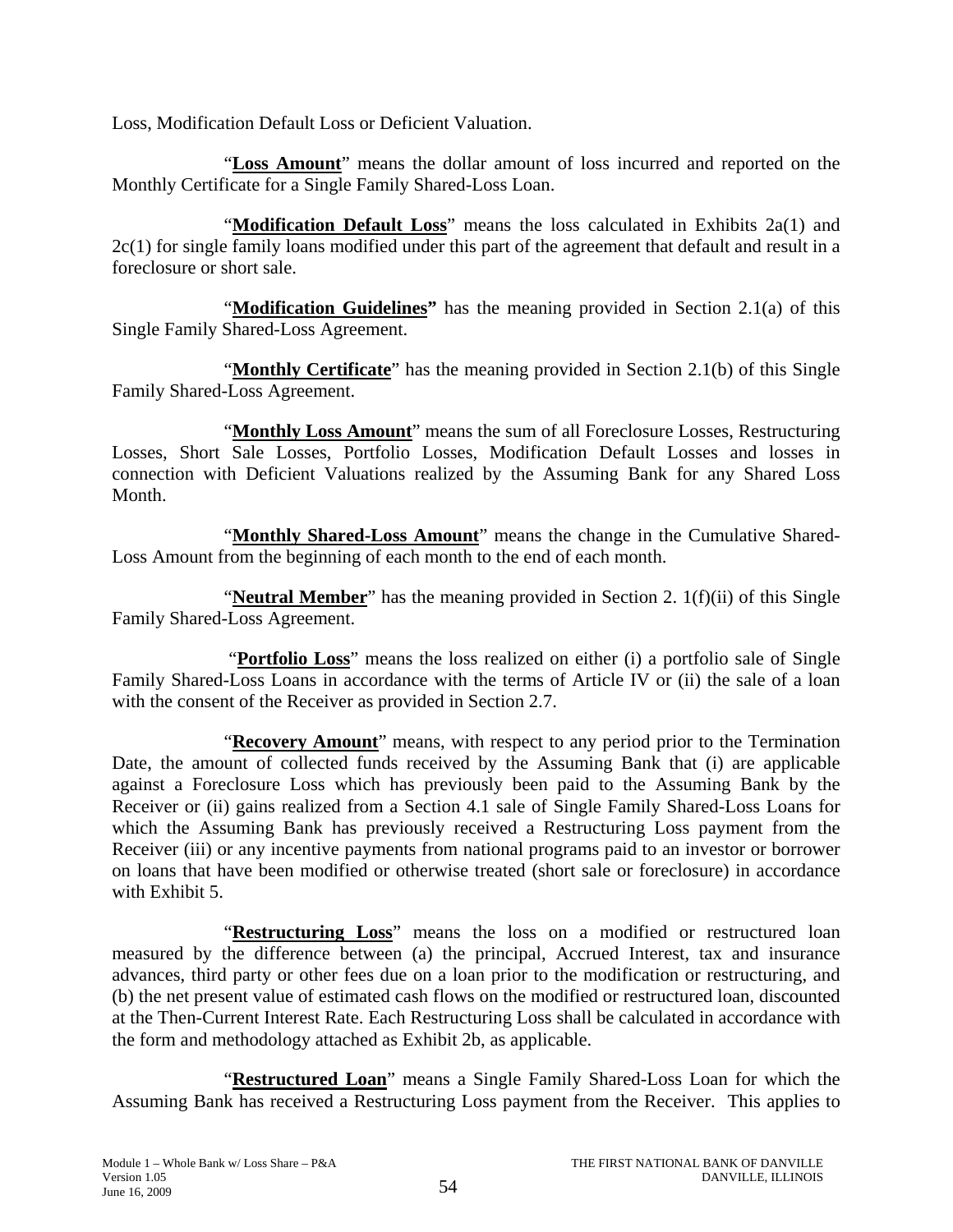owner occupied and investor owned residences.

**"Servicing Officer**" has the meaning provided in Section 2.1(b) of this Single Family Shared-Loss Agreement.

"**Shared-Loss Payment Trigger**" means when the sum of the Cumulative Loss Amount under this Single Family Shared-Loss Agreement and the Shared-Loss Amount under the Commercial and Other Assets Shared-Loss Agreement, exceeds the First Loss Tranche. If the First Loss Tranche is zero or a negative number, the Shared Loss Payment Trigger shall be deemed to have been reached upon Bank Closing.

"**Shared-Loss Month**" means each calendar month between the Commencement Date and the last day of the month in which the tenth anniversary of the Commencement Date occurs, provided that, the first Shared-Loss Month shall begin on the Commencement Date and end on the last day of that month.

"**Short-Sale Loss**" means the loss resulting from the Assuming Bank's agreement with the mortgagor to accept a payoff in an amount less than the balance due on the loan (including the costs of any cash incentives to borrower to agree to such sale or to maintain the property pending such sale), further provided, that each Short-Sale Loss shall be calculated in accordance with the form and methodology specified in Exhibit 2c or Exhibit  $2c(1)$ .

"**Single Family Shared-Loss Loans**" means the single family one-to-four residential mortgage loans (whether owned by the Assuming Bank or any Subsidiary) identified on Schedule 4.15A of the Purchase and Assumption Agreement.

"**Stated Threshold**" means total losses under the shared loss agreements in the amount of **\$29,000,000.00.** 

"**Termination Date**" means the last day of the Final Shared-Loss Recovery Month.

"**Then-Current Interest Rate**" means the most recently published Freddie Mac survey rate for 30-year fixed-rate loans.

"**Third-Party Servicer**" means any servicer appointed from time to time by the Assuming Bank or any Affiliate of the Assuming Bank to service the Shared-Loss Loans on behalf of the Assuming Bank, the identity of which shall be given to the Receiver prior to or concurrent with the appointment thereof.

### **ARTICLE II -- SHARED-LOSS ARRANGEMENT**

### **2.1 Shared-Loss Arrangement.**

(a) **Loss Mitigation and Consideration of Alternatives**. For each Single Family Shared-Loss Loan in default or for which a default is reasonably foreseeable, the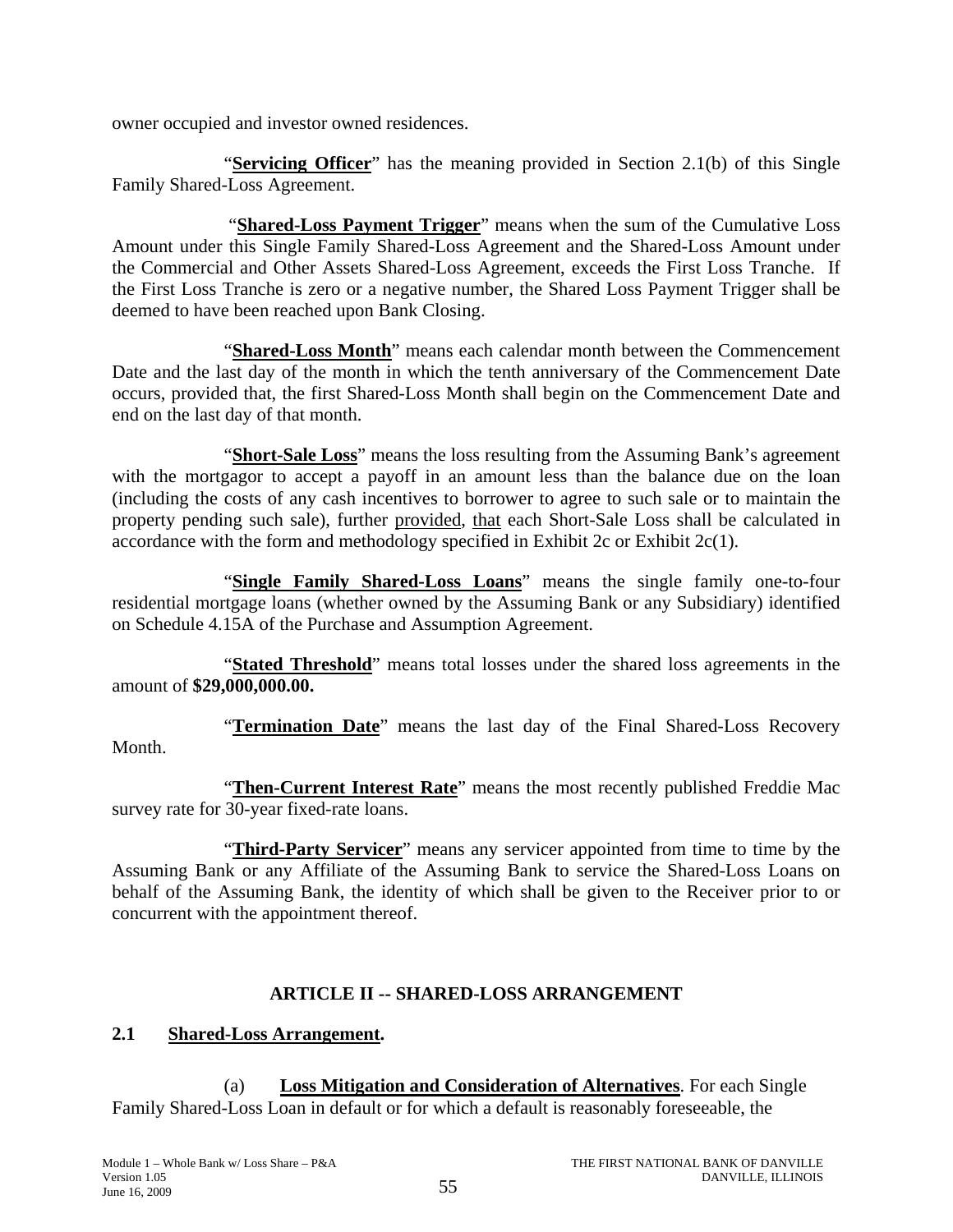Assuming Bank shall undertake reasonable and customary loss mitigation efforts, in accordance with any of the following programs selected by Assuming Bank in its sole discretion, Exhibit 5 (FDIC Mortgage Loan Modification Program), the United States Treasury's Home Affordable Modification Program Guidelines or any other modification program approved by the United States Treasury Department, the Corporation, the Board of Governors of the Federal Reserve System or any other governmental agency (it being understood that the Assuming Bank can select different programs for the various Single Family Shared-Loss Loans) (such program chosen, the "Modification Guidelines"). After selecting the applicable Modification Guideline for any such Single Family Shared-Loss Loan, the Assuming Bank shall document its consideration of foreclosure, loan restructuring under such Modification Guideline chosen, and short-sale (if short-sale is a viable option) alternatives and shall select the alternative the Assuming Bank believes, based on its estimated calculations, will result in the least Loss. Losses on Home Equity Loans shall be shared under the charge-off policies of the Assuming Bank's Examination Criteria as if they were Single Family Shared-Loss Loans with respect to the calculation of the Stated Threshold. Assuming Bank shall retain its calculations of the estimated loss under each alternative, such calculations to be provided to the Receiver upon request. For the avoidance of doubt and notwithstanding anything herein to the contrary, (i) the Assuming Bank is not required to modify or restructure any Single Family Shared-Loss Loan on more than one occasion and (ii) the Assuming Bank is not required to consider any alternatives with respect to any Shared-Loss Loan in the process of foreclosure as of the Bank Closing and shall be entitled to continue such foreclosure measures and recover the Foreclosure Loss as provided herein, and (iii) the Assuming Bank shall have a transition period of up to 90 days after Bank Closing to implement the Modification Guidelines, during which time, the Assuming Bank may submit claims under such guidelines as may be in place at the Failed Bank.

### (b) **Monthly Certificates**.

Not later than fifteen (15) days after the end of each Shared-Loss Month, beginning with the month in which the Commencement Date occurs and ending in the month in which the tenth anniversary of the Commencement Date occurs, the Assuming Bank shall deliver to the Receiver a certificate, signed by an officer of the Assuming Bank involved in, or responsible for, the administration and servicing of the Single Family Shared-Loss Loans whose name appears on a list of servicing officers furnished by the Assuming Bank to the Receiver, (a "Servicing Officer") setting forth in such form and detail as the Receiver may reasonably specify (a "Monthly Certificate"):

(i) (A) a schedule substantially in the form of Exhibit 1 listing:

(i) each Single Family Shared-Loss Loan for which a Loss Amount (calculated in accordance with the applicable Exhibit) is being claimed, the related Loss Amount for each Single Family Shared-Loss Loan, and the total Monthly Loss Amount for all Single Family Shared-Loss Loans;

(ii) each Single Family Shared-Loss Loan for which a Recovery Amount was received, the Recovery Amount for each Single Family Shared-Loss Loan, and the total Recovery Amount for all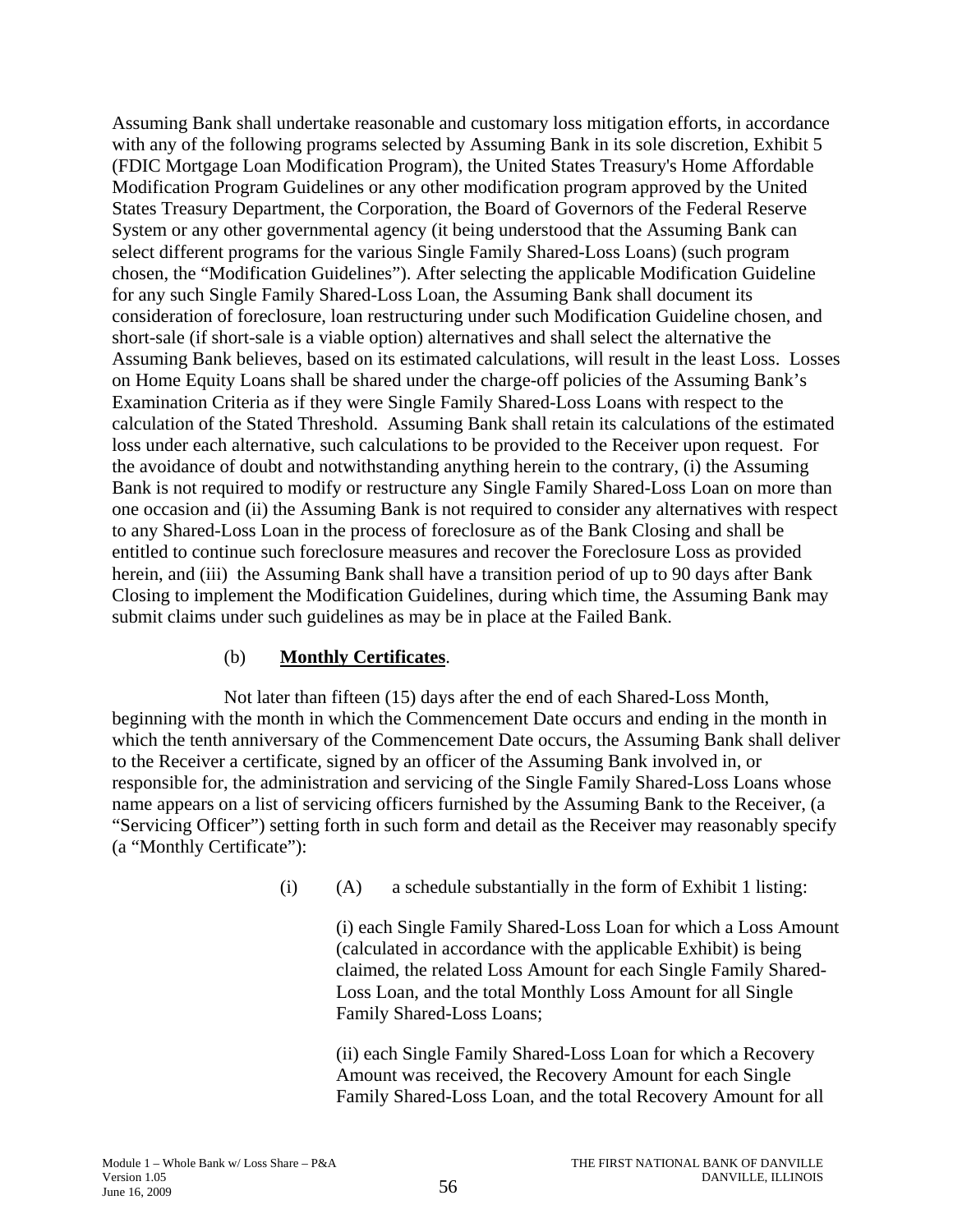Single Family Shared-Loss Loans;

(iii) the total Monthly Loss Amount for all Single Family Shared-Loss Loans minus the total monthly Recovery Amount for all Single Family Shared-Loss Loans;

(iv) the Cumulative Shared-Loss Amount as of the beginning and end of the month;

(v) the Monthly Shared Loss Amount;

(vi) the result obtained in (v) times 80%, or times 95% if the Stated Threshold has been reached, which in either case is the amount to be paid under Section 2.1(d) of this Single Family Shared-Loss Agreement by the Receiver to the Assuming Bank if the amount is a positive number, or by the Assuming Bank to the Receiver if the amount is a negative number;

- (ii) (B) for each of the Single Family Shared-Loss Loans for which a Loss is claimed for that Shared-Loss Month, a schedule showing the calculation of the Loss Amount using the form and methodology shown in Exhibit 2a, Exhibit 2b, or Exhibit 2c, as applicable.
- (iii) (C) For each of the Restructured Loans where a gain or loss is realized in a sale under Section 4.1 or 4.2, a schedule showing the calculation using the form and methodology shown in Exhibit 2d.
- (iv) (D) a portfolio performance and summary schedule substantially in the form shown in Exhibit 3.

(c) **Monthly Data Download**. Not later than fifteen (15) days after the end of each month, beginning with the month in which the Commencement Date occurs and ending with the Final Shared-Loss Recovery Month, Assuming Bank shall provide Receiver:

- $(v)$  (i) the servicing file in machine-readable format including but not limited to the following fields for each outstanding Single Family Shared-Loss Loan, as applicable:
	- (A) Loan number
	- (B) FICO score
	- (C) Origination date
	- (D) Original principal amount
	- (E) Maturity date
	- (F) Paid-to date
	- (G) Last payment date
	- (H) Loan status (bankruptcy, in foreclosure, etc.)
	- (I) Delinquency counters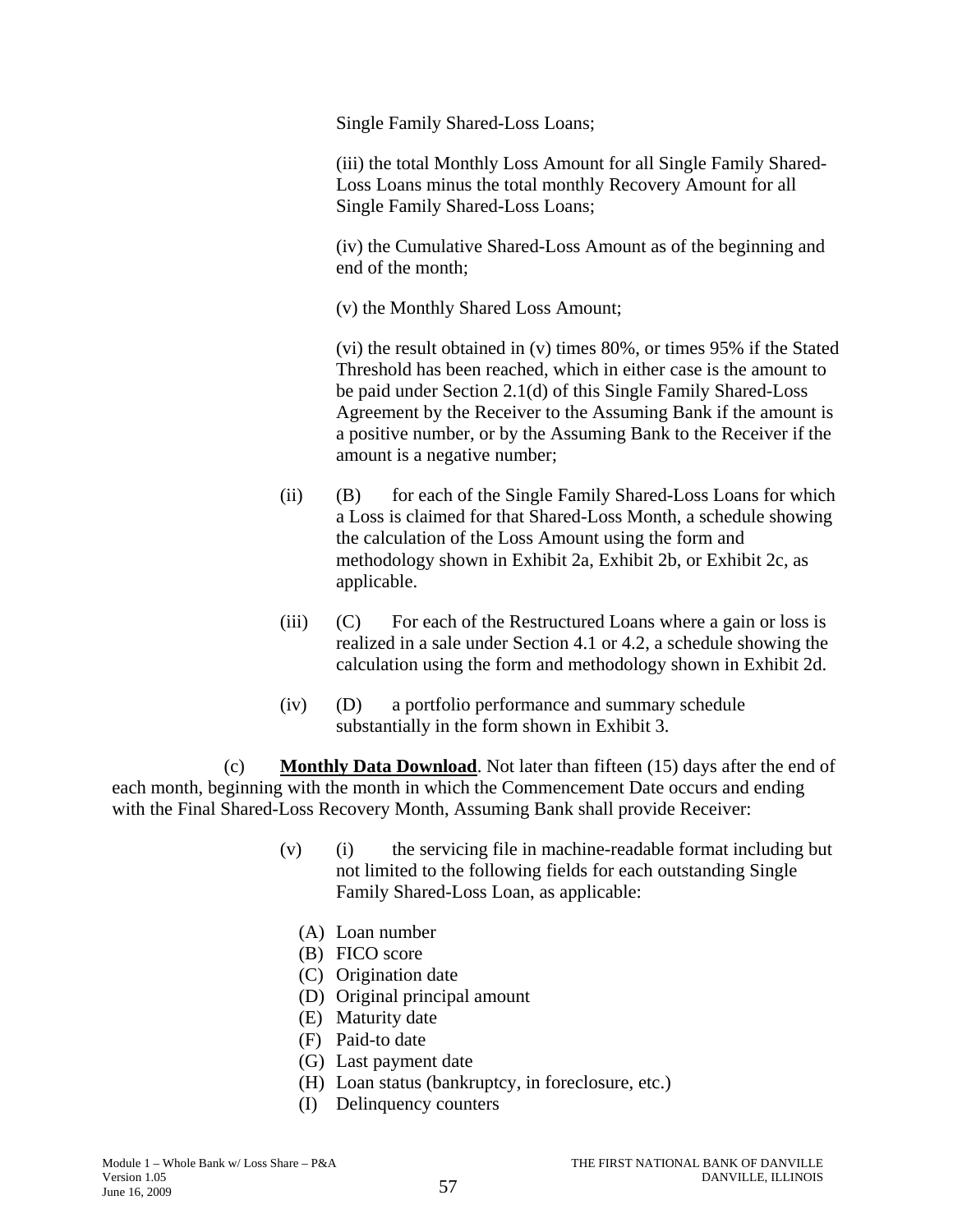- (J) Current principal balance
- (K) Current escrow account balance
- (L) Current Appraisal/BPO value
- (M) Current Appraisal/BPO date
- (N) Interest rate
- (O) Monthly principal and interest payment amount
- (P) Monthly escrow payment for taxes and insurance
- (Q) Interest rate type (fixed or adjustable)
- (R) If adjustable: index, margin, next interest rate reset date
- (S) Payment/Interest rate cap and/or floor
- (T) Underwriting type (Full doc, Alt Doc, No Doc)
- (U) Lien type  $(1<sup>st</sup>, 2<sup>nd</sup>)$
- (V) Amortization type (amortizing or I/O)
- (W) Property address, including city, state, zip code
- (X) A code indicating whether the Mortgaged Property is owner occupied
- (Y) Property type (single-family detached, condominium, duplex, etc.)
- (vi) (ii) An Excel file for ORE held as a result of foreclosure on a Single Family Shared-Loss Loan listing:
	- (A) Foreclosure date
	- (B) Unpaid loan principal balance
	- (C) Appraised value or BPO value, as applicable
	- (D) Projected liquidation date

Notwithstanding the foregoing, the Assuming Bank shall not be required to provide any of the foregoing information to the extent it is unable to do so as a result of the Failed Bank's or Receiver's failure to provide information required to produce the information set forth in this Section 2.1(c); provided, that the Assuming Bank shall, consistent with Customary Servicing Procedures seek to produce any such missing information or improve any inaccurate information previously provided to it.

### (d) **Payments With Respect to Shared-Loss Assets**.

(i) **Losses Under the Stated Threshold**. After the Shared Loss Payment Trigger is reached, not later than fifteen (15) days after the date on which the Receiver receives the Monthly Certificate, the Receiver shall pay to the Assuming Bank, in immediately available funds, an amount equal to eighty percent (80%) of the Monthly Shared-Loss Amount reported on the Monthly Certificate. If the total Monthly Shared-Loss Amount reported on the Monthly Certificate is a negative number, the Assuming Bank shall pay to the Receiver in immediately available funds eighty percent (80%) of that amount.

(ii) **Losses in Excess of the Stated Threshold**. In the event that the sum of the Cumulative Loss Amount under this Single Family Shared-Loss Agreement and the Stated Loss Amount under the Commercial Shared-Loss Agreement meets or exceeds the Stated Threshold, the loss/recovery sharing percentages set forth herein shall change from 80/20 to 95/5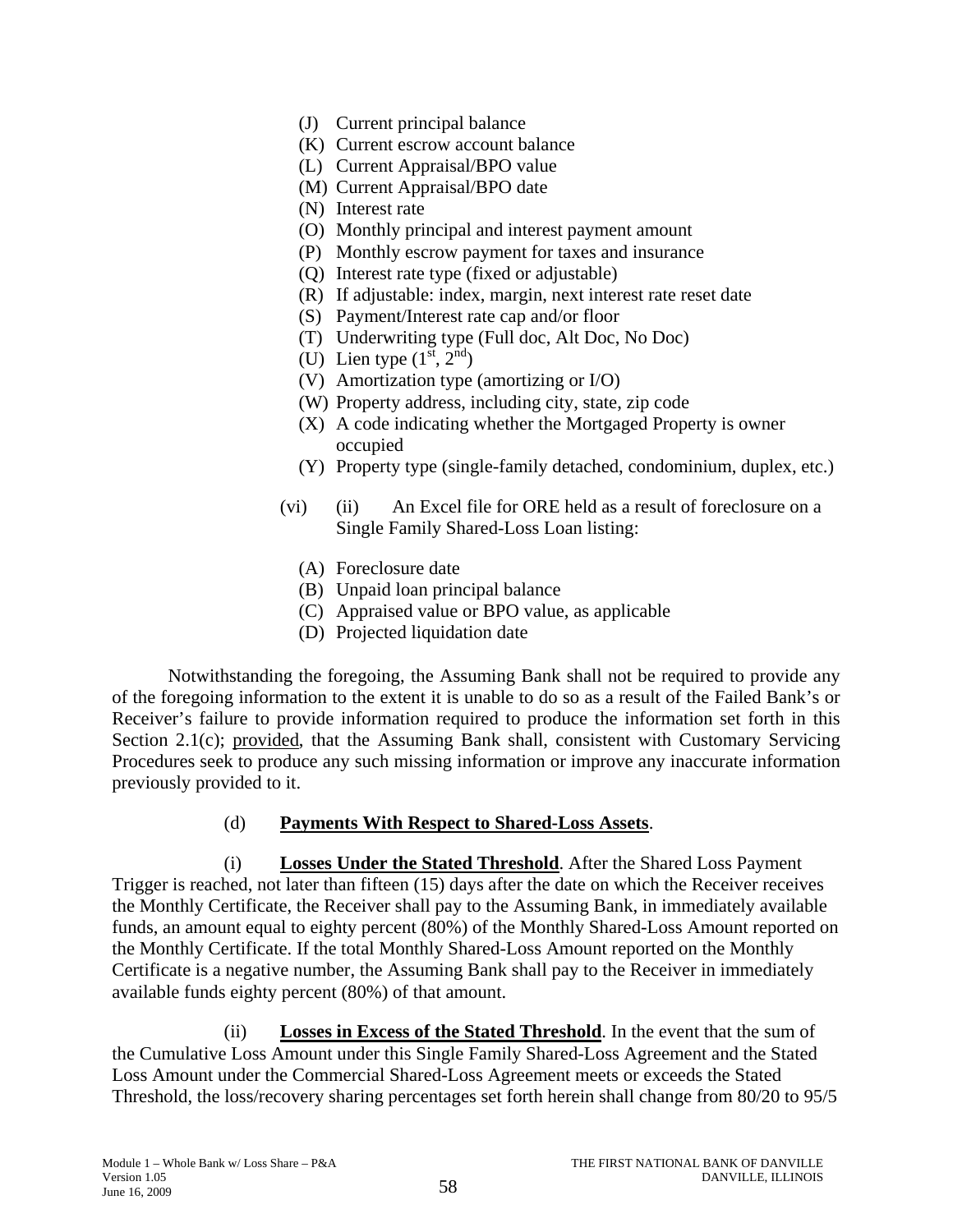and thereafter the Receiver shall pay to the Assuming Bank, in immediately available funds, an amount equal to ninety-five percent (95%) of the Monthly Shared-Loss Amount reported on the Monthly Certificate. If the Monthly Shared-Loss Amount reported on the Monthly Certificate is a negative number, the Assuming Bank shall pay to the Receiver in immediately available funds ninety-five percent (95%) of that amount.

(e) **Limitations on Shared-Loss Payment**. The Receiver shall not be required to make any payments pursuant to Section 2.1(d) with respect to any Foreclosure Loss, Restructuring Loss, Short Sale Loss or Portfolio Loss that the Receiver determines, based upon the criteria set forth in this Single Family Shared-Loss Agreement (including the analysis and documentation requirements of Section 2.1(a)) or Customary Servicing Procedures, should not have been effected by the Assuming Bank; provided, however, (x) the Receiver must provide notice to the Assuming Bank detailing the grounds for not making such payment, (y) the Receiver must provide the Assuming Bank with a reasonable opportunity to cure any such deficiency and (z) (1) to the extent curable, if cured, the Receiver shall make payment with respect to the properly effected Loss, and (2) to the extent not curable, notwithstanding the foregoing, the Receiver shall make a payment as to all Losses (or portion of Losses) that were effected which would have been payable as a Loss if the Assuming Bank had properly effected such Loss. In the event that the Receiver does not make any payment with respect to Losses claimed pursuant to Section 2.1(d), the Receiver and Assuming Bank shall, upon final resolution, make the necessary adjustments to the Monthly Shared-Loss Amount for that Monthly Certificate and the payment pursuant to Section 2.1(d) above shall be adjusted accordingly.

(f) **Payments by Wire-Transfer**. All payments under this Single Family Shared-Loss Agreement shall be made by wire-transfer in accordance with the wire-transfer instructions on Exhibit 4.

# **2.2 Auditor Report; Right to Audit**

(a) Within ninety (90) days after the end of each calendar year during which the Receiver makes any payment to the Assuming Bank under this Single Family Shared-Loss Agreement, the Assuming Bank shall deliver to the Receiver a report signed by its independent public accountants stating that they have reviewed the terms of this Single Family Shared-Loss Agreement and that, in the course of their annual audit of the Assuming Bank's books and records, nothing has come to their attention suggesting that any computations required to be made by the Assuming Bank during such calendar year pursuant to this Article II were not made by the Assuming Bank in accordance herewith. In the event that the Assuming Bank cannot comply with the preceding sentence, it shall promptly submit to the Receiver corrected computations together with a report signed by its independent public accountants stating that, after giving effect to such corrected computations, nothing has come to their attention suggesting that any computations required to be made by the Assuming Bank during such year pursuant to this Article II were not made by the Assuming Bank in accordance herewith. In such event, the Assuming Bank and the Receiver shall make all such accounting adjustments and payments as may be necessary to give effect to each correction reflected in such corrected computations, retroactive to the date on which the corresponding incorrect computation was made.

(b) The Receiver or the FDIC in its corporate capacity ("Corporation") may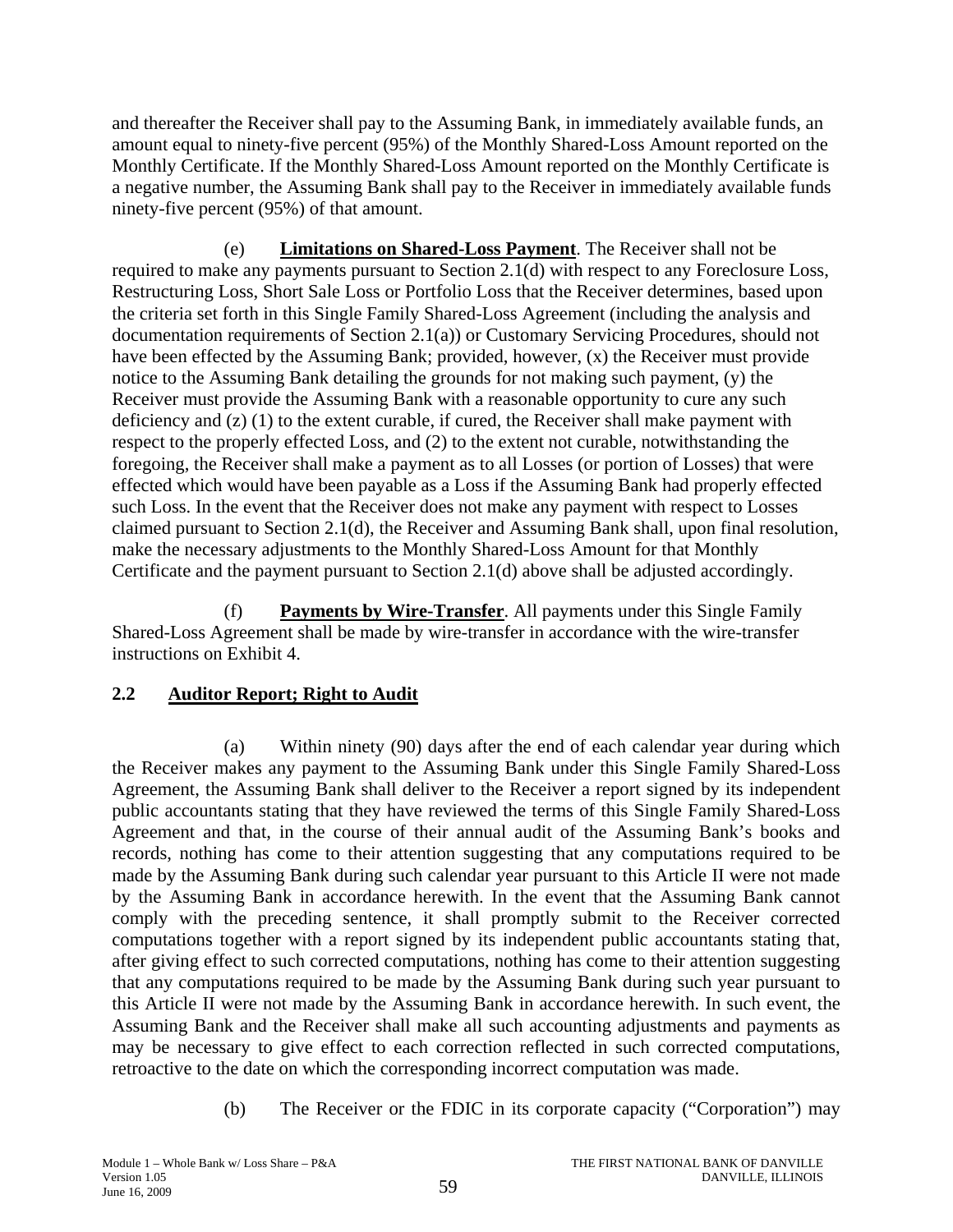perform an audit or audits to determine the Assuming Bank's compliance with the provisions of this Single Family Shared-Loss Agreement, including this Article II, by providing not less than ten (10) Business Days' prior written notice. Assuming Bank shall provide access to pertinent records and proximate working space in Assuming Bank's facilities. The scope and duration of any such audit shall be within the reasonable discretion of the Receiver or the Corporation, but shall in no event be administered in a manner that unreasonably interferes with the operation of the Assuming Bank's business. The Receiver or the Corporation, as the case may be, shall bear the expense of any such audit. In the event that any corrections are necessary as a result of such an audit or audits, the Assuming Bank and the Receiver shall make such accounting adjustments and payments as may be necessary to give retroactive effect to such corrections.

**2.3 Withholdings**. Notwithstanding any other provision in this Article II, the Receiver, upon the direction of the Director (or designee) of the Federal Deposit Insurance Corporation's Division of Resolutions and Receiverships, may withhold payment for any amounts included in a Monthly Certificate delivered pursuant to Section 2.1, if in its good faith and reasonable judgment there is a reasonable basis under the requirements of this Single Family Shared-Loss Agreement for denying the eligibility of an item for which reimbursement or payment is sought under such Section. In such event, the Receiver shall provide a written notice to the Assuming Bank detailing the grounds for withholding such payment. At such time as the Assuming Bank demonstrates to the satisfaction of the Receiver, in its reasonable judgment, that the grounds for such withholding of payment, or portion of payment, no longer exist or have been cured, then the Receiver shall pay the Assuming Bank the amount withheld which the Receiver determines is eligible for payment, within fifteen (15) Business Days.

**2.4 Books and Records**. The Assuming Bank shall at all times during the term of this Single Family Shared-Loss Agreement keep books and records sufficient to ensure and document compliance with the terms of this Single Family Shared-Loss Agreement, including but not limited to (a) documentation of alternatives considered with respect to defaulted loans or loans for which default is reasonably foreseeable, (b) documentation showing the calculation of loss for claims submitted to the Receiver, (c) retention of documents that support each line item on the loss claim forms, and (d) documentation with respect to the Recovery Amount on loans for which the Receiver has made a loss-share payment

**2.5 Information**. The Assuming Bank shall promptly provide to the Receiver such other information, including but not limited to, financial statements, computations, and bank policies and procedures, relating to the performance of the provisions of this Single Family Shared-Loss Agreement, as the Receiver may reasonably request from time to time.

**2.6 Tax Ruling**. The Assuming Bank shall not at any time, without the Receiver's prior written consent, seek a private letter ruling or other determination from the Internal Revenue Service or otherwise seek to qualify for any special tax treatment or benefits associated with any payments made by the Receiver pursuant to this Single Family Shared-Loss Agreement.

**2.7 Sale of Single Family Shared-Loss Loans**. The Receiver shall be relieved of its obligations with respect to a Single Family Shared-Loss Loan upon payment of a Foreclosure Loss amount or a Short Sale Loss amount with respect to such Single Family Shared-Loss Loan or upon the sale of a Single Family Shared-Loss Loan by Assuming Bank to a person or entity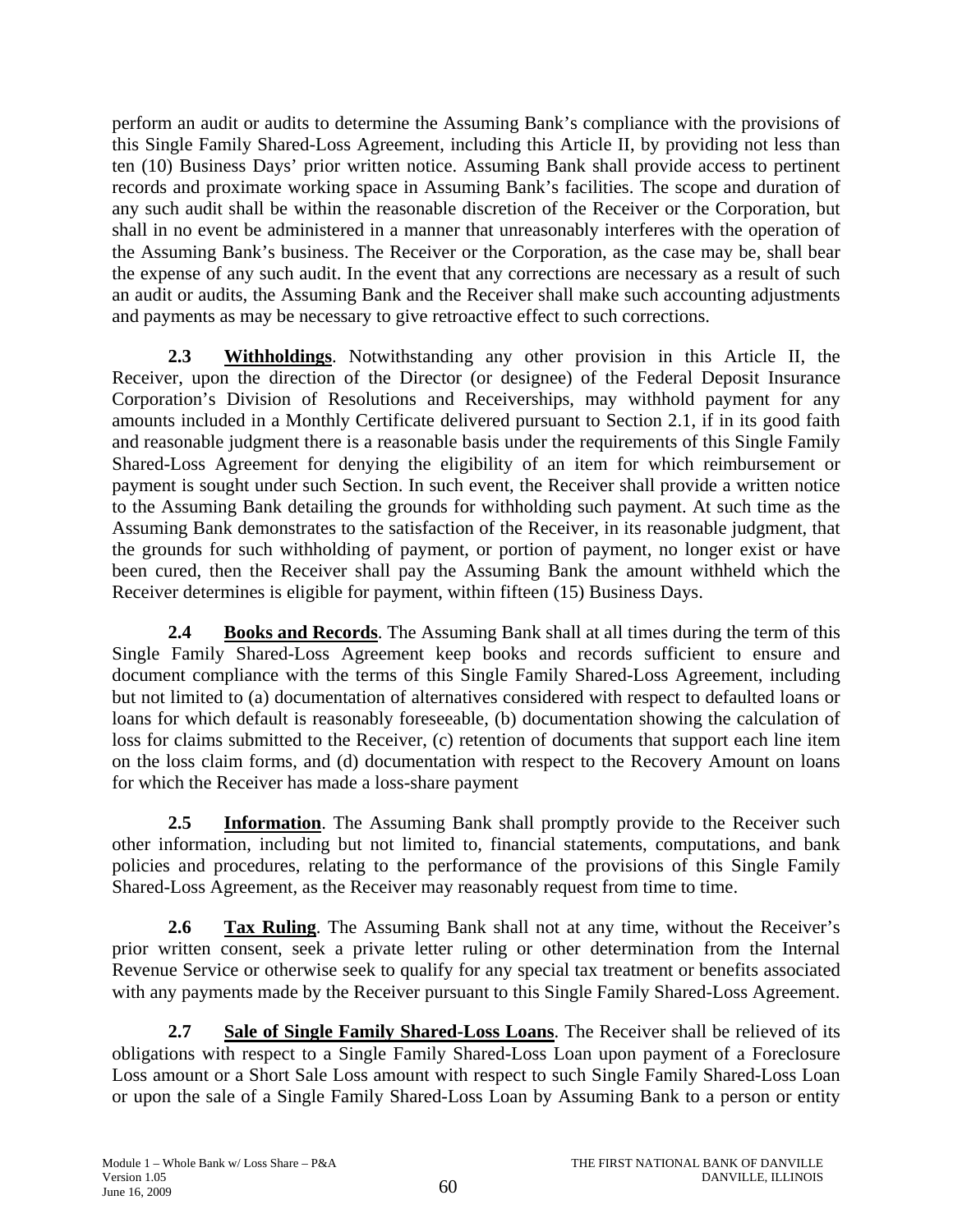that is not an Affiliate; provided, however, that if the Receiver consents to the sale of any such Single Family Shared-Loss Loan, any loss on such sale shall be a Portfolio Loss. The Assuming Bank shall provide the Receiver with timely notice of any such sale. Notwithstanding the foregoing, a sale of the Single Family Shared-Loss Loan, for purposes of this Section 2.7, shall not be deemed to have occurred as the result of (i) any change in the ownership or control of Assuming Bank or the transfer of any or all of the Single Family Shared-Loss Loan(s) to any Affiliate of Assuming Bank, (ii) a merger by Assuming Bank with or into any other entity, (iii) a sale by Assuming Bank of all or substantially all of its assets.

## **ARTICLE III -- RULES REGARDING THE ADMINISTRATION OF SINGLE FAMILY SHARED-LOSS LOANS**

**3.1 Agreement with Respect to Administration**. The Assuming Bank shall (and shall cause any of its Affiliates to which the Assuming Bank transfers any Single Family Shared-Loss Loans to) manage, administer, and collect the Single Family Shared-Loss Loans while owned by the Assuming Bank or any Affiliate thereof during the term of this Single Family Shared-Loss Agreement in accordance with the rules set forth in this Article III. The Assuming Bank shall be responsible to the Receiver in the performance of its duties hereunder and shall provide to the Receiver such reports as the Receiver reasonably deems advisable, including but not limited to the reports required by Sections 2.1, 2.2 and 3.3 hereof, and shall permit the Receiver to monitor the Assuming Bank's performance of its duties hereunder.

**3.2 Duties of the Assuming Bank**. (a) In performance of its duties under this Article III, the Assuming Bank shall:

(i) manage and administer each Single Family Shared-Loss Loan in accordance with Assuming Bank's usual and prudent business and banking practices and Customary Servicing Procedures;

(ii) exercise its best business judgment in managing, administering and collecting amounts owed on the Single Family Shared-Loss Loans;

(iii) use commercially reasonable efforts to maximize Recoveries with respect to Losses on Single Family Shared-Loss Loans without regard to the effect of maximizing collections on assets held by the Assuming Bank or any of its Affiliates that are not Single Family Shared-Loss Loans;

(iv) retain sufficient staff (in Assuming Bank's discretion) to perform its duties hereunder; and

(v) other than as provided in Section 2.1(a), comply with the terms of the Modification Guidelines for any Single Family Shared-Loss Loans meeting the requirements set forth therein. For the avoidance of doubt, the Assuming Bank may propose exceptions to Exhibit 5 (the FDIC Loan Modification Program) for a group of Loans with similar characteristics, with the objectives of (1) minimizing the loss to the Assuming Bank and the FDIC and (2) maximizing the opportunity for qualified homeowners to remain in their homes with affordable mortgage payments.

(b) Any transaction with or between any Affiliate of the Assuming Bank with respect to any Single Family Shared-Loss Loan including, without limitation, the execution of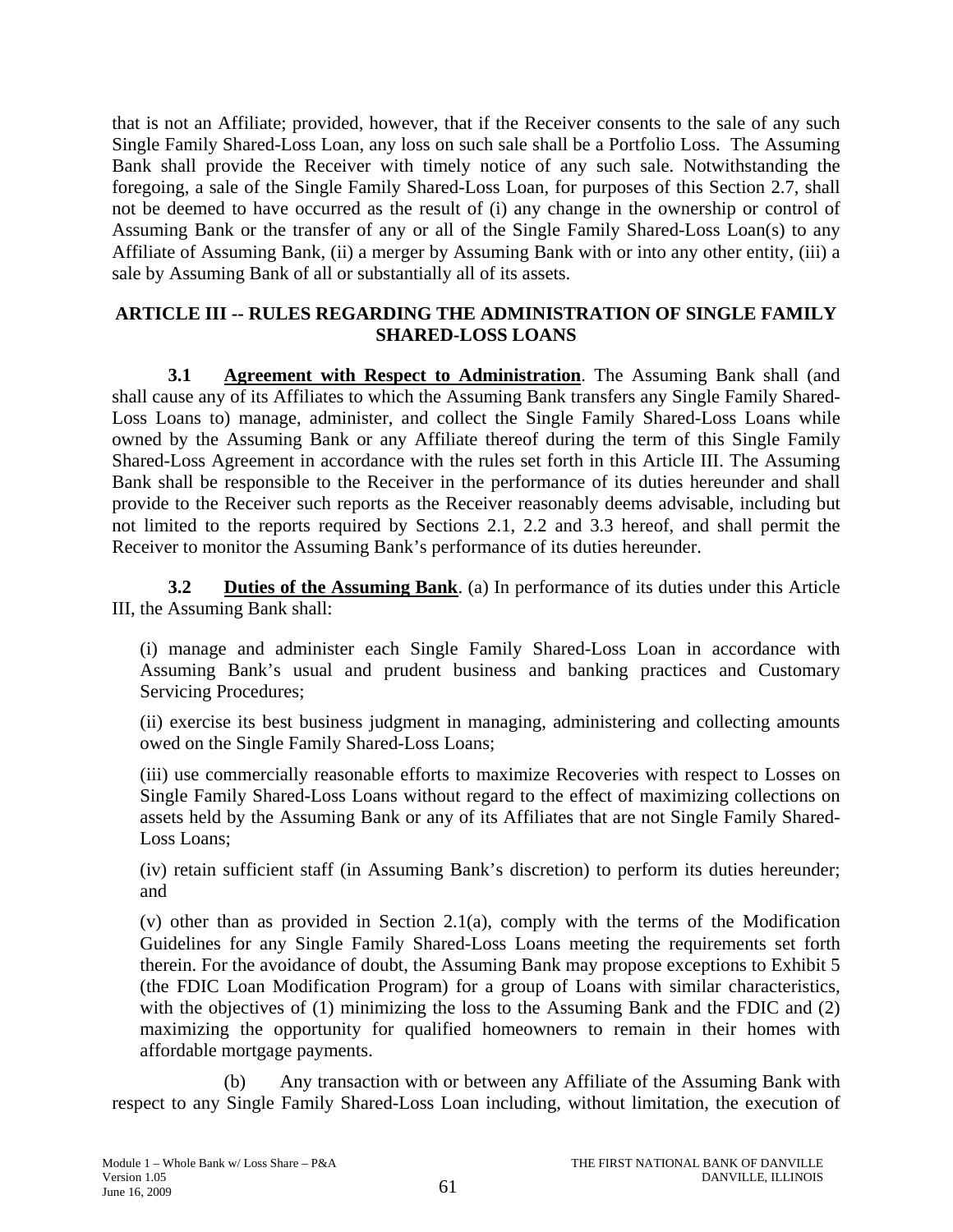any contract pursuant to which any Affiliate of the Assuming Bank will manage, administer or collect any of the Single Family Shared-Loss Loans will be provided to FDIC for informational purposes and if such transaction is not entered into on an arm's length basis on commercially reasonable terms such transaction shall be subject to the prior written approval of the Receiver.

**3.3 Shared-Loss Asset Records and Reports**. The Assuming Bank shall establish and maintain such records as may be appropriate to account for the Single Family Shared-Loss Loans in such form and detail as the Receiver may reasonably require, and to enable the Assuming Bank to prepare and deliver to the Receiver such reports as the Receiver may from time to time request regarding the Single Family Shared-Loss Loans and the Monthly Certificates required by Section 2.1 of this Single Family Shared-Loss Agreement.

# **3.4 Related Loans**.

(a) Assuming Bank shall use its best efforts to determine which loans are "Related Loans", as hereinafter defined. The Assuming Bank shall not manage, administer or collect any "Related Loan" in any manner that would have the effect of increasing the amount of any collections with respect to the Related Loan to the detriment of the Single Family Shared-Loss Loan to which such loan is related. A "Related Loan" means any loan or extension of credit held by the Assuming Bank at any time on or prior to the end of the Final Shared-Loss Month that is made to an Obligor of a Single Family Shared-Loss Loan.

(b) The Assuming Bank shall prepare and deliver to the Receiver with the Monthly Certificates for the calendar months ending June 30 and December 31, a schedule of all Related Loans on the Accounting Records of the Assuming Bank as of the end of each such semi-annual period.

**3.5 Legal Action; Utilization of Special Receivership Powers**. The Assuming Bank shall notify the Receiver in writing (such notice to be given in accordance with Article V below and to include all relevant details) prior to utilizing in any legal action any special legal power or right which the Assuming Bank derives as a result of having acquired an asset from the Receiver, and the Assuming Bank shall not utilize any such power unless the Receiver shall have consented in writing to the proposed usage. The Receiver shall have the right to direct such proposed usage by the Assuming Bank and the Assuming Bank shall comply in all respects with such direction. Upon request of the Receiver, the Assuming Bank will advise the Receiver as to the status of any such legal action. The Assuming Bank shall immediately notify the Receiver of any judgment in litigation involving any of the aforesaid special powers or rights.

**3.6 Third-Party Servicer**. The Assuming Bank may perform any of its obligations and/or exercise any of its rights under this Single Family Shared-Loss Agreement through or by one or more Third Party Servicers, who may take actions and make expenditures as if any such Third Party Servicer was the Assuming Bank hereunder (and, for the avoidance of doubt, such expenses incurred by any such Third Party Servicer on behalf of the Assuming Bank shall be included in calculating Losses to the extent such expenses would be included in such calculation if the expenses were incurred by Assuming Bank); provided, however, that the use thereof by the Assuming Bank shall not release the Assuming Bank of any obligation or liability hereunder.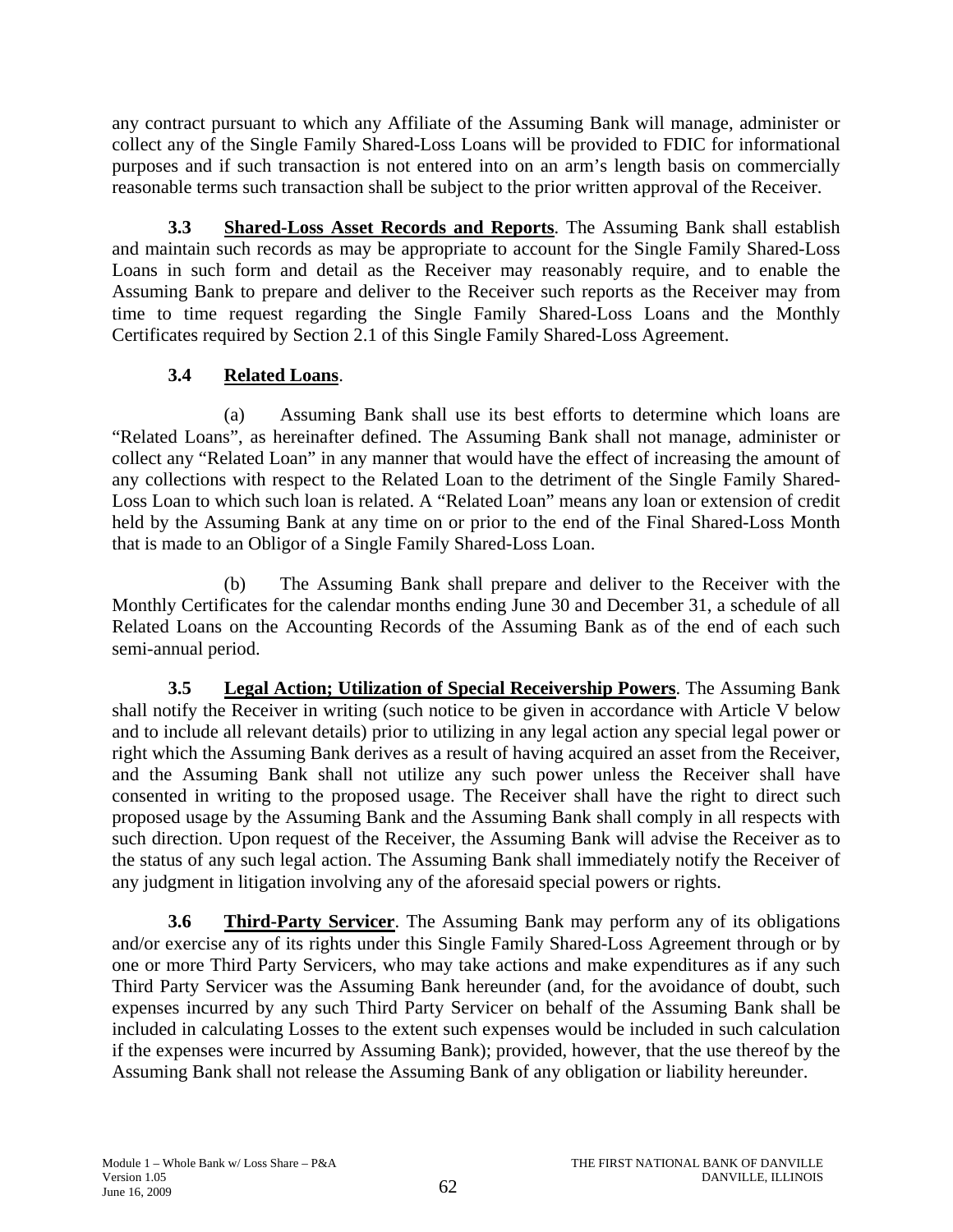### **ARTICLE IV – PORTFOLIO SALE**

**4.1 Assuming Bank Portfolio Sales of Remaining Single Family Shared-Loss Loans**. The Assuming Bank shall have the right with the concurrence of the Receiver to liquidate for cash consideration, from time to time in one or more transactions, all or a portion of Single Family Shared-Loss Loans held by the Assuming Bank at any time prior to the Termination Date ("Portfolio Sales"). If the Assuming Bank exercises its option under this Section 4.1, it must give thirty (30) days notice in writing to the Receiver setting forth the details and schedule for the Portfolio Sale which shall be conducted by means of sealed bid sales to third parties, not including any of the Assuming Bank's affiliates, contractors, or any affiliates of the Assuming Bank's contractors. Sales of Restructured Loans shall be sold in a separate pool from Single Family Shared-Loss Loans not restructured. The Receiver's review of the Assuming Bank's proposed Portfolio Sale will be considered in a timely fashion and approval will not be unreasonably withheld, delayed or conditioned.

**4.2 Assuming Bank's Liquidation of Remaining Single Family Shared-Loss Loans**. In the event that the Assuming Bank does not conduct a Portfolio Sale pursuant to Section 4.1, the Receiver shall have the right, exercisable in its sole and absolute discretion, to require the Assuming Bank to liquidate for cash consideration, any Single Family Shared-Loss Loans held by the Assuming Bank at any time after the date that is six months prior to the Termination Date. If the Receiver exercises its option under this Section 4.2, it must give notice in writing to the Assuming Bank, setting forth the time period within which the Assuming Bank shall be required to liquidate the Single Family Shared-Loss Loans. The Assuming Bank will comply with the Receiver's notice and must liquidate the Single Family Shared-Loss Loans as soon as reasonably practicable by means of sealed bid sales to third parties, not including any of the Assuming Bank's affiliates, contractors, or any affiliates of the Assuming Bank's contractors. The selection of any financial advisor or other third party broker or sales agent retained for the liquidation of the remaining Single Family Shared-Loss Loans pursuant to this Section shall be subject to the prior approval of the Receiver, such approval not to be unreasonably withheld, delayed or conditioned.

**4.3 Calculation of Sale Gain or Loss**. For Single Family Shared-Loss Loans that are not Restructured Loans gain or loss on the sales under Section 4.1 or Section 4.2 will be calculated as the sale price received by the Assuming Bank less the unpaid principal balance of the remaining Single Family Shared-Loss Loans. For any Restructured Loan included in the sale gain or loss on sale will be calculated as (a) the sale price received by the Assuming Bank less (b) the net present value of estimated cash flows on the Restructured Loan that was used in the calculation of the related Restructuring Loss plus (c) Loan principal payments collected by the Assuming Bank from the date the Loan was restructured to the date of sale. (See Exhibit 2d for example calculation).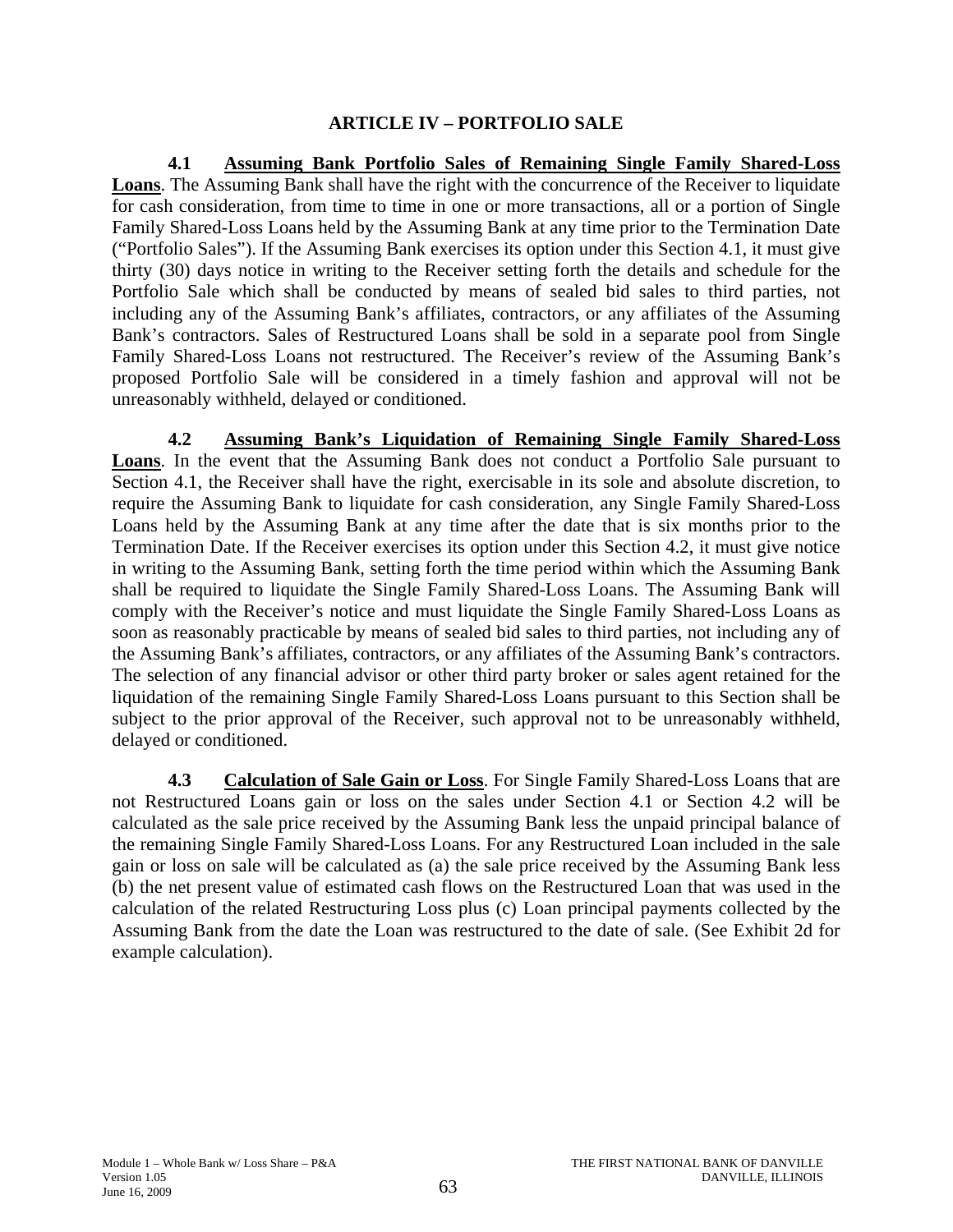### **ARTICLE V -- LOSS-SHARING NOTICES GIVEN TO RECEIVER AND PURCHASER**

All notices, demands and other communications hereunder shall be in writing and shall be delivered by hand, or overnight courier, receipt requested, addressed to the parties as follows:

| If to Receiver, to: | Federal Deposit Insurance Corporation as Receiver |  |  |
|---------------------|---------------------------------------------------|--|--|
|                     | for THE FIRST NATIONAL BANK OF                    |  |  |
|                     | <b>DANVILLE</b>                                   |  |  |
|                     | Division of Resolutions and Receiverships         |  |  |
|                     | 550 17th Street, N.W.                             |  |  |
|                     | Washington, D.C. 20429                            |  |  |
|                     | Attention: Ralph Malami, Manager, Capital Markets |  |  |
| with a copy to:     | <b>Federal Deposit Insurance Corporation</b>      |  |  |
|                     | as Receiver for THE FIRST NATIONAL BANK           |  |  |
|                     | <b>OF DANVILLE</b>                                |  |  |
|                     | Room E7056                                        |  |  |
|                     | 3501 Fairfax Drive, Arlington, VA 2226            |  |  |
|                     | Attn: Special Issues Unit                         |  |  |
|                     |                                                   |  |  |

With respect to a notice under Section 3.5 of this Single Family Shared-Loss Agreement, copies of such notice shall be sent to:

> Federal Deposit Insurance Corporation Legal Division 1601 Bryan St. Dallas, Texas 75201 Attention: Regional Counsel

If to Assuming Bank, to:

Norman L. Lowery President & CEO First Financial Bank, N.A. 643-645 Wabash Avenue One First Financial Plaza P.O. Box 540 Terre Haute, IN 47808 (812) 238-6264

Such Persons and addresses may be changed from time to time by notice given pursuant to the provisions of this Article V. Any notice, demand or other communication delivered pursuant to the provisions of this Article IV shall be deemed to have been given on the date actually received.

.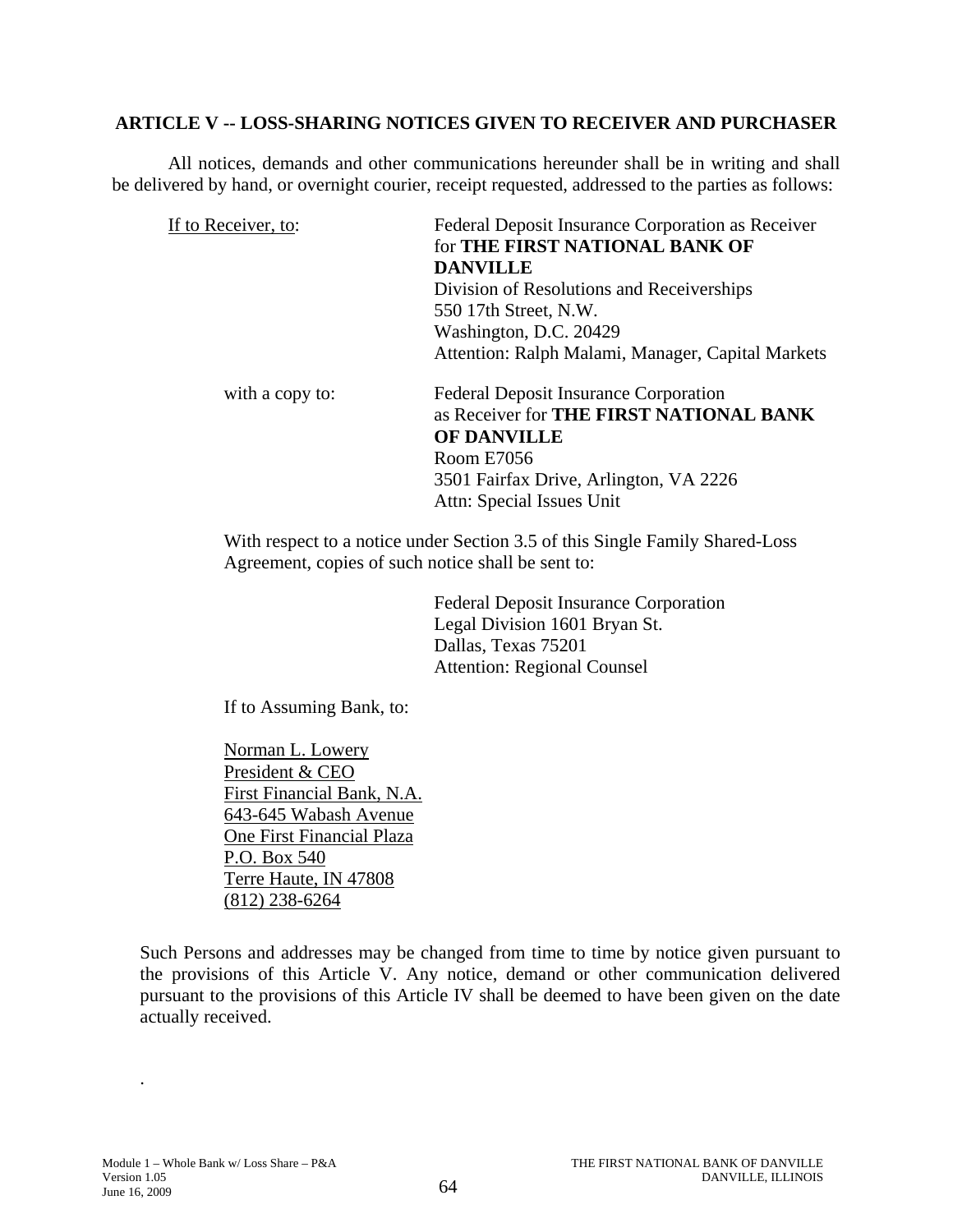## **ARTICLE VI -- MISCELLANEOUS**

**6.1. Expenses**. Except as otherwise expressly provided herein, all costs and expenses incurred by or on behalf of a party hereto in connection with this Single Family Shared-Loss Agreement shall be borne by such party whether or not the transactions contemplated herein shall be consummated.

**6.2** Successors and Assigns; Specific Performance. All terms and provisions of this Single Family Shared-Loss Agreement shall be binding upon and shall inure to the benefit of the parties hereto only; provided, however, that, Receiver may assign or otherwise transfer this Single Family Shared-Loss Agreement (in whole or in part) to the Federal Deposit Insurance Corporation in its corporate capacity without the consent of Assuming Bank. Notwithstanding anything to the contrary contained in this Single Family Shared-Loss Agreement, except as is expressly permitted in this Section 6.2, Assuming Bank may not assign or otherwise transfer this Single Family Shared-Loss Agreement (in whole or in part) without the prior written consent of the Receiver, which consent may be granted or withheld by the Receiver in its sole discretion, and any attempted assignment or transfer in violation of this provision shall be void *ab initio.*  For the avoidance of doubt, a merger or consolidation of the Assuming Bank with and into another financial institution, the sale of all or substantially all of the assets of the Assuming Bank to another financial institution constitutes the transfer of this Single Family Shared-Loss Agreement which requires the consent of the Receiver. No Loss shall be recognized as a result of any accounting adjustments that are made due to any such merger, consolidation or sale consented to by the FDIC.

**6.3** Governing Law. This Single Family Shared-Loss Agreement shall be construed in accordance with federal law, or, if there is no applicable federal law, the laws of the State of New York, without regard to any rule of conflict of law that would result in the application of the substantive law of any jurisdiction other than the State of New York.

**6.4 WAIVER OF JURY TRIAL**. EACH PARTY HERETO HEREBY IRREVOCABLY AND UNCONDITIONALLY WAIVES ALL RIGHT TO TRIAL BY JURY IN OR TO HAVE A JURY PARTICIPATE IN RESOLVING ANY DISPUTE, ACTION, PROCEEDING OR COUNTERCLAIM, WHETHER SOUNDING IN CONTRACT, TORT OR OTHERWISE, ARISING OUT OF OR RELATING TO OR IN CONNECTION WITH THIS SINGLE FAMILY SHARED-LOSS AGREEMENT OR ANY OF THE TRANSACTIONS CONTEMPLATED HEREBY.

**6.5 Captions**. All captions and headings contained in this Single Family Shared-Loss Agreement are for convenience of reference only and do not form a part of, and shall not affect the meaning or interpretation of, this Single Family Shared-Loss Agreement.

**6.6 Entire Agreement; Amendments**. This Single Family Shared-Loss Agreement, along with the Commercial Shared-Loss Agreement and the Purchase and Assumption Agreement, including the Exhibits and any other documents delivered pursuant hereto or thereto, embody the entire agreement of the parties with respect to the subject matter hereof, and supersede all prior representations, warranties, offers, acceptances, agreements and understandings, written or oral, relating to the subject matter herein. This Single Family Shared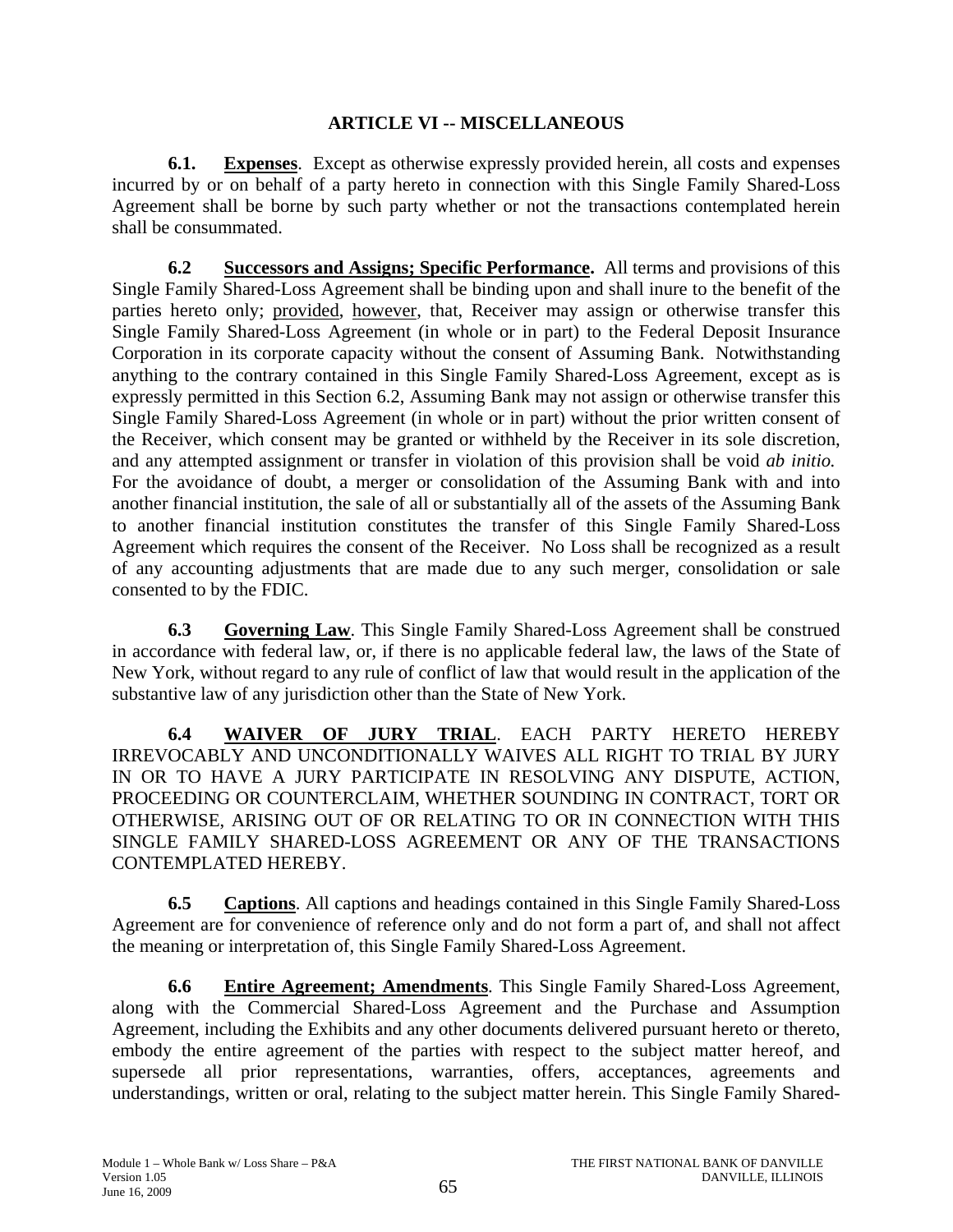Loss Agreement may be amended or modified or any provision thereof waived only by a written instrument signed by both parties or their respective duly authorized agents.

**6.7 Severability**. Whenever possible, each provision of this Single Family Shared-Loss Agreement shall be interpreted in such manner as to be effective and valid under applicable law, but if any provision of this Single Family Shared-Loss Agreement is held to be prohibited by or invalid, illegal or unenforceable under applicable law, such provision shall be construed and enforced as if it had been more narrowly drawn so as not to be prohibited, invalid, illegal or unenforceable, and the validity, legality and enforceability of the remainder of such provision and the remaining provisions of this Single Family Shared-Loss Agreement shall not in any way be affected or impaired thereby.

**6.8 No Third-Party Beneficiary.** This Single Family Shared-Loss Agreement and the Exhibits hereto are for the sole and exclusive benefit of the parties hereto and their respective permitted successors and permitted assigns and there shall be no other third party beneficiaries, and nothing in this Single Family Shared-Loss Agreement or the Exhibits shall be construed to grant to any other Person any right, remedy or Claim under or in respect of this Single Family Shared-Loss Agreement or any provision hereof.

**6.9 Counterparts**. This Single Family Shared-Loss Agreement may be executed separately by Receiver and Assuming Bank in any number of counterparts, each of which when executed and delivered shall be an original, but such counterparts shall together constitute one and the same instrument.

**6.10 Consent**. Except as otherwise provided herein, when the consent of a party is required herein, such consent shall not be unreasonably withheld or delayed.

**6.11 Rights Cumulative**. Except as otherwise expressly provided herein, the rights of each of the parties under this Single Family Shared-Loss Agreement are cumulative, may be exercised as often as any party considers appropriate and are in addition to each such party's rights under the Purchase and Sale Agreement and any of the related agreements or under law. Except as otherwise expressly provided herein, any failure to exercise or any delay in exercising any of such rights, or any partial or defective exercise of such rights, shall not operate as a waiver or variation of that or any other such right.

### **ARTICLE VII DISPUTE RESOLUTION**

# **7.1 Dispute Resolution Procedures.**

(a) In the event a dispute arises about the interpretation, application, calculation of Loss, or calculation of payments or otherwise with respect to this Single Family Shared-Loss Agreement ("SF Shared-Loss Dispute Item"), then the Receiver and the Assuming Bank shall make every attempt in good faith to resolve such items within sixty (60) days following the receipt of a written description of the SF Shared-Loss Dispute Item, with notification of the possibility of taking the matter to arbitration (the date on which such 60-day period expires, or any extension of such period as the parties hereto may mutually agree to in writing, herein called the "Resolution Deadline Date"). If the Receiver and the Assuming Bank resolve all such items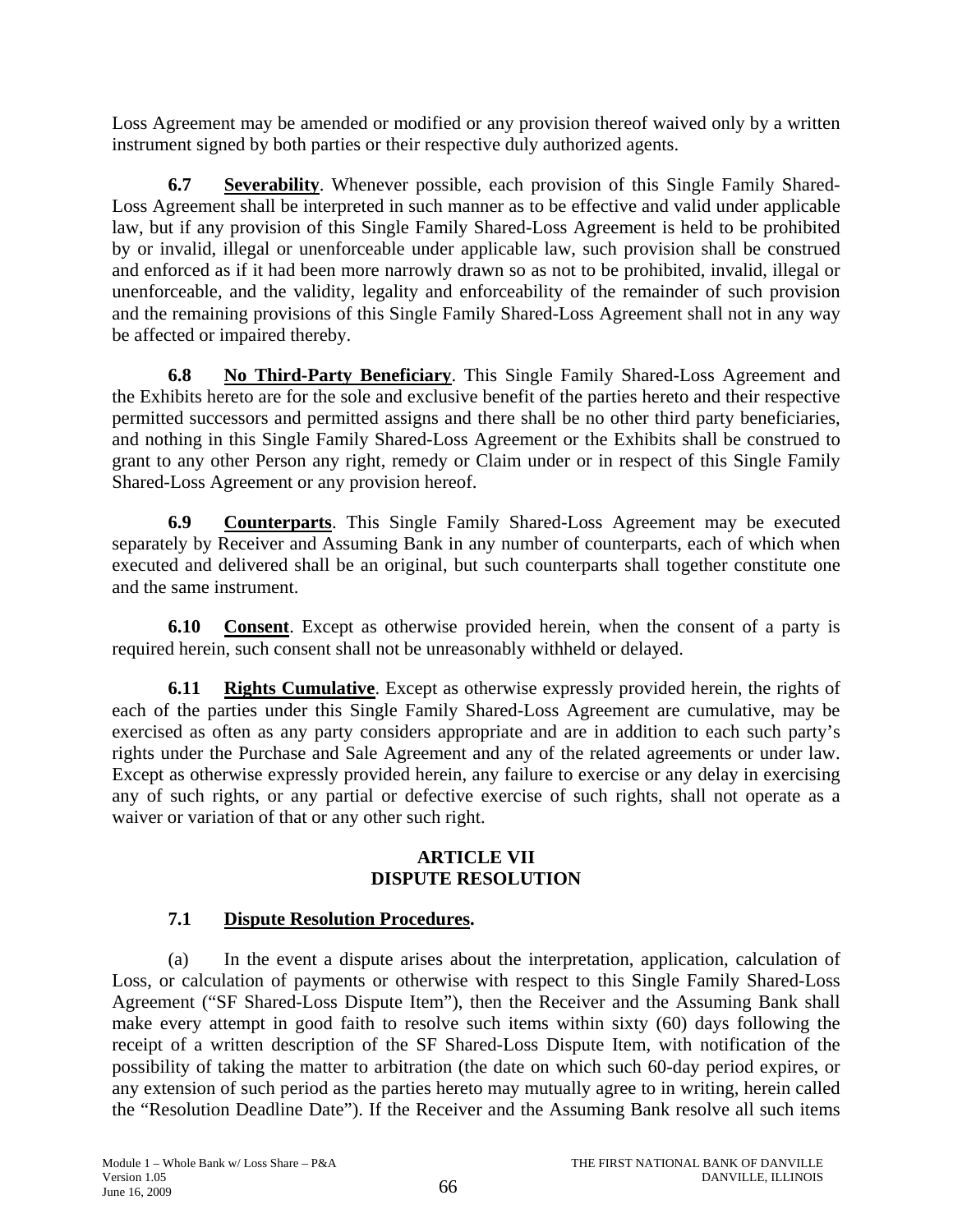to their mutual satisfaction by the Resolution Deadline Date, then within thirty (30) days following such resolution, any payment arising out such resolution shall be made arising from the settlement of the SF Shared-Loss Dispute.

(b) If the Receiver and the Assuming Bank fail to resolve any outstanding SF Shared-Loss Dispute Items by the Resolution Deadline Date, then either party may notify the other of its intent to submit the SF Shared-Loss Dispute Item to arbitration pursuant to the provisions of this Article VII. Failure of either party to notify the other of its intent to submit any unresolved SF Shared-Loss Dispute Item to arbitration within thirty (30) days following the Resolution Deadline Date (the date on which such thirty (30) day period expires is herein called the "Arbitration Deadline Date") shall be deemed an acceptance of such SF Shared-Loss Dispute not submitted to arbitration, as well as a waiver of the submitting party's right to dispute such nonsubmitted SF Shared-Loss Dispute Item but not a waiver of any similar claim which may arise in the future.

(c) If a SF Shared-Loss Dispute Item is submitted to arbitration, it shall be governed by the rules of the American Arbitration Association (the "AAA"), except as otherwise provided herein. Either party may submit a matter for arbitration by delivering a notice, prior to the Arbitration Deadline Date, to the other party in writing setting forth:

> (i) A brief description of each SF Shared-Loss Dispute Item submitted for arbitration;

(ii) A statement of the moving party's position with respect to each SF Shared-Loss Dispute Item submitted for arbitration;

(iii) The value sought by the moving party, or other relief requested regarding each SF Shared-Loss Dispute Item submitted for arbitration, to the extent reasonably calculable; and

(iv) The name and address of the arbiter selected by the moving party (the "Moving Arbiter"), who shall be a neutral, as determined by the AAA.

Failure to adequately include any information above shall not be deemed to be a waiver of the parties right to arbitrate so long as after notification of such failure the moving party cures such failure as promptly as reasonably practicable.

(d) The non-moving party shall, within thirty (30) days following receipt of a notice of arbitration pursuant to this Section 6.1, deliver a notice to the moving party setting forth:

> (i) The name and address of the arbiter selected by the non-moving party (the "Respondent Arbiter"), who shall be a neutral, as determined by the AAA;

> (ii) A statement of the position of the respondent with respect to each Dispute Item; and

> (iii) The ultimate resolution sought by the respondent or other relief, if any, the respondent deems is due the moving party with respect to each SF Shared-Loss Dispute Item.

Failure to adequately include any information above shall not be deemed to be a waiver of the non-moving party's right to defend such arbitration so long as after notification of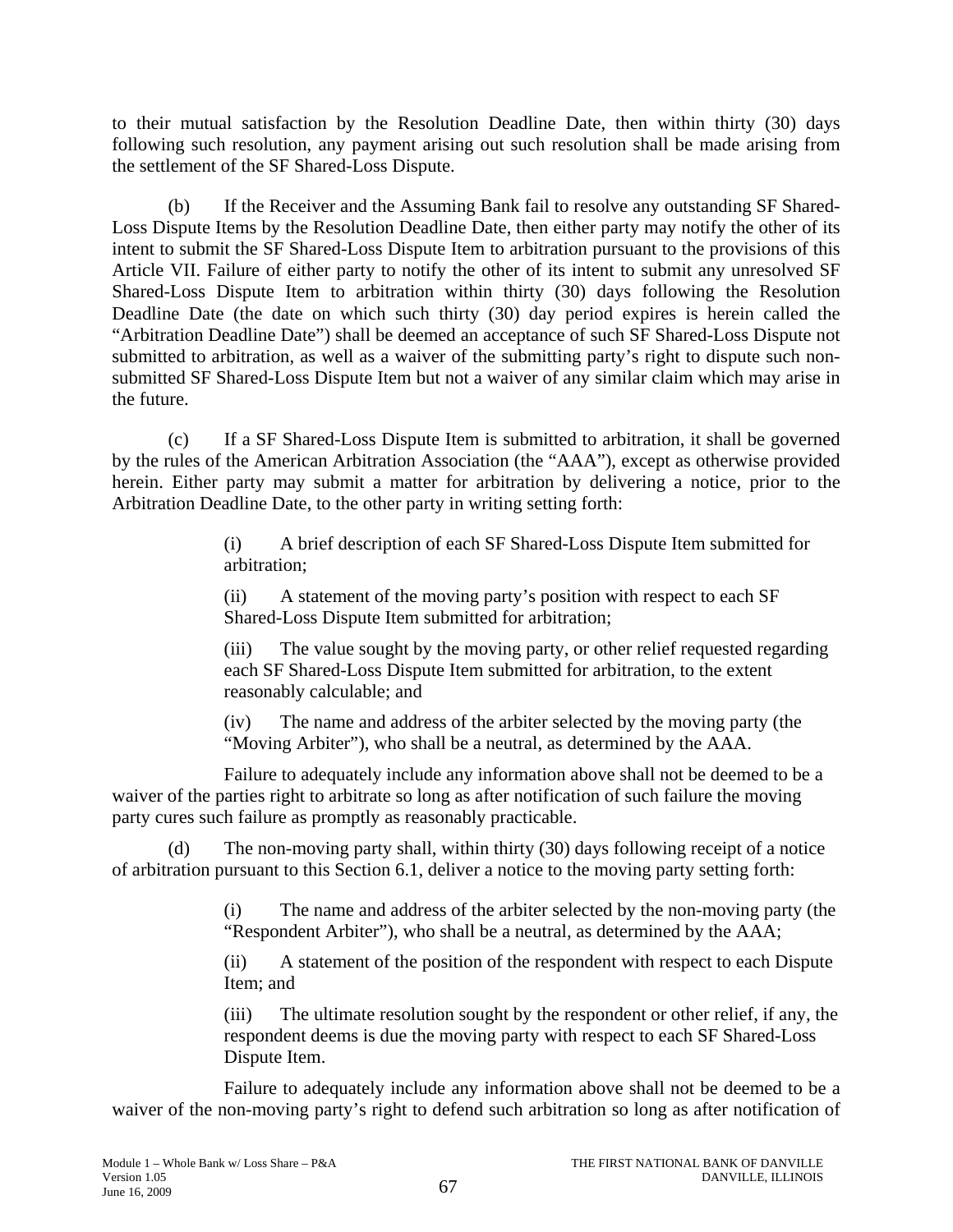such failure the non-moving party cures such failure as promptly as reasonably practicable

The Moving Arbiter and Respondent Arbiter shall select a third arbiter from a list furnished by the American Arbitration Association (the "AAA"). In accordance with the rules of the AAA, the three (3) arbiters shall constitute the arbitration panel for resolution of each SF Loss-Share Dispute Item. The concurrence of any two (2) arbiters shall be deemed to be the decision of the arbiters for all purposes hereunder. The arbitration shall proceed on such time schedule and in accordance with the Rules of Commercial Arbitration of the AAA then in effect, as modified by this Section 7.1. The arbitration proceedings shall take place at such location as the parties thereto may mutually agree, but if they cannot agree, then they will take place at the offices of the Corporation in Washington, DC, or Arlington, Virginia.

(f) The Receiver and Assuming Bank shall facilitate the resolution of each outstanding SF Shared-Loss Dispute Item by making available in a prompt and timely manner to one another and to the arbiters for examination and copying, as appropriate, all documents, books, and records under their respective control and that would be discoverable under the Federal Rules of Civil Procedure.

 $(g)$  The arbiters designated pursuant to subsections  $(c)$ ,  $(d)$  and  $(e)$  hereof shall select, with respect to each Dispute Item submitted to arbitration pursuant to this Section 7.1, either (i) the position and relief submitted by the Assuming Bank with respect to each SF Shared-Loss Dispute Item, or (ii) the position and relief submitted by the Receiver with respect to each SF Shared-Loss Dispute Item, in either case as set forth in its respective notice of arbitration. The arbiters shall have no authority to select a value for each Dispute Item other than the determination set forth in Section 7.1(c) and Section 7.1(d). The arbitration shall be final, binding and conclusive on the parties.

(h) Any amounts ultimately determined to be payable pursuant to such award shall bear interest at the Settlement Interest Rate from and including the date specified for the arbiters decisions specified in this Section 7.1, without regard to any extension of the finality of such award, to but not including the date paid. All payments required to be made under this Section 7.1 shall be made by wire transfer.

(i) For the avoidance of doubt, to the extent any notice of a SF Shared-Loss Dispute Item(s) is provided prior to the Termination Date, the terms of this Single Family Shared-Loss Agreement shall remain in effect with respect to the Single Family Shared-Loss Loans that are the subject of such SF Shared-Loss Dispute Item(s) until such time as any such dispute is finally resolved.

**7.2 Fees and Expenses of Arbiters.** The aggregate fees and expenses of the arbiters shall be shall be borne equally by the parties. The parties shall the aggregate fees and expenses within thirty (30) days after receipt of the written decision of the arbiters (unless the arbiters agree in writing on some other payment schedule).

### **Exhibit 1 Monthly Certificate SEE FOLLOWING PAGE**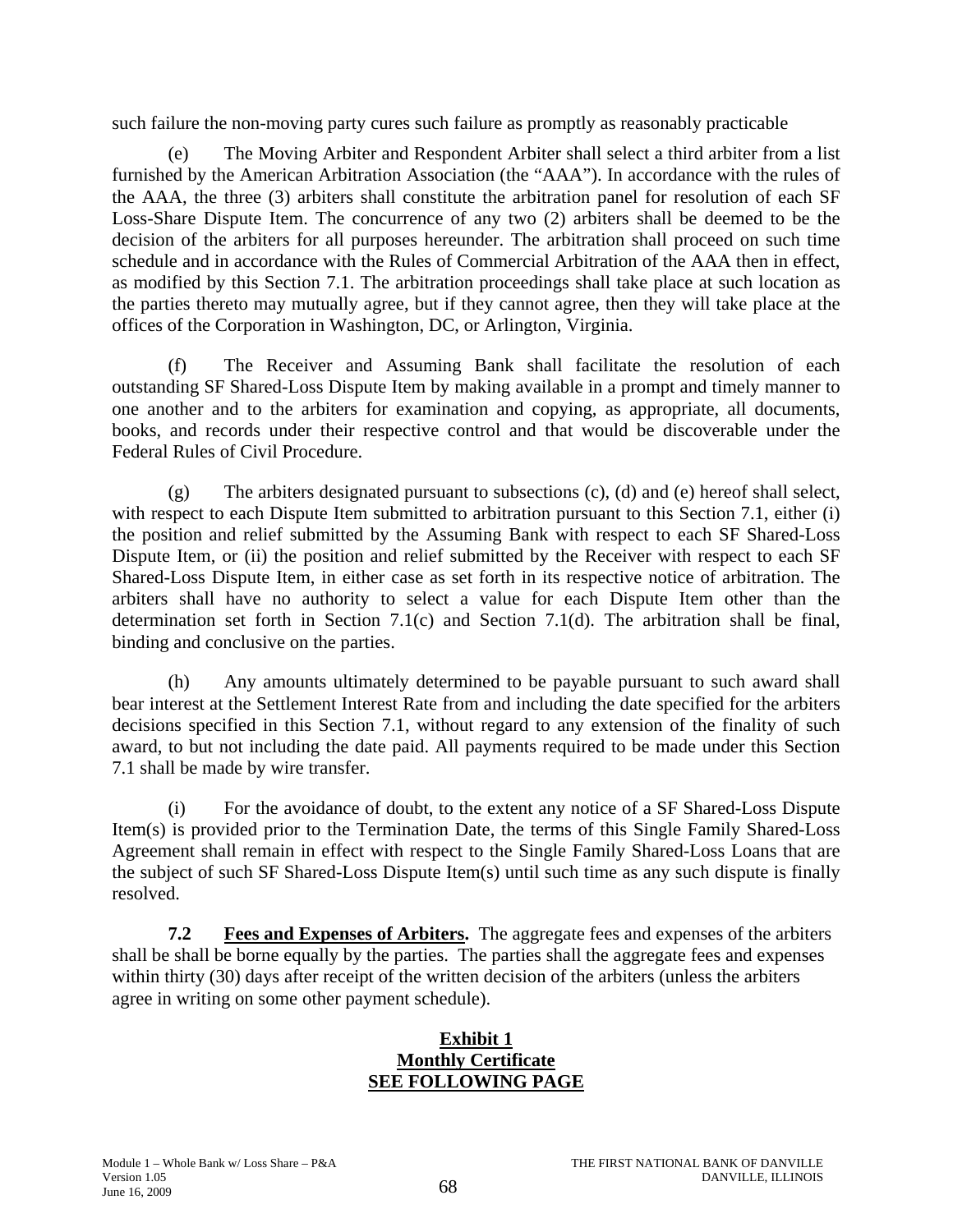| <b>PART 1 - CURRENT MONTH NET LOSS</b> |                      |            |                                   |                             |                             |
|----------------------------------------|----------------------|------------|-----------------------------------|-----------------------------|-----------------------------|
|                                        |                      |            |                                   |                             |                             |
|                                        |                      |            | Specify loss type                 |                             |                             |
| <b>MONTH ENDED:</b>                    | [input report month] |            | as Foreclosure,<br>or Short-Sale. |                             |                             |
| <b>Losses</b>                          |                      |            |                                   |                             |                             |
|                                        |                      | Loss       |                                   |                             |                             |
| Loan No.                               | Loss Type            | Amount     |                                   |                             |                             |
|                                        |                      |            |                                   |                             |                             |
|                                        |                      |            |                                   |                             |                             |
|                                        |                      |            |                                   |                             |                             |
|                                        |                      |            |                                   | <b>Loss Amount</b>          | Loss Month is               |
|                                        |                      |            |                                   | is the amount               | the reporting               |
| <b>TOTAL</b>                           |                      | XX         | $\overline{A}$                    | of Loss                     | month in                    |
|                                        |                      |            |                                   | incurred and<br>reported on | which the<br>Loss was       |
|                                        |                      |            |                                   | the loan in a               | reported.                   |
| <b>Recoveries</b>                      |                      |            |                                   |                             |                             |
|                                        |                      | Recovery   | $Loss^{\mathbf{Z}}$               | Ŧ<br>Loss                   |                             |
| Loan No.                               |                      | Amount     | Amount                            | Month                       |                             |
|                                        |                      |            |                                   |                             |                             |
|                                        |                      |            |                                   |                             |                             |
|                                        |                      |            |                                   |                             |                             |
|                                        |                      |            |                                   |                             |                             |
|                                        |                      |            |                                   |                             |                             |
|                                        |                      |            |                                   |                             |                             |
|                                        |                      |            |                                   |                             |                             |
| <b>TOTAL</b>                           |                      | XX         | B                                 |                             |                             |
|                                        |                      |            |                                   |                             |                             |
| <b>Net Losses</b>                      |                      | XX         | $C = A - B$                       |                             |                             |
| (Recoveries)                           |                      |            |                                   |                             |                             |
|                                        |                      |            |                                   |                             |                             |
|                                        |                      |            |                                   |                             | If Col. D minus Col. E is   |
| <b>PART 2 - FIRST LOSS TEST</b>        |                      |            |                                   |                             | less than zero, enter zero. |
|                                        |                      |            |                                   | Col. D - Col.               |                             |
|                                        |                      | Col. D     | Col. E                            | E                           |                             |
|                                        |                      | Cumulative |                                   | Cumulative                  |                             |
|                                        |                      | Loss       | First Loss                        | Shared-Loss                 |                             |
|                                        |                      | Amount     | Tranche                           | Amount                      |                             |
|                                        |                      |            |                                   |                             |                             |
| Balance, beginning of month            |                      | XX         | XX                                | XX                          | $\mathsf F$                 |
| Current month Net Losses (from Part 1) |                      | XX         |                                   |                             |                             |
|                                        |                      |            |                                   |                             |                             |
| Balance, end of month                  |                      | <u>XX</u>  | XX                                | XX                          | G                           |
|                                        |                      |            |                                   |                             |                             |
|                                        |                      |            |                                   |                             |                             |
| <b>Shared Loss Amount</b>              |                      |            |                                   | XX                          | $G - F$                     |
| Times Loss Share percentage            |                      |            |                                   | 80%                         |                             |
|                                        |                      |            |                                   |                             |                             |
| Amount due from (to) FDIC as Receiver  |                      |            |                                   | XX                          |                             |
|                                        |                      |            |                                   |                             |                             |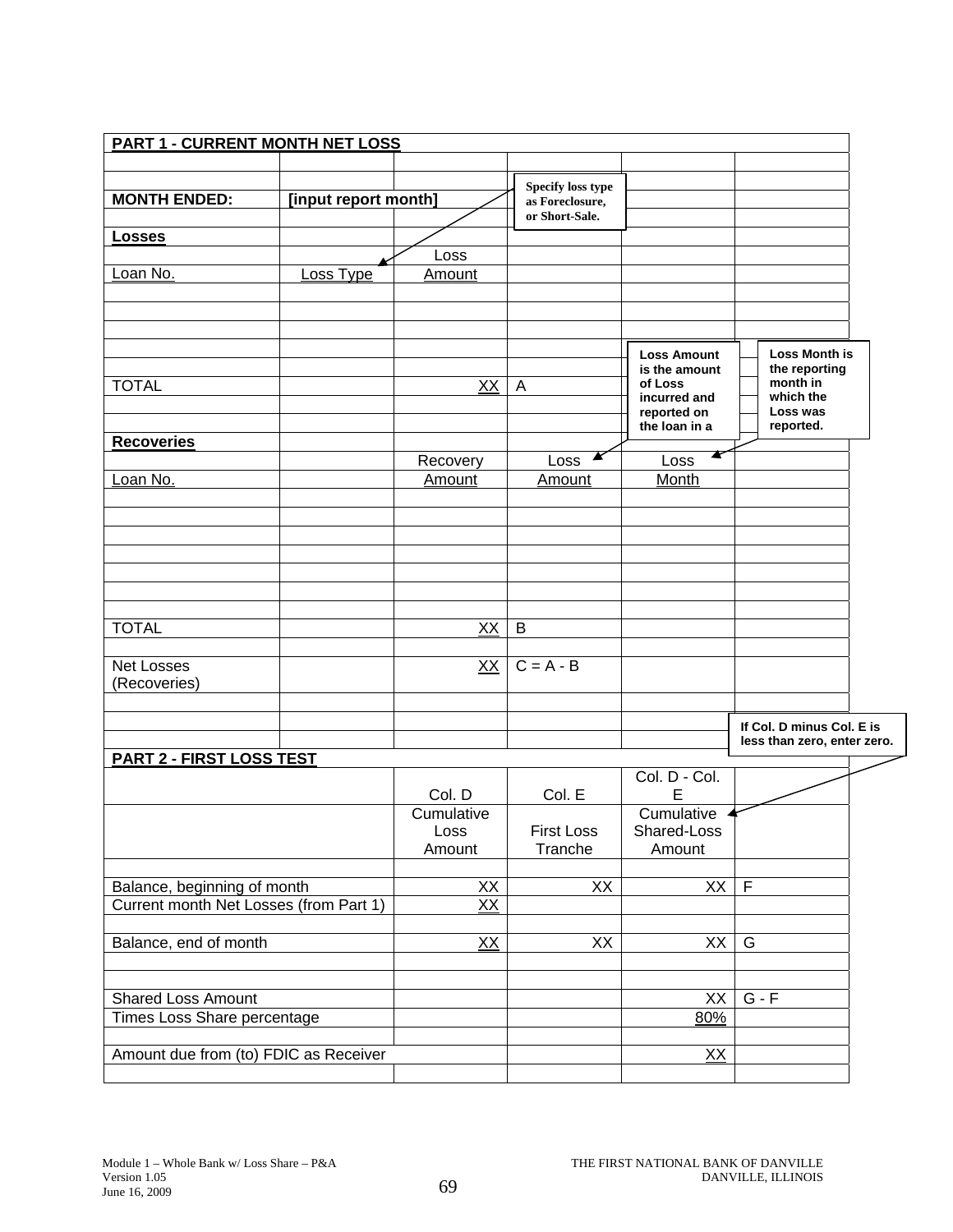| Pursuant to Section 2.1 of the Single Family Shared-Loss Agreement, the undersigned hereby certifies |  |  |  |
|------------------------------------------------------------------------------------------------------|--|--|--|
| the information on this Certificate is true, complete and correct.                                   |  |  |  |
| <b>OFFICER SIGNATURE</b>                                                                             |  |  |  |
| <b>TITLE</b><br><b>OFFICER NAME:</b>                                                                 |  |  |  |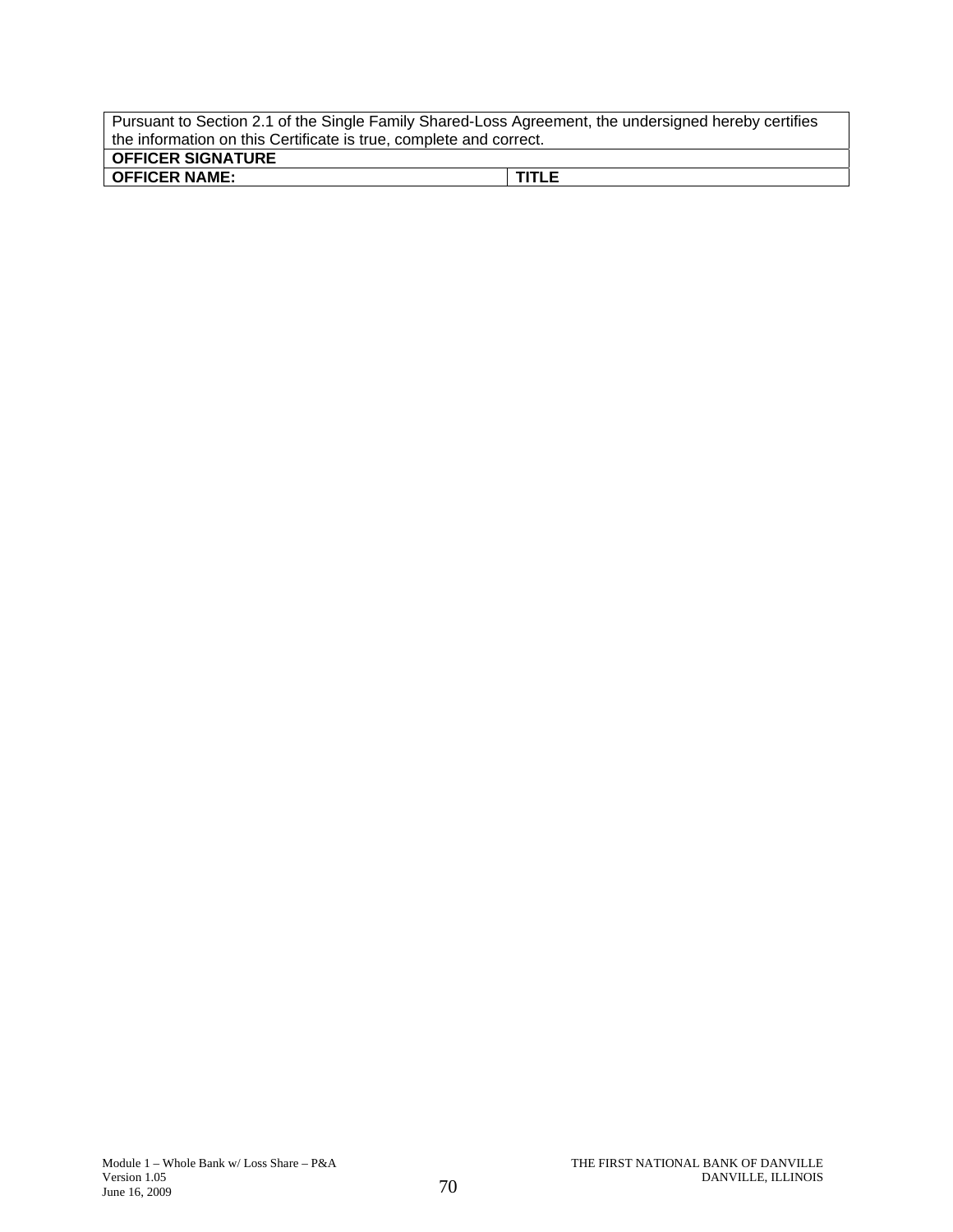### **Exhibit 2a**

This exhibit contains three versions of the loss share calculation for foreclosure, plus explanatory notes.

#### **Exhibit 2a(1) CALCULATION OF FORECLOSURE LOSS Foreclosure Occurred Prior to Loss Share Agreement**

|    | 1 Shared-Loss Month<br>2 Loan no:<br>3 REO #              | May-09<br>364574<br>621 |
|----|-----------------------------------------------------------|-------------------------|
|    | 4 Foreclosure date                                        | 12/18/08                |
|    | 5 Liquidation date                                        | 4/12/09                 |
|    | 6 Note Interest rate                                      | 8.100%                  |
|    | 7 Most recent BPO                                         | 228,000                 |
|    | 8 Most recent BPO date                                    | 1/21/09                 |
|    | <b>Foreclosure Loss calculation</b>                       |                         |
|    | 9 Book value at date of Loss Share agreement              | 244,900                 |
|    | Accrued interest, limited to 90 days or days from failure |                         |
|    | 10 to sale, whichever is less                             | 3,306                   |
|    | 11 Costs incurred after Loss Share agreement in place:    |                         |
| 12 | Attorney's fees                                           | 0                       |
|    | Foreclosure costs, including title search, filing fees,   |                         |
|    | 13 advertising, etc.                                      | 0                       |
| 14 | Property protection costs, maint. and repairs             | 6,500                   |
| 15 | Tax and insurance advances                                | 0                       |
|    | <b>Other Advances</b>                                     |                         |
| 16 | Appraisal/Broker's Price Opinion fees                     | 0                       |
| 17 | Inspections                                               | 0                       |
| 18 | Other                                                     | 0                       |
|    | 19 Gross balance recoverable by Purchaser                 | 254,706                 |
|    | <b>Cash Recoveries:</b>                                   |                         |
|    | 20 Net liquidation proceeds (from HUD-1 settl stmt)       | 219,400                 |
|    | 21 Hazard Insurance proceeds                              | 0                       |
|    | 22 Mortgage Insurance proceeds                            | 0                       |
|    | 23 T & I escrow account balances, if positive             | 0                       |
|    | 24 Other credits, if any (itemize)                        | 0                       |
| 25 | <b>Total Cash Recovery</b>                                | 219,400                 |
|    | 26 Loss Amount                                            | 35,306                  |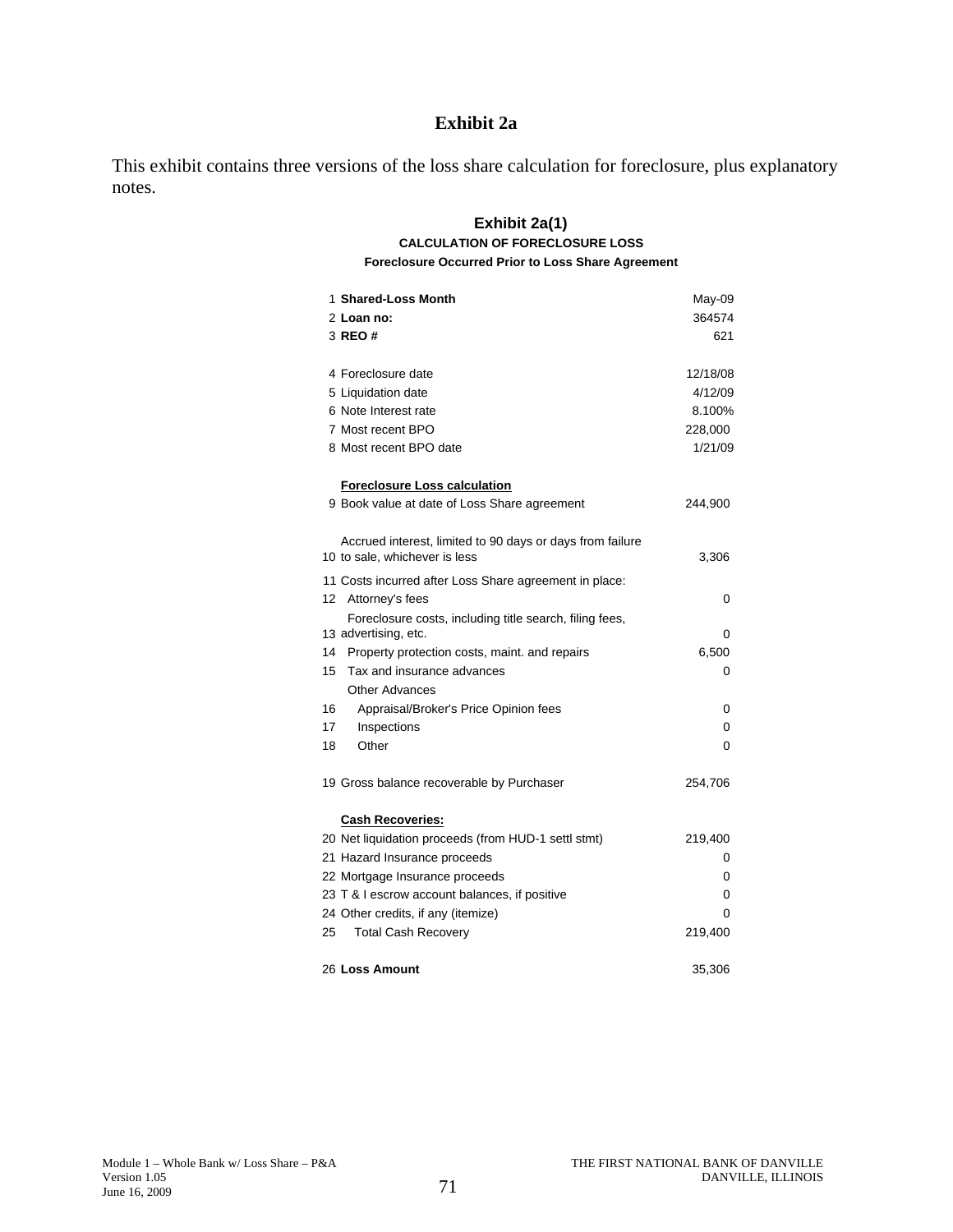#### **Exhibit 2a(2)**

#### **CALCULATION OF FORECLOSURE LOSS**

#### **No Preceeding Loan Mod under Loss Share**

| 1 Shared-Loss Month                                                             | May-09         |
|---------------------------------------------------------------------------------|----------------|
| 2 Loan no:                                                                      | 292334         |
| 3 REO #                                                                         | 477            |
| 4 Interest paid-to-date                                                         | 4/30/08        |
| 5 Foreclosure date                                                              | 1/15/09        |
| 6 Liquidation date                                                              | 4/12/09        |
| 7 Note Interest rate                                                            | 8.000%         |
| 8 Owner occupied?                                                               | Yes            |
| 9 If owner-occupied:                                                            |                |
| 10<br>Borrower current gross annual income                                      | 42,000         |
| Estimated NPV of loan mod<br>11                                                 | 195,000        |
| 12 Most recent BPO                                                              | 235,000        |
| 13 Most recent BPO date                                                         | 1/21/09        |
| <b>Foreclosure Loss calculation</b>                                             |                |
| 16 Loan Principal balance after last paid installment                           | 300,000        |
| 17 Accrued interest, limited to 90 days                                         | 6,000          |
| 18 Attorney's fees                                                              | 0              |
| Foreclosure costs, including title search, filing fees,<br>19 advertising, etc. |                |
| 20 Property protection costs, maint. and repairs                                | 4,000<br>5,500 |
| 21 Tax and insurance advances                                                   | 1,500          |
| <b>Other Advances</b>                                                           |                |
| 22<br>Appraisal/Broker's Price Opinion fees                                     | 0              |
| 23<br>Inspections                                                               | 50             |
| 24<br>Other                                                                     | 0              |
| 25 Gross balance recoverable by Purchaser                                       | 317,050        |
| <b>Cash Recoveries:</b>                                                         |                |
| 26 Net liquidation proceeds (from HUD-1 settl stmt)                             | 205,000        |
| 27 Hazard Insurance proceeds                                                    | 0              |
| 28 Mortgage Insurance proceeds                                                  | 0              |
| 29 T & I escrow account balances, if positive                                   | 0              |
| 30 Other credits, if any (itemize)                                              | 0              |
| 31<br><b>Total Cash Recovery</b>                                                | 205,000        |
| 32 Loss Amount                                                                  | 112,050        |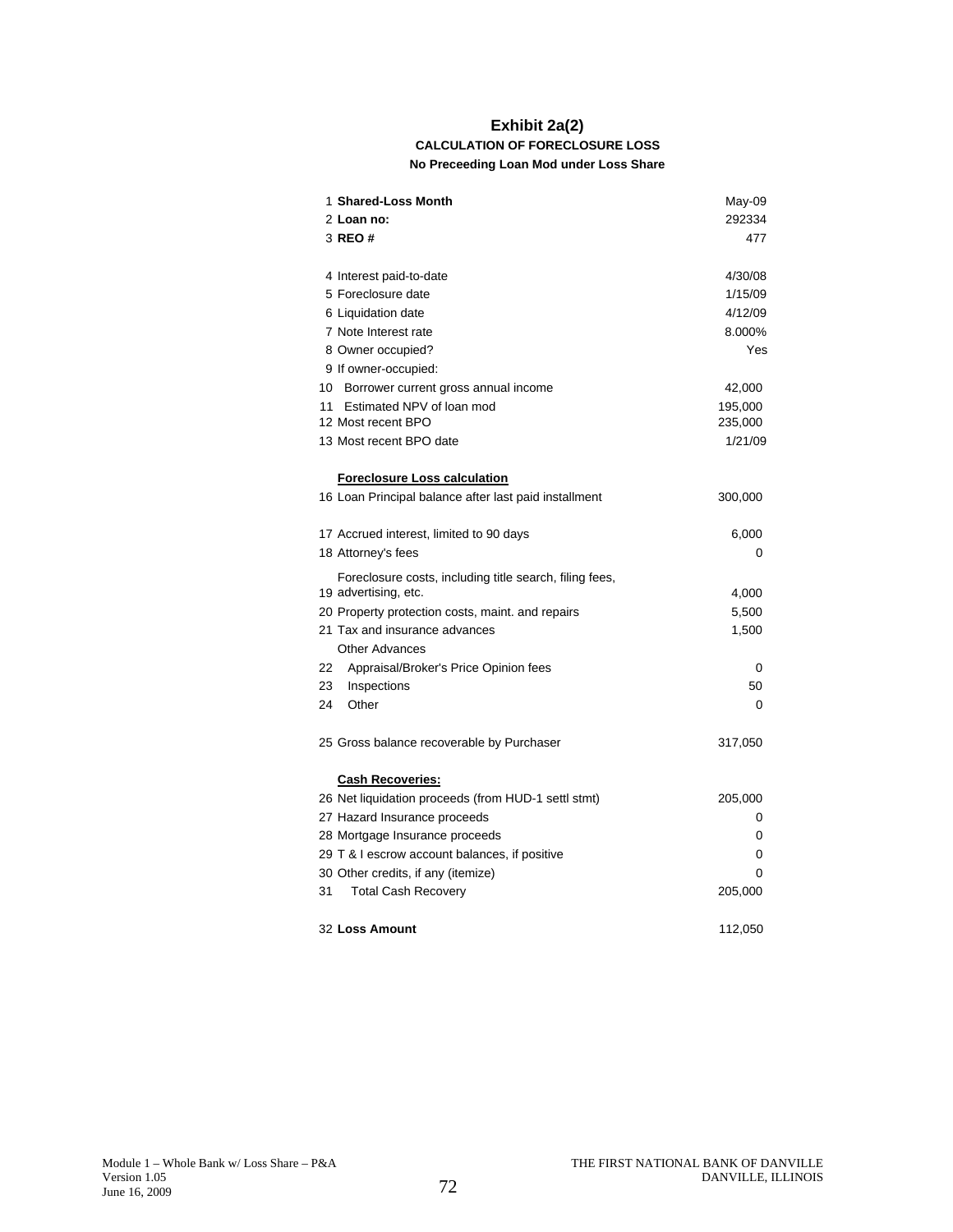## **Exhibit 2a(3)**

#### **CALCULATION OF FORECLOSURE LOSS Foreclosure after a Covered Loan Mod**

| 1 Shared-Loss Month                                                  | May-09  |
|----------------------------------------------------------------------|---------|
| 2 Loan no:                                                           | 138554  |
| 3 REO #                                                              | 843     |
|                                                                      |         |
| 4 Loan mod date                                                      | 1/17/08 |
| 5 Interest paid-to-date                                              | 4/30/08 |
| 6 Foreclosure date                                                   | 1/15/09 |
| 7 Liquidation date                                                   | 4/12/09 |
| 8 Note Interest rate                                                 | 4.000%  |
| 9 Most recent BPO                                                    | 210,000 |
| 10 Most recent BPO date                                              | 1/20/09 |
|                                                                      |         |
| <b>Foreclosure Loss calculation</b>                                  |         |
| 11 NPV of projected cash flows at loan mod                           | 285,000 |
| 12 Less: Principal payments between loan mod and deliquency          | 2,500   |
| 13 Plus:                                                             |         |
| 14<br>Attorney's fees                                                | 0       |
| Foreclosure costs, including title search, filing fees, advertising, |         |
| 15 etc.                                                              | 4,000   |
| 16<br>Property protection costs, maint. and repairs                  | 7,000   |
| 17<br>Tax and insurance advances                                     | 2,000   |
| <b>Other Advances</b><br>18                                          |         |
| 19<br>Appraisal/Broker's Price Opinion fees                          | 0       |
| 20<br>Inspections                                                    | 0       |
| 21<br>Other                                                          | 0       |
|                                                                      |         |
| 22 Gross balance recoverable by Purchaser                            | 295,500 |
|                                                                      |         |
| <b>Cash Recoveries:</b>                                              |         |
| 23 Net liquidation proceeds (from HUD-1 settl stmt)                  | 201,000 |
| 24 Hazard Insurance proceeds                                         | 0       |
| 25 Mortgage Insurance proceeds                                       | 0       |
| 26 T & I escrow account balances, if positive                        | 0       |
| 27 Other credits, if any (itemize)                                   | 0       |
| 28<br><b>Total Cash Recovery</b>                                     | 201,000 |
|                                                                      |         |
| 29 Loss Amount                                                       | 94,500  |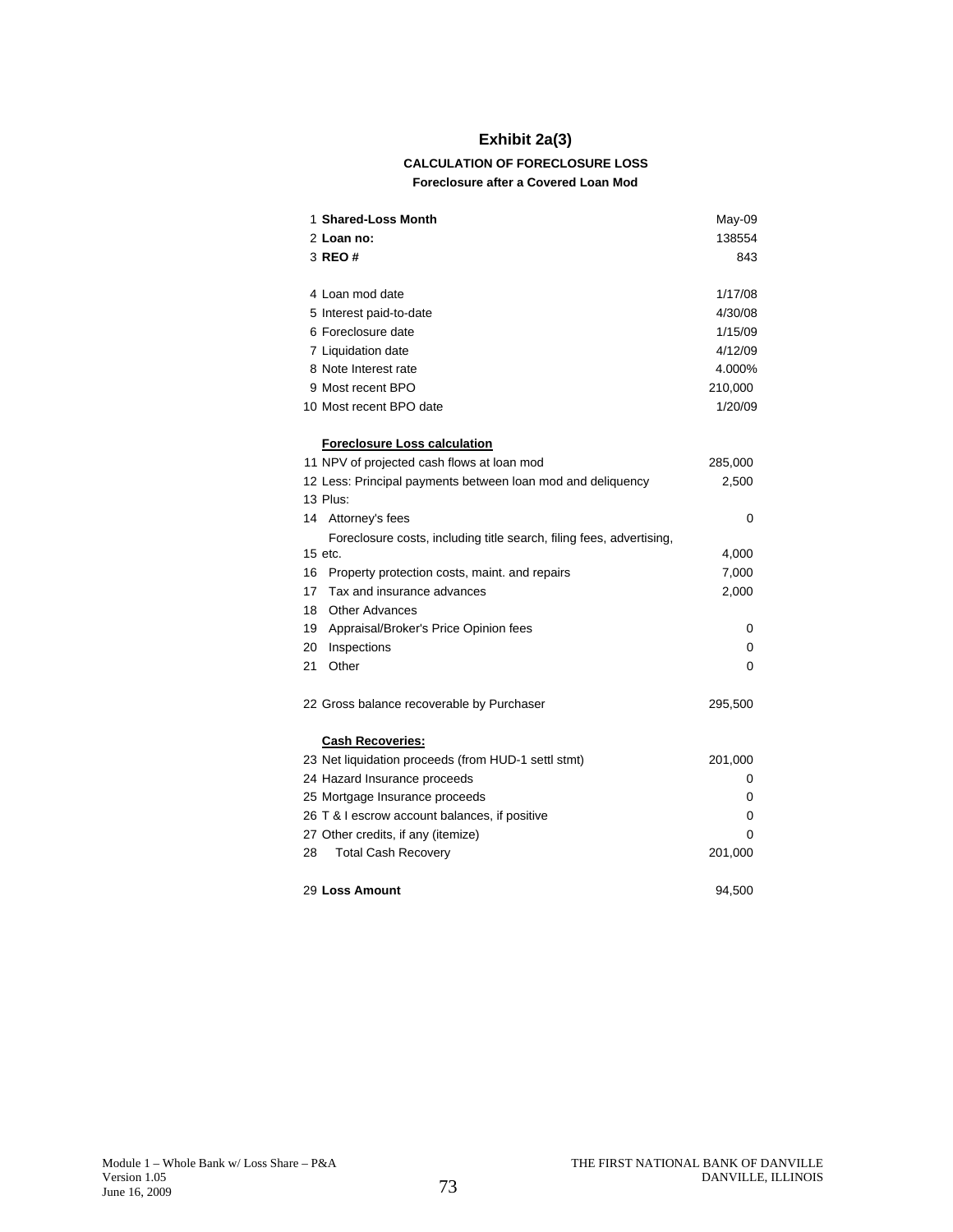## **Notes to Exhibit 2a (foreclosure)**

- 1. The data shown are for illustrative purpose. The figures will vary for actual restructurings.
- 2. The covered loss is the difference between the gross balance recoverable by Purchaser and the total cash recovery. There are three methods of calculation for covered losses from foreclosures, depending upon the circumstances. They are shown below:
	- a. If foreclosure occurred prior to the beginning of the Loss Share agreement, use Exhibit  $2a(1)$ . This version uses the book value of the REO as the starting point for the covered loss.
	- b. If foreclosure occurred after the Loss Share agreement was in place, and if the loan was not restructured when the Loss Share agreement was in place, use Exhibit 2a(2). This version uses the unpaid balance of the loan as of the last payment as the starting point for the covered loss.
	- c. If the loan was restructured when the Loss Share agreement was in place, and then foreclosure occurred, use Exhibit 2a(3). This version uses the Net Present Value (NPV) of the modified loan as the starting point for the covered loss.
- 3. For Exhibit  $2a(1)$ , the gross balance recoverable by the purchaser is calculated as the sum of lines  $9 - 18$ ; it is shown in line 19. For Exhibit 2a(2), the gross balance recoverable by the purchaser is calculated as the sum of lines  $16 - 24$ ; it is shown in line 25. For Exhibit 2a(3), the gross balance recoverable by the purchaser is calculated as line 11 minus line 12 plus lines  $13 - 21$ ; it is shown in line 22.
- 4. For Exhibit 2a(1), the total cash recovery is calculated as the sum of lines  $20 24$ ; it is shown in line 25. For Exhibit 2a(2), the total cash recovery is calculated as the sum of lines  $26 - 30$ ; it is shown in line 31. For Exhibit 2a(3), the total cash recovery is calculated as the sum of lines  $23 - 27$ ; it is shown in line 28.
- 5. Reasonable and customary third party attorney's fees and expenses incurred by or on behalf of Assuming Bank in connection with any enforcement procedures, or otherwise with respect to such loan, are reported under Attorney's fees.
- 6. Assuming Bank's (or Third Party Servicer's) reasonable and customary out-of-pocket costs paid to either a third party or an affiliate (if affiliate is pre-approved by the FDIC) for foreclosure, property protection and maintenance costs, repairs, assessments, taxes, insurance and similar items are treated as part of the gross recoverable balance, to the extent they are not paid from funds in the borrower's escrow account. Allowable costs are limited to amounts per Freddie Mac and Fannie Mae guidelines (as in effect from time to time), where applicable, provided that this limitation shall not apply to costs or expenses relating to environmental conditions.
- 7. Do not include late fees, prepayment penalties, or any similar lender fees or charges by the Failed Bank or Assuming Bank to the loan account, any allocation of Assuming Bank's servicing costs, or any allocations of Assuming Bank's general and administrative (G&A) or other operating costs.
- 8. If Exhibit  $2a(3)$  is used, then no accrued interest may be included as a covered loss. Otherwise, the amount of accrued interest that may be included as a covered loss is limited to the minimum of:
	- a. 90 days
	- b. The number of days that the loan is delinquent when the property was sold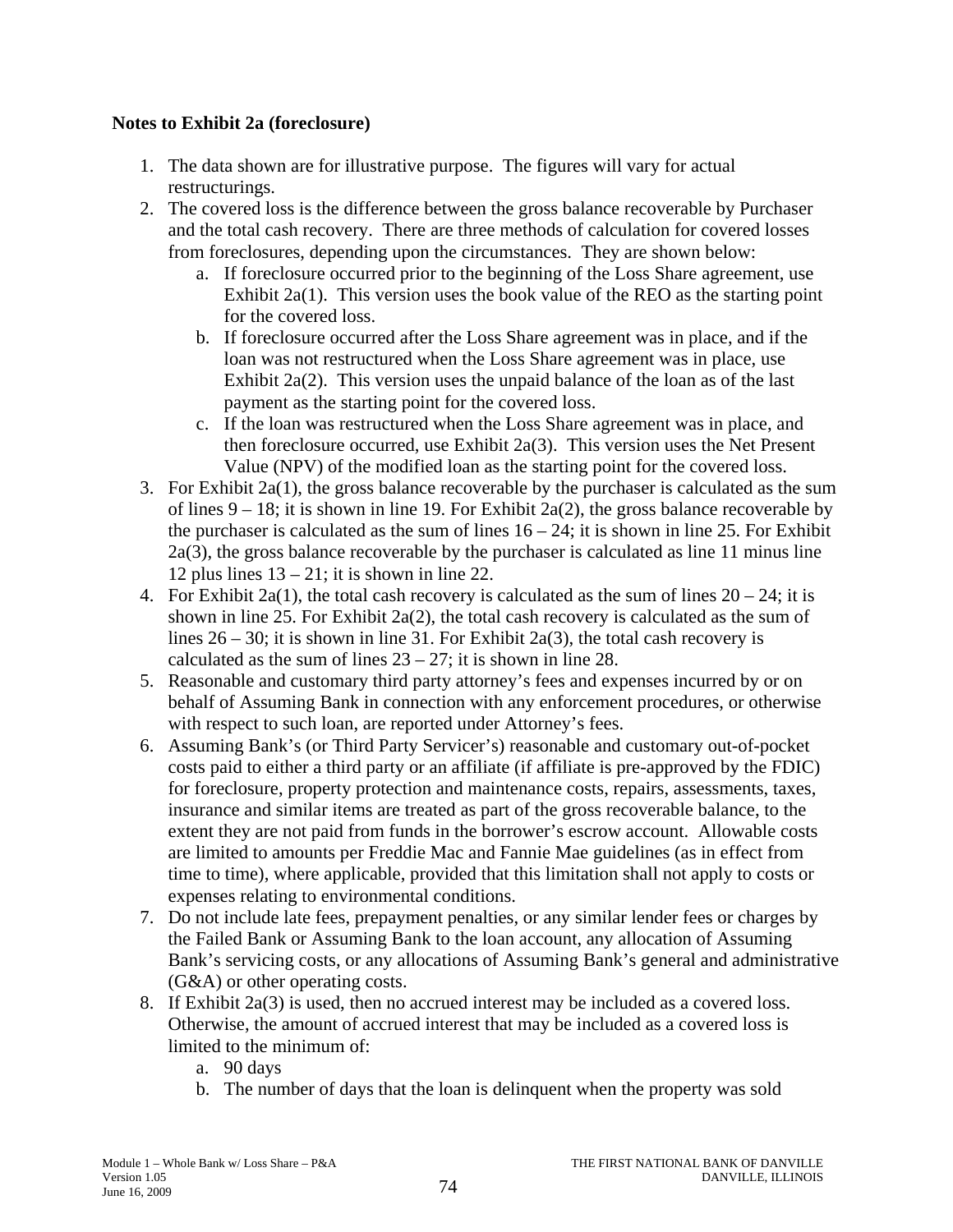c. The number of days between the resolution date and the date when the property was sold

To calculate accrued interest, apply the note interest rate that would have been in effect if the loan were performing to the principal balance after application of the last payment made by the borrower.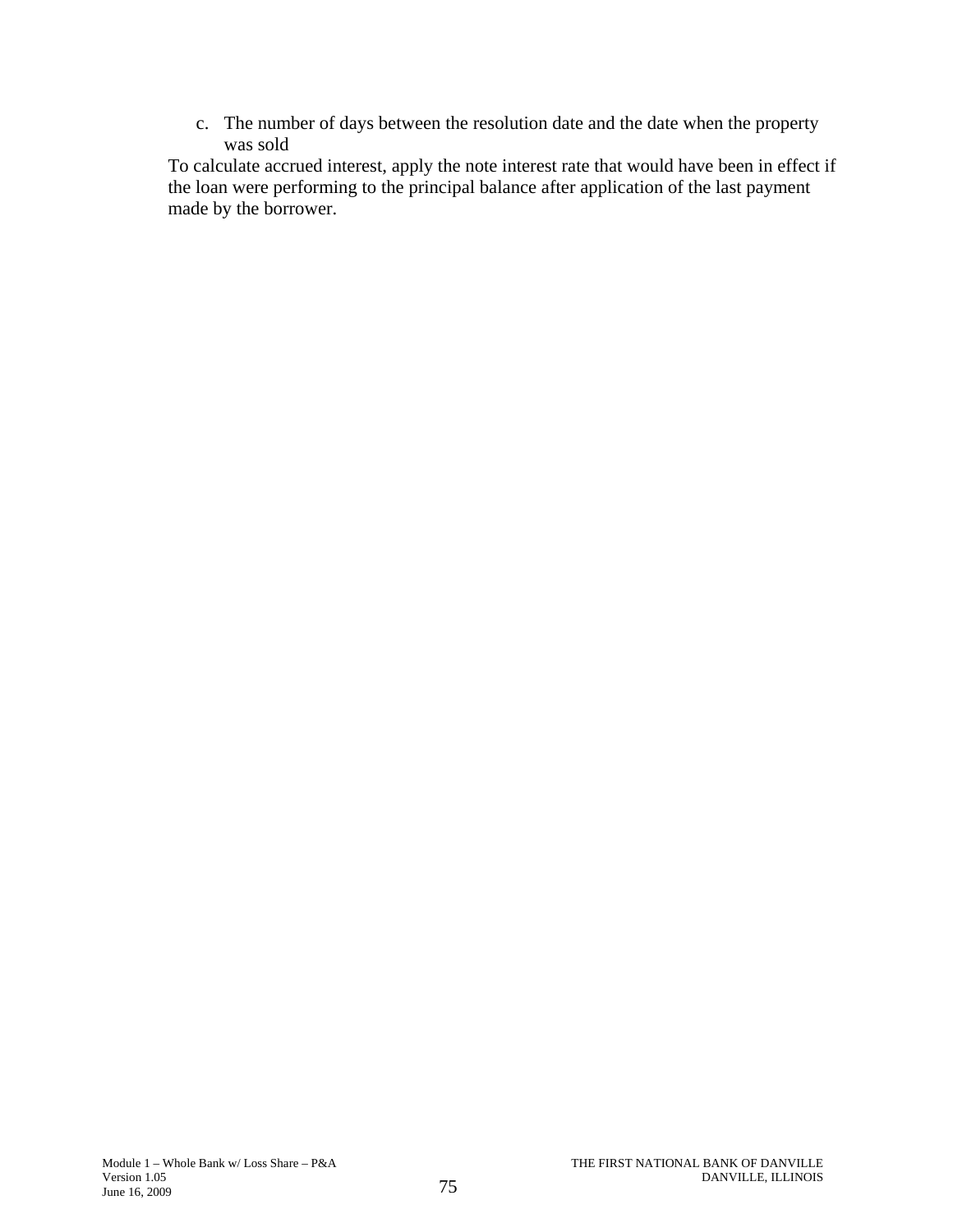## **Exhibit 2b**

This exhibit contains the loss share calculation for restructuring (loan mod), plus explanatory notes.

### **Exhibit 2b CALCULATION OF RESTRUCTURING LOSS**

|                                           | 1 Shared-Loss Month                                                      | May-09                                        |
|-------------------------------------------|--------------------------------------------------------------------------|-----------------------------------------------|
|                                           | 2 Loan no:                                                               | 123456                                        |
|                                           | <b>Loan before Restructuring</b>                                         |                                               |
|                                           | 3 Original loan amount                                                   | 500,000                                       |
|                                           | 4 Current unpaid principal balance                                       | 450,000                                       |
|                                           | 5 Remaining term                                                         | 298                                           |
|                                           | 6 Interest rate                                                          | 7.500%                                        |
|                                           | 7 Interest Paid-To-Date                                                  | 2/29/08                                       |
|                                           | 8 Monthly payment - P&I                                                  | 3,333                                         |
|                                           | 9 Monthly payment - T&I                                                  | 1,000                                         |
|                                           | 10 Total monthly payment                                                 | 4,333                                         |
|                                           | 11 Loan type (fixed-rate, ARM, I/O, Option ARM, etc.)                    | <b>Option ARM</b>                             |
|                                           | 12 Borrower current annual income                                        | 82,000                                        |
|                                           | <b>Terms of Modified/Restructured Loan</b>                               |                                               |
|                                           | 13 Closing date on modified/restructured loan                            | 4/19/09                                       |
|                                           | 14 New Principal balance                                                 | 461,438                                       |
|                                           | 15 Remaining term                                                        | 313                                           |
|                                           | 16 Interest rate                                                         | 3.500%                                        |
|                                           | 17 Monthly payment - P&I                                                 | 1,346                                         |
|                                           | 18 Monthly payment - T&I                                                 | 800                                           |
|                                           | 19 Total monthly payment                                                 | 2,146                                         |
|                                           | 20 Loan type (fixed-rate, ARM, I/O, Option ARM, etc.)                    | IO Hybrid                                     |
|                                           | 21 Lien type (1st, 2nd)                                                  | 1st                                           |
|                                           | If adjustable:                                                           |                                               |
| 22                                        | Initial interest rate                                                    | 3.500%                                        |
| 23                                        | Term - initial interest rate                                             | 60 Months                                     |
|                                           | 24 Initial payment amount                                                | 2,146                                         |
|                                           | 25 Term-initial payment amount                                           | 60 Months                                     |
|                                           | 26 Negative amortization?                                                | No                                            |
|                                           | 27 Rate reset frequency after first adjustment                           | 6 Months                                      |
|                                           | 28 Next reset date                                                       | 5/1/14                                        |
|                                           | 29 Index                                                                 | <b>LIBOR</b>                                  |
|                                           |                                                                          | 2.750%                                        |
|                                           | 30 Margin                                                                |                                               |
|                                           | 31 Cap per adjustment                                                    | 2.000%<br>9.500%                              |
|                                           | 32 Lifetime Cap<br>33 Floor                                              |                                               |
|                                           | 34 Front end DTI                                                         | 2.750%                                        |
|                                           | 35 Back end DTI                                                          | 31%<br>45%                                    |
|                                           |                                                                          |                                               |
|                                           | <b>Restructuring Loss Calculation</b>                                    | 450,000                                       |
|                                           | 36 Loan Principal balance before restructuring                           |                                               |
|                                           | 37 Accrued interest, limited to 90 days<br>38 Tax and insurance advances | 8,438                                         |
|                                           |                                                                          | 3,000                                         |
|                                           | 39 3rd party fees due<br>40 Total loan balance due before restructuring  | 461,438                                       |
|                                           |                                                                          |                                               |
|                                           | Assumptions for NPV Calculation, Restructured Loan:                      |                                               |
|                                           | 41 Discount rate for projected cash flows                                | 5.530%                                        |
|                                           | 42 Loan prepayment in full                                               | 120 Months                                    |
|                                           | 43 NPV of projected cash flows                                           | 403,000                                       |
| Module 1 – Whole Bank w/ Loss Share – P&A | 44 Loss Amount                                                           | 58,438<br>THE FIRST NATIONAL BANK OF DANVILLE |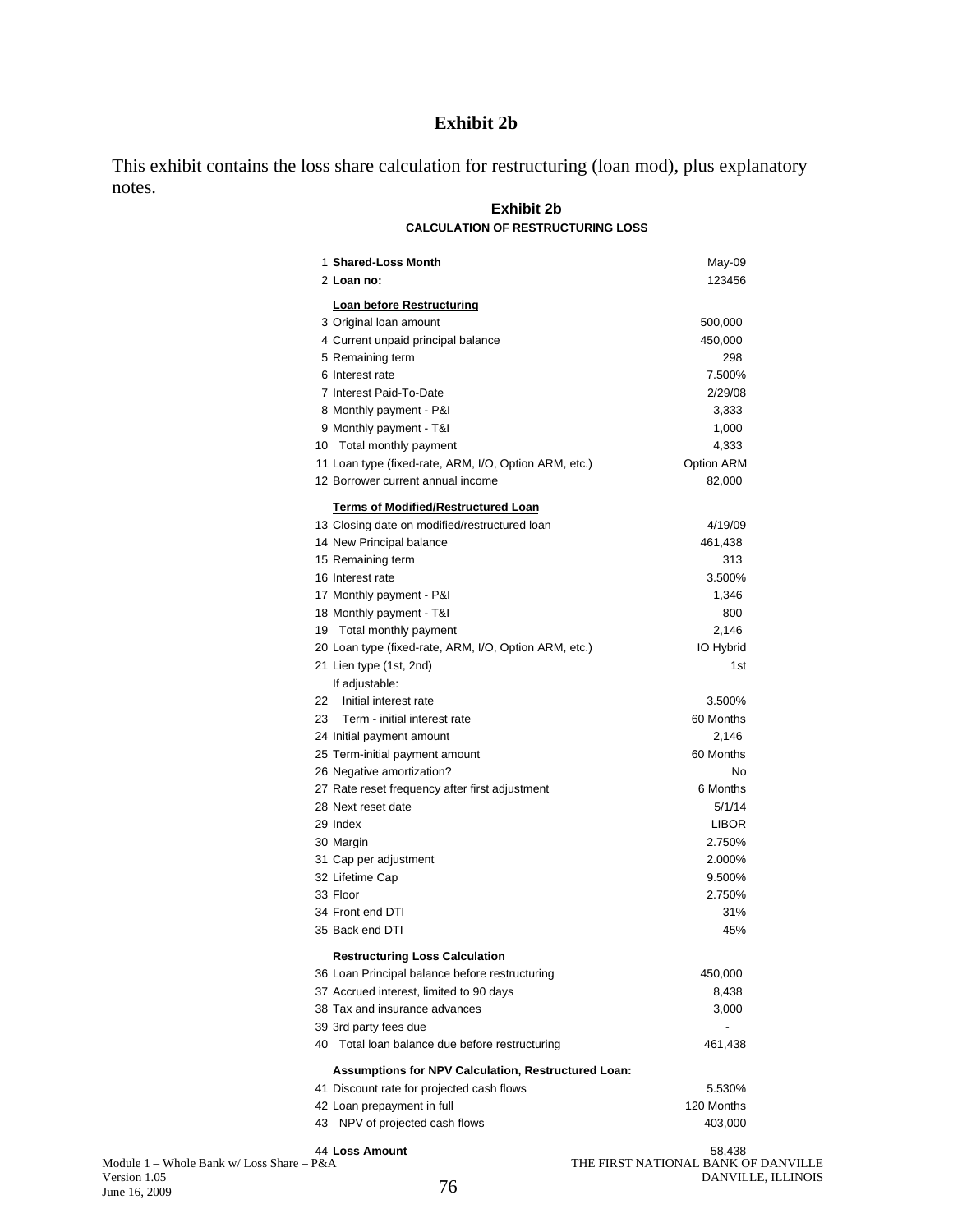## **Notes to Exhibit 2b (restructuring)**

- 1. The data shown are for illustrative purpose. The figures will vary for actual restructurings.
- 2. For purposes of loss sharing, losses on restructured loans are calculated as the difference between:
	- a. The principal, accrued interest, advances due on the loan, and allowable  $3<sup>rd</sup>$  party fees prior to restructuring (lines 36-39), and
	- b. The Net Present Value (NPV) of the estimated cash flows (line 43). The cash flows should assume no default or prepayment for 10 years, followed by prepayment in full at the end of 10 years (120 months).
- 3. For owner-occupied residential loans, the NPV is calculated using the most recently published Freddie Mac survey rate on 30-year fixed rate loans as of the restructure date.
- 4. For investor owned or non-owner occupied residential loans, the NPV is calculated using commercially reasonable rate on 30-year fixed rate loans as of the restructure date.
- 5. If the new loan is an adjustable-rate loan, interest rate resets and related cash flows should be projected based on the index rate in effect at the date of the loan restructuring. If the restructured loan otherwise provides for specific charges in monthly P&I payments over the term of the loan, those changes should be reflected in the projected cash flows. Assuming Bank must retain supporting schedule of projected cash flows as required by Section 2.1 of the Single Family Shared-Loss Agreement and provide it to the FDIC if requested for a sample audit.
- 6. Do not include late fees, prepayment penalties, or any similar lender fees or charges by the Failed Bank or Assuming Bank to the loan account, any allocation of Assuming Bank's servicing costs, or any allocations of Assuming Bank's general and administrative (G&A) or other operating costs.
- 7. The amount of accrued interest that may be added to the balance of the loan is limited to the minimum of:
	- a. 90 days
	- b. The number of days that the loan is delinquent at the time of restructuring

c. The number of days between the resolution date and the restructuring To calculate accrued interest, apply the note interest rate that would have been in effect if the loan were performing to the principal balance after application of the last payment made by the borrower.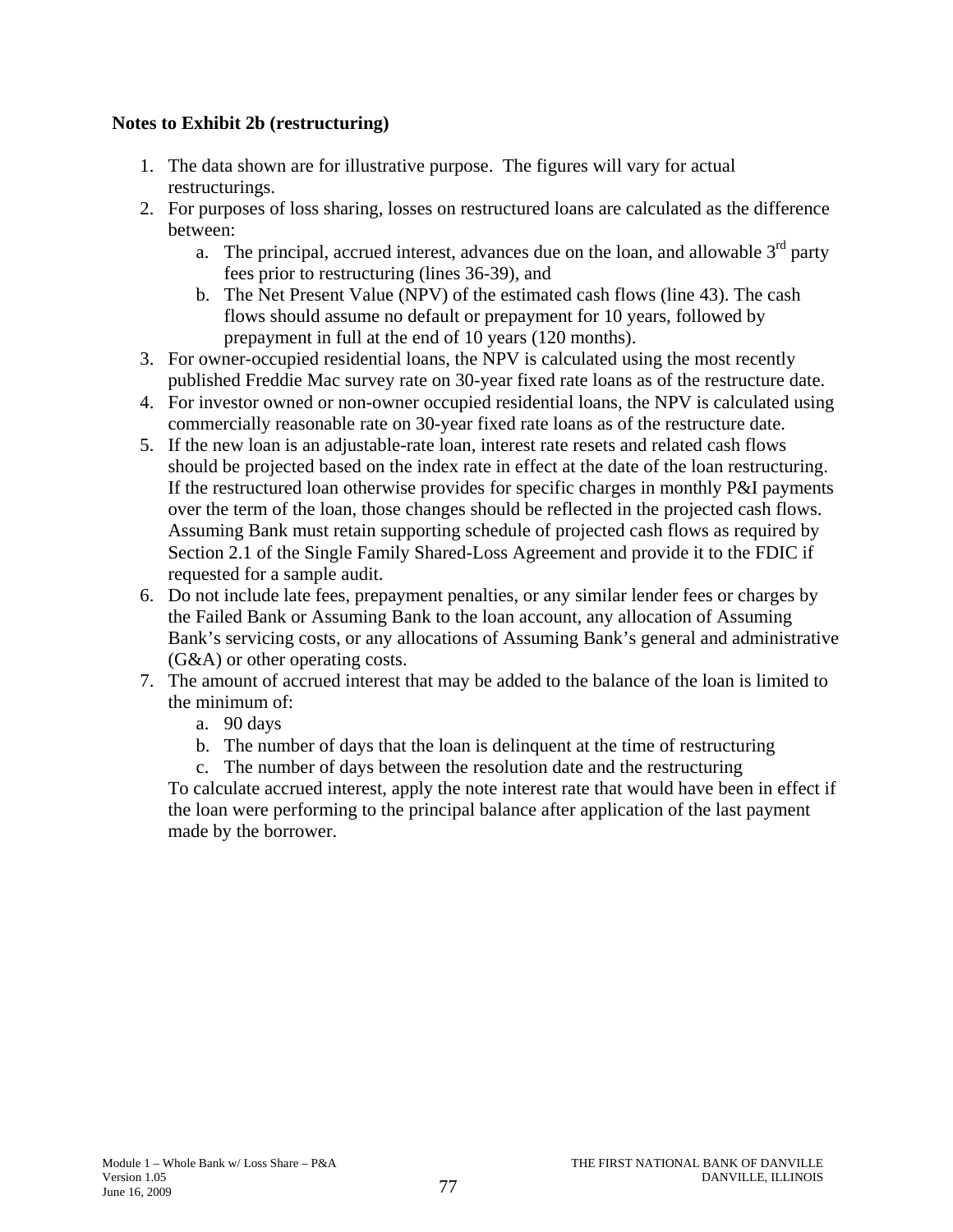### **Exhibit 2c**

This exhibit contains two versions of the loss-share calculation for short sales, plus explanatory notes.

#### **Exhibit 2c(1) CALCULATION OF LOSS FOR SHORT SALE LOANS No Preceeding Loan Mod under Loss Share**

| 1 Shared-Loss Month:<br>2 Loan #<br>3 RO #                                                                                                                                                       | May-09<br>58776<br>542                       |
|--------------------------------------------------------------------------------------------------------------------------------------------------------------------------------------------------|----------------------------------------------|
| 4 Interest paid-to-date<br>5 Short Payoff Date                                                                                                                                                   | 7/31/08<br>4/17/09                           |
| 6 Note Interest rate<br>7 Owner occupied?<br>If so:                                                                                                                                              | 7.750%<br>Yes                                |
| Borrower current gross annual income<br>8<br>Estimated NPV of loan mod<br>9<br>10 Most recent BPO<br>11 Most recent BPO date                                                                     | 38,500<br>200,000<br>380,000<br>1/31/06      |
| <b>Short-Sale Loss calculation</b><br>12 Loan Principal balance                                                                                                                                  | 375,000                                      |
| 13 Accrued interest, limited to 90 days<br>14 Attorney's fees<br>15 Tax and insurance advances<br>16 3rd party fees due<br>17 Incentive to borrower<br>18 Gross balance recoverable by Purchaser | 7,266<br>0<br>0<br>2,800<br>2,000<br>387,066 |
| 19 Amount accepted in Short-Sale<br>20 Hazard Insurance<br>21 Mortgage Insurance                                                                                                                 | 255,000<br>0<br>0                            |
| 22 Total Cash Recovery                                                                                                                                                                           | 255,000                                      |
| 23 Loss Amount                                                                                                                                                                                   | 132,066                                      |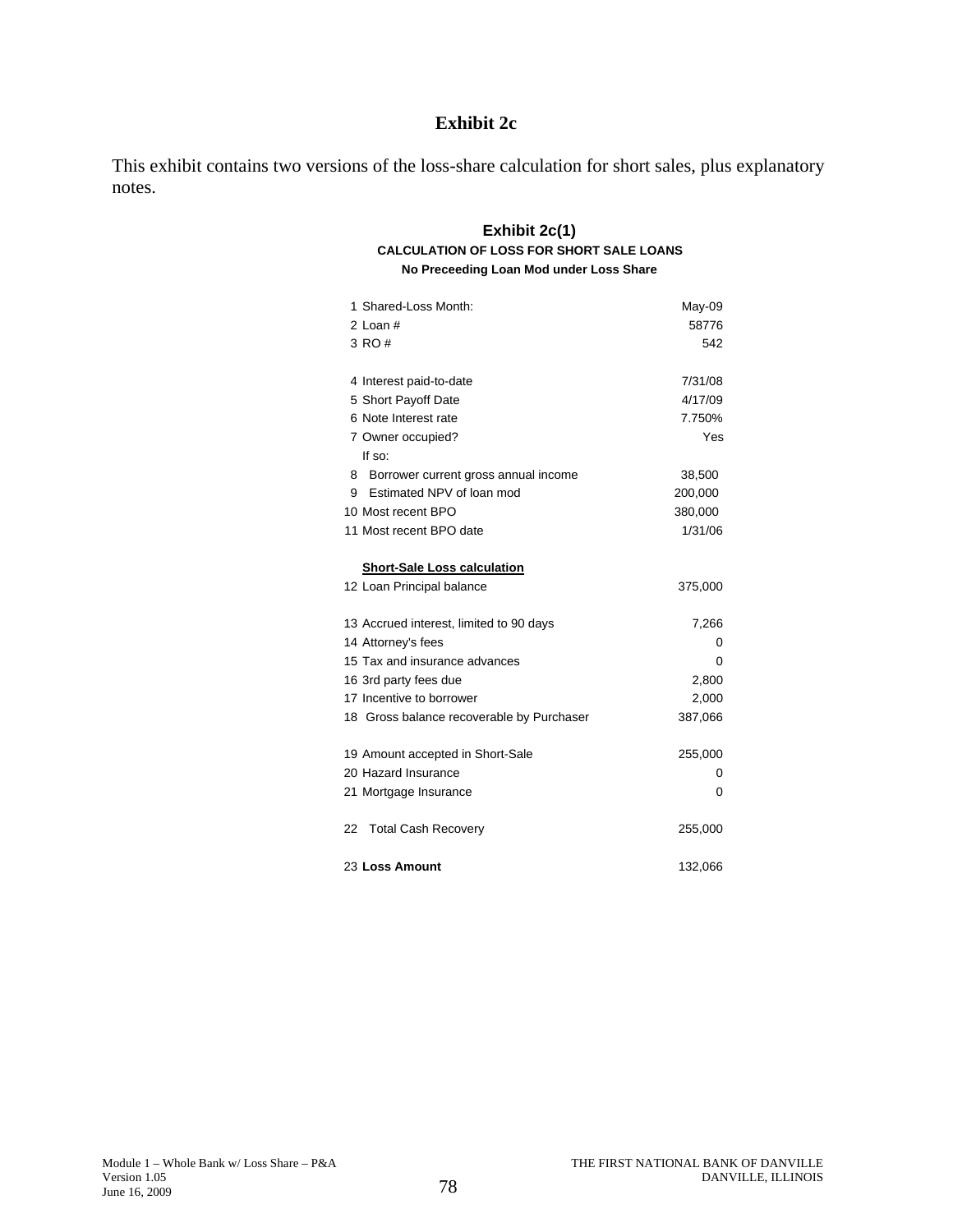#### **Exhibit 2c(2) CALCULATION OF LOSS FOR SHORT SALE LOANS Short Sale after a Covered Loan Mod**

| 1 Shared-Loss Month:                                        | May-09  |
|-------------------------------------------------------------|---------|
| 2 Loan $#$                                                  | 20076   |
| 3 REO #                                                     | 345     |
|                                                             |         |
| 4 Loan mod date                                             | 5/12/08 |
| 5 Interest paid-to-date                                     | 9/30/08 |
| 6 Short Payoff Date                                         | 4/2/09  |
| 7 Note Interest rate                                        | 7.500%  |
| 8 Most recent BPO                                           | 230,000 |
| 9 Most recent BPO date                                      | 1/21/09 |
|                                                             |         |
| <b>Short-Sale Loss calculation</b>                          |         |
| 11 NPV of projected cash flows at loan mod                  | 311,000 |
| 12 Less: Principal payments between loan mod and deliquency | 1,000   |
| Plus:                                                       |         |
| 13<br>Attorney's fees                                       | 0       |
| Tax and insurance advances<br>14                            | 1,500   |
| 15<br>3rd party fees due                                    | 2,600   |
| Incentive to borrower<br>16                                 | 3,500   |
| 17 Gross balance recoverable by Purchaser                   | 317,600 |
|                                                             |         |
| 18 Amount accepted in Short-Sale                            | 234,000 |
| 19 Hazard Insurance                                         | 0       |
| 20 Mortgage Insurance                                       | 0       |
|                                                             |         |
| <b>Total Cash Recovery</b><br>21                            | 234,000 |
|                                                             |         |
| 22 Loss Amount                                              | 83,600  |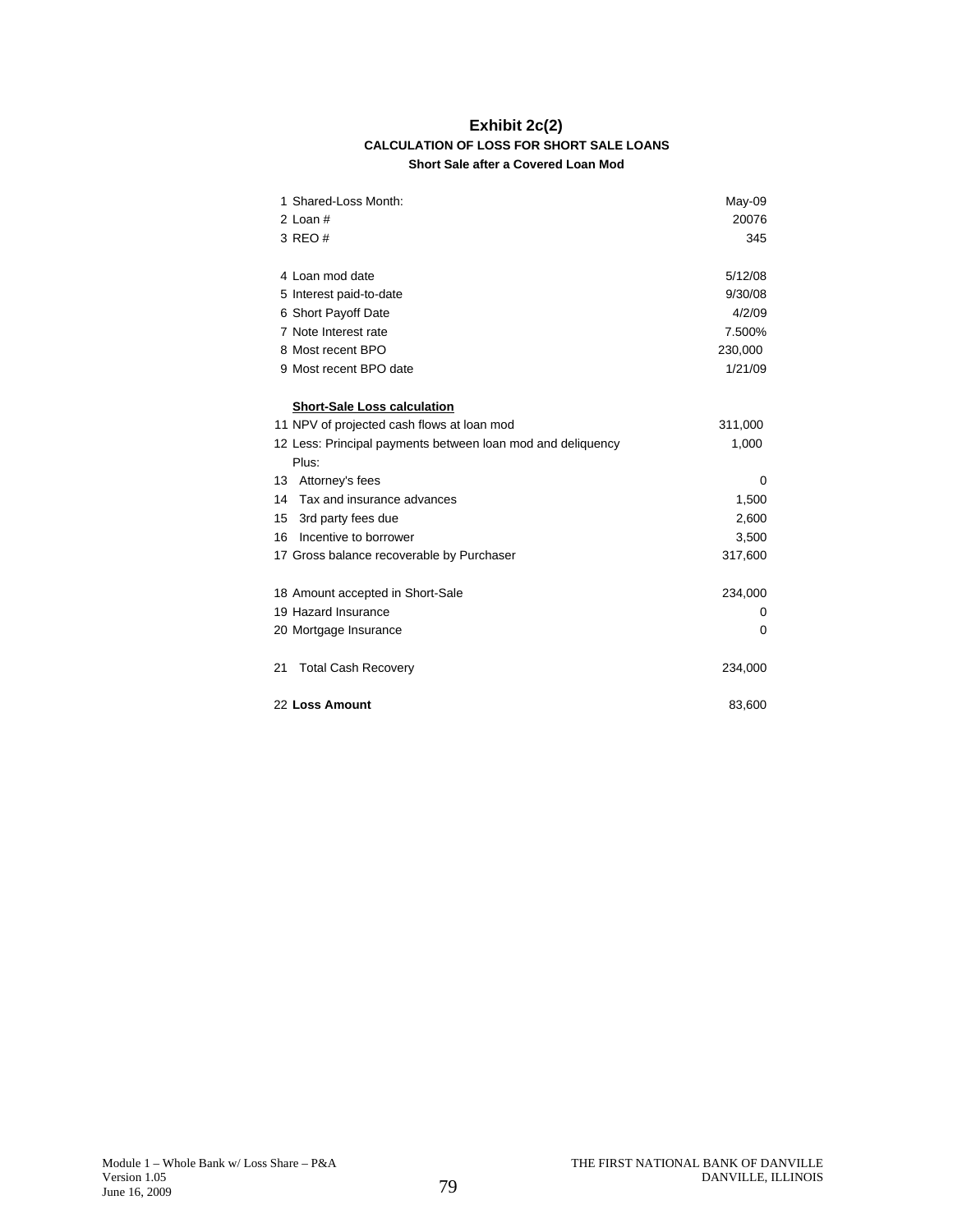## **Notes to Exhibit 2c (short sale)**

- 1. The data shown are for illustrative purpose. The figures will vary for actual short sales.
- 2. The covered loss is the difference between the gross balance recoverable by Purchaser and the total cash recovery. There are two methods of calculation for covered losses from short sales, depending upon the circumstances. They are shown below:
	- a. If the loan was restructured when the Loss Share agreement was in place, and then the short sale occurred, use Exhibit  $2c(2)$ . This version uses the Net Present Value (NPV) of the modified loan as the starting point for the covered loss.
	- b. Otherwise, use Exhibit  $2c(1)$ . This version uses the unpaid balance of the loan as of the last payment as the starting point for the covered loss.
- 3. For Exhibit  $2c(1)$ , the gross balance recoverable by the purchaser is calculated as the sum of lines  $12 - 17$ ; it is shown in line 18. For Exhibit 2a(2), the gross balance recoverable by the purchaser is calculated as line 11 minus line 12 plus lines 13 – 16; it is shown in line 17.
- 4. For Exhibit 2c(1), the total cash recovery is calculated as the sum of lines  $19 21$ ; it is shown in line 22. For Exhibit  $2c(2)$ , the total cash recovery is calculated as the sum of lines  $18 - 20$ ; it is shown in line 21.
- 5. Reasonable and customary third party attorney's fees and expenses incurred by or on behalf of Assuming Bank in connection with any enforcement procedures, or otherwise with respect to such loan, are reported under Attorney's fees.
- 6. Do not include late fees, prepayment penalties, or any similar lender fees or charges by the Failed Bank or Assuming Bank to the loan account, any allocation of Assuming Bank's servicing costs, or any allocations of Assuming Bank's general and administrative (G&A) or other operating costs.
- 7. If Exhibit  $2c(2)$  is used, then no accrued interest may be included as a covered loss. Otherwise, the amount of accrued interest that may be included as a covered loss is limited to the minimum of:
	- d. 90 days
	- e. The number of days that the loan is delinquent when the property was sold
	- f. The number of days between the resolution date and the date when the property was sold

To calculate accrued interest, apply the note interest rate that would have been in effect if the loan were performing to the principal balance after application of the last payment made by the borrower.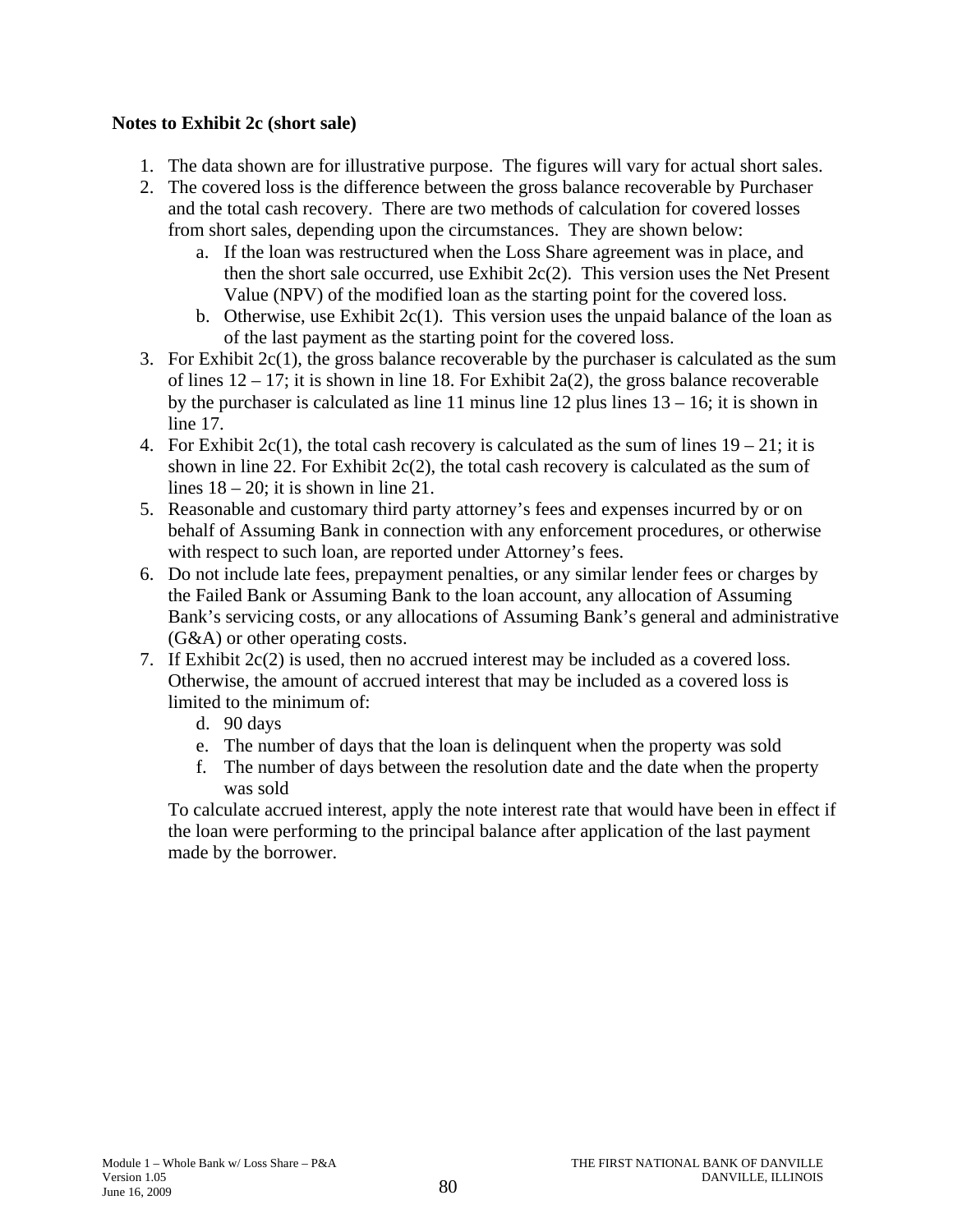## **Exhibit 2d**

| <b>Shared-Loss Month:</b>                                                                                                                                 |     |                  |         |
|-----------------------------------------------------------------------------------------------------------------------------------------------------------|-----|------------------|---------|
| Loan no.:                                                                                                                                                 |     | [input loan no.) |         |
|                                                                                                                                                           |     |                  |         |
|                                                                                                                                                           |     |                  |         |
| <b>NOTE</b>                                                                                                                                               |     |                  |         |
| The calculation of recovery on a loan for which a Restructuring Loss has been paid will only apply if the                                                 |     |                  |         |
| loan is sold.                                                                                                                                             |     |                  |         |
|                                                                                                                                                           |     |                  |         |
| <b>EXAMPLE CALCULATION</b>                                                                                                                                |     |                  |         |
|                                                                                                                                                           |     |                  |         |
| <b>Restructuring Loss Information</b>                                                                                                                     |     |                  |         |
| Loan principal balance before restructuring                                                                                                               |     | \$200,000        | A       |
| NPV, restructured loan                                                                                                                                    |     | 165,000          | B       |
| Loss on restructured loan                                                                                                                                 |     | \$35,000         | $A - B$ |
| Times FDIC applicable loss share % (80% or 95%)                                                                                                           |     | 80%              |         |
| Loss share payment to purchaser                                                                                                                           |     | \$28,000         | C       |
|                                                                                                                                                           |     |                  |         |
| Calculation - Recovery amount due to Receiver                                                                                                             |     |                  |         |
| Loan sales price                                                                                                                                          |     | \$190,000        |         |
| NPV of restructured loan at mod date                                                                                                                      |     | 165,000          |         |
| Gain - step 1                                                                                                                                             |     | 25,000           | D       |
| <b>PLUS</b>                                                                                                                                               |     |                  |         |
| Loan UPB after restructuring                                                                                                                              | (1) | 200,000          |         |
| Loan UPB at liquidation date                                                                                                                              |     | 192,000          | Е       |
| Gain - step 2 (principal collections after restructuring)<br>Recovery amount                                                                              |     | 8,000<br>33,000  | $D + E$ |
| Times FDIC loss share %                                                                                                                                   |     | 80%              |         |
| <b>Recovery due to FDIC</b>                                                                                                                               |     | \$26,400         | F       |
|                                                                                                                                                           |     |                  |         |
| Net loss share paid to purchaser $(C - F)$                                                                                                                |     | \$<br>1,600      |         |
|                                                                                                                                                           |     |                  |         |
| <b>Proof Calculation</b>                                                                                                                                  | (2) |                  |         |
| Loan principal balance                                                                                                                                    |     | \$200,000        | G       |
|                                                                                                                                                           |     |                  |         |
| Principal collections on loan                                                                                                                             |     | 8,000            |         |
| Sales price for loan                                                                                                                                      |     | 190,000          |         |
| Total collections on loan                                                                                                                                 |     | 198,000          | H       |
| Net loss on loan                                                                                                                                          |     | \$<br>2,000      | G – H   |
| Times FDIC applicable loss share % (80% or 95%)                                                                                                           |     | 80%              |         |
| Loss share payment to purchaser                                                                                                                           |     | 1,600<br>\$      |         |
|                                                                                                                                                           |     |                  |         |
|                                                                                                                                                           |     |                  |         |
| (1) This example assumes that the FDIC loan modification program as shown in Exhibit 5 is applied and                                                     |     |                  |         |
| the loan restructuring does not result in a reduction in the loan principal balance due from the                                                          |     |                  |         |
| borrower.                                                                                                                                                 |     |                  |         |
| (2) This proof calculation is provided to illustrate the concept and the Assuming Bank is not required to<br>provide this with its Recovery calculations. |     |                  |         |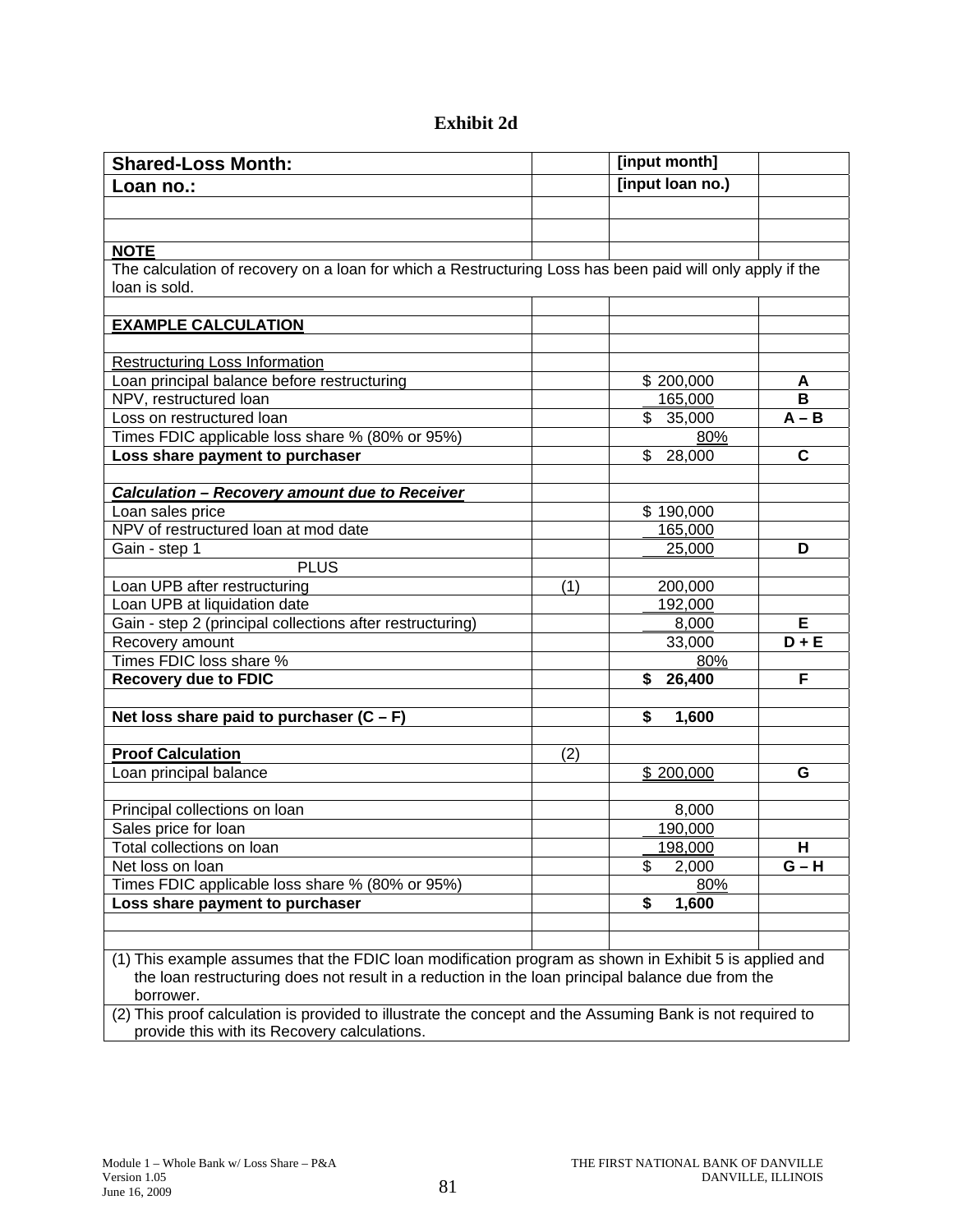| <b>SHARED-LOSS LOANS</b><br>PORTFOLIO PERFORMANCE AND SUMMARY SCHEDULE |      |    |                  |  |
|------------------------------------------------------------------------|------|----|------------------|--|
| <b>MONTH ENDED:</b><br>[input report month]                            |      |    |                  |  |
|                                                                        |      |    |                  |  |
|                                                                        |      |    |                  |  |
| <b>POOL SUMMARY</b>                                                    |      |    |                  |  |
|                                                                        | $\#$ | \$ |                  |  |
| Loans at Sale Date                                                     | XX   | XX |                  |  |
|                                                                        |      |    |                  |  |
| Loans as of this month-end                                             | XX   | XX |                  |  |
|                                                                        |      |    |                  |  |
| <b>STATED THRESHOLD TRACKING</b>                                       | $\#$ | \$ |                  |  |
| <b>Stated Threshold amount</b>                                         |      |    | A                |  |
|                                                                        |      |    |                  |  |
| Cumulative loss payments, prior month                                  |      |    |                  |  |
| Loss payment for current month                                         |      |    |                  |  |
| Cumulative loss payment, this month                                    |      |    |                  |  |
| Cumulative Commercial & Other Loans Net Charge-Offs                    |      |    |                  |  |
|                                                                        |      |    | B                |  |
| Remaining to Stated Threshold                                          |      |    | $A - B$          |  |
|                                                                        |      |    |                  |  |
|                                                                        |      |    | Percent of Total |  |
| <b>PORTFOLIO PERFORMANCE STATUS</b>                                    | $\#$ | \$ | $\#$             |  |
| Current                                                                |      |    |                  |  |
| $30 - 59$ days past due                                                |      |    |                  |  |
| $60 - 89$ days past due                                                |      |    |                  |  |
| $90 - 119$ days past due                                               |      |    |                  |  |
| 120 and over days past due                                             |      |    |                  |  |
| In foreclosure                                                         |      |    |                  |  |
| <b>ORE</b>                                                             |      |    |                  |  |
| Total                                                                  |      |    |                  |  |
|                                                                        |      |    |                  |  |
| Memo Item:                                                             |      |    |                  |  |
| Loans in process of restructuring - total                              |      |    |                  |  |
| Loans in bankruptcy                                                    |      |    |                  |  |
|                                                                        |      |    |                  |  |
| Loans in process of restructuring by delinguency status                |      |    |                  |  |
| Current                                                                |      |    |                  |  |
| 30 - 59 days past due                                                  |      |    |                  |  |
| 60 - 89 days past due                                                  |      |    |                  |  |
| 90 - 119 days past due                                                 |      |    |                  |  |
|                                                                        |      |    |                  |  |
| 120 and over days past due In foreclosure<br>Total                     |      |    |                  |  |

**Exhibit 3 Portfolio Performance and Summary Schedule**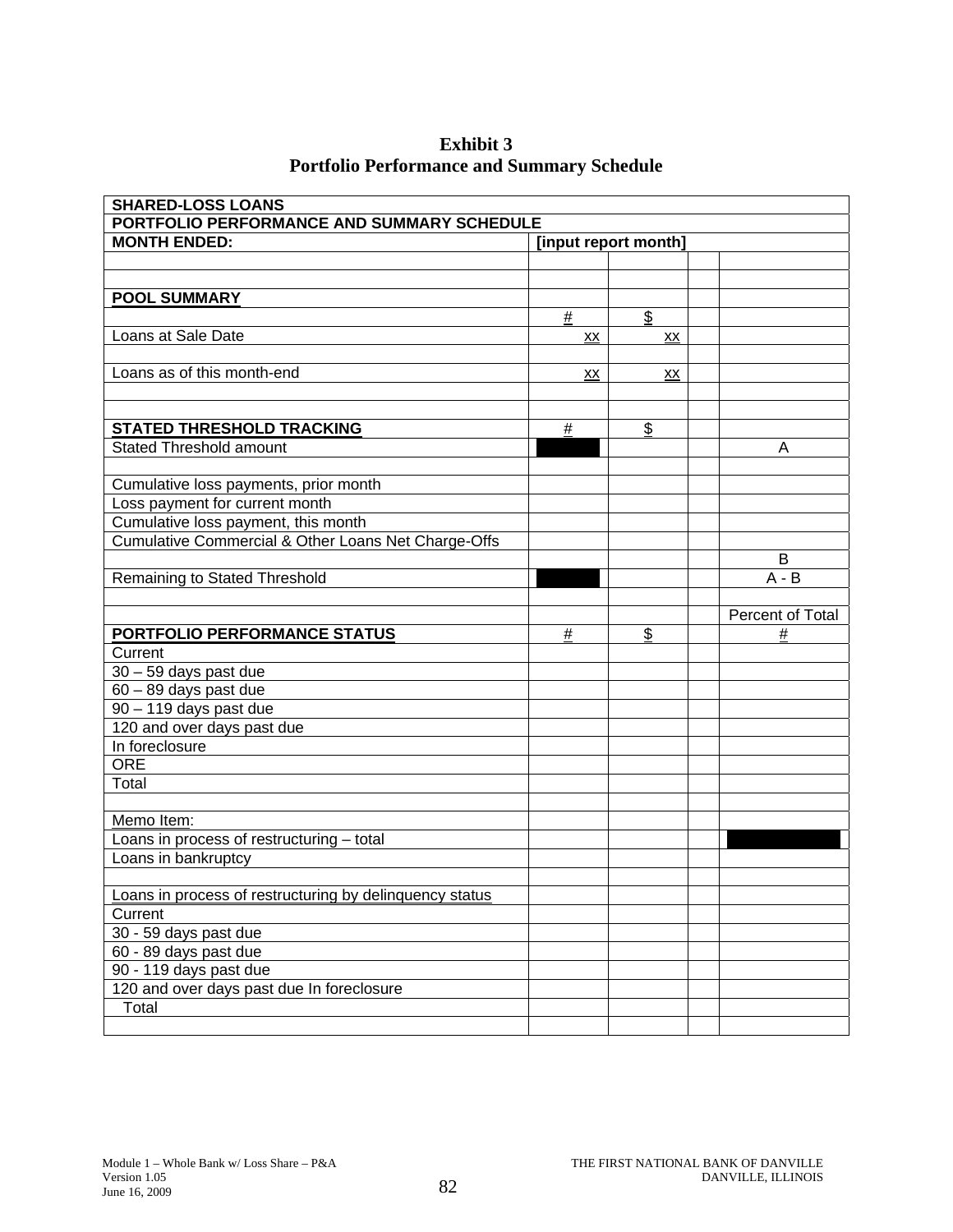| List of Loans Paid Off During Month    |                      |  |  |
|----------------------------------------|----------------------|--|--|
|                                        | Principal            |  |  |
| Loan #                                 | Balance              |  |  |
|                                        |                      |  |  |
| <b>List of Loans Sold During Month</b> |                      |  |  |
|                                        |                      |  |  |
|                                        | Principal<br>Balance |  |  |
| Loan #                                 |                      |  |  |
|                                        |                      |  |  |
|                                        |                      |  |  |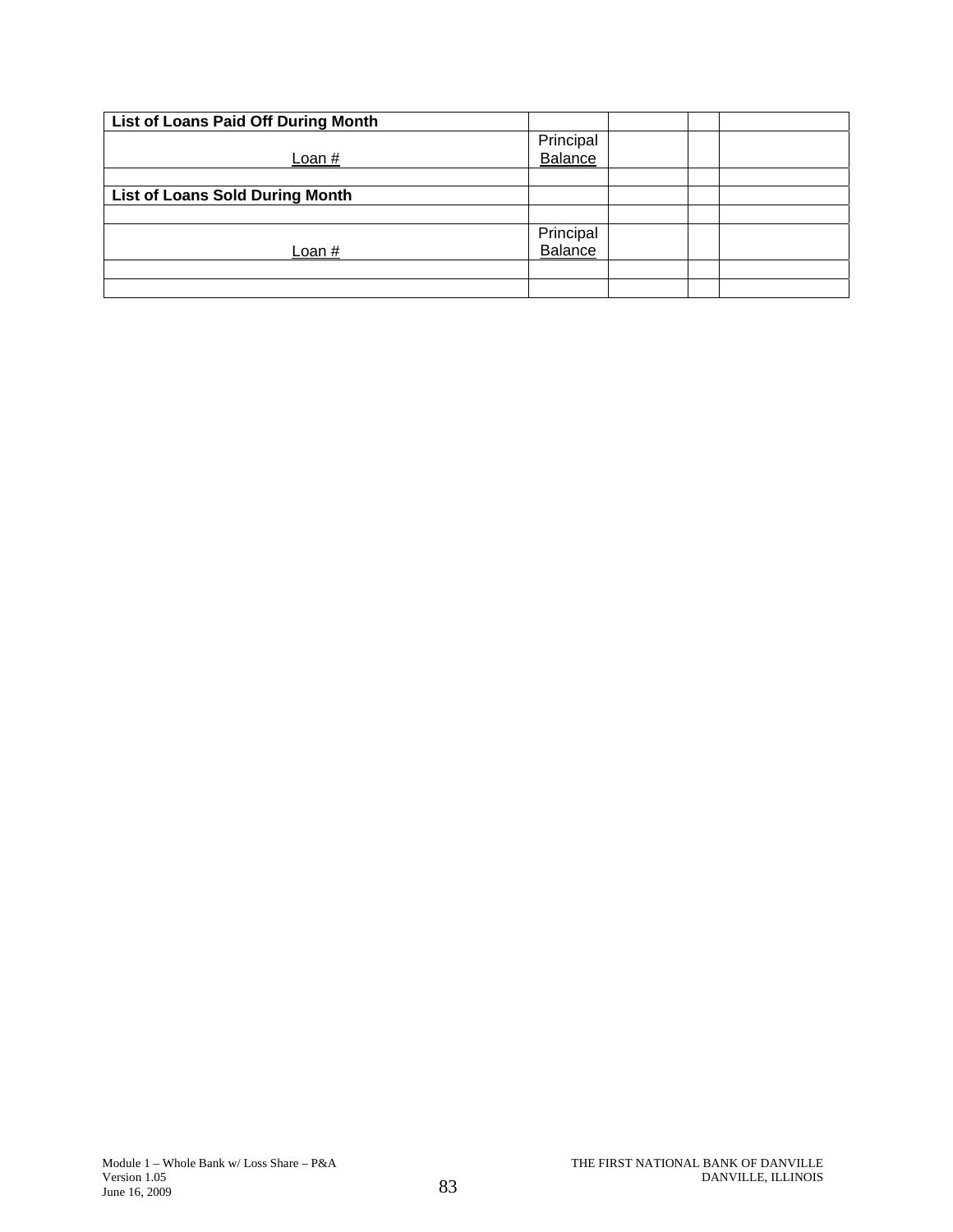## **Exhibit 4 Wire Transfer Instructions**

## **PURCHASER WIRING INSTRUCTIONS**

| <b>BANK RECEIVING WIRE</b>            |  |
|---------------------------------------|--|
|                                       |  |
| <b>9 DIGIT ABA ROUTING NUMBER</b>     |  |
|                                       |  |
| <b>ACCOUNT NUMBER</b>                 |  |
|                                       |  |
| <b>NAME OF ACCOUNT</b>                |  |
|                                       |  |
| <b>ATTENTION TO WHOM</b>              |  |
| <b>PURPOSE OF WIRE</b>                |  |
|                                       |  |
| FDIC RECEIVER WIRING INSTRUCTIONS     |  |
|                                       |  |
| <b>BANK RECEIVING WIRE</b>            |  |
|                                       |  |
| <b>SHORT NAME</b>                     |  |
|                                       |  |
| <b>ADDRESS OF BANK RECEIVING WIRE</b> |  |
|                                       |  |
| <b>9 DIGIT ABA ROUTING NUMBER</b>     |  |
|                                       |  |
| <b>ACCOUNT NUMBER</b>                 |  |
|                                       |  |
| <b>NAME OF ACCOUNT</b>                |  |
| <b>ATTENTION TO WHOM</b>              |  |
|                                       |  |
| <b>PURPOSE OF WIRE</b>                |  |
|                                       |  |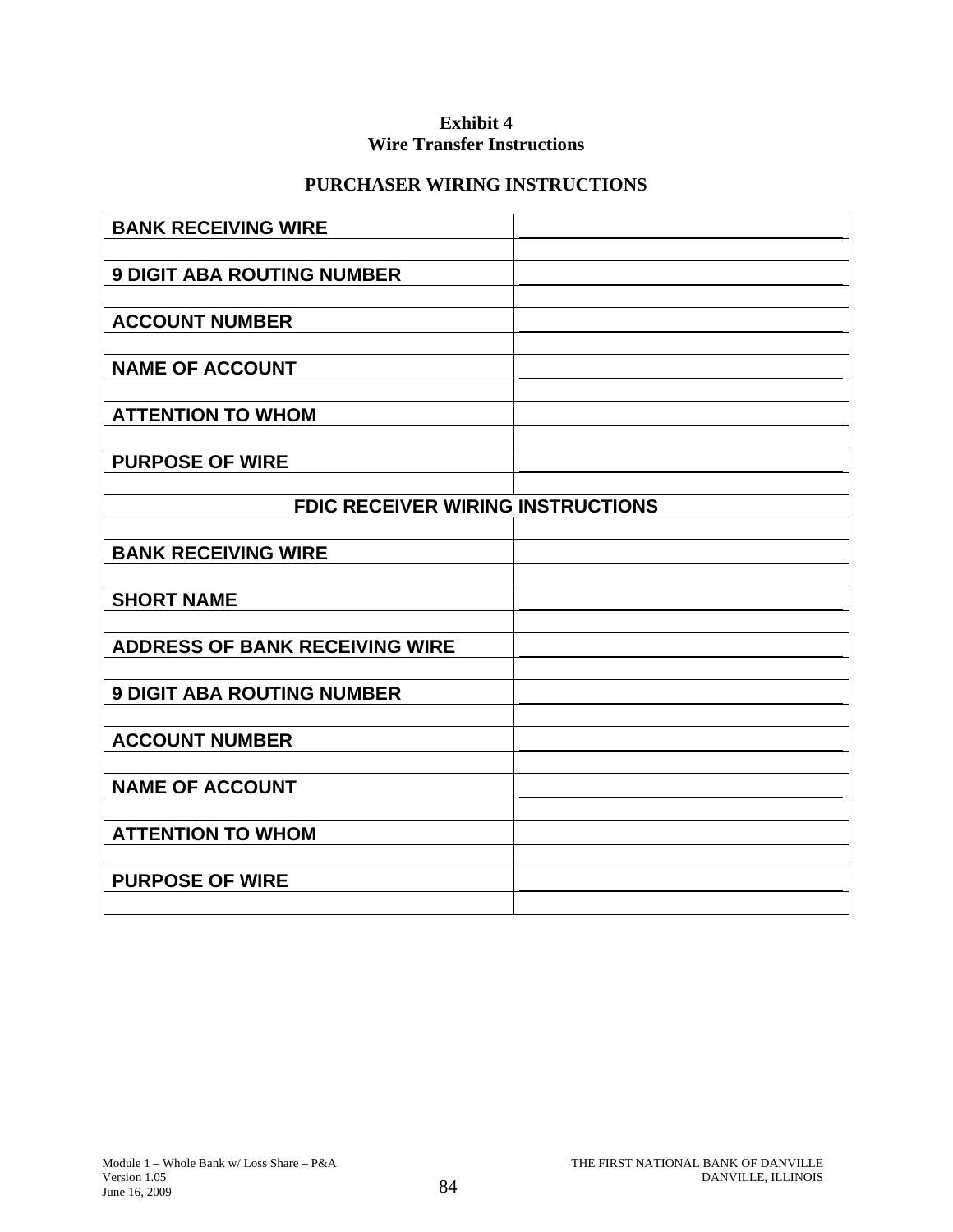## **EXHIBIT 5**

# **FDIC MORTGAGE LOAN MODIFICATION PROGRAM**

## **Objective**

The objective of this FDIC Mortgage Loan Modification Program ("Program") is to modify the terms of certain residential mortgage loans so as to improve affordability, increase the probability of performance, allow borrowers to remain in their homes and increase the value of the loans to the FDIC and assignees. The Program provides for the modification of Qualifying Loans (as defined below) by reducing the borrower's monthly housing debt to income ratio ("DTI Ratio") to no more than 31% at the time of the modification and eliminating adjustable interest rate and negative amortization features.

## Qualifying Mortgage Loans

In order for a mortgage loan to be a Qualifying Loan it must meet all of the following criteria, which must be confirmed by the lender:

- The collateral securing the mortgage loan is owner-occupied and the owner's primary residence; and
- The mortgagor has a first priority lien on the collateral; and
- Either the borrower is at least 60 days delinquent or a default is reasonably foreseeable.

## Modification Process

The lender shall undertake a review of its mortgage loan portfolio to identify Qualifying Loans. For each Qualifying Loan, the lender shall determine the net present value of the modified loan and, if it will exceed the net present value of the foreclosed collateral upon disposition, then the Qualifying Loan shall be modified so as to reduce the borrower's monthly DTI Ratio to no more than 31% at the time of the modification. To achieve this, the lender shall use a combination of interest rate reduction, term extension and principal forbearance, as necessary.

The borrower's monthly DTI Ratio shall be a percentage calculated by dividing the borrower's monthly income by the borrower's monthly housing payment (including principal, interest, taxes and insurance). For these purposes, (1) the borrower's monthly income shall be the amount of the borrower's (along with any co-borrowers') documented and verified gross monthly income, and (2) the borrower's monthly housing payment shall be the amount required to pay monthly principal and interest plus one-twelfth of the then current annual amount required to pay real property taxes and homeowner's insurance with respect to the collateral.

In order to calculate the monthly principal payment, the lender shall capitalize to the outstanding principal balance of the Qualifying Loan the amount of all delinquent interest, delinquent taxes, past due insurance premiums, third party fees and (without duplication) escrow advances (such amount, the "Capitalized Balance").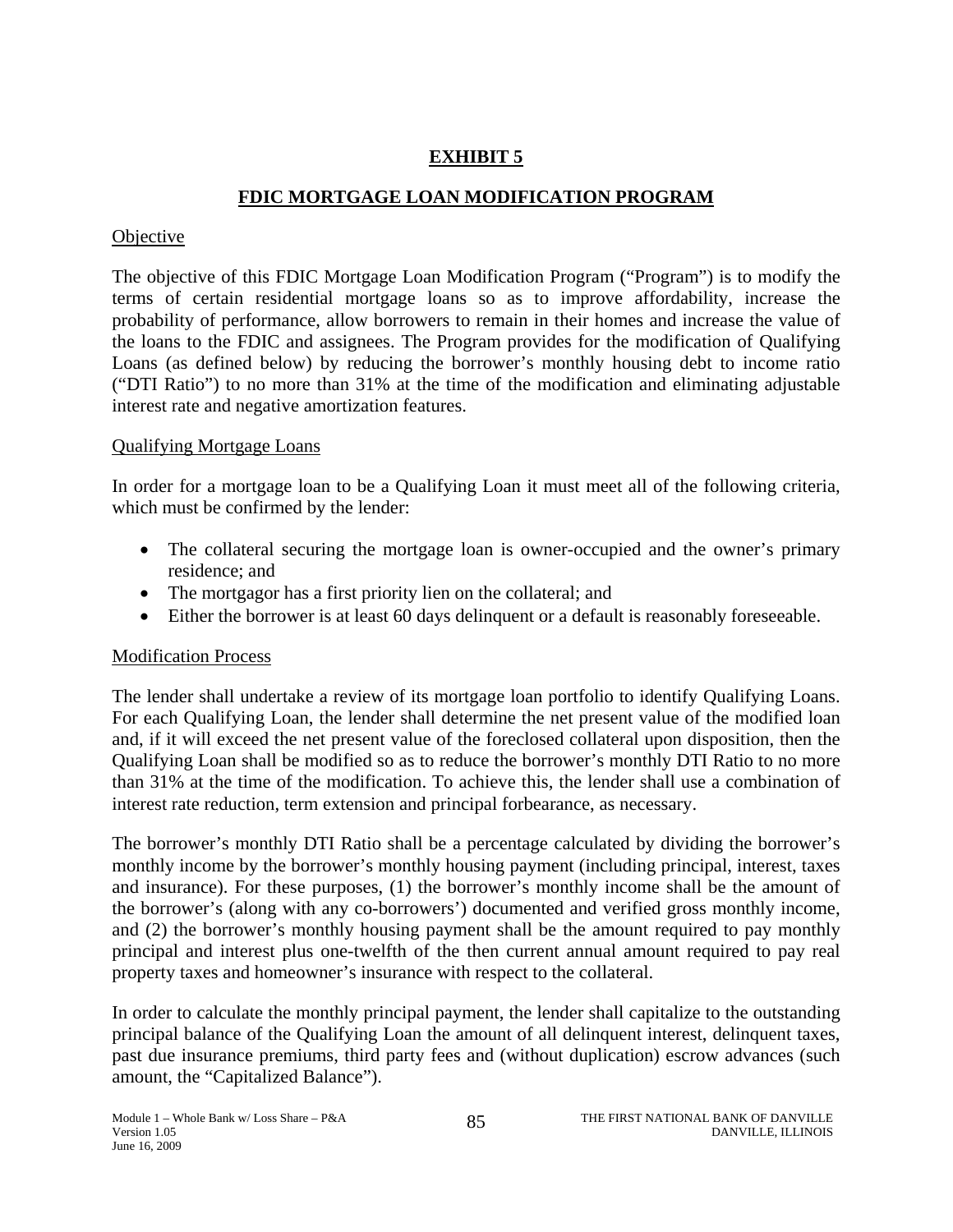In order to achieve the goal of reducing the DTI Ratio to 31%, the lender shall take the following steps in the following order of priority with respect to each Qualifying Loan:

- 1. Reduce the interest rate to the then current Freddie Mac Survey Rate for 30-year fixed rate mortgage loans, and adjust the term to 30 years.
- 2. If the DTI Ratio is still in excess of 31%, reduce the interest rate further, but no lower than 3%, until the DTI ratio of 31% is achieved.
- 3. If the DTI Ratio is still in excess of 31% after adjusting the interest rate to 3%, extend the remaining term of the loan by 10 years.
- 4. If the DTI Ratio is still in excess of 31%, calculate a new monthly payment (the "Adjusted Payment Amount") that will result in the borrower's monthly DTI Ratio not exceeding 31%. After calculating the Adjusted Payment Amount, the lender shall bifurcate the Capitalized Balance into two portions – the amortizing portion and the non-amortizing portion. The amortizing portion of the Capitalized Balance shall be the mortgage amount that will fully amortize over a 40-year term at an annual interest rate of 3% and monthly payments equal to the Adjusted Payment Amount. The nonamortizing portion of the Capitalized Balance shall be the difference between the Capitalized Balance and the amortizing portion of the Capitalized Balance. If the amortizing portion of the Capitalized Balance is less than 75% of the current estimated value of the collateral, then the lender may choose not to restructure the loan. If the lender chooses to restructure the loan, then the lender shall forbear on collecting the non-amortizing portion of the Capitalized Balance, and such amount shall be due and payable only upon the earlier of (i) maturity of the modified loan, (ii) a sale of the property or (iii) a pay-off or refinancing of the loan. No interest shall be charged on the non-amortizing portion of the Capitalized Balance, but repayment shall be secured by a first lien on the collateral.

## Special Note:

The net present value calculation used to determine whether a loan should be modified based on the modification process above is distinct and different from the net present value calculation used to determine the covered loss if the loan is modified. Please refer only to the net present value calculation described in this exhibit for the modification process, with its separate assumptions, when determining whether to provide a modification to a borrower. Separate assumptions may include, without limitation, Assuming Bank's determination of a probability of default without modification, a probability of default with modification, home price forecasts, prepayment speeds, and event timing. These assumptions are applied to different projected cash flows over the term of the loan, such as the projected cash flow of the loan performing or defaulting without modification and the projected cash flow of the loan performing or defaulting with modification.

change, the net present value calculation for determining the covered loss remains constant.<br>Module 1 – Whole Bank w/ Loss Share – P&A 86 THE FIRST NATIONAL BANK OF DANVILLE, ILLINOIS<br>DANVILLE, ILLINOIS By contrast, the net present value for determining the covered loss is based on a 10-year period. While the assumptions in the net present value calculation used in the modification process may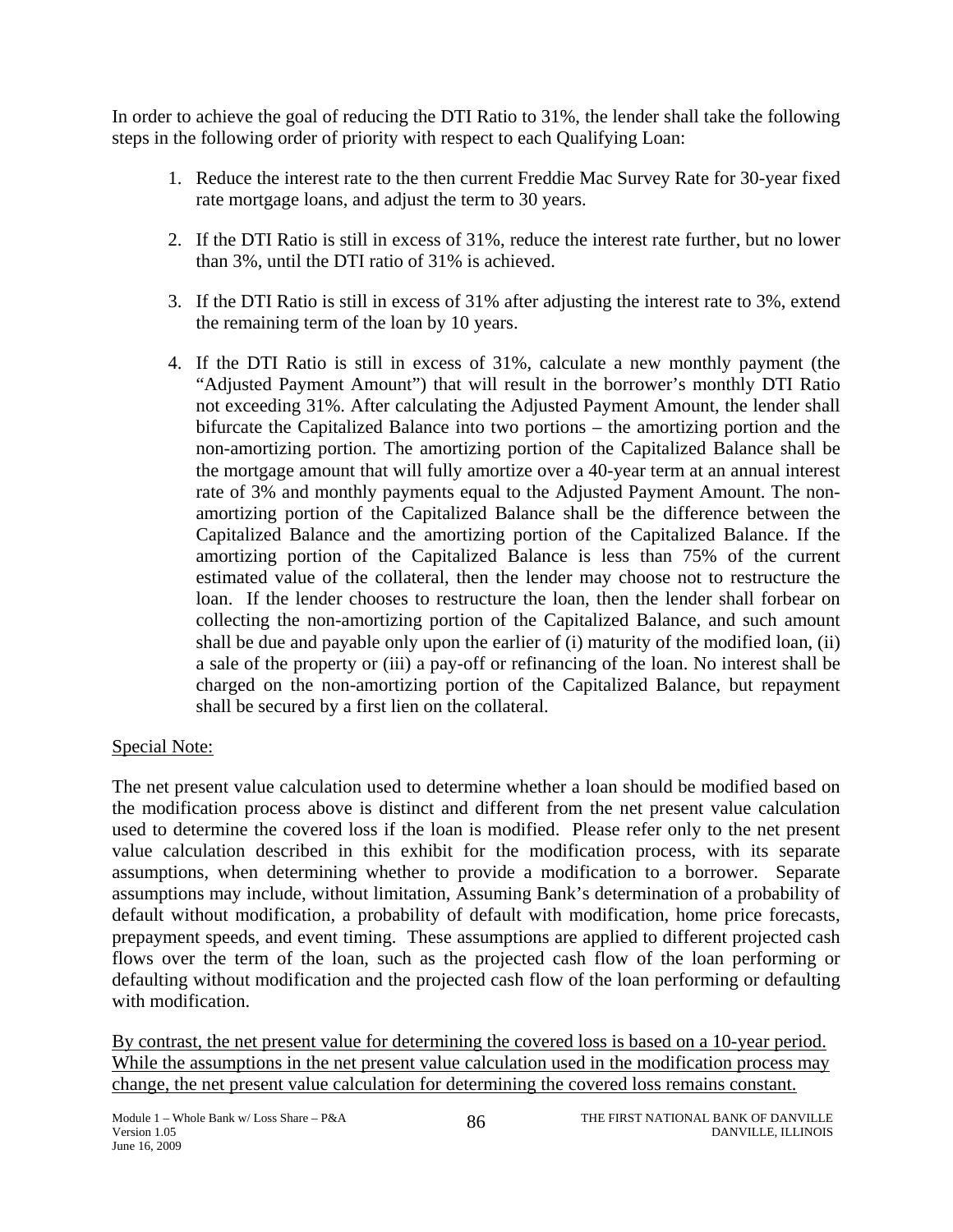### **EXHIBIT 4.15B**

### **COMMERCIAL AND OTHER ASSETS SHARED-LOSS AGREEMENT**

This agreement for reimbursement of loss sharing expenses on certain loans and other assets (the "Commercial Shared-Loss Agreement") shall apply when the Assuming Bank purchases Shared-Loss Assets as that term is defined herein. The terms hereof shall modify and supplement, as necessary, the terms of the Purchase and Assumption Agreement to which this Commercial Shared-Loss Agreement is attached as Exhibit 4.15B and incorporated therein. To the extent any inconsistencies may arise between the terms of the Purchase and Assumption Agreement and this Commercial Shared-Loss Agreement with respect to the subject matter of this Commercial Shared-Loss Agreement, the terms of this Commercial Shared-Loss Agreement shall control. References in this Commercial Shared-Loss Agreement to a particular Section shall be deemed to refer to a Section in this Commercial Shared-Loss Agreement unless the context indicates that a Section of the Purchase and Assumption Agreement is intended.

### **ARTICLE I -- DEFINITIONS**

Capitalized terms used in this Commercial Shared-Loss Agreement that are not defined in this Commercial Shared-Loss Agreement are defined in the Purchase and Assumption Agreement In addition to the terms defined above, defined below are certain additional terms relating to loss-sharing, as used in this Commercial Shared-Loss Agreement.

"AAA" means the American Arbitration Association as provided in Section 2.1(f)(iii) of this Commercial Shared-Loss Agreement.

**"Accrued Interest"** means, with respect to any Shared-Loss Loan, Permitted Advance or Shared-Loss Loan Commitment Advance at any time, the amount of earned and unpaid interest, taxes, credit life and/or disability insurance premiums (if any) payable by the Obligor accrued on or with respect to such Shared-Loss Loan, Permitted Advance or Shared-Loss Loan Commitment Advance, all as reflected on the Accounting Records of the Failed Bank or the Assuming Bank (as applicable); provided, that Accrued Interest shall not include any amount that accrues on or with respect to any Shared-Loss Loan, Permitted Advance or Shared-Loss Loan Commitment Advance after that Asset has been placed on non-accrual or nonperforming status by either the Failed Bank or the Assuming Bank (as applicable).

"**Additional ORE**" means Shared-Loss Loans that become Other Real Estate after Bank Closing Date.

"**Affiliate**" shall have the meaning set forth in the Purchase and Assumption Agreement; provided, that, for purposes of this Commercial Shared-Loss Agreement, no Third Party Servicer shall be deemed to be an Affiliate of the Assuming Bank.

**Examplicable Anniversary of the Commencement Date**" means the fifth (5th) anniversary of the Commencement Date.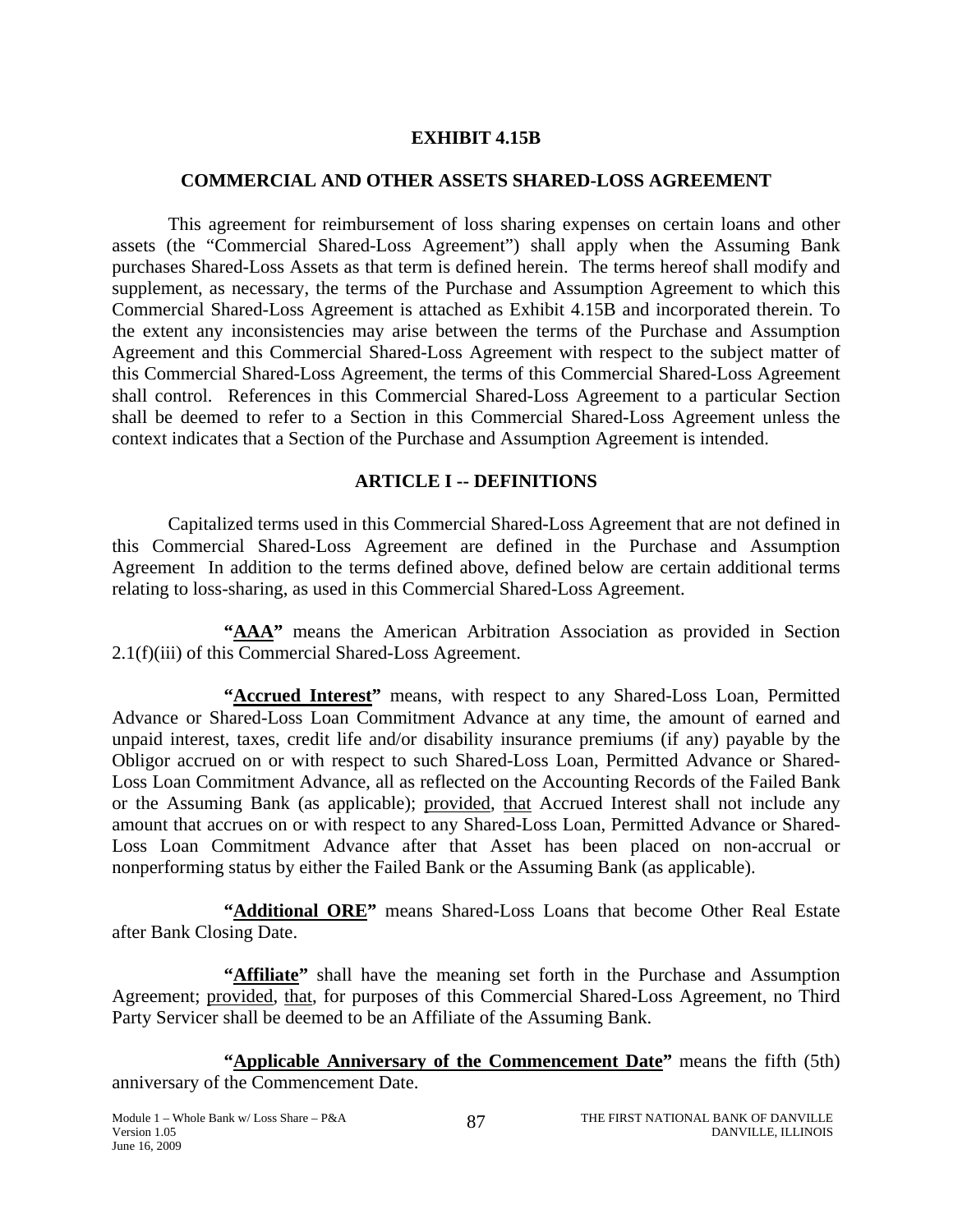"Calendar Quarter" means a quarterly period (a) for the first such period, beginning on the Commencement Date and ending on the last calendar day of either March, June, September or December, whichever is the first to occur after the Commencement Date, and (b) for quarterly periods thereafter, beginning on the first calendar day of the calendar month immediately after the month that ended the prior period and ending on the last calendar day of each successive three-calendar-month period thereafter (i.e., each March, June, September and December, starting in the applicable order depending on the ending date of first such period) of any year.

**"Capitalized Expenditures"** means those expenditures that (i) would be capitalized under generally accepted accounting principles, and (ii) are incurred with respect to Shared-Loss Loans, Other Real Estate, Additional ORE or Subsidiary ORE. Capitalized Expenditures shall not include expenses related to environmental conditions including, but not limited to, remediation, storage or disposal of any hazardous or toxic substances or any pollutant or contaminant.

**"Charge-Offs"** means, with respect to any Shared-Loss Assets for any period, an amount equal to the aggregate amount of loans or portions of loans classified as "Loss" under the Examination Criteria, including (a) charge-offs of (i) the principal amount of such assets net of unearned interest (including write-downs associated with Other Real Estate, Additional ORE, Subsidiary ORE or loan modification(s)) (ii) Accrued Interest, and (iii) Capitalized Expenditures plus (b) Pre-Charge-Off Expenses incurred on the respective Shared-Loss Loans, all as effected by the Assuming Bank during such period and reflected on the Accounting Records of the Assuming Bank; provided, that: (i) the aggregate amount of Accrued Interest (including any reversals thereof) for the period after Bank Closing that shall be included in determining the amount of Charge-Offs for any Shared-Loss Loan shall not exceed ninety (90) days' Accrued Interest; (ii) no Charge-Off shall be taken with respect to any anticipated expenditure by the Assuming Bank until such expenditure is actually incurred; (iii) any financial statement adjustments made in connection with the purchase of any Assets pursuant to this Purchase and Assumption Agreement or any future purchase, merger, consolidation or other acquisition of the Assuming Bank shall not constitute "Charge-Offs"; and (iv) except for Portfolio Sales or any other sales or dispositions consented to by the Receiver, losses incurred on the sale or other disposition of Shared-Loss Assets to any Person (other than the sale or other disposition of Other Real Estate, Additional ORE or Subsidiary ORE to a Person other than an Affiliate of the Assuming Bank which is conducted in a commercially reasonable and prudent manner) shall not constitute Charge-Offs.

**"Commencement Date"** means the first calendar day following Bank Closing.

**"Consumer Loans"** means Loans to individuals for household, family and other personal expenditures (including United States and/or State-guaranteed student loans and extensions of credit pursuant to a credit card plan or debit card plan).

**"Environmental Assessment"** means an assessment of the presence, storage or release of any hazardous or toxic substance, pollutant or contaminant with respect to the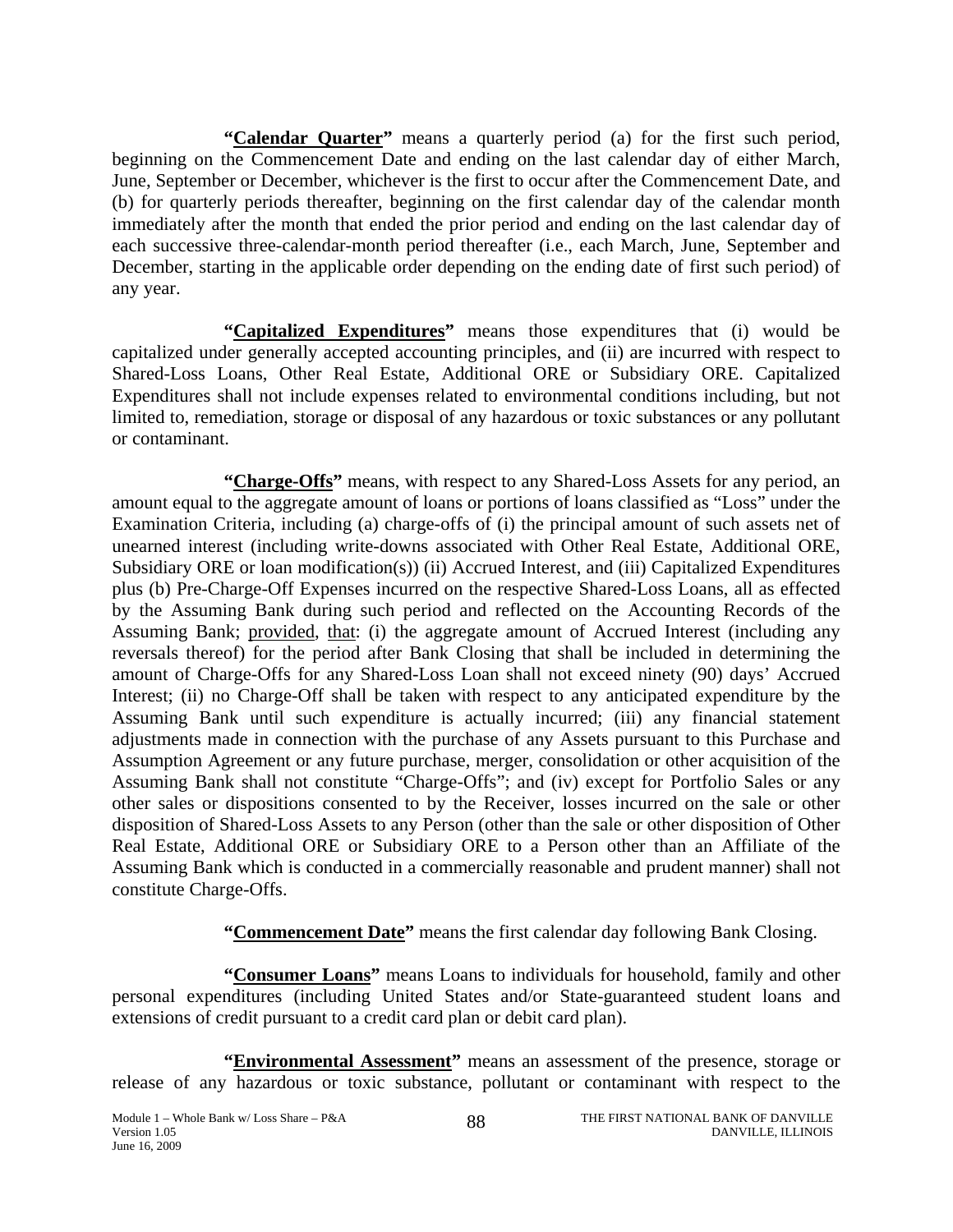collateral securing a Shared-Loss Loan that has been fully or partially charged off.

**"Examination Criteria"** means the loan classification criteria employed by, or any applicable regulations of, the Assuming Bank's Chartering Authority at the time such action is taken, as such criteria may be amended from time to time.

"Failed Bank Charge-Offs/Write-Downs" means, with respect to any Shared-Loss Asset, an amount equal to the aggregate amount of reversals or charge-offs of Accrued Interest and charge-offs and write-downs of principal effected by the Failed Bank with respect to that Shared-Loss Asset as reflected on the Accounting Records of the Failed Bank.

**"Fair Value"** means the fair value of a Shared Loss MTM Asset as determined in accordance with FAS 157 as in effect on Bank Closing.

**"FDIC Party"** has the meaning provided in Section 2.1(f)(ii) of this Commercial Shared-Loss Agreement.

**"Net Charge-Offs"** means, with respect to any period, an amount equal to the aggregate amount of Charge-Offs for such period less the amount of Recoveries for such period.

 Commercial Shared-Loss Agreement. **"Neutral Member"** has the meaning provided in Section 2.1(f)(ii) of this

**"New Shared-Loss Loans"** means loans that would otherwise be subject to loss sharing under this Commercial Shared-Loss Agreement that were originated after the Information Package Date and before Bank Closing.

"Notice of Dispute" has the meaning provided in Section 2.1(f)(iii) of this Commercial Shared-Loss Agreement.

**"ORE Subsidiary"** means any Subsidiary of the Assuming Bank that engages solely in holding, servicing, managing or liquidating interests of a type described in clause (A) of the definition of "Other Real Estate," which interests have arisen from the collection or settlement of a Shared-Loss Loan.

**"Other Real Estate"** means all of the following (including any of the following fully or partially charged off the books and records of the Failed Bank or the Assuming Bank) that (i) are owned by the Failed Bank as of Bank Closing and are purchased pursuant to the Purchase and Assumption Agreement or (ii) have arisen subsequent to Bank Closing from the collection or settlement by the Assuming Bank of a Shared-Loss Loan:

(A) all interests in real estate (other than Bank Premises and Fixtures), including but not limited to mineral rights, leasehold rights, condominium and cooperative interests, air rights and development rights; and

(B) all other assets (whether real or personal property) acquired by foreclosure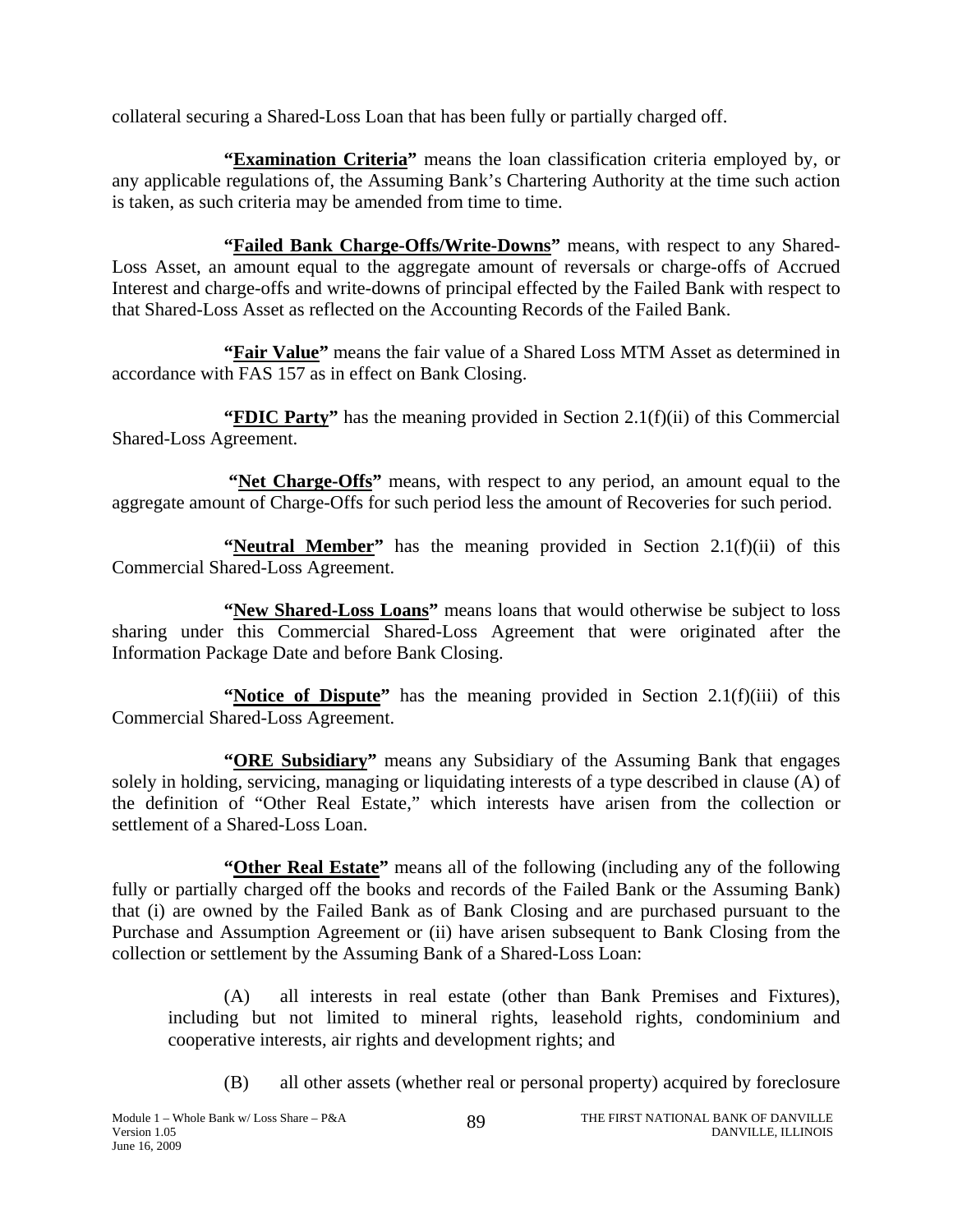or in full or partial satisfaction of judgments or indebtedness.

**"Permitted Advance"** means an advance of funds by the Assuming Bank with respect to a Shared-Loss Loan, or the making of a legally binding commitment by the Assuming Bank to advance funds with respect to a Shared-Loss Loan, that (i) in the case of such an advance, is actually made, and, in the case of such a commitment, is made and all of the proceeds thereof actually advanced, within one (1) year after the Commencement Date, (ii) does not cause the sum of (A) the book value of such Shared-Loss Loan as reflected on the Accounting Records of the Assuming Bank after any such advance has been made by the Assuming Bank plus (B) the unfunded amount of any such commitment made by the Assuming Bank related thereto, to exceed 110% of the Book Value of such Shared-Loss Loan, (iii) is not made with respect to a Shared-Loss Loan with respect to which (A) there exists a related Shared-Loss Loan Commitment or (B) the Assuming Bank has taken a Charge-Off and (iv) is made in good faith, is supported at the time it is made by documentation in the Credit Files and conforms to and is in accordance with the applicable requirements set forth in Article III of this Commercial Shared-Loss Agreement and with the then effective written internal credit policy guidelines of the Assuming Bank; provided, that the limitations in subparagraphs (i), (ii) and (iii) of this definition shall not apply to any such action (other than to an advance or commitment related to the remediation, storage or final disposal of any hazardous or toxic substance, pollutant or contaminant) that is taken by Assuming Bank in its reasonable discretion to preserve or secure the value of the collateral for such Shared-Loss Loan.

**"Permitted Amendment"** means, with respect to any Shared-Loss Loan Commitment or Shared-Loss Loan, any amendment, modification, renewal or extension thereof, or any waiver of any term, right, or remedy thereunder, made by the Assuming Bank in good faith and otherwise in accordance with the applicable requirements set forth in Article III of this Commercial Shared-Loss Agreement and the then effective written internal credit policy guidelines of the Assuming Bank; provided, that:

(i) with respect to a Shared-Loss Loan Commitment or a Shared-Loss Loan that is not a revolving line of credit, no such amendment, modification, renewal, extension, or waiver, except as allowed under the definition of Permitted Advance, shall operate to increase the amount of principal (A) then remaining available to be advanced by the Assuming Bank under the Shared-Loss Loan Commitment or (B) then outstanding under the Shared-Loss Loan;

(ii) with respect to a Shared-Loss Loan Commitment or a Shared-Loss Loan that is a revolving line of credit, no such amendment, modification, renewal, extension, or waiver, except as allowed under the definition of Permitted Advance, shall operate to increase the maximum amount of principal authorized as of Bank Closing to be outstanding at any one time under the underlying revolving line of credit relationship with the debtor (regardless of the extent to which such revolving line of credit may have been funded as of Bank Closing or may subsequently have been funded and/or repaid); and

(iii) no such amendment, modification, renewal, extension or waiver shall extend the term of such Shared-Loss Loan Commitment or Shared-Loss Loan beyond the end of the final Shared-Loss Quarter unless the term of such Shared-Loss Loan Commitment or Shared-Loss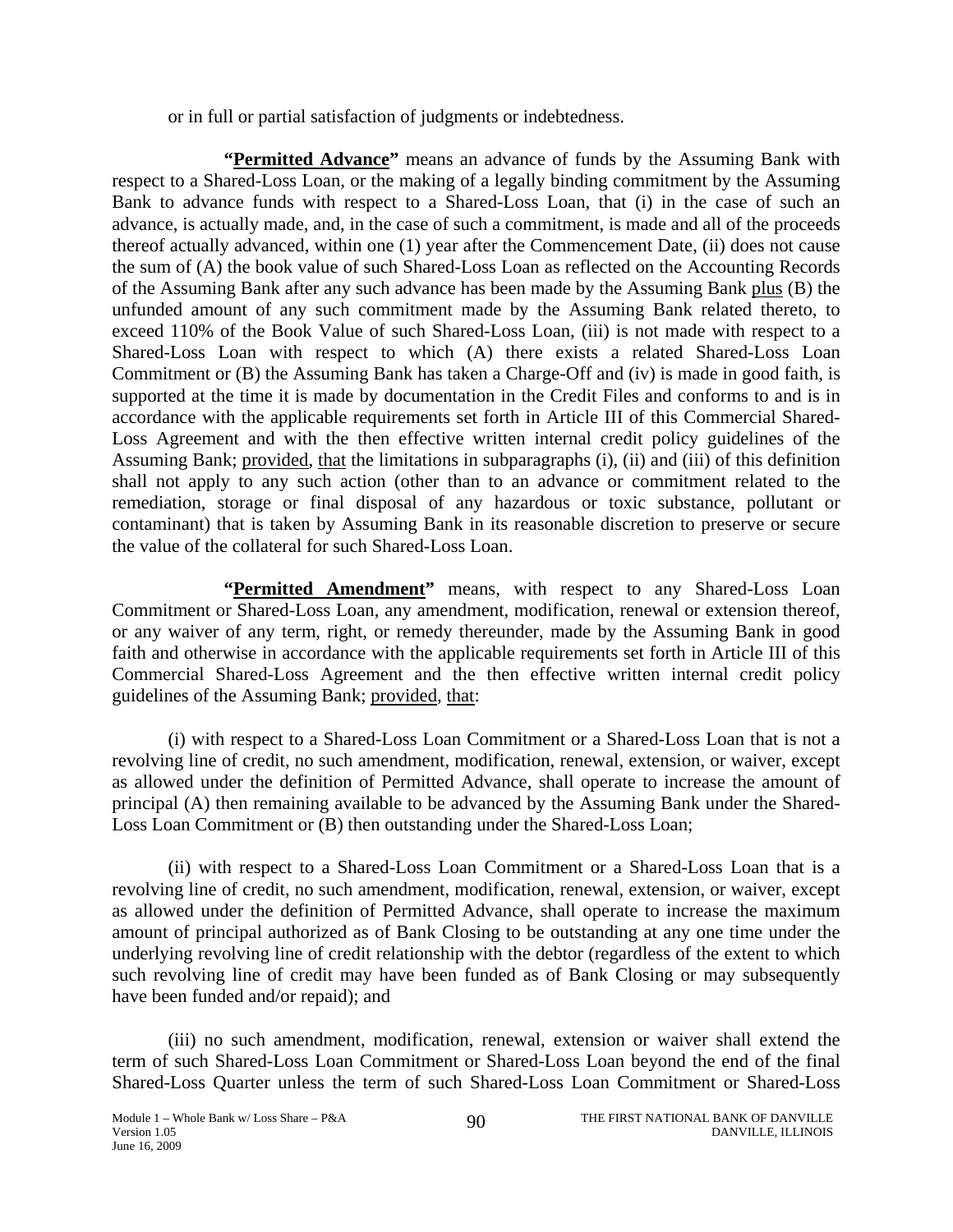Loan as existed on Bank Closing was beyond the end of the final Shared-Loss Quarter, in which event no such amendment, modification, renewal, extension or waiver shall extend such term beyond the term as existed as of Bank Closing.

"**Pre-Charge-Off Expenses**" means those expenses incurred in the usual and prudent management of a Shared-Loss Loan that would qualify as a Reimbursable Expense or Recovery Expense if incurred after a Charge-Off of the related Shared-Loss Asset had occurred.

**"Quarterly Certificate"** has the meaning provided in Section 2.1(a)(i) of this Commercial Shared-Loss Agreement.

**"Recoveries"** (I)(A) In addition to any sums to be applied as Recoveries pursuant to subparagraph (II) below, "Recoveries" means, with respect to any period, the sum of (without duplication):

**Shared-Loss Quarter; plus** (i) the amount of collections during such period by the Assuming Bank on Charge-Offs of Shared-Loss Assets effected by the Assuming Bank prior to the end of the final

(ii) the amount of collections during such period by the Assuming Bank on Failed Bank Charge-Offs/Write-Downs; plus

(iii) the amount of gain on any sale or other disposition during such period by the Assuming Bank of Shared Loss Loans, Other Real Estate, Additional ORE or Subsidiary ORE (provided, that the amount of any such gain included in Recoveries shall not exceed the aggregate amount of the related Failed Bank Charge-Offs/Write-Downs and Charge-Offs taken and any related Reimbursable Expenses and Recovery Expenses); plus

(iv) the amount of collections during such period by the Assuming Bank of any Reimbursable Expenses or Recovery Expenses; plus

(v) the amount of any fee or other consideration received by the Assuming Bank during or prior to such period in connection with any amendment, modification, renewal, extension, refinance, restructure, commitment or other similar action taken by the Assuming Bank with respect to a Shared-Loss Asset with respect to which there exists a Failed Bank Charge-Off/Write-Down or a Shared-Loss Loan as to which a Charge-Off has been effected by the Assuming Bank during or prior to such period (provided, that the amount of any such fee or other consideration included in Recoveries shall not exceed the aggregate amount of the related Failed Bank Charge-Offs/Write-Downs and Charge-Offs taken and any related Reimbursable Expenses and Recovery Expenses).

(I)(B) For the purpose of determining the amounts to be applied as Recoveries pursuant to subparagraph (I)(A) above, the Assuming Bank shall apply amounts received on the Assets that are not otherwise applied to reduce the book value of principal of a Shared-Loss Loan (or, in the case of Other Real Estate, Additional ORE, Subsidiary ORE and Capitalized Expenditures, that are not otherwise applied to reduce the book value thereof) in the following order: first to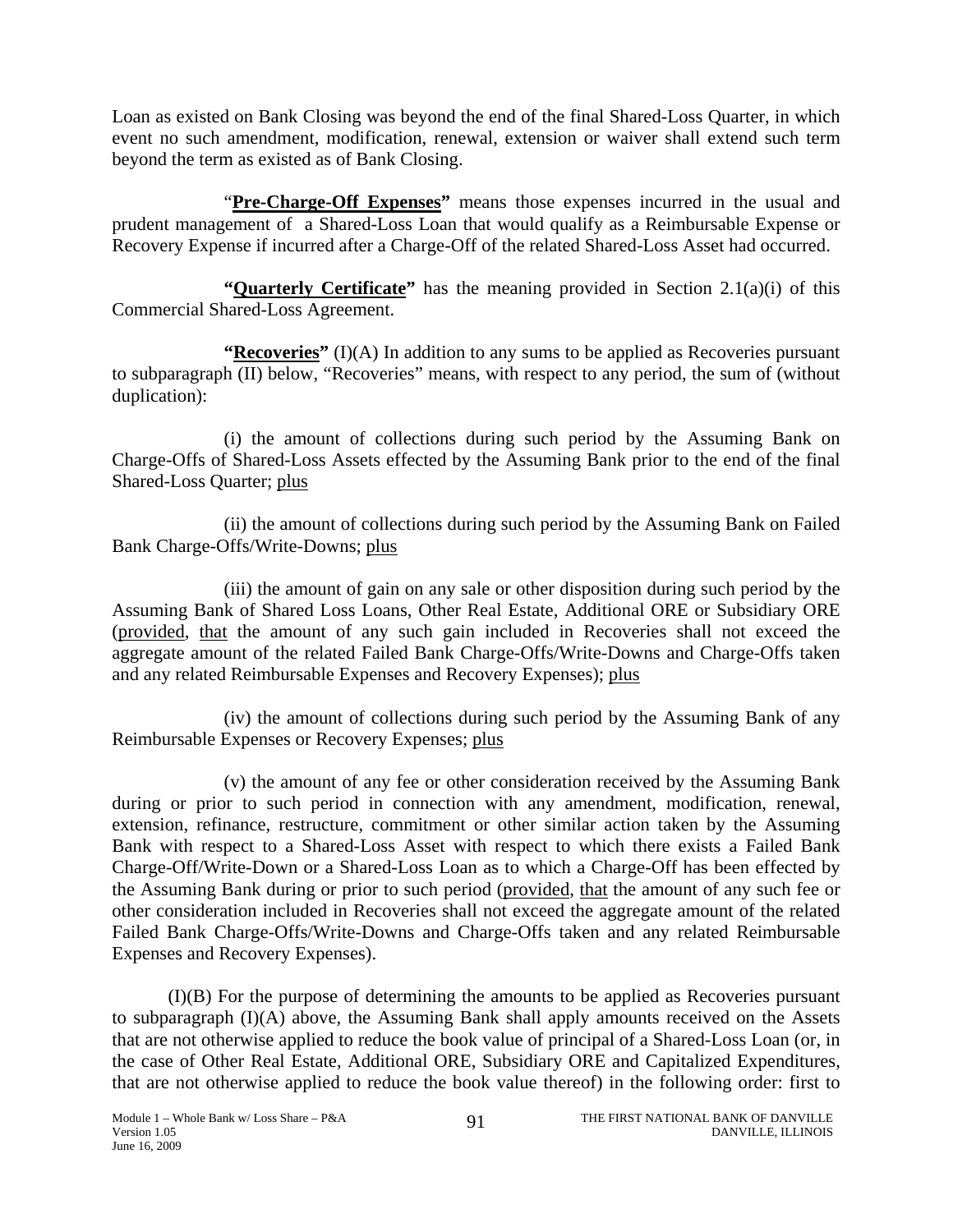Charge-Offs and Failed Bank Charge-Offs/Write Downs; then to Reimbursable Expenses and Recovery Expenses; then to interest income; and then to other expenses incurred by the Assuming Bank.

(II) If there occurs an amendment, modification, renewal, extension, refinance, restructure, commitment, sale or other similar action with respect to a Shared-Loss Loan as to which there exists a Failed Bank Charge-Off/Write Down or as to which a Charge-Off has been effected by the Assuming Bank during or prior to such period, and if, as a result of such occurrence, the Assuming Bank recognizes any interest income for financial accounting purposes on that Shared-Loss Loan, then "Recoveries" shall also include the portion of the total amount of any such interest income recognized by the Assuming Bank which is derived by multiplying:

(A) the total amount of any such interest income recognized by the Assuming Bank during such period with respect to that Shared-Loss Loan as described above, by

(B) a fraction, the numerator of which is the aggregate principal amount (excluding reversals or charge-offs of Accrued Interest) of all such Failed Bank Charge-Offs/Write-Downs and Charge-Offs effected by the Assuming Bank with respect to that Shared-Loss Loan plus the principal amount of that Shared-Loss Loan that has not yet been chargedoff but has been placed on nonaccrual status, all of which occurred at any time prior to or during the period in which the interest income referred to in subparagraph (II)(A) immediately above was recognized, and the denominator of which is the total amount of principal indebtedness (including all such prior Failed Bank Charge-Offs/Write-Downs and Charge-Offs as described above) due from the Obligor on that Shared-Loss Loan as of the end of such period;

provided, however, that the amount of any interest income included as Recoveries for a particular Shared-Loss Loan shall not exceed the aggregate amount of (a) Failed Bank Charge-Offs/Write-Downs, (b) Charge-Offs effected by the Assuming Bank during or prior to the period in which the amount of Recoveries is being determined, plus (c) any Reimbursable Expenses and Recovery Expenses paid to the Assuming Bank pursuant to this Commercial Shared-Loss Agreement during or prior to the period in which the amount of Recoveries is being determined, all with respect to that particular Shared-Loss Loan; and, provided, further, that any collections on any such Shared-Loss Loan that are not applied to reduce book value of principal or recognized as interest income shall be applied pursuant to subparagraph (I) above.

(III) Notwithstanding subparagraphs (I) and (II) above, the term "Recoveries" shall not include: (a) any amounts paid to the Assuming Bank by the Receiver pursuant to Section 2.1 of this Commercial Shared-Loss Agreement, (b) amounts received with respect to Charge-Offs effected by the Assuming Bank after the final Shared-Loss Quarter, (c) after the final Shared-Loss Quarter, income received by the Assuming Bank from the operation of, and any gains recognized by the Assuming Bank on the disposition of, Other Real Estate, Additional ORE or Subsidiary ORE (such income and gains being hereinafter together referred to as "ORE Income"), except to the extent that aggregate ORE Income exceeds the aggregate expenses paid to third parties by or on behalf of the Assuming Bank after the final Shared-Loss Quarter to manage, operate and maintain Other Real Estate, Additional ORE or Subsidiary ORE (such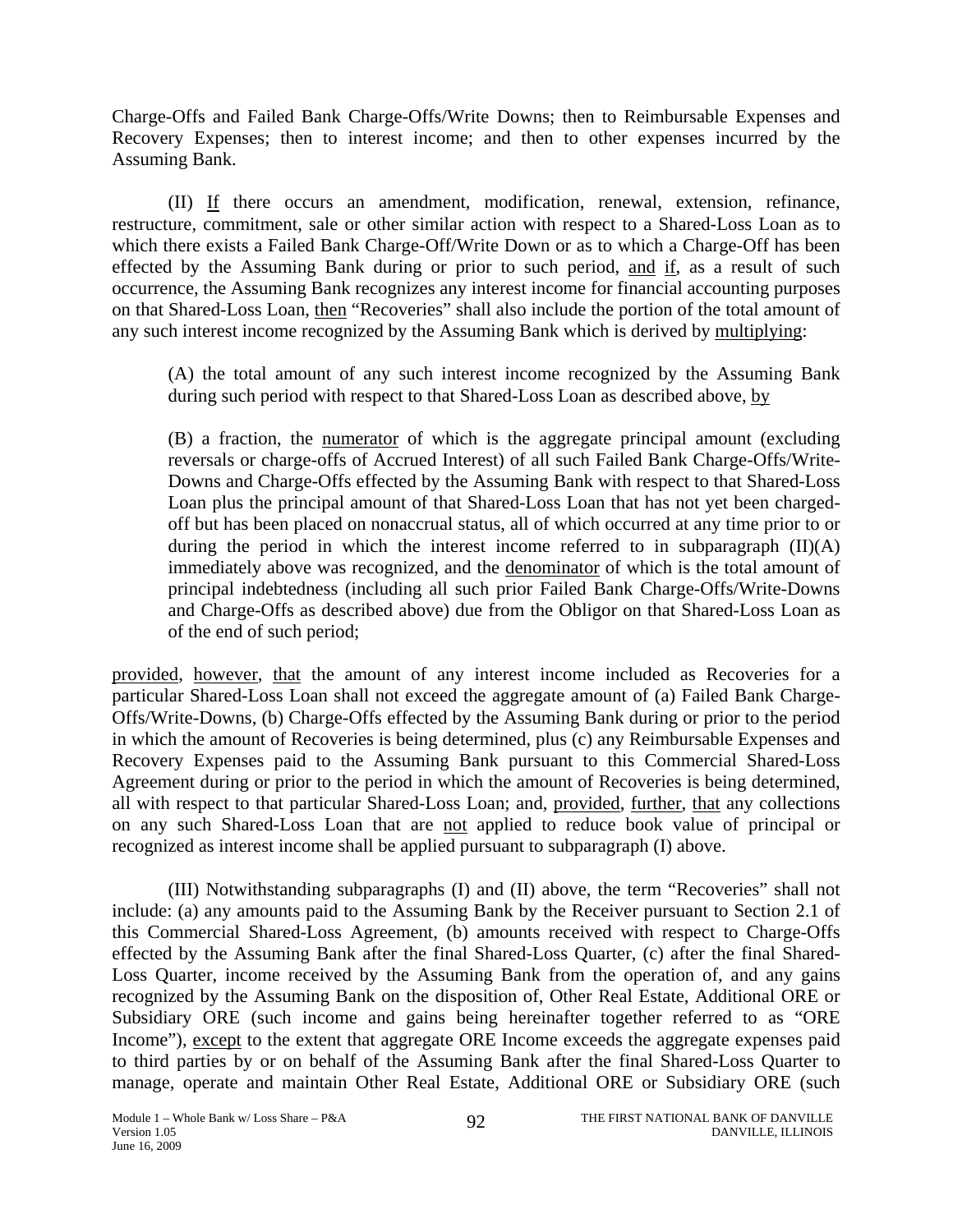expenses being hereinafter referred to as "ORE Expenses"). In determining the extent aggregate ORE Income exceeds aggregate ORE Expenses for any Recovery Quarter as set forth immediately above in subparagraph (c), the Assuming Bank will subtract (i) ORE Expenses paid to third parties during such Recovery Quarter (provided, that, in the case of the final Recovery Quarter only, the Assuming Bank will subtract ORE Expenses paid to third parties from the beginning of the final Recovery Quarter up to the date the Assuming Bank is required to deliver the final Quarterly Certificate pursuant to this Commercial Shared-Loss Agreement) from (ii) ORE Income received during such Recovery Quarter, to calculate net ORE income ("Net ORE Income") for that Recovery Quarter. If the amount of Net ORE Income so calculated for a Recovery Quarter is positive, such amount shall be reported as Recoveries on the Quarterly Certificate for such Recovery Quarter. If the amount of Net ORE Income so calculated for a Recovery Quarter is negative ("Net ORE Loss Carryforward"), such amount shall be added to any ORE Expenses paid to third parties in the next succeeding Recovery Quarter, which sum shall then be subtracted from ORE Income for that next succeeding Recovery Quarter, for the purpose of determining the amount of Net ORE Income (or, if applicable, Net ORE Loss Carryforward) for that next succeeding Recovery Quarter. If, as of the end of the final Recovery Quarter, a Net ORE Loss Carryforward exists, then the amount of the Net ORE Loss Carryforward that does not exceed the aggregate amount of Net ORE Income reported as Recoveries on Quarterly Certificates for all Recovery Quarters may be included as a Recovery Expense on the Quarterly Certificate for the final Recovery Quarter.

**"Recovery Amount"** has the meaning provided in Section 2.1(b)(ii) of this Commercial Shared-Loss Agreement.

**"Recovery Expenses"** means, for any Recovery Quarter, the amount of actual, reasonable and necessary out-of-pocket expenses (other than Capitalized Expenditures) paid to third parties (other than Affiliates of the Assuming Bank) by or on behalf of the Assuming Bank, as limited by Sections 3.2(c) and (d) of Article III to this Commercial Shared-Loss Agreement, to recover amounts owed with respect to (i) any Shared-Loss Asset as to which a Charge-Off was effected prior to the end of the final Shared-Loss Quarter (provided that such amounts were incurred no earlier than the date the first Charge-Off on such Shared-Loss Asset could have been reflected on the Accounting Records of the Assuming Bank), and (ii) Failed Bank Charge-Offs/Write-Downs (including, in each case, all costs and expenses related to an Environmental Assessment and any other costs or expenses related to any environmental conditions with respect to the Shared-Loss Assets (it being understood that any remediation expenses for any such pollutant or contaminant are not recoverable if in excess of \$200,000 per Shared-Loss Asset, without the Assuming Bank having obtained the prior consent of the Receiver for such expenses); provided, that, so long as income with respect to a Shared-Loss Loan is being prorated pursuant to the arithmetical formula in subsection (II) of the definition of "Recoveries", the term "Recovery Expenses" shall not include that portion of any such expenses paid during such Recovery Quarter to recover any amounts owed on that Shared-Loss Loan that is derived by:

subtracting (1) the product derived by multiplying:

(A) the total amount of any such expenses paid by or on behalf of the Assuming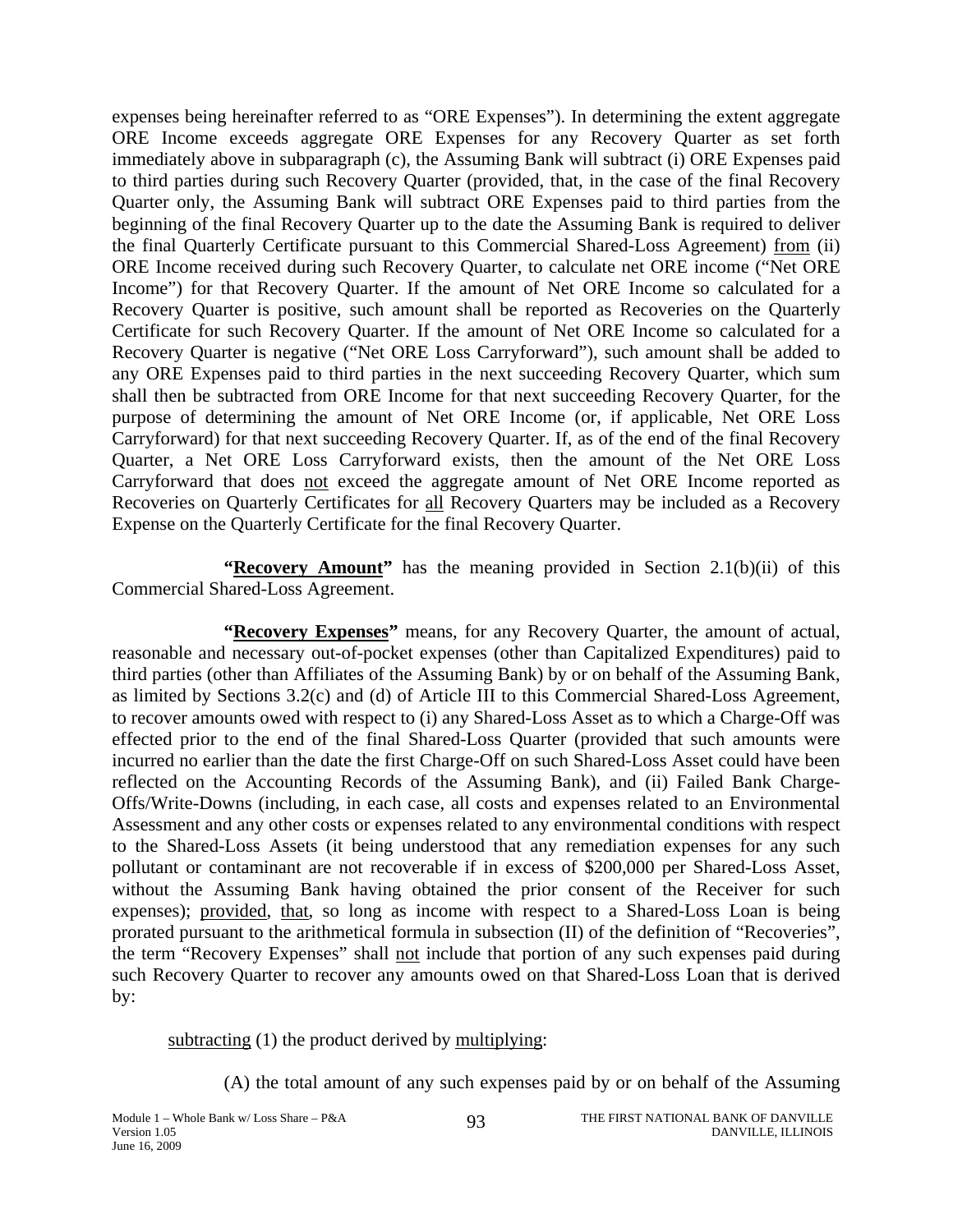Bank during such Recovery Quarter with respect to that Shared-Loss Loan, by

(B) a fraction, the numerator of which is the aggregate principal amount (excluding reversals or charge-offs of Accrued Interest) of all such Failed Bank Charge-Offs/Write-Downs and Charge-Offs effected by the Assuming Bank with respect to that Shared-Loss Loan plus the principal amount of that Shared-Loss Loan that has not yet been charged-off but has been placed on nonaccrual status, all of which occurred at any time prior to or during the period in which the interest income referred to in subparagraph (II)(A) of the definition of "Recoveries" was recognized, and the denominator of which is the total amount of principal indebtedness (including all such prior Failed Bank Charge-Offs/Write-Downs and Charge-Offs as described above) due from the Obligor on that Shared-Loss Loan as of the end of such period;

from (2) the total amount of any such expenses paid during that Recovery Quarter with respect to that Shared-Loss Loan.

**"Recovery Quarter"** has the meaning provided in Section 2.1(a)(ii) of this Commercial Shared-Loss Agreement.

**"Reimbursable Expenses"** means, for any Shared-Loss Quarter, the amount of actual, reasonable and necessary out-of-pocket expenses (other than Capitalized Expenditures), paid to third parties (other than Affiliates of the Assuming Bank) by or on behalf of the Assuming Bank, as limited by Sections 3.2(c) and (d) of Article III of this Commercial Shared-Loss Agreement, to:

(i) recover amounts owed with respect to any Shared-Loss Asset as to which a Charge-Off has been effected prior to the end of the final Shared-Loss Quarter (provided that such amounts were incurred no earlier than the date the first Charge-Off on such Shared-Loss Asset could have been reflected on the Accounting Records of the Assuming Bank) and recover amounts owed with respect to Failed Bank Charge-Offs/Write-Downs (including, in each case, all costs and expenses related to an Environmental Assessment and any other costs or expenses related to any environmental conditions with respect to the Shared-Loss Assets (it being understood that any such remediation expenses for any such pollutant or contaminant are not recoverable if in excess of \$200,000 per Shared-Loss Asset, without the Assuming Bank having obtained the prior consent of the Receiver for such expenses); provided, that, so long as income with respect to a Shared-Loss Loan is being pro-rated pursuant to the arithmetical formula in subsection (II) of the definition of "Recoveries", the term "Reimbursable Expenses" shall not include that portion of any such expenses paid during such Shared-Loss Quarter to recover any amounts owed on that Shared-Loss Loan that is derived by:

subtracting (1) the product derived by multiplying:

(A) the total amount of any such expenses paid by or on behalf of the Assuming Bank during such Shared-Loss Quarter with respect to that Shared-Loss Loan, by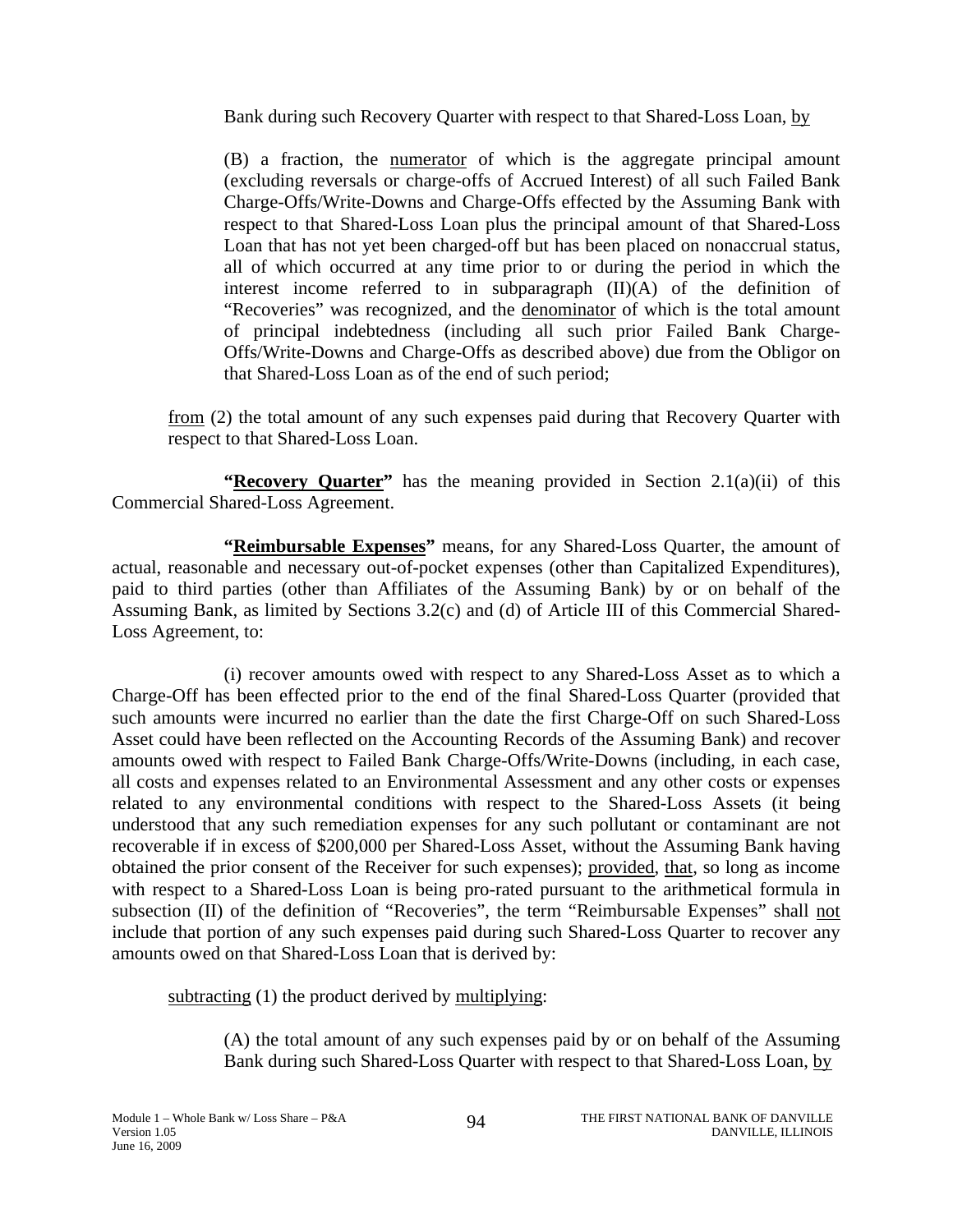(B) a fraction, the numerator of which is the aggregate principal amount (excluding reversals or charge-offs of Accrued Interest) of all such Failed Bank Charge-Offs/Write-Downs and Charge-Offs effected by the Assuming Bank with respect to that Shared-Loss Loan plus the principal amount of that Shared-Loss Loan that has not yet been charged-off but has been placed on nonaccrual status, all of which occurred at any time prior to or during the period in which the interest income referred to in subparagraph (II)(A) of the definition of "Recoveries" was recognized, and the denominator of which is the total amount of principal indebtedness (including all such prior Failed Bank Charge-Offs/Write-Downs and Charge-Offs as described above) due from the Obligor on that Shared-Loss Loan as of the end of such period;

from (2) the total amount of any such expenses paid during that Shared-Loss Quarter with respect to that Shared-Loss Loan; and

(ii) manage, operate or maintain Other Real Estate, Additional ORE or Subsidiary ORE less the amount of any income received by the Assuming Bank during such Shared-Loss Quarter with respect to such Other Real Estate, Additional ORE or Subsidiary ORE (which resulting amount under this clause (ii) may be negative).

**"Review Board"** has the meaning provided in Section 2.1(f)(i) of this Commercial Shared-Loss Agreement.

**"Shared-Loss Amount"** has the meaning provided in Section 2.1(b)(i) of this Commercial Shared-Loss Agreement.

**"Shared-Loss Asset Repurchase Price"** means, with respect to any Shared-Loss Asset, the principal amount thereof plus any other fees or penalties due from an Obligor (including, subject to the limitations discussed below, the amount of any Accrued Interest) stated on the Accounting Records of the Assuming Bank, as of the date as of which the Shared-Loss Asset Repurchase Price is being determined (regardless, in the case of a Shared-Loss Loan, of the Legal Balance thereof) plus all Reimbursable Expenses and Recovery Expenses incurred up to and through the date of consummation of purchase of such Shared-Loss Asset; provided, that (i) in the case of a Shared-Loss Loan there shall be excluded from such amount the amount of any Accrued Interest accrued on or with respect to such Shared-Loss Loan prior to the ninety (90)-day period ending on the day prior to the purchase date determined pursuant to Sections  $2.1(e)(i)$  or  $2.1(e)(iii)$  of this Commercial Shared-Loss Agreement, except to the extent such Accrued Interest was included in the Book Value of such Shared-Loss Loan, and (ii) any collections on a Shared-Loss Loan received by the Assuming Bank after the purchase date applicable to such Shared-Loss Loan shall be applied (without duplication) to reduce the Shared-Loss Asset Repurchase Price of such Shared-Loss Loan on a dollar-for-dollar basis. For purposes of determining the amount of unpaid interest which accrued during a given period with respect to a variable-rate Shared-Loss Loan, all collections of interest shall be deemed to be applied to unpaid interest in the chronological order in which such interest accrued.

**"Shared-Loss Assets"** means Shared-Loss Loans, Other Real Estate purchased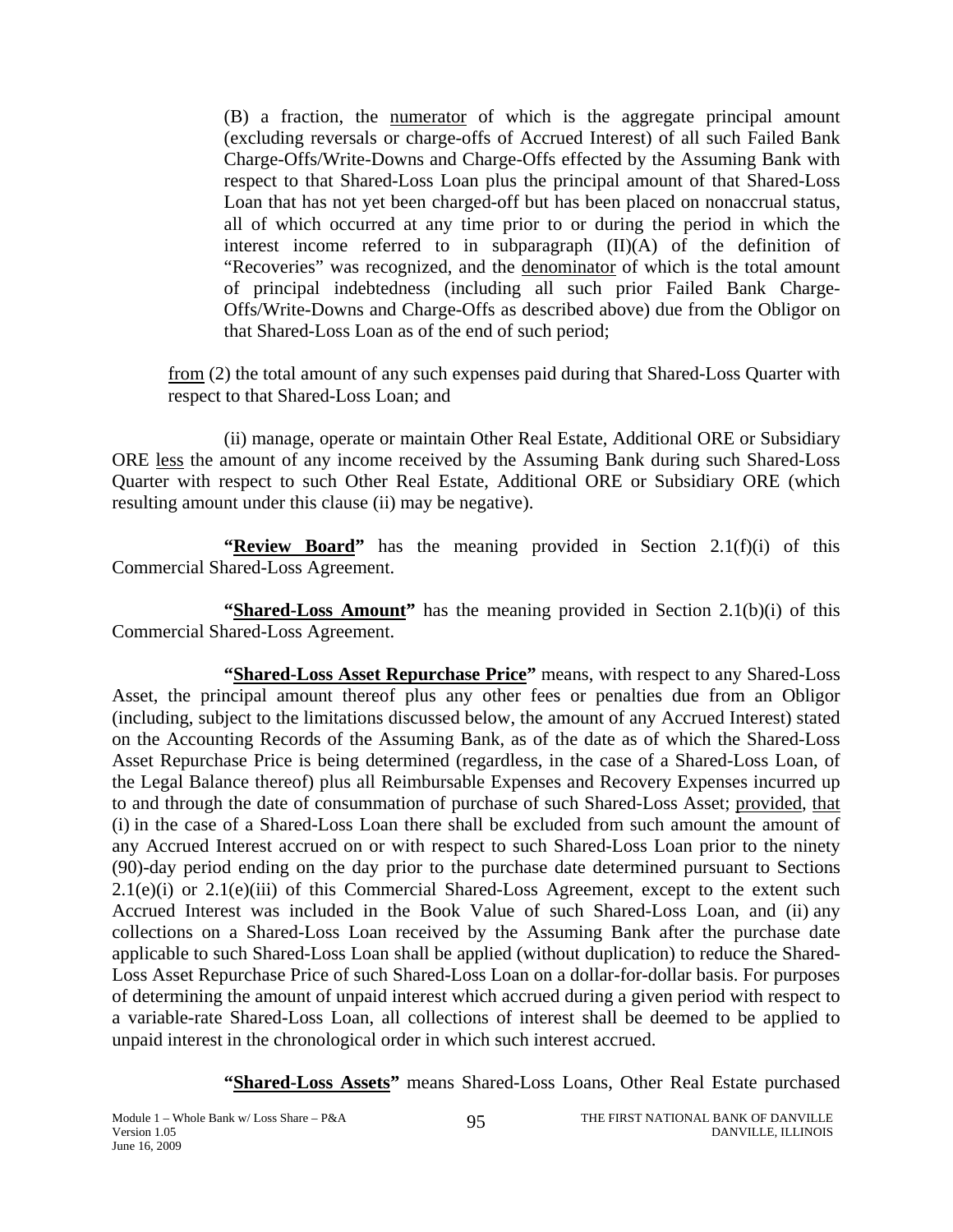by the Assuming Bank, Additional ORE, Subsidiary ORE and Capitalized Expenditures, but does not include Shared Loss MTM Assets.

## **"Shared-Loss Loan Commitment"** means:

(i) any Commitment to make a further extension of credit or to make a further advance with respect to an existing Shared-Loss Loan; and

(ii) any Shared-Loss Loan Commitment (described in subparagraph (i) immediately preceding) with respect to which the Assuming Bank has made a Permitted Amendment.

"Shared-Loss Loan Commitment Advance" means an advance pursuant to a Shared-Loss Loan Commitment with respect to which the Assuming Bank has not made a Permitted Advance.

## **"Shared-Loss Loans"** means:

(i)(A) Loans purchased by the Assuming Bank pursuant to the Purchase and Assumption Agreement set forth on Exhibit 4.15(b) to the Purchase and Assumption Agreement, (B) New Shared-Loss Loans purchased by the Assuming Bank pursuant to the Purchase and Assumption Agreement, (C) Permitted Advances and (D) Shared-Loss Loan Commitment Advances, if any; provided, that Shared-Loss Loans shall not include Loans, New Shared-Loss Loans, Permitted Advances and Shared-Loss Loan Commitment Advances with respect to which an Acquired Subsidiary, or a constituent Subsidiary thereof, is an Obligor; (E) Loans owned by any Subsidiary which are not Shared-Loss Loans under the Single Family Shared-Loss Agreement; and (F) Consumer Loans; and

(ii) any Shared-Loss Loans (described in subparagraph (i) immediately preceding) with respect to which the Assuming Bank has made a Permitted Amendment.

"**Shared-Loss MTM Assets"** means those securities and other assets listed on Exhibit  $4.15(C)$ .

**"Shared-Loss Payment Trigger"** means when the sum of the Cumulative Loss Amount under the Single Family Shared-Loss Agreement and the cumulative Net Charge-Offs under this Commercial Shared-Loss Agreement, exceeds the First Loss Tranche. If the First Loss Tranche is zero or a negative number, the Shared-Loss Payment Trigger shall be deemed to have been reached upon Bank Closing.

**"Shared-Loss Quarter"** has the meaning provided in Section 2.1(a)(i) of this Commercial Shared-Loss Agreement.

**"Stated Threshold"** means total losses under the shared loss agreements in the amount of **\$29,000,000.00.**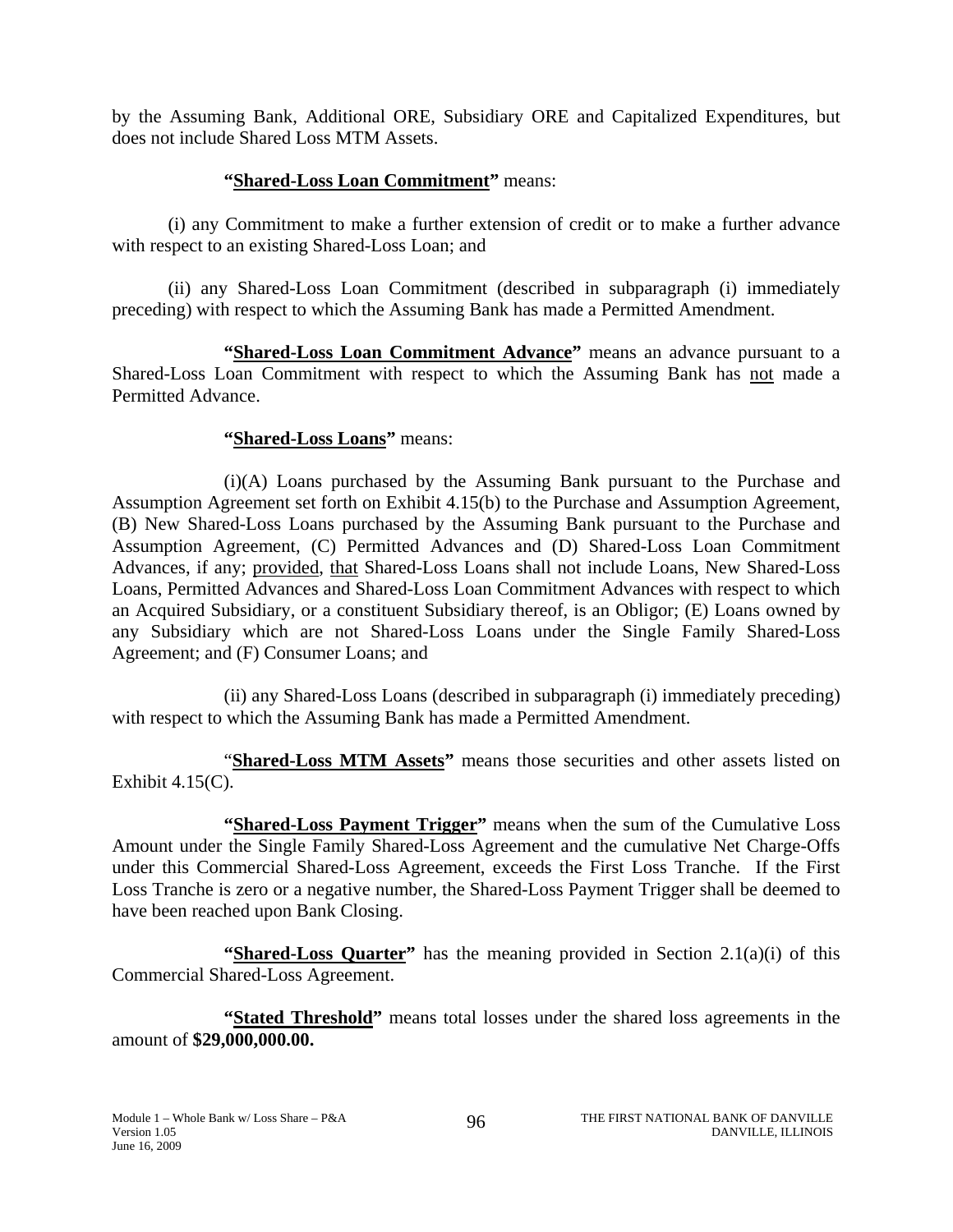"Subsidiary ORE" means all assets owned by ORE Subsidiaries that would constitute Additional ORE if such assets were on the books of the Assuming Bank.

**"Termination Date"** means the eighth (8th) anniversary of the Commencement Date.

**"Third-Party Servicer"** means any servicer appointed from time to time by the Assuming Bank or any Affiliate of the Assuming Bank to service the Shared-Loss Assets on behalf of the Assuming bank, the identity of which shall be given to the Receiver prior to or concurrent with the appointment thereof.

## **ARTICLE II** -- **SHARED-LOSS ARRANGEMENT**

## **2.1 Shared-Loss Arrangement.**

**(a) Quarterly Certificates.** (i) Not later than thirty (30) days after the end of each Calendar Quarter from and including the initial Calendar Quarter to and including the Calendar Quarter in which the Applicable Anniversary of the Commencement Date falls (each of such Calendar Quarters being referred to herein as a "Shared-Loss Quarter"), the Assuming Bank shall deliver to the Receiver a certificate, signed by the Assuming Bank's chief executive officer and its chief financial officer, setting forth in such form and detail as the Receiver may specify (a "Quarterly Certificate"):

> (A) the amount of Charge-Offs, the amount of Recoveries and the amount of Net Charge-Offs (which amount may be negative) during such Shared-Loss Quarter with respect to the Shared-Loss Assets (and for Recoveries, with respect to the Assets for which a charge-off was effected by the Failed Bank prior to Bank Closing); and

> (B) the aggregate amount of Reimbursable Expenses (which amount may be negative) during such Shared-Loss Quarter; and

> (C) net realized loss on the Shared Loss MTM Assets determined pursuant to FAS 115, expressed as a positive number (MTM Net Realized Loss), or net realized gain on the Shared Loss MTM assets, expressed as a negative number (MTM Net Realized Gain); and

> (D) any other than temporary impairment of the Shared Loss MTM Assets, determined pursuant to FAS 115, expressed as a positive number ("OTTI Loss") or reversals of OTTI Loss, expressed as a negative number (for the avoidance of doubt, normal and customary unrealized mark-to-market changes by reason of the application of fair value accounting do not qualify for loss sharing payments).

> (ii) Not later than thirty (30) days after the end of each Calendar Quarter from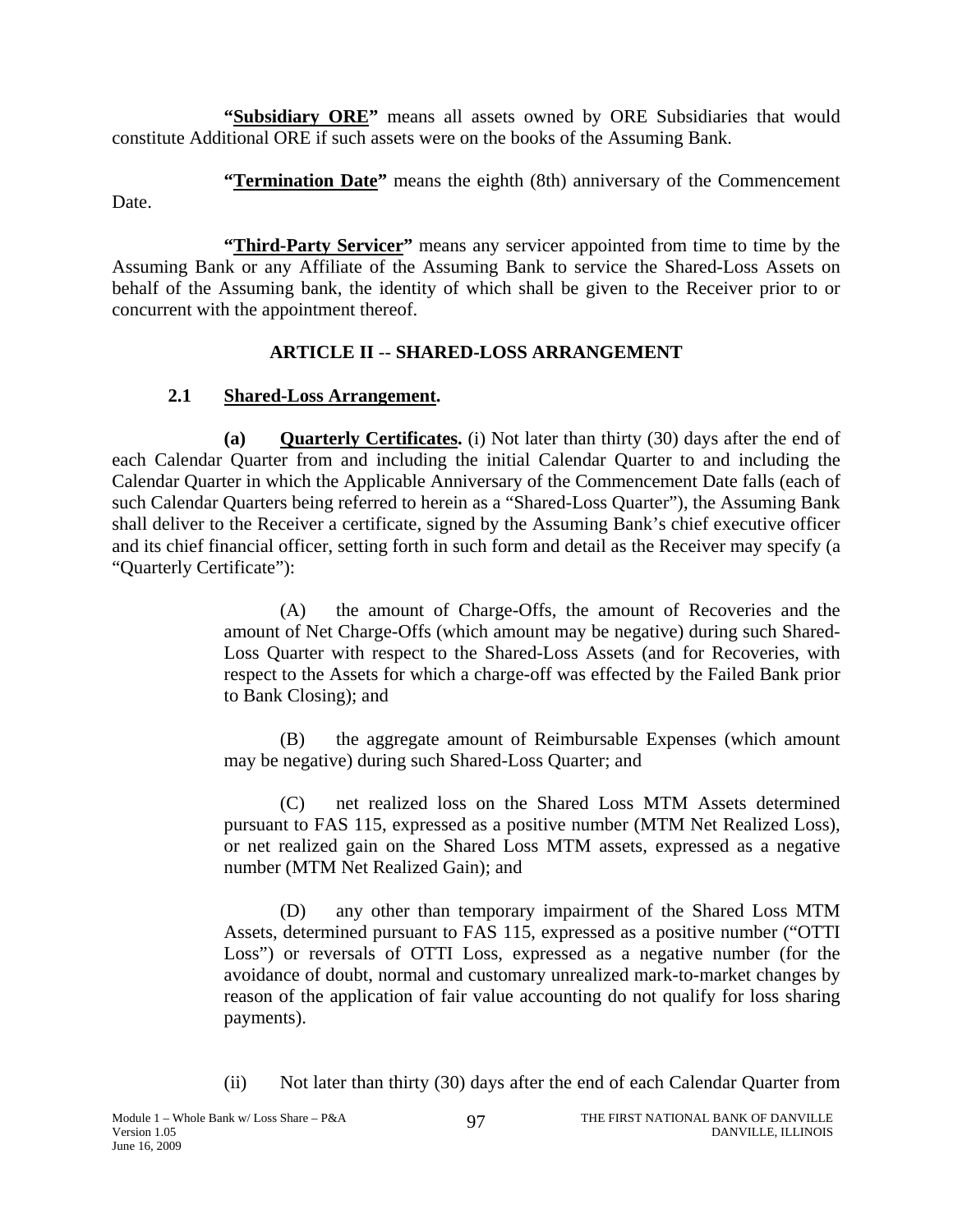and including the first Calendar Quarter following the final Shared-Loss Quarter to and including the Calendar Quarter in which the Termination Date falls (each of such Calendar Quarters being referred to herein as a "Recovery Quarter"), the Assuming Bank shall deliver to the Receiver a Quarterly Certificate setting forth, in such form and detail as the Receiver may specify

> (A) the amount of Recoveries and Recovery Expenses during such Recovery Quarter. On the Quarterly Certificate for the first Recovery Quarter only, the Assuming Bank may report as a separate item, in such form and detail as the Receiver may specify, the aggregate amount of any Reimbursable Expenses that: (a) were incurred prior to or during the final Shared-Loss Quarter, and (b) had not been included in any Quarterly Certificate for any Shared-Loss Quarter because they had not been actually paid by or on behalf of the Assuming Bank (in accordance with the terms of this Commercial Shared-Loss Agreement) during any Shared-Loss Quarter and (c) were actually paid by or on behalf of the Assuming Bank (in accordance with the terms of this Commercial Shared-Loss Agreement) during the first Recovery Quarter; and

(B) net realized gain on the Shared Loss MTM Assets.

## **(b) Payments With Respect to Shared-Loss Assets.**

 $(i)$  For purposes of this Section 2.1(b), the Assuming Bank shall initially record the Shared-Loss Assets on its Accounting Records at Book Value, and initially record the Shared Loss MTM Assets on its Accounting Records at Fair Value, and adjust such amounts as such values may change after the Bank Closing. If the amount of all Net Charge-Offs during any Shared-Loss Quarter plus Reimbursable Expenses, plus MTM Net Realized Gain or MTM Net Realized Loss, plus OTTI Loss during such Shared-Loss Quarter (the "Shared-Loss Amount") is positive, then, except as provided in Sections 2.1(c) and (e) below, and subject to the provisions of Section 2.1(b)(vi) below, not later than fifteen (15) days after the date on which the Receiver receives the Quarterly Certificate with respect to such Shared-Loss Quarter, the Receiver shall pay to the Assuming Bank an amount equal to eighty percent (80%) of the Shared-Loss Amount for such Shared-Loss Quarter. If the Shared-Loss Amount during any Shared-Loss Quarter is negative, the Assuming Bank shall pay to the Receiver an amount equal to eighty percent (80%) of the Shared-Loss Amount for such Shared-Loss Quarter, which payment shall be delivered to the Receiver together with the Quarterly Certificate for such Shared-Loss Quarter. When the cumulative Shared-Loss Amounts for all Shared-Loss Quarters plus the Cumulative Loss Amount under the Single Family Shared-Loss Agreement equals or exceeds the Stated Threshold, the Receiver shall pay to the Assuming Bank an amount equal to ninety-five percent ((95%) of the Shared-Loss Amount for each Shared-Loss Quarter, until such time as the cumulative Shared-Loss Amount for all Shared-Loss Quarters is less than the Stated Threshold, when the percentage shall revert back to eighty percent (80%).

(ii) If the amount of gross Recoveries during any Recovery Quarter less Recovery Expenses during such Recovery Quarter plus net realized gains or reversals of OTTI Loss on Shared Loss MTM Assets (the "Recovery Amount") is positive, then, simultaneously with its delivery of the Quarterly Certificate with respect to such Recovery Quarter, the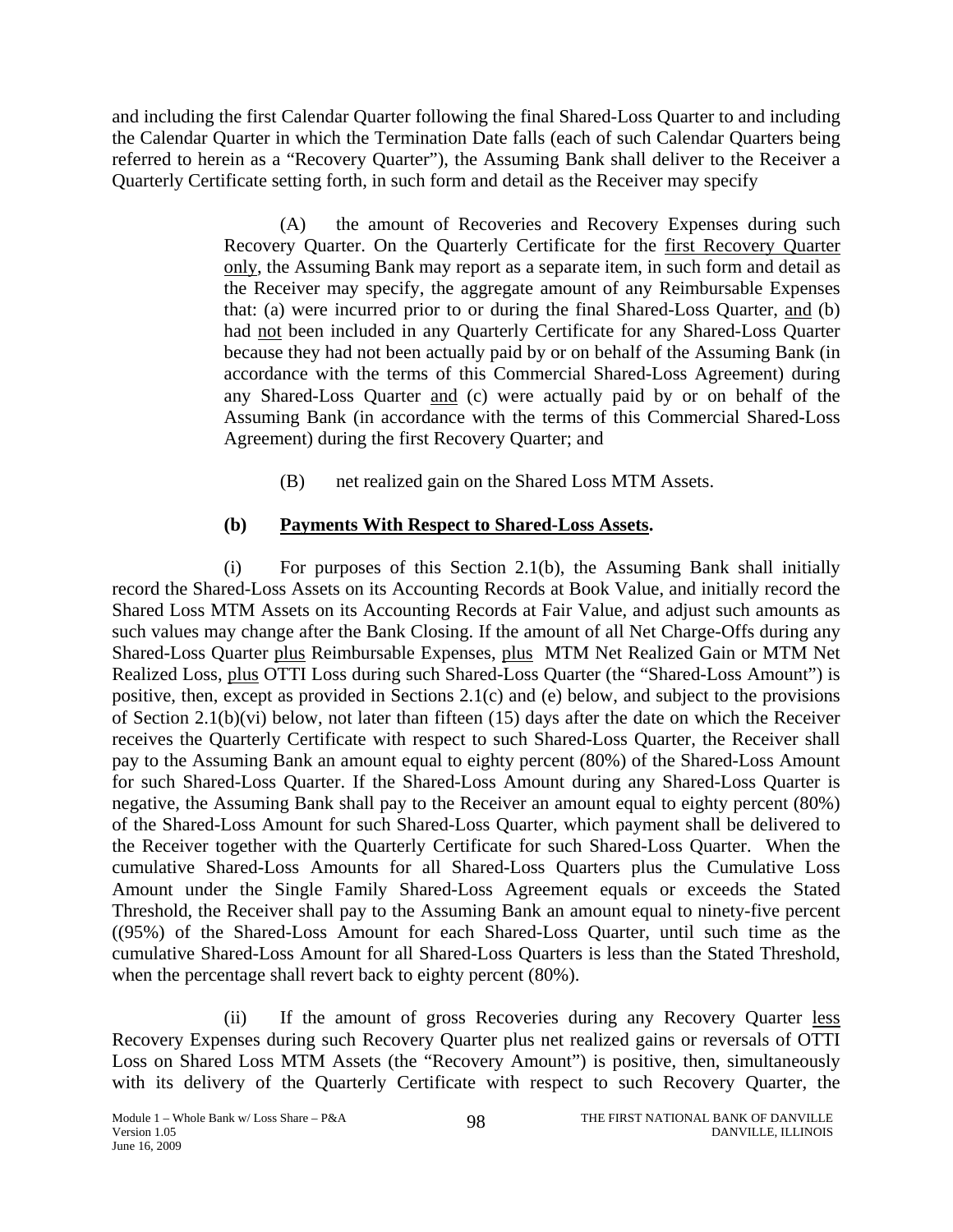Assuming Bank shall pay to the Receiver an amount equal to eighty percent (80%) of the Recovery Amount for such Recovery Quarter. If the Recovery Amount is negative, then such negative amount shall be subtracted from the amount of gross Recoveries during the next succeeding Recovery Quarter in determining the Recovery Amount in such next succeeding Recovery Quarter; provided, that this Section 2.1(b)(ii) shall operate successively in the event that the Recovery Amount (after giving effect to this Section 2.1(b)(ii)) in such next succeeding Recovery Quarter is negative. The Assuming Bank shall specify, in the Quarterly Certificate for the final Recovery Quarter, the aggregate amount for all Recovery Quarters only, as of the end of, and including, the final Recovery Quarter of (A) Recoveries plus net realized gains or reversals of OTTI Loss on Shared Loss MTM Assets ("Aggregate Recovery Period Recoveries"), (B) Recovery Expenses ("Aggregate Recovery Expenses"), and (C) only those Recovery Expenses that have been actually "offset" against Aggregate Recovery Period Recoveries (including those so "offset" in that final Recovery Quarter) ("Aggregate Offset Recovery Expenses"); as used in this sentence, the term "offset" means the amount that has been applied to reduce gross Recoveries in any Recovery Quarter pursuant to the methodology set forth in this Section 2.1(b)(ii). If, at the end of the final Recovery Quarter the amount of Aggregate Recovery Expenses exceeds the amount of Aggregate Recovery Period Recoveries, the Receiver shall have no obligation to pay to the Assuming Bank all or any portion of such excess. Subsequent to the Assuming Bank's calculation of the Recovery Amount (if any) for the final Recovery Quarter, the Assuming Bank shall also show on the Quarterly Certificate for the final Recovery Quarter the results of the following three mathematical calculations: (i) Aggregate Recovery Period Recoveries minus Aggregate Offset Recovery Expenses; (ii) Aggregate Recovery Expenses minus Aggregate Offset Recovery Expenses; and (iii) the lesser of the two amounts calculated in (i) and (ii) immediately above ("Additional Recovery Expenses") multiplied by 80% (the amount so calculated in (iii) being defined as the "Additional Recovery Expense Amount"). If the Additional Recovery Expense Amount is greater than zero, then the Assuming Bank may request in the Quarterly Certificate for the final Recovery Quarter that the Receiver reimburse the Assuming Bank the amount of the Additional Recovery Expense Amount and the Receiver shall pay to the Assuming Bank the Additional Recovery Expense Amount within fifteen (15) days after the date on which the Receiver receives that Quarterly Certificate. On the Quarterly Certificate for the final Recovery Quarter only, the Assuming Bank may include, in addition to any Recovery Expenses for that Recovery Quarter that were paid by or on behalf of the Assuming Bank in that Recovery Quarter, those Recovery Expenses that: (a) were incurred prior to or during the final Recovery Quarter, and (b) had not been included in any Quarterly Certificate for any Recovery Quarter because they had not been actually paid by or on behalf of the Assuming Bank (in accordance with the terms of this Commercial Shared-Loss Agreement) during any Recovery Quarter, and (c) were actually paid by or on behalf of the Assuming Bank (in accordance with the terms of this Commercial Shared-Loss Agreement) prior to the date the Assuming Bank is required to deliver that final Quarterly Certificate to the Receiver under the terms of Section 2.1(a)(ii).

(iii) With respect to each Shared-Loss Quarter and Recovery Quarter, collections by or on behalf of the Assuming Bank on any charge-off effected by the Failed Bank prior to Bank Closing on an Asset other than a Shared-Loss Asset or Shared-Loss MTM Assets shall be reported as Recoveries under this Section 2.1 only to the extent such collections exceed the Book Value of such Asset, if any. For any Shared-Loss Quarter or Recovery Quarter in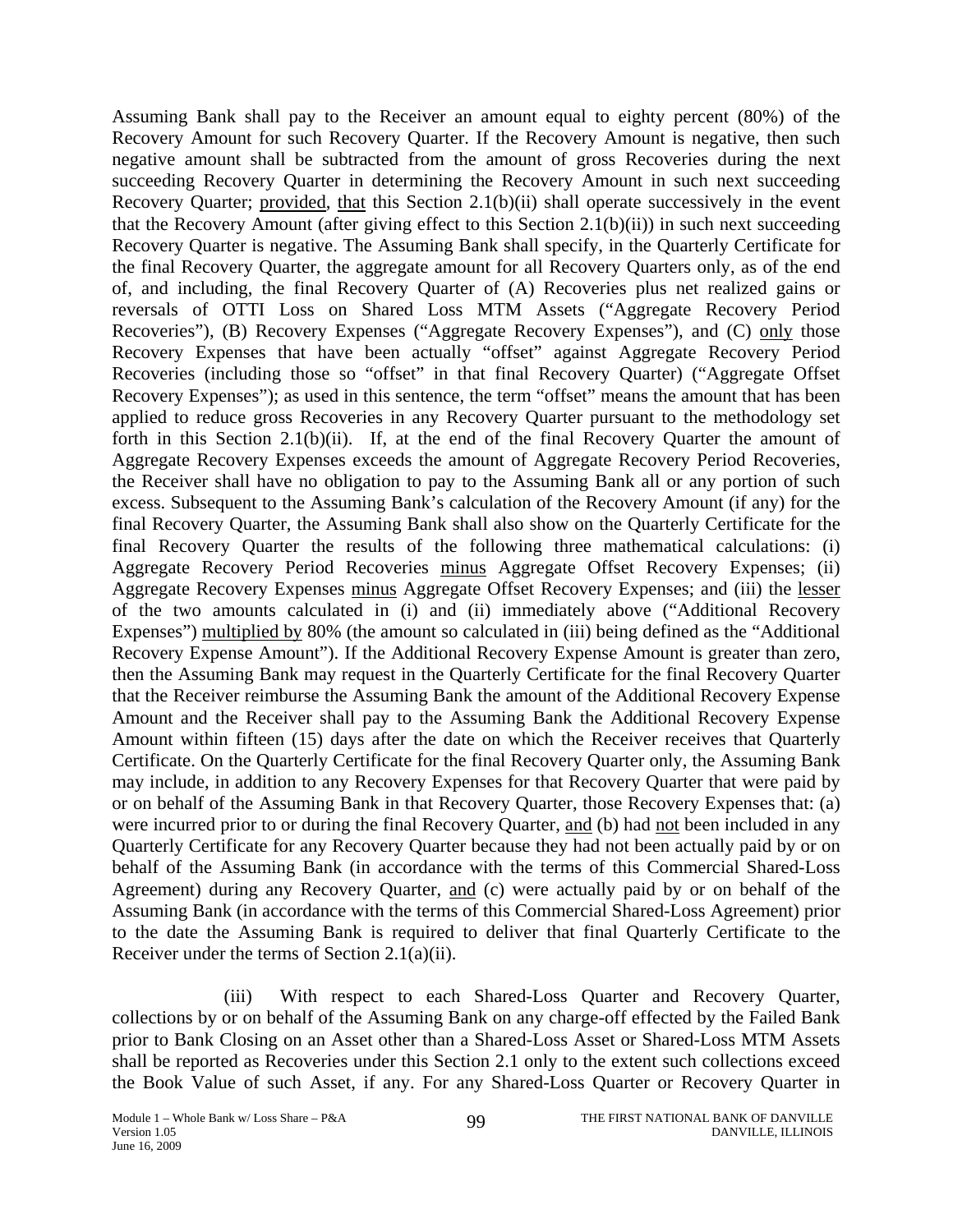which collections by or on behalf of the Assuming Bank on such Asset are applied to both Book Value and to a charge-off effected by the Failed Bank prior to Bank Closing, the amount of expenditures incurred by or on behalf of the Assuming Bank attributable to the collection of any such Asset, that shall be considered a Reimbursable Expense or a Recovery Expense under this Section 2.1 will be limited to a proportion of such expenditures which is equal to the proportion derived by dividing (A) the amount of collections on such Asset applied to a charge-off effected by the Failed Bank prior to Bank Closing, by (B) the total collections on such Assets.

(iv) If the Assuming Bank has duly specified an amount of Reimbursable Expenses on the Quarterly Certificate for the first Recovery Quarter as described above in the last sentence of Section 2.1(a)(ii), then, not later than fifteen (15) days after the date on which the Receiver receives that Quarterly Certificate, the Receiver shall pay to the Assuming Bank an amount equal to eighty percent (80%) (or, if the Cumulative Loss Amount under the Single Family Shared-Loss Agreement plus the cumulative Shared-Loss Amount for all Shared-Loss Quarters equals or exceeds the Stated Threshold, ninety-five percent (95%)) of the amount of such Reimbursable Expenses.

(v) If the First Loss Tranche as determined under the Purchase and Assumption Agreement is a positive number, Receiver has no obligation to make payment for any Shared Loss Quarters until the Shared-Loss Payment Trigger is satisfied.

**(c) Limitation on Shared-Loss Payment.** The Receiver shall not be required to make any payments pursuant to this Section 2.1 with respect to any Charge-Off of a Shared-Loss Asset that the Receiver or the Corporation determines, based upon the Examination Criteria, should not have been effected by the Assuming Bank; provided, (x) the Receiver must provide notice to the Assuming Bank detailing the grounds for not making such payment, (y) the Receiver must provide the Assuming Bank with a reasonable opportunity to cure any such deficiency and (z) (1) to the extent curable, if cured, the Receiver shall make payment with respect to any properly effected Charge-Off and (2) to the extent not curable, the Receiver shall make a payment as to all Charge-Offs (or portion of Charge-Offs) that were effected which would have been payable as a Charge-Off if the Assuming Bank had properly effected such Charge-Off. In the event that the Receiver does not make any payments with respect to any Charge-Off of a Shared-Loss Asset pursuant to this Section 2.1 or determines that a payment was improperly made, the Assuming Bank and the Receiver shall, upon final resolution, make such accounting adjustments and payments as may be necessary to give retroactive effect to such corrections.

**(d) Sale of, or Additional Advances or Amendments with Respect to, Shared-Loss Loans and Administration of Related Loans.** No Shared-Loss Loan shall be treated as a Shared-Loss Asset pursuant to this Section 2.1 (i) if the Assuming Bank sells or otherwise transfers such Shared-Loss Loan or any interest therein (whether with or without recourse) to any Person, (ii) after the Assuming Bank makes any additional advance, commitment or increase in the amount of a commitment with respect to such Shared-Loss Loan that does not constitute a Permitted Advance or a Shared-Loss Loan Commitment Advance, (iii) after the Assuming Bank makes any amendment, modification, renewal or extension to such Shared-Loss Loan that does not constitute a Permitted Amendment, or (iv) after the Assuming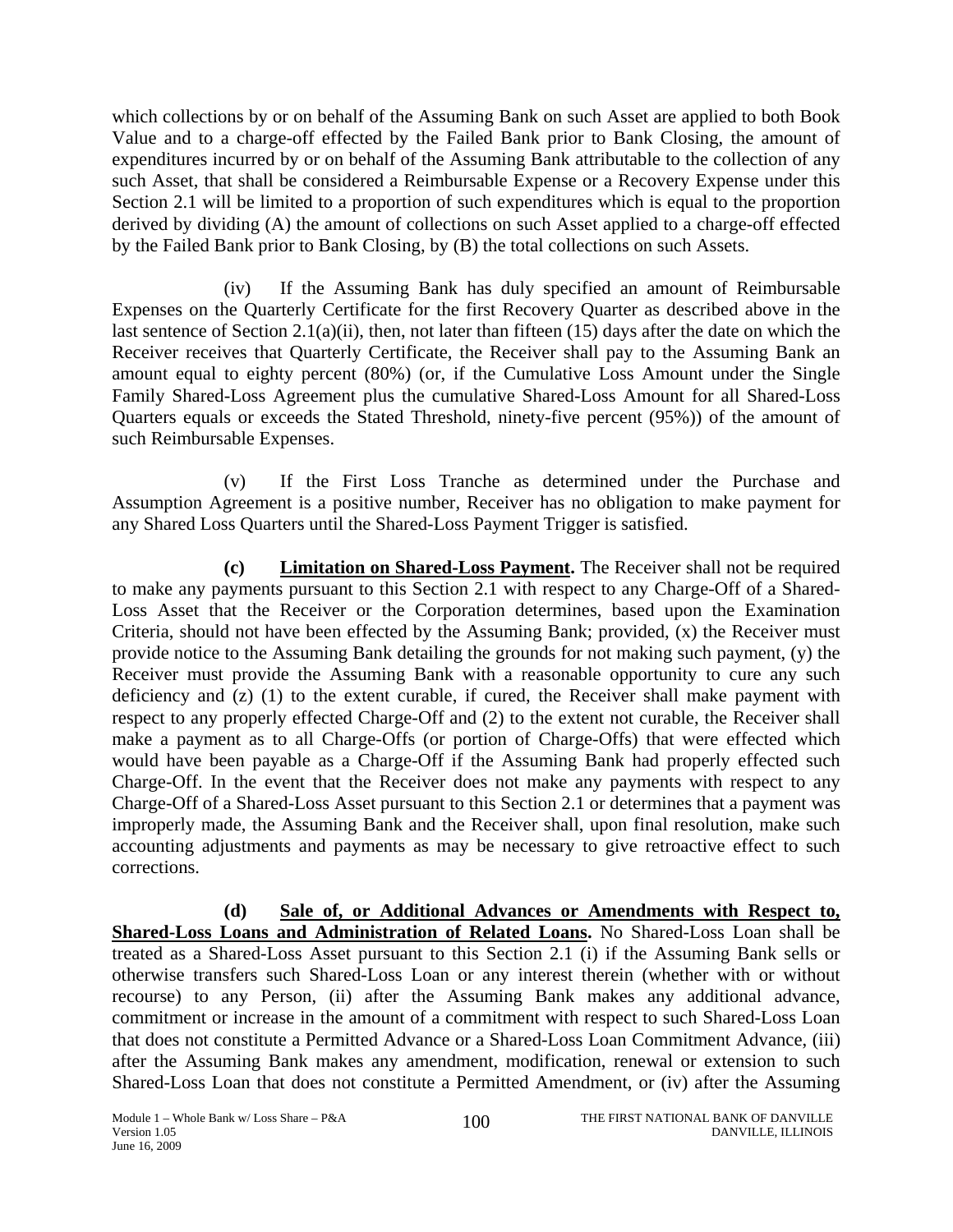Loan to the detriment of such Shared-Loss Asset to which such loan is related; provided, that Bank has managed, administered or collected any "Related Loan" (as such term is defined in Section 3.4 of Article III of this Commercial Shared-Loss Agreement) in any manner which would have the effect of increasing the amount of any collections with respect to the Related any such Shared-Loss Loan that has been the subject of Charge-Offs prior to the taking of any action described in clause (i), (ii), or (iii) or (iv) of this Section 2.1(d) by the Assuming Bank shall be treated as a Shared-Loss Asset pursuant to this Section 2.1 solely for the purpose of treatment of Recoveries on such Charge-Offs until such time as the amount of Recoveries with respect to such Shared-Loss Asset equals such Charge-Offs.

### **(e) Option to Purchase.**

(i) In the event that the Assuming Bank determines that there is a substantial likelihood that continued efforts to collect a Shared-Loss Asset or an Asset for which a chargeoff was effected by the Failed Bank with, in either case, a Legal Balance of \$500,000 or more on the Accounting Records of the Assuming Bank will result in an expenditure, after Bank Closing, of funds by on behalf of the Assuming Bank to a third party for a specified purpose (the expenditure of which, in its best judgment, will maximize collections), which do not constitute Reimbursable Expenses or Recovery Expenses, and such expenses will exceed ten percent (10%) of the then book value thereof as reflected on the Accounting Records of the Assuming Bank, the Assuming Bank shall (i) promptly so notify the Receiver and (ii) request that such expenditure be treated as a Reimbursable Expense or Recovery Expense for purposes of this Section 2.1. (Where the Assuming Bank determines that there is a substantial likelihood that the previously mentioned situation exists with respect to continued efforts to collect a Shared-Loss Asset or an Asset for which a charge-off was effected by the Failed Bank with, in either case, a Legal Balance of less than \$1,000,000 on the Accounting Records of the Assuming Bank, the Assuming Bank may so notify the Receiver and request that such expenditure be treated as a Reimbursable Expense or Recovery Expense.) Within thirty (30) days after its receipt of such a notice, the Receiver will advise the Assuming Bank of its consent or denial, that such expenditures shall be treated as a Reimbursable Expense or Recovery Expense, as the case may be. Notwithstanding the failure of the Receiver to give its consent with respect to such expenditures, the Assuming Bank shall continue to administer such Shared-Loss Asset in accordance with Section 2.2, except that the Assuming Bank shall not be required to make such expenditures. At any time after its receipt of such a notice and on or prior to the Termination Date the Receiver shall have the right to purchase such Shared-Loss Asset or Asset as provided in Section 2.1(e)(iii), notwithstanding any consent by the Receiver with respect to such expenditure.

(ii) During the period prior to the Termination Date, the Assuming Bank shall notify the Receiver within fifteen (15) days after any of the following becomes fully or partially charged-off:

> (A) a Shared-Loss Loan having a Legal Balance (or, in the case of more than one (1) Shared-Loss Loan made to the same Obligor, a combined Legal Balance) of \$500,000 or more in circumstances in which the legal claim against the relevant Obligor survives; or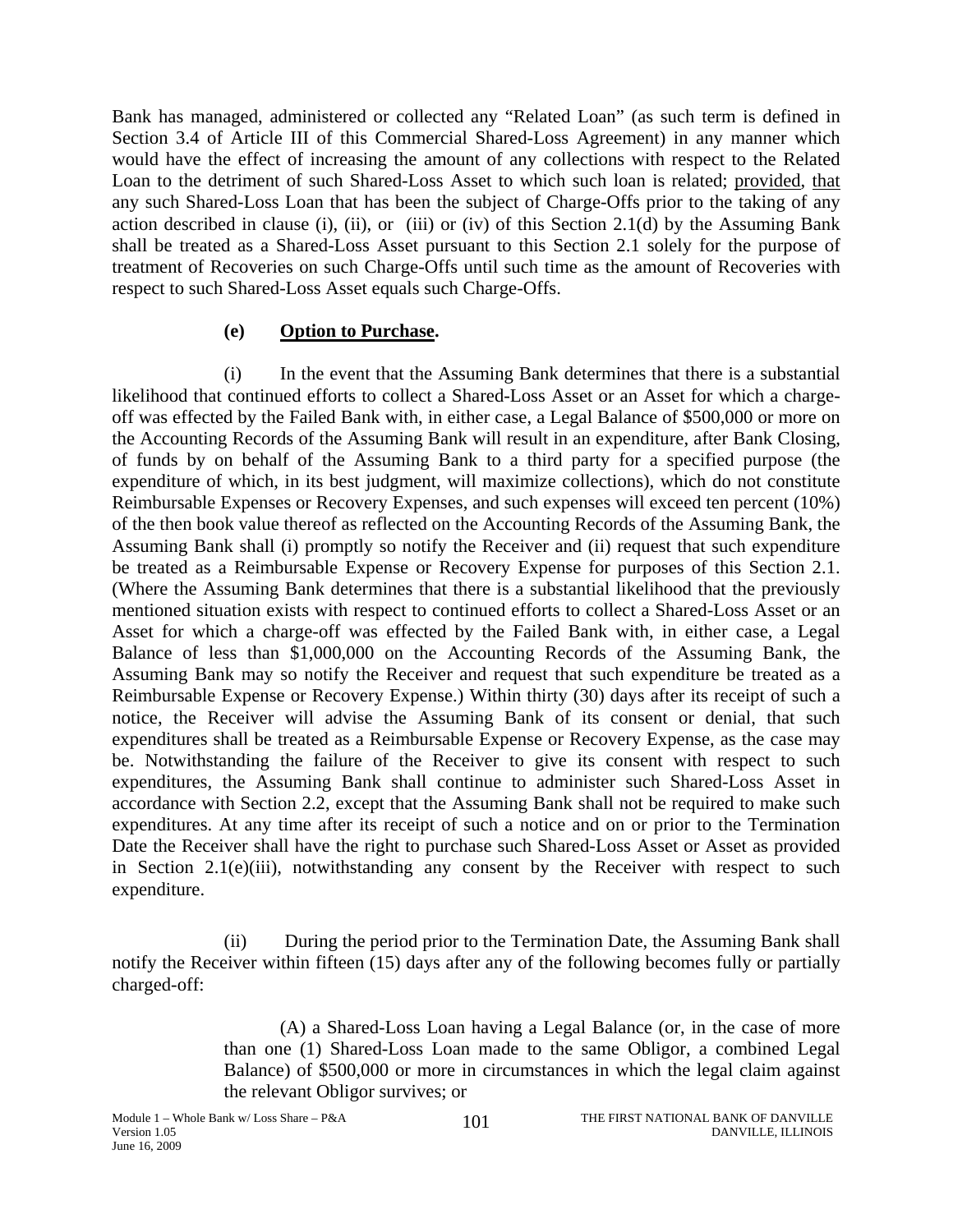(B) a Shared-Loss Loan to a director, an "executive officer" as defined in 12 C.F.R. 215.2(d), a "principal shareholder" as defined in 12 C.F.R. 215.2(l), or an Affiliate of the Assuming Bank.

(iii) If the Receiver determines in its discretion that the Assuming Bank is not diligently pursuing collection efforts with respect to any Shared-Loss Asset which has been fully or partially charged-off or written-down (including any Shared-Loss Asset which is identified or required to be identified in a notice pursuant to Section  $2.1(e)(ii)$  or any Asset for which there exists a Failed Bank Charge-Off/Write-Down, the Receiver may at its option, exercisable at any time on or prior to the Termination Date, require the Assuming Bank to assign, transfer and convey such Shared-Loss Asset or Asset to and for the sole benefit of the Receiver for a price equal to the Shared-Loss Asset Repurchase Price thereof less the Related Liability Amount with respect to any Related Liabilities related to such Shared-Loss Asset or Asset.

(iv) Not later than ten (10) days after the date upon which the Assuming Bank receives notice of the Receiver's intention to purchase or require the assignment of any Shared-Loss Asset or Asset pursuant to Section 2.1(e)(i) or (iii), the Assuming Bank shall transfer to the Receiver such Shared-Loss Asset or Asset and any Credit Files relating thereto and shall take all such other actions as may be necessary and appropriate to adequately effect the transfer of such Shared-Loss Asset or Asset from the Assuming Bank to the Receiver. Not later than fifteen (15) days after the date upon which the Receiver receives such Shared-Loss Asset or Asset and any Credit Files relating thereto, the Receiver shall pay to the Assuming Bank an amount equal to the Shared-Loss Asset Repurchase Price of such Shared-Loss Asset or Asset less the Related Liability Amount.

(v) The Receiver shall assume all Related Liabilities with respect to any Shared-Loss Asset or Asset set forth in the notice described in Section 2.1(e)(iv).

## **(f) Dispute Resolution.**

(i) (A) Any dispute as to whether a Charge-Off of a Shared-Loss Asset was made in accordance with Examination Criteria shall be resolved by the Assuming Bank's Chartering Authority. (B) With respect to any other dispute arising under the terms of this Commercial Shared-Loss Agreement which the parties hereto cannot resolve after having negotiated such matter, in good faith, for a thirty (30) day period, other than a dispute the Corporation is not permitted to submit to arbitration under the Administrative Dispute Resolution Act of 1996 ("ADRA"), as amended, such other dispute shall be resolved by determination of a review board (a "Review Board") established pursuant to Section 2.1(f). Any Review Board under this Section 2.1(f) shall follow the provisions of the Federal Arbitration Act and shall follow the provisions of the ADRA. (C) Any determination by the Assuming Bank's Chartering Authority or by a Review Board shall be conclusive and binding on the parties hereto and not subject to further dispute, and judgment may be entered on said determination in accordance with applicable arbitration law in any court having jurisdiction thereof.

(ii) A Review Board shall consist of three (3) members, each of whom shall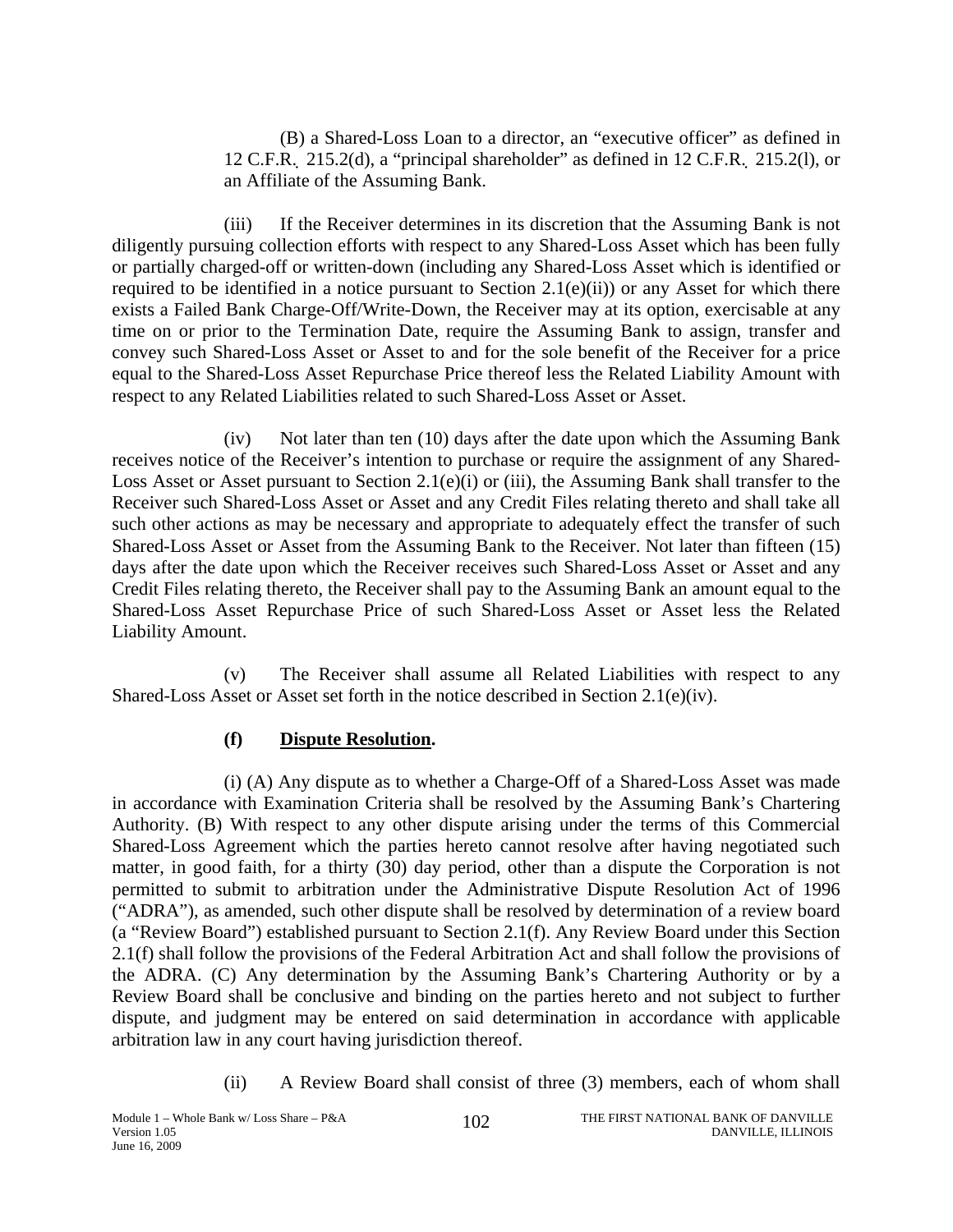have such expertise as the Corporation and the Assuming Bank agree is relevant. As appropriate, the Receiver or the Corporation (the "FDIC Party") will select one member, one member will be selected by the Assuming Bank and the third member (the "Neutral Member") will be selected by the other two members. The member of the Review Board selected by a party may be removed at any time by such party upon two (2) days' written notice to the other party of the selection of a replacement member. The Neutral Member may be removed by unanimous action of the members appointed by the FDIC Party and the Assuming Bank after two (2) days' prior written notice to the FDIC Party and the Assuming Bank of the selection of a replacement Neutral Member. In addition, if a Neutral Member fails for any reason to serve or continue to serve on the Review Board, the other remaining members shall so notify the parties to the dispute and the Neutral Member in writing that such Neutral Member will be replaced, and the Neutral Member shall thereafter be replaced by the unanimous action of the other remaining members within twenty (20) business days of that notification.

(iii) No dispute may be submitted to a Review Board by any of the parties to this Commercial Shared-Loss Agreement unless such party has provided to the other party a written notice of dispute ("Notice of Dispute"). During the forty-five (45)-day period following the providing of a Notice of Dispute, the parties to the dispute will make every effort in good faith to resolve the dispute by mutual agreement. As part of these good faith efforts, the parties should consider the use of less formal dispute resolution techniques, as judged appropriate by each party in its sole discretion. Such techniques may include, but are not limited to, mediation, settlement conference, and early neutral evaluation. If the parties have not agreed to a resolution of the dispute by the end of such forty-five (45)-day period, then, subject to the discretion of the Corporation and the written consent of the Assuming Bank as set forth in Section  $2.1(f)(i)(B)$ above, on the first day following the end of such period, the FDIC Party and the Assuming Bank shall notify each other of its selection of its member of the Review Board and such members shall be instructed to promptly select the Neutral Member of the Review Board. If the members appointed by the FDIC Party and the Assuming Bank are unable to promptly agree upon the initial selection of the Neutral Member, or a timely replacement Neutral Member as set forth in Section 2.1(f)(ii) above, the two appointed members shall apply to the American Arbitration Association ("AAA"), and such Neutral Member shall be appointed in accordance with the Commercial Arbitration Rules of the AAA.

(iv) The resolution of a dispute pursuant to this Section 2.1(f) shall be governed by the Commercial Arbitration Rules of the AAA to the extent that such rules are not inconsistent with this Section 2.1(f). The Review Board may modify the procedures set forth in such rules from time to time with the prior approval of the FDIC Party and the Assuming Bank.

(v) Within fifteen (15) days after the last to occur of the final written submissions of both parties, the presentation of witnesses, if any, and oral presentations, if any, the Review Board shall adopt the position of one of the parties and shall present to the parties a written award regarding the dispute. The determination of any two (2) members of a Review Board will constitute the determination of such Review Board.

(vi) The FDIC Party and the Assuming Bank will each pay the fees and expenses of the member of the Review Board selected by it. The FDIC Party and Assuming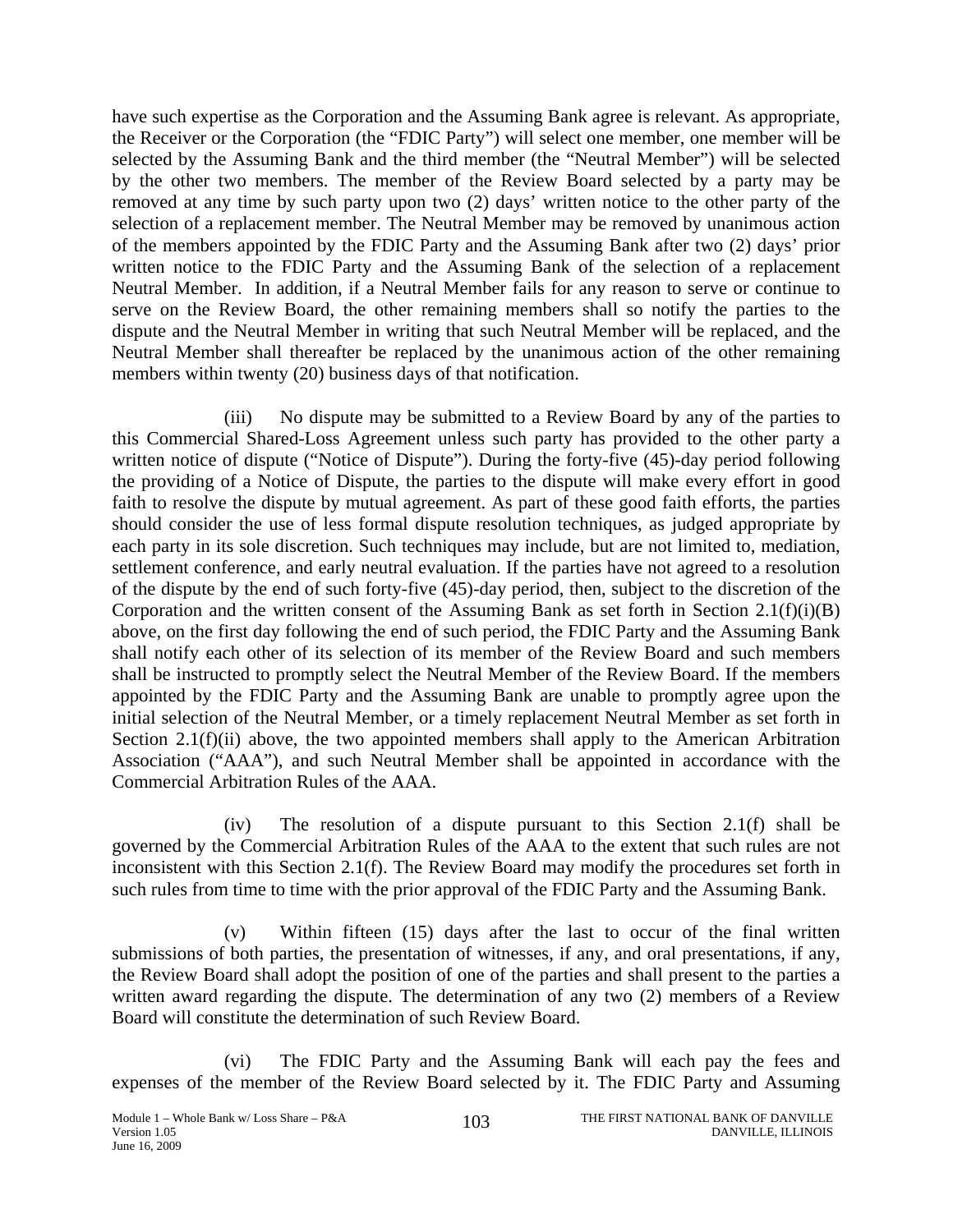Bank will share equally the fees and expenses of the Neutral Member. No such fees or expenses incurred by or on behalf of the Assuming Bank shall be subject to reimbursement by the FDIC Party under this Commercial Shared-Loss Agreement or otherwise.

(vii) Each party will bear all costs and expenses incurred by it in connection with the submission of any dispute to a Review Board. No such costs or expenses incurred by or on behalf of the Assuming Bank shall be subject to reimbursement by the FDIC Party under this Commercial Shared-Loss Agreement or otherwise. The Review Board shall have no authority to award costs or expenses incurred by either party to these proceedings.

(viii) Any dispute resolution proceeding held pursuant to this Section 2.1(f) shall not be public. In addition, each party and each member of any Review Board shall strictly maintain the confidentiality of all issues, disputes, arguments, positions and interpretations of any such proceeding, as well as all information, attachments, enclosures, exhibits, summaries, compilations, studies, analyses, notes, documents, statements, schedules and other similar items associated therewith, except as the parties agree in writing or such disclosure is required pursuant to law, rule or regulation. Pursuant to ADRA, dispute resolution communications may not be disclosed either by the parties or by any member of the Review board unless:

- (1) all parties to the dispute resolution proceeding agree in writing;
- (2) the communication has already been made public;
- (3) the communication is required by statute, rule or regulation to be made public;

or

(4) a court determines that such testimony or disclosure is necessary to prevent a manifest injustice, help establish a violation of the law or prevent harm to the public health or safety, or of sufficient magnitude in the particular case to outweigh the integrity of dispute resolution proceedings in general by reducing the confidence of parties in future cases that their communications will remain confidential.

(ix) Any dispute resolution proceeding pursuant to this Section 2.1(f) (whether as a matter of good faith negotiations, by resort to a Review Board, or otherwise) is a compromise negotiation for purposes of the Federal Rules of Evidence and state rules of evidence. The parties agree that all proceedings, including any statement made or document prepared by any party, attorney or other participants are privileged and shall not be disclosed in any subsequent proceeding or document or construed for any purpose as an admission against interest. Any document submitted and any statements made during any dispute resolution proceeding are for settlement purposes only. The parties further agree not to subpoena any of the members of the Review Board or any documents submitted to the Review Board. In no event will the Neutral Member voluntarily testify on behalf of any party.

(x) No decision, interpretation, determination, analysis, statement, award or other pronouncement of any Review Board shall constitute precedent as regards any subsequent proceeding (whether or not such proceeding involves dispute resolution under this Commercial Shared-Loss Agreement) nor shall any Review Board be bound to follow any decision, interpretation, determination, analysis, statement, award or other pronouncement rendered by any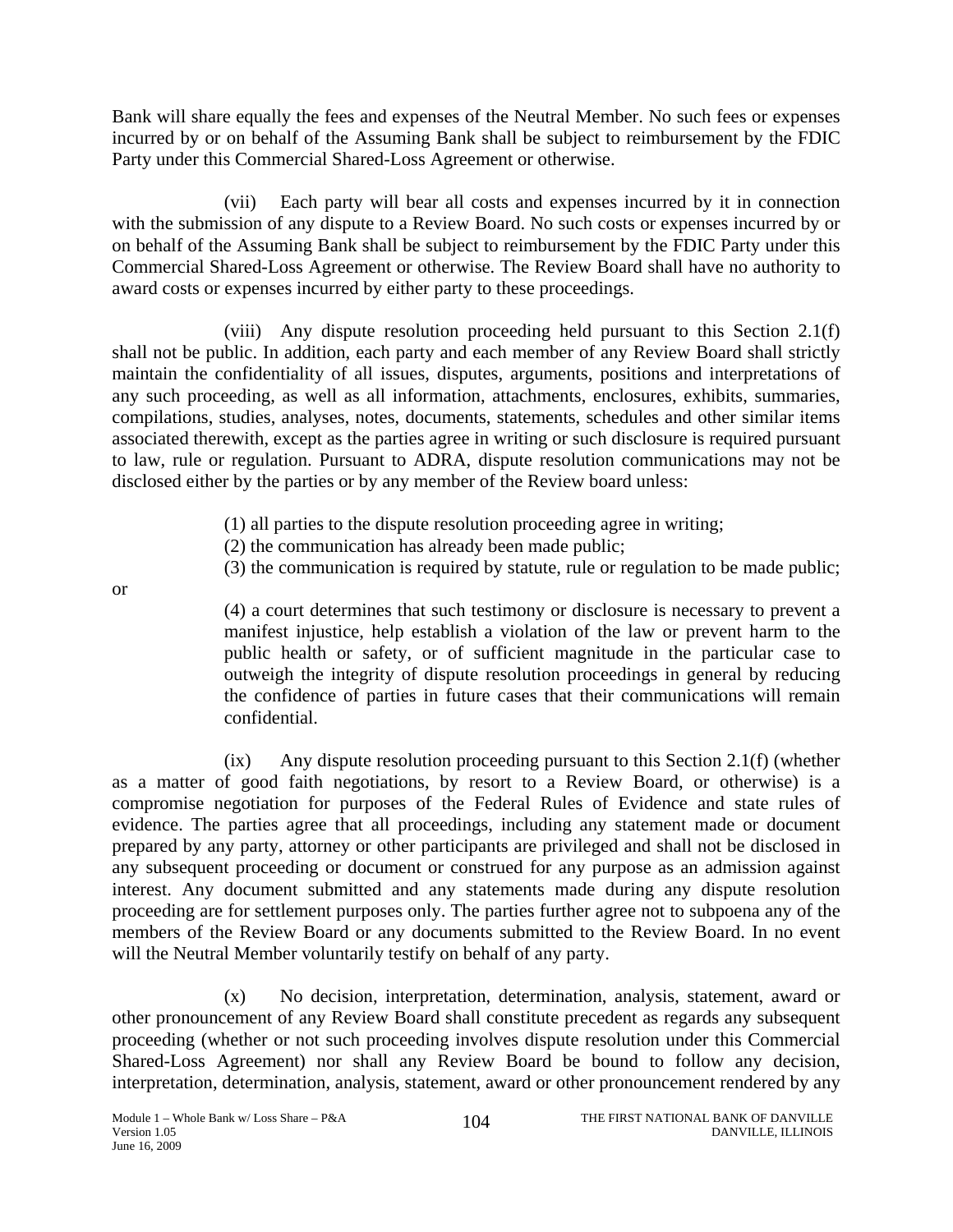previous Review Board or any other previous dispute resolution panel which may have convened in connection with a transaction involving other failed financial institutions or Federal assistance transactions.

(xi) The parties may extend any period of time in this Section 2.1(f) by mutual agreement. Notwithstanding anything above to the contrary, no dispute shall be submitted to a Review Board until each member of the Review Board, and any substitute member, if applicable, agrees to be bound by the provisions of this Section 2.1(f) as applicable to members of a Review Board. Prior to the commencement of the Review Board proceedings, or, in the case of a substitute Neutral Member, prior to the re-commencement of such proceedings subsequent to that substitution, the Neutral Member shall provide a written oath of impartiality.

(xii) For the avoidance of doubt, and notwithstanding anything herein to the contrary, in the event any notice of dispute is provided to a party under this Section 2.1(g) prior to the Termination Date, the terms of this Commercial Shared-Loss Agreement shall remain in effect with respect to any such items set forth in such notice until such time as any such dispute with respect to such item is finally resolved.

**2.2 Administration of Shared-Loss Assets.** The Assuming Bank shall at all times prior to the Termination Date comply with the Rules Regarding the Administration of Shared-Loss Assets as set forth in Article III of this Commercial Shared-Loss Agreement.

# **2.3 Auditor Report; Right to Audit.**

(a) Within ninety (90) days after the end of each fiscal year from and including the fiscal year during which Bank Closing falls to and including the calendar year during which the Termination Date falls, the Assuming Bank shall deliver to the Corporation and to the Receiver a report signed by its independent public accountants stating that they have reviewed the terms of this Commercial Shared-Loss Agreement and that, in the course of their annual audit of the Assuming Bank's books and records, nothing has come to their attention suggesting that any computations required to be made by the Assuming Bank during such calendar year by this Article II were not made by the Assuming Bank in accordance herewith. In the event that the Assuming Bank cannot comply with the preceding sentence, it shall promptly submit to the Receiver corrected computations together with a report signed by its independent public accountants stating that, after giving effect to such corrected computations, nothing has come to their attention suggesting that any computations required to be made by the Assuming Bank during such year by this Article II were not made by the Assuming Bank in accordance herewith. In such event, the Assuming Bank and the Receiver shall make all such accounting adjustments and payments as may be necessary to give effect to each correction reflected in such corrected computations, retroactive to the date on which the corresponding incorrect computation was made.

(b) The Assuming Bank shall perform on an annual basis an internal audit of its compliance with the provisions of this Article II and shall provide the Receiver and the Corporation with copies of the internal audit reports and access to internal audit workpapers related to such internal audit.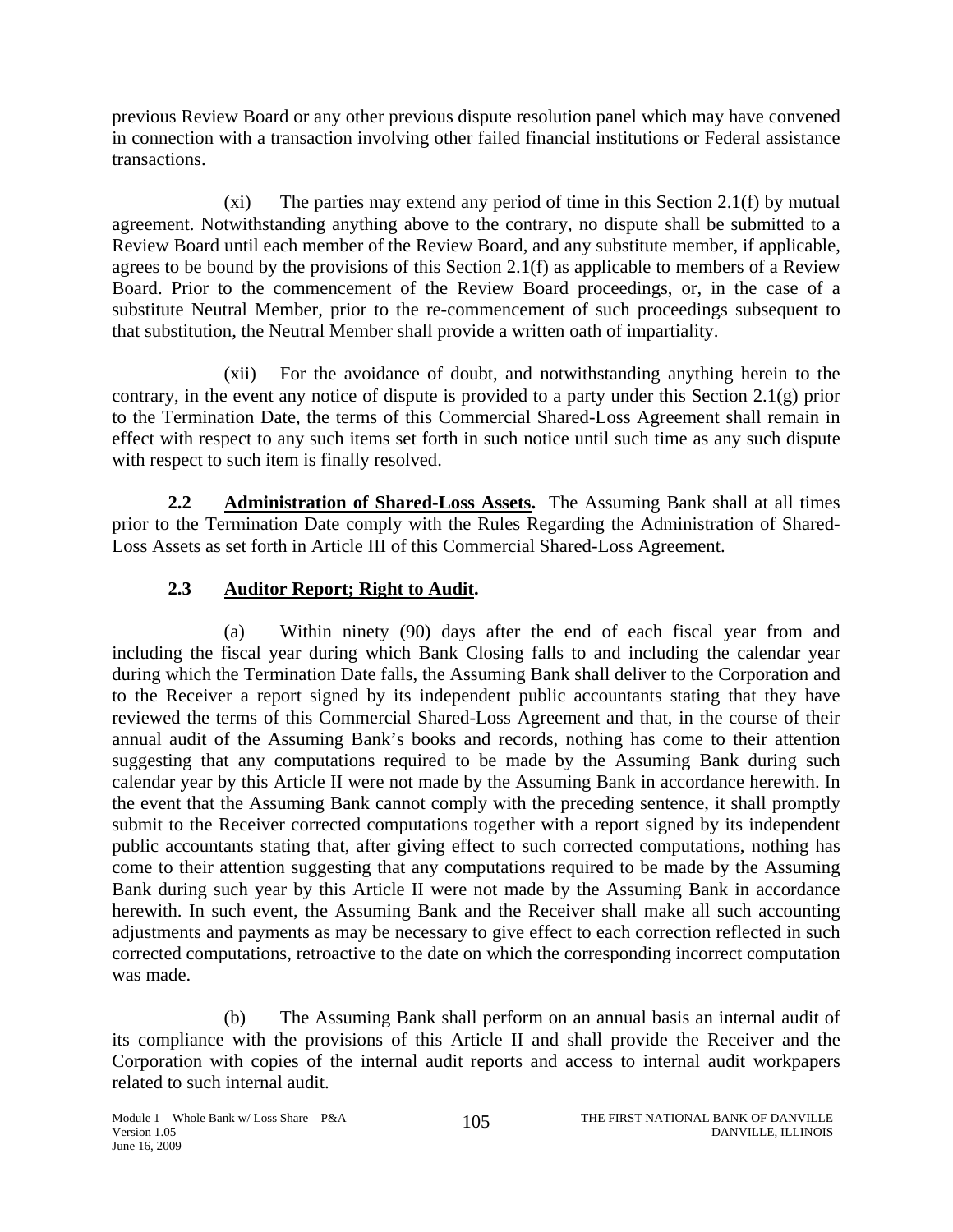(c) The Receiver or the Corporation may perform an audit to determine the Assuming Bank's compliance with the provisions of this Commercial Shared-Loss Agreement, including this Article II, at any time by providing not less than ten (10) Business Days prior written notice. The scope and duration of any such audit shall be within the discretion of the Receiver or the Corporation, as the case may be, but shall in no event be administered in a manner that unreasonably interferes with the operation of the Assuming Bank's business. The Receiver or the Corporation, as the case may be, shall bear the expense of any such audit. In the event that any corrections are necessary as a result of such an audit, the Assuming Bank and the Receiver shall make such accounting adjustments and payments as may be necessary to give retroactive effect to such corrections.

**2.4 Withholdings.** Notwithstanding any other provision in this Article II, the Receiver, upon the direction of the Director (or designee) of the Corporation's Division of Resolutions and Receiverships, may withhold payment for any amounts included in a Quarterly Certificate delivered pursuant to Section 2.1, if, in its judgment, there is a reasonable basis under the terms of this Commercial Shared-Loss Agreement for denying the eligibility of an item for which reimbursement or payment is sought under such Section. In such event, the Receiver shall provide a written notice to the Assuming Bank detailing the grounds for withholding such payment. At such time as the Assuming Bank demonstrates to the satisfaction of the Receiver that the grounds for such withholding of payment, or portion of payment, no longer exist or have been cured, then the Receiver shall pay the Assuming Bank the amount withheld which the Receiver determines is eligible for payment, within fifteen (15) Business Days. In the event the Receiver or the Assuming Bank elects to submit the issue of the eligibility of the item for reimbursement or payment for determination under the dispute resolution procedures of Section 2.1(f), then (i) if the dispute is settled by the mutual agreement of the parties in accordance with Section 2.1(f)(iii), the Receiver shall pay the amount withheld (to the extent so agreed) within fifteen (15) Business Days from the date upon which the dispute is determined by the parties to be resolved by mutual agreement, and (ii) if the dispute is resolved by the determination of a Review Board, the Receiver shall pay the amount withheld (to the extent so determined) within fifteen (15) Business Days from the date upon which the Receiver is notified of the determination by the Review Board of its obligation to make such payment. Any payment by the Receiver pursuant to this Section 2.4 shall be made together with interest on the amount thereof from the date the payment was agreed or determined otherwise to be due, at the interest rate per annum determined by the Receiver to be equal to the coupon equivalent of the three (3)-month U.S. Treasury Bill Rate in effect as of the first Business Day of each Calendar Quarter during which such interest accrues as reported in the Federal Reserve Board's Statistical Release for Selected Interest Rates H.15 opposite the caption "Auction Average - 3-Month" or, if not so reported for such day, for the next preceding Business Day for which such rate was so reported.

2.5 Books and Records. The Assuming Bank shall at all times during the term of this Commercial Shared-Loss Agreement keep books and records which fairly present all dealings and transactions carried out in connection with its business and affairs. Except as otherwise provided for in the Purchase and Assumption Agreement or this Commercial Shared-Loss Agreement, all financial books and records shall be kept in accordance with generally accepted accounting principles, consistently applied for the periods involved and in a manner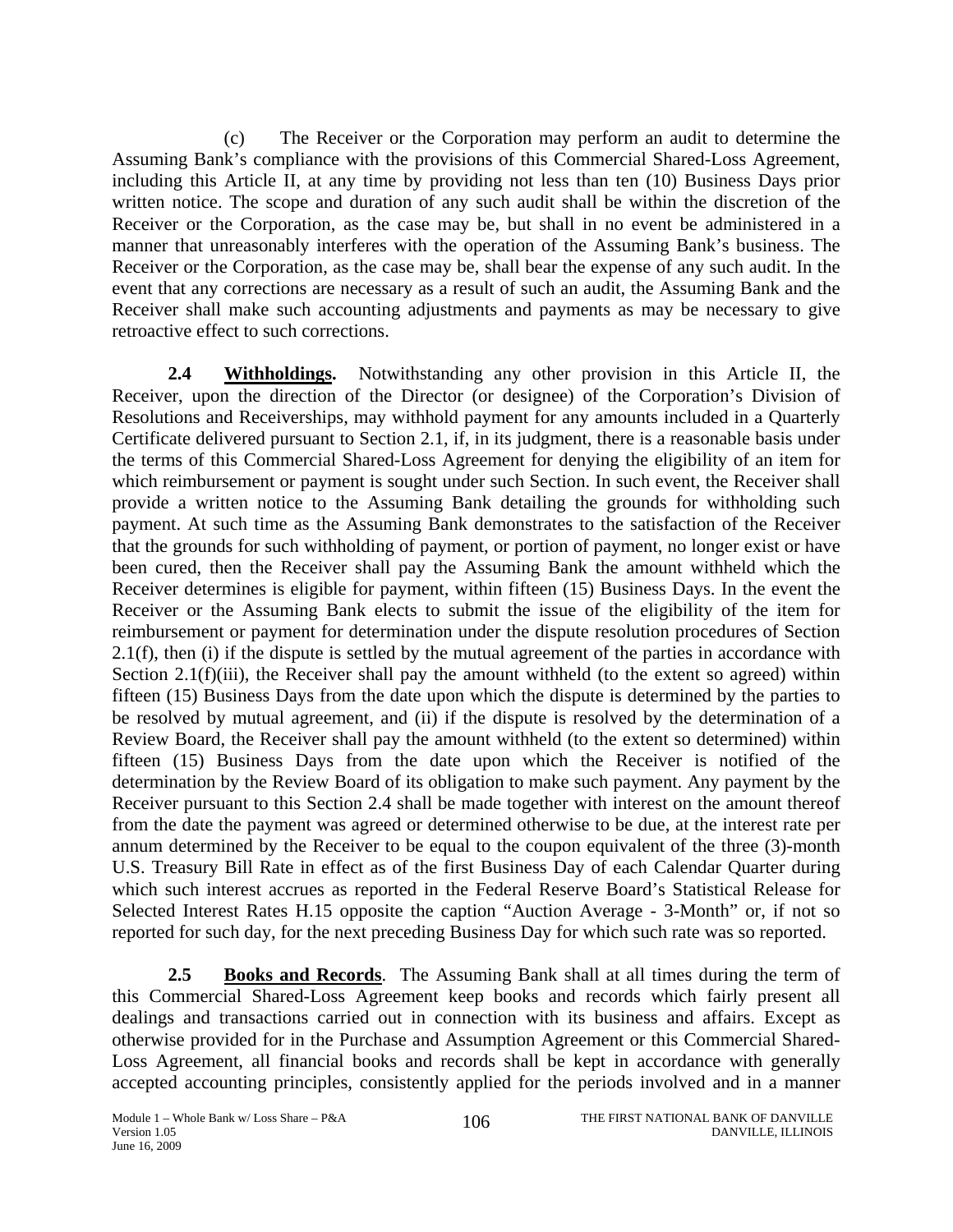such that information necessary to determine compliance with any requirement of the Purchase and Assumption Agreement or this Commercial Shared-Loss Agreement will be readily obtainable, and in a manner such that the purposes of the Purchase and Assumption Agreement or this Commercial Shared-Loss Agreement may be effectively accomplished. Without the prior written approval of the Corporation, the Assuming Bank shall not make any change in its accounting principles adversely affecting the value of the Shared-Loss Assets except as required by a change in generally accepted accounting principles. The Assuming Bank shall notify the Corporation of any change in its accounting principles affecting the Shared-Loss Assets which it believes are required by a change in generally accepted accounting principles.

**2.6 Information**. The Assuming Bank shall promptly provide to the Corporation such other information, including financial statements and computations, relating to the performance of the provisions of the Purchase and Assumption Agreement or otherwise relating to its business and affairs or this Commercial Shared-Loss Agreement, as the Corporation or the Receiver may request from time to time.

**2.7 Tax Ruling.** The Assuming Bank shall not at any time, without the Corporation's prior written consent, seek a private letter ruling or other determination from the Internal Revenue Service or otherwise seek to qualify for any special tax treatment or benefits associated with any payments made by the Corporation pursuant to the Purchase and Assumption Agreement or this Commercial Shared-Loss Agreement.

### **ARTICLE III -- RULES REGARDING THE ADMINISTRATION OF SHARED-LOSS ASSETS AND SHARED-LOSS MTM ASSETS**

**3.1 Agreement with Respect to Administration.** The Assuming Bank shall (and shall cause any of its Affiliates to which the Assuming Bank transfers any Shared-Loss Assets or Shared-Loss MTM Assets) to, or a Third Party Servicer to, manage, administer, and collect the Shared-Loss Assets and Shared-Loss MTM Assets while owned by the Assuming Bank or any Affiliate thereof during the term of this Commercial Shared-Loss Agreement in accordance with the rules set forth in this Article III ("Rules"). The Assuming Bank shall be responsible to the Receiver and the Corporation in the performance of its duties hereunder and shall provide to the Receiver and the Corporation such reports as the Receiver or the Corporation reasonably deems advisable, including but not limited to the reports required by Section 3.3 hereof, and shall permit the Receiver and the Corporation at all times to monitor the Assuming Bank's performance of its duties hereunder.

# **3.2 Duties of the Assuming Bank with Respect to Shared-Loss Assets.**

(a) In performance of its duties under these Rules, the Assuming Bank shall:

(i) manage, administer, collect and effect Charge-Offs and Recoveries with respect to each Shared-Loss Asset in a manner consistent with (A) usual and prudent business and banking practices; (B) the Assuming Bank's (or, in the case a Third Party Servicer is engaged, the Third Party Servicer's) practices and procedures including, without limitation,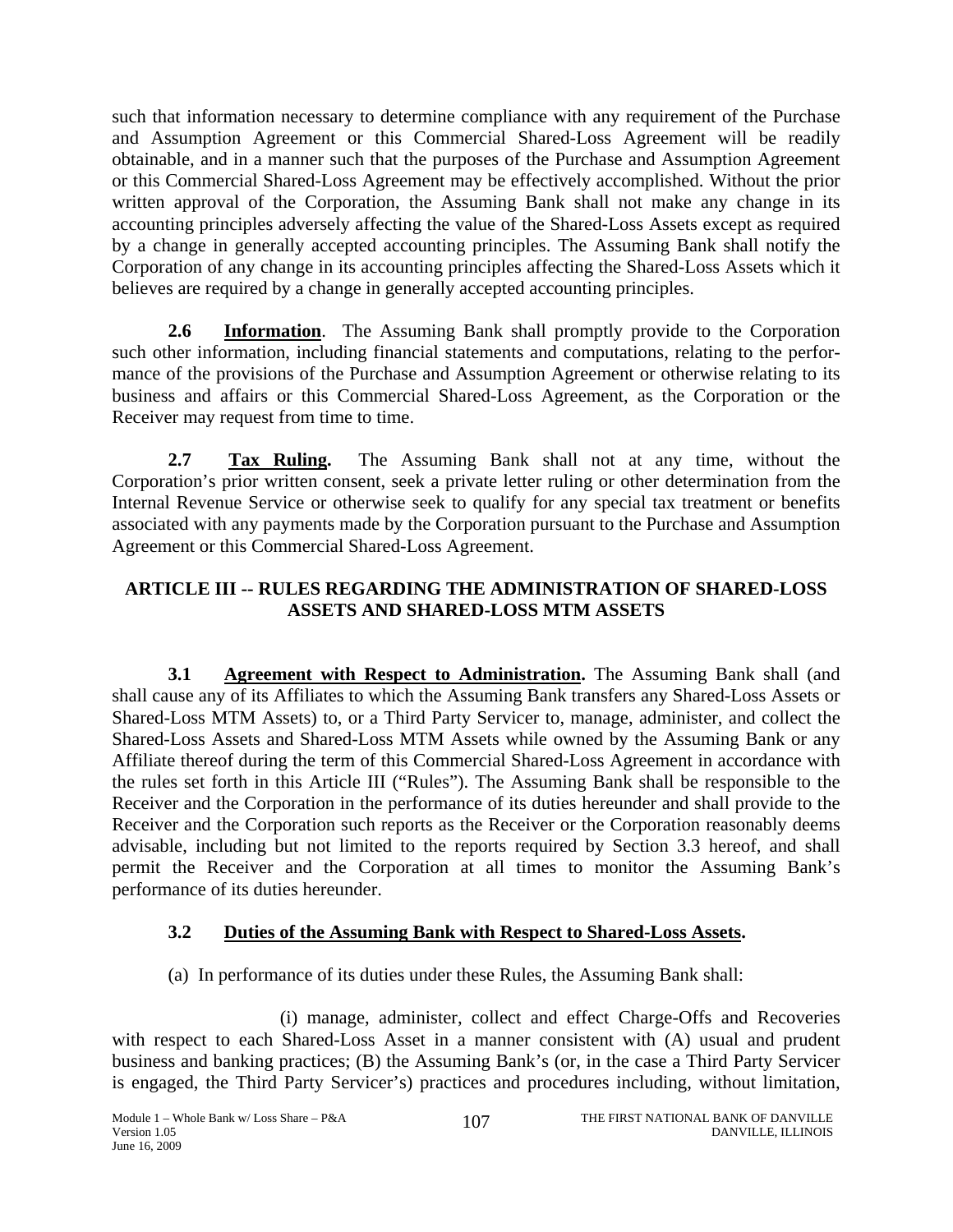the then-effective written internal credit policy guidelines of the Assuming Bank, with respect to the management, administration and collection of and taking of charge-offs and write-downs with respect to loans, other real estate and repossessed collateral that do not constitute Shared Loss Assets;

(ii) exercise its best business judgment in managing, administering, collecting and effecting Charge-Offs with respect to Shared-Loss Assets;

(iii) use its best efforts to maximize collections with respect to Shared-Loss Assets and, if applicable for a particular Shared-Loss Asset, without regard to the effect of maximizing collections on assets held by the Assuming Bank or any of its Affiliates that are not Shared-Loss Assets;

(iv) adopt and implement accounting, reporting, record-keeping and similar systems with respect to the Shared-Loss Assets, as provided in Section 3.4 hereof;

(v) retain sufficient staff to perform its duties hereunder;

(vi) provide written notification in accordance with Article IV of this Commercial Shared-Loss Agreement immediately after the execution of any contract pursuant to which any third party (other than an Affiliate of the Assuming Bank) will manage, administer or collect any of the Shared-Loss Assets, together with a copy of that contract.

(b) Any transaction with or between any Affiliate of the Assuming Bank with respect to any Shared-Loss Asset including, without limitation, the execution of any contract pursuant to which any Affiliate of the Assuming Bank will manage, administer or collect any of the Shared-Loss Assets, or any other action involving self-dealing, shall be subject to the prior written approval of the Receiver or the Corporation.

(c) The following categories of expenses shall not be deemed to be Reimbursable Expenses or Recovery Expenses:

(i) Federal, State, or local income taxes and expenses related thereto;

(ii) salaries or other compensation and related benefits of Assuming Bank employees and the employees of its Affiliates including, without limitation, any bonus, commission or severance arrangements, training, payroll taxes, dues, or travel- or relocationrelated expenses,;

(iii) the cost of space occupied by the Assuming Bank, any Affiliate thereof and their staff, the rental of and maintenance of furniture and equipment, and expenses for data processing including the purchase or enhancement of data processing systems;

(iv) except as otherwise provided herein, fees for accounting and other independent professional consultants (other than consultants retained to assess the presence, storage or release of any hazardous or toxic substance, or any pollutant or contaminant with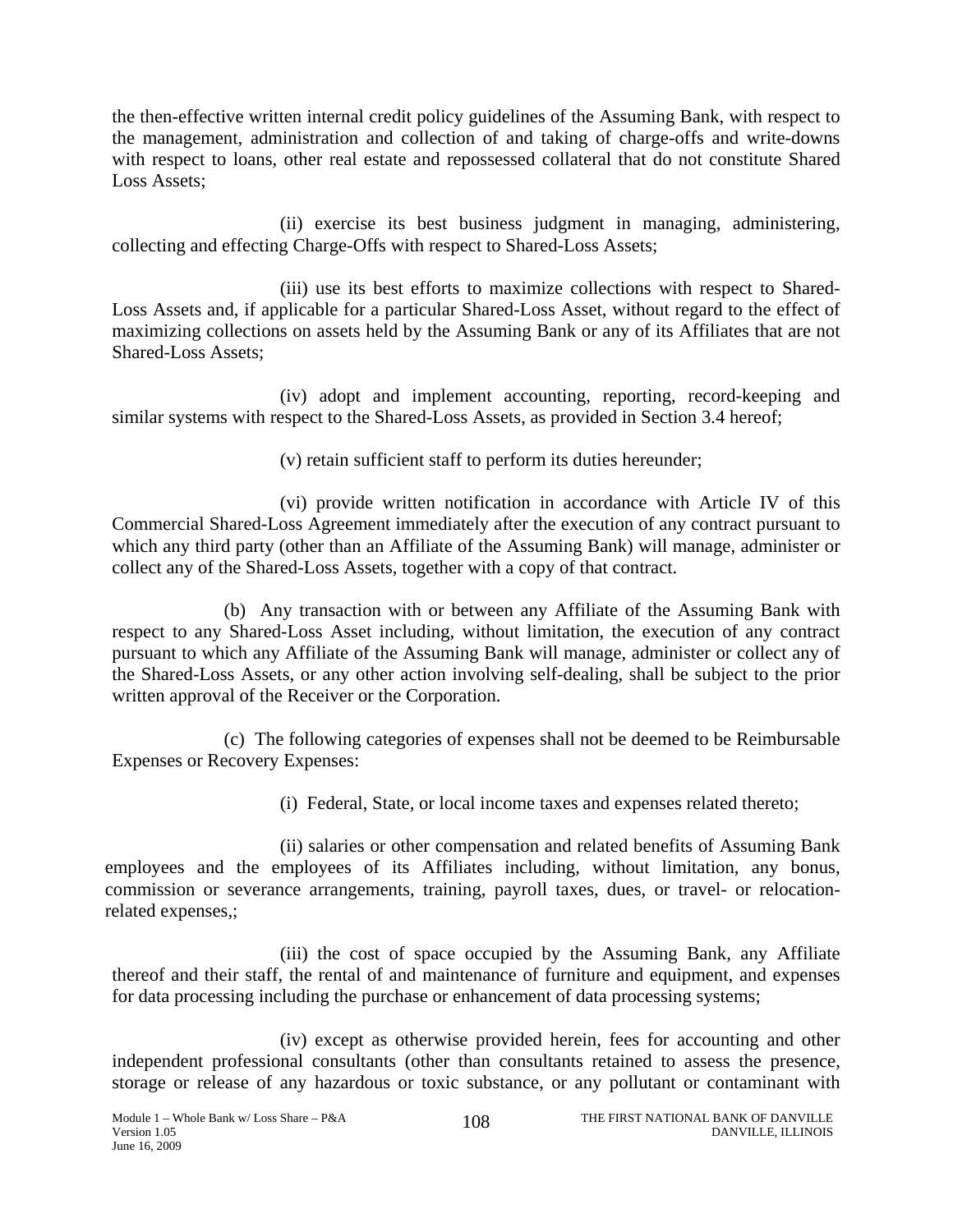respect to the collateral securing a Shared-Loss Loan that has been fully or partially charged-off); provided, that for purposes of this Section  $3.2(c)(iv)$ , fees of attorneys and appraisers engaged as necessary to assist in collections with respect to Shared-Loss Assets shall not be deemed to be fees of other independent consultants;

(v) allocated portions of any other overhead or general and administrative expense other than any fees relating to specific assets, such as appraisal fees or environmental audit fees, for services of a type the Assuming Bank does not normally perform internally;

(vi) any expense not incurred in good faith and with the same degree of care that the Assuming Bank normally would exercise in the collection of troubled assets in which it alone had an interest; and

(vii) any expense incurred for a product, service or activity that is of an extravagant nature or design.

(d) Subject to Section 3.7, the Assuming Bank shall not contract with third parties to provide services the cost of which would be a Reimbursable Expense or Recovery Expense if the Assuming Bank would have provided such services itself if the relevant Shared-Loss Assets were not subject to the loss-sharing provisions of Section 2.1 of this Commercial Shared-Loss Agreement.

# **3.3 Duties of the Assuming Bank with Respect to Shared-Loss MTM Assets.**

(a) In performance of its duties under these Rules, the Assuming Bank shall:

(i) manage, administer, collect and each Shared-Loss MTM Asset in a manner consistent with (A) usual and prudent business and banking practices; (B) the Assuming Bank's practices and procedures including, without limitation, the then-effective written internal credit policy guidelines of the Assuming Bank, with respect to the management, administration and collection of similar assets that are not Shared-Loss MTM Assets;

(ii) exercise its best business judgment in managing, administering, collecting and effecting Charge-Offs with respect to Shared-Loss MTM Assets;

(iii) use its best efforts to maximize collections with respect to Shared-Loss MTM Assets and, if applicable for a particular Shared-Loss MTM Asset, without regard to the effect of maximizing collections on assets held by the Assuming Bank or any of its Affiliates that are not Shared-Loss MTM Assets, provided that, any sale of a Shared-Loss MTM Asset shall only be made with the prior approval of the Receiver or the Corporation;

(iv) adopt and implement accounting, reporting, record-keeping and similar systems with respect to the Shared-Loss MTM Assets, as provided in Section 3.4 hereof;

(v) retain sufficient staff to perform its duties hereunder;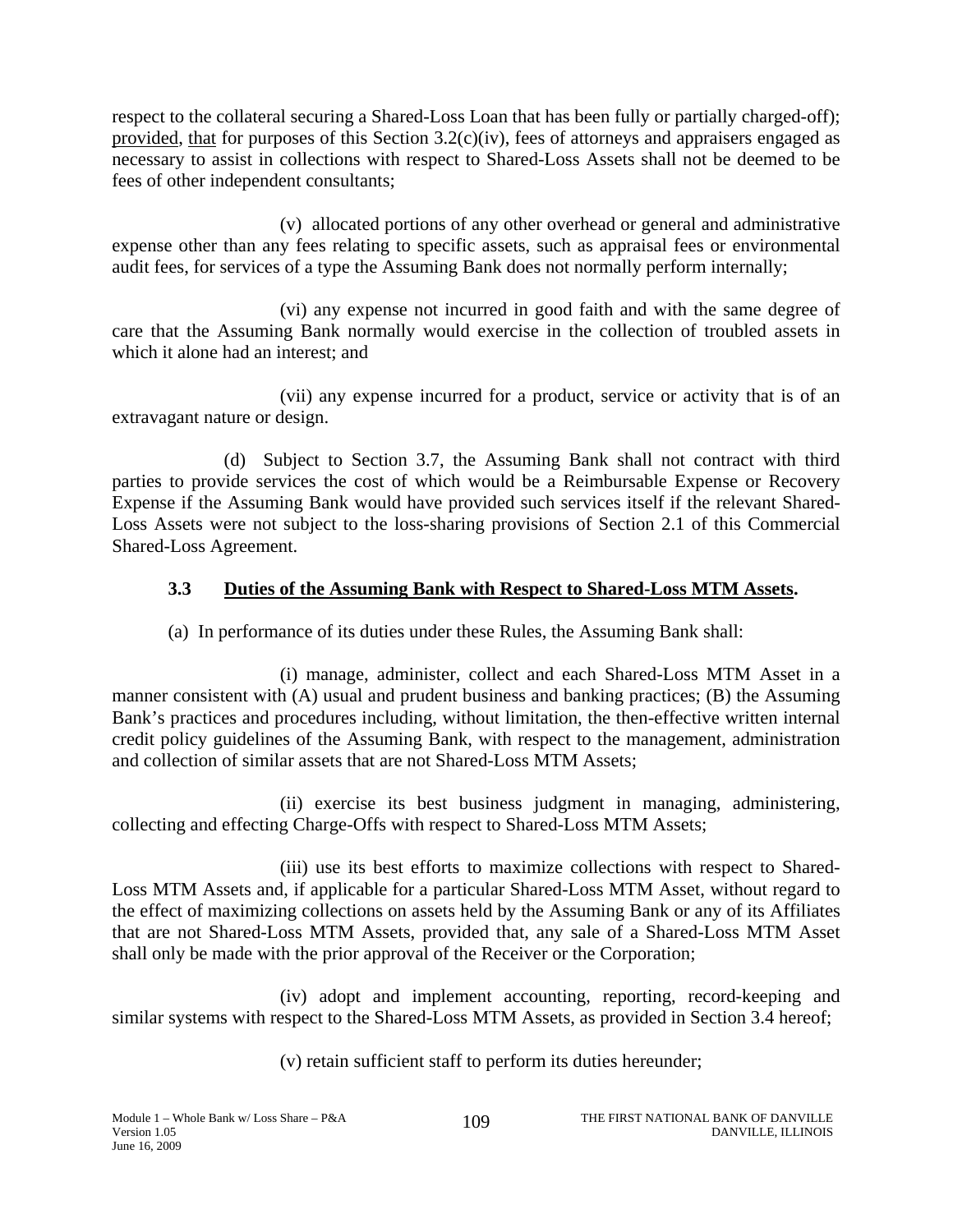(vi) provide written notification in accordance with Article IV of this Commercial Shared-Loss Agreement immediately after the execution of any contract pursuant to which any third party (other than an Affiliate of the Assuming Bank) will manage, administer or collect any of the Shared-Loss MTM Assets, together with a copy of that contract.

(b) Any transaction with or between any Affiliate of the Assuming Bank with respect to any Shared-Loss MTM Asset including, without limitation, the execution of any contract pursuant to which any Affiliate of the Assuming Bank will manage, administer or collect any of the Shared-Loss Assets, or any other action involving self-dealing, shall be subject to the prior written approval of the Receiver or the Corporation.

(c) The Assuming Bank shall not contract with third parties to provide services the cost of which would be a Reimbursable Expense or Recovery Expense if the Assuming Bank would have provided such services itself if the relevant Shared-Loss Assets were not subject to the loss-sharing provisions of Section 2.1 of this Commercial Shared-Loss Agreement.

**3.4 Records and Reports**. The Assuming Bank shall establish and maintain records on a separate general ledger, and on such subsidiary ledgers as may be appropriate to account for the Shared-Loss Assets and the Shared-Loss MTM Assets, in such form and detail as the Receiver or the Corporation may require, to enable the Assuming Bank to prepare and deliver to the Receiver or the Corporation such reports as the Receiver or the Corporation may from time to time request regarding the Shared-Loss Assets, the Shared-Loss MTM Assets and the Quarterly Certificates required by Section 2.1 of this Commercial Shared-Loss Agreement.

# **3.5 Related Loans**.

(a) The Assuming Bank shall not manage, administer or collect any "Related Loan" in any manner which would have the effect of increasing the amount of any collections with respect to the Related Loan to the detriment of the Shared-Loss Asset to which such loan is related. A "Related Loan" means any loan or extension of credit held by the Assuming Bank at any time on or prior to the end of the final Recovery Quarter that is: (i) made to the same Obligor with respect to a Loan that is a Shared-Loss Asset or with respect to a Loan from which Other Real Estate, Additional ORE or Subsidiary ORE derived, or (ii) attributable to the same primary Obligor with respect to any Loan described in clause (i) under the rules of the Assuming Bank's Chartering Authority concerning the legal lending limits of financial institutions organized under its jurisdiction as in effect on the Commencement Date, as applied to the Assuming Bank.

(b) The Assuming Bank shall prepare and deliver to the Receiver with the Quarterly Certificates for the Calendar Quarters ending June 30 and December 31 for all Shared-Loss Quarters and Recovery Quarters, a schedule of all Related Loans which are commercial loans or commercial real estate loans with Legal Balances of \$500,000 or more on the Accounting Records of the Assuming Bank as of the end of each such semi-annual period, and all other commercial loans or commercial real estate loans attributable to the same Obligor on such loans of \$500,000 or more.

#### **3.6 Legal Action; Utilization of Special Receivership Powers**. The Assuming Bank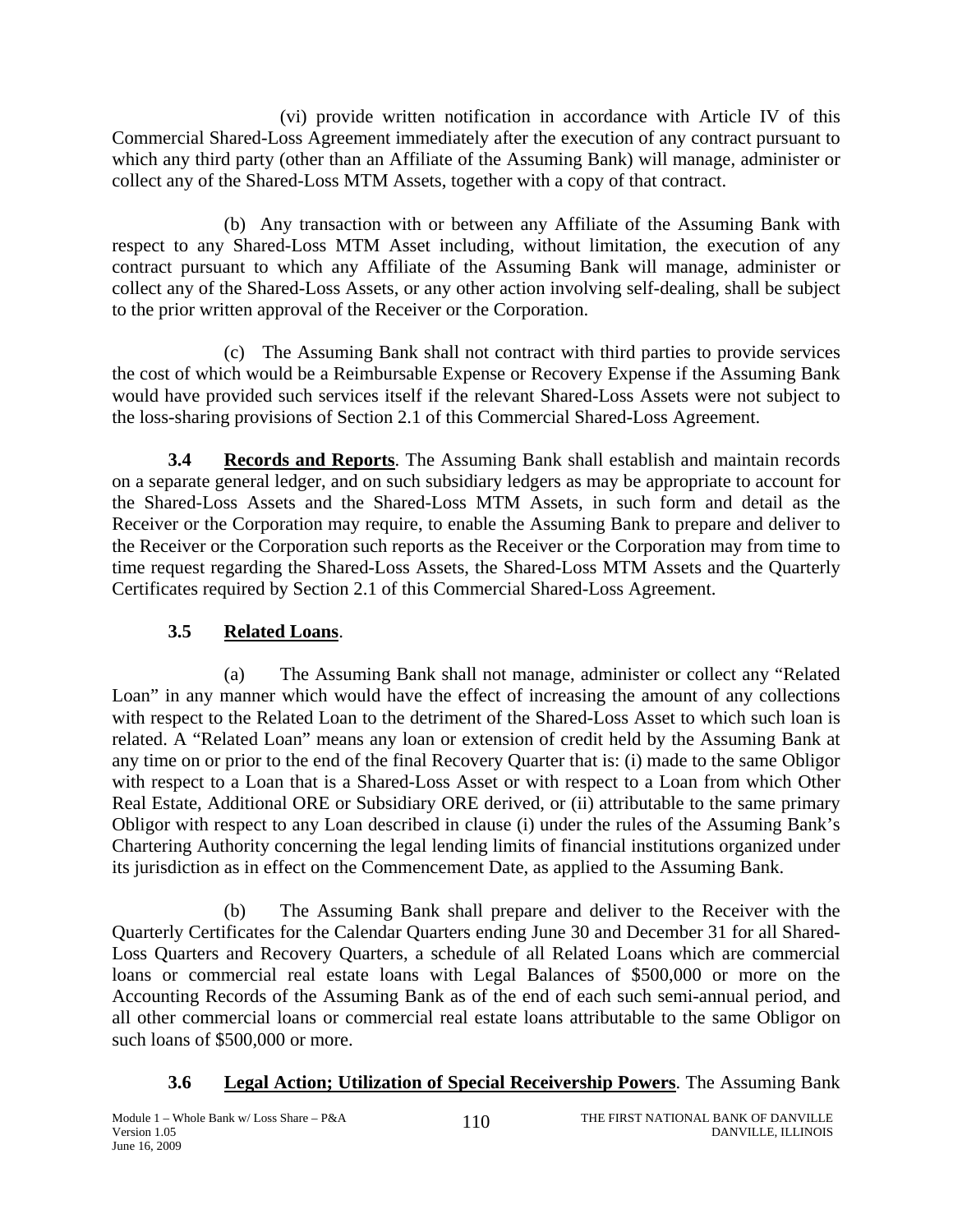shall notify the Receiver in writing (such notice to be given in accordance with Article IV below and to include all relevant details) prior to utilizing in any legal action any special legal power or right which the Assuming Bank derives as a result of having acquired a Shared-Loss Asset from the Receiver, and the Assuming Bank shall not utilize any such power unless the Receiver shall have consented in writing to the proposed usage. The Receiver shall have the right to direct such proposed usage by the Assuming Bank and the Assuming Bank shall comply in all respects with such direction. Upon request of the Receiver, the Assuming Bank will advise the Receiver as to the status of any such legal action. The Assuming Bank shall immediately notify the Receiver of any judgment in litigation involving any of the aforesaid special powers or rights.

**3.7** Third-Party Servicer. The Assuming Bank may perform any of its obligations and/or exercise any of its rights under this Commercial Shared-Loss Agreement through or by one or more Third Party Servicers, who may take actions and make expenditures as if any such Third-Party Servicer was the Assuming Bank hereunder (and, for the avoidance of doubt, such expenses incurred by any such Third-Party Servicer on behalf of the Assuming Bank shall be Reimbursable Expenses or Recovery Expenses, as the case may be, to the same extent such expenses would so qualify if incurred by the Assuming Bank); provided, however, that the use thereof by the Assuming Bank shall not release the Assuming Bank of any obligation or liability hereunder.

#### **ARTICLE IV -- PORTFOLIO SALE**

**4.1 Assuming Bank Portfolio Sales of Remaining Shared-Loss Assets**. The Assuming Bank shall have the right with the concurrence of the Receiver, commencing as of the first day of the third to last Shared-Loss Quarter, to liquidate for cash consideration, in one or more transactions, all or a portion of Shared-Loss Assets held by the Assuming Bank ("Portfolio Sales"). If the Assuming Bank exercises its option under this Section 4.1, it must give thirty (30) days notice in writing to the Receiver setting forth the details and schedule for the Portfolio Sale which shall be conducted by means of sealed bid sales to third parties, not including any of the Assuming Bank's affiliates, contractors, or any affiliates of the Assuming Bank's contractors.

**4.2 Calculation of Sale Gain or Loss**. For Shared-Loss Assets gain or loss on the sales under Section 4.1 will be calculated as the sale price received by the Assuming Bank less the book value of the remaining Shared-Loss Assets.

#### **ARTICLE V -- LOSS-SHARING NOTICES GIVEN TO CORPORATION AND/OR RECEIVER**

As a supplement to the notice provisions contained in Section 13.7 of the Purchase and Assumption Agreement, any notice, request, demand, consent, approval, or other communication (a "Notice") given to the Corporation and/or the Receiver in the loss-sharing context shall be given as follows:

**5.1** With respect to a Notice under Section 2 and Sections 3.1-3.5 of this Commercial Shared-Loss Agreement: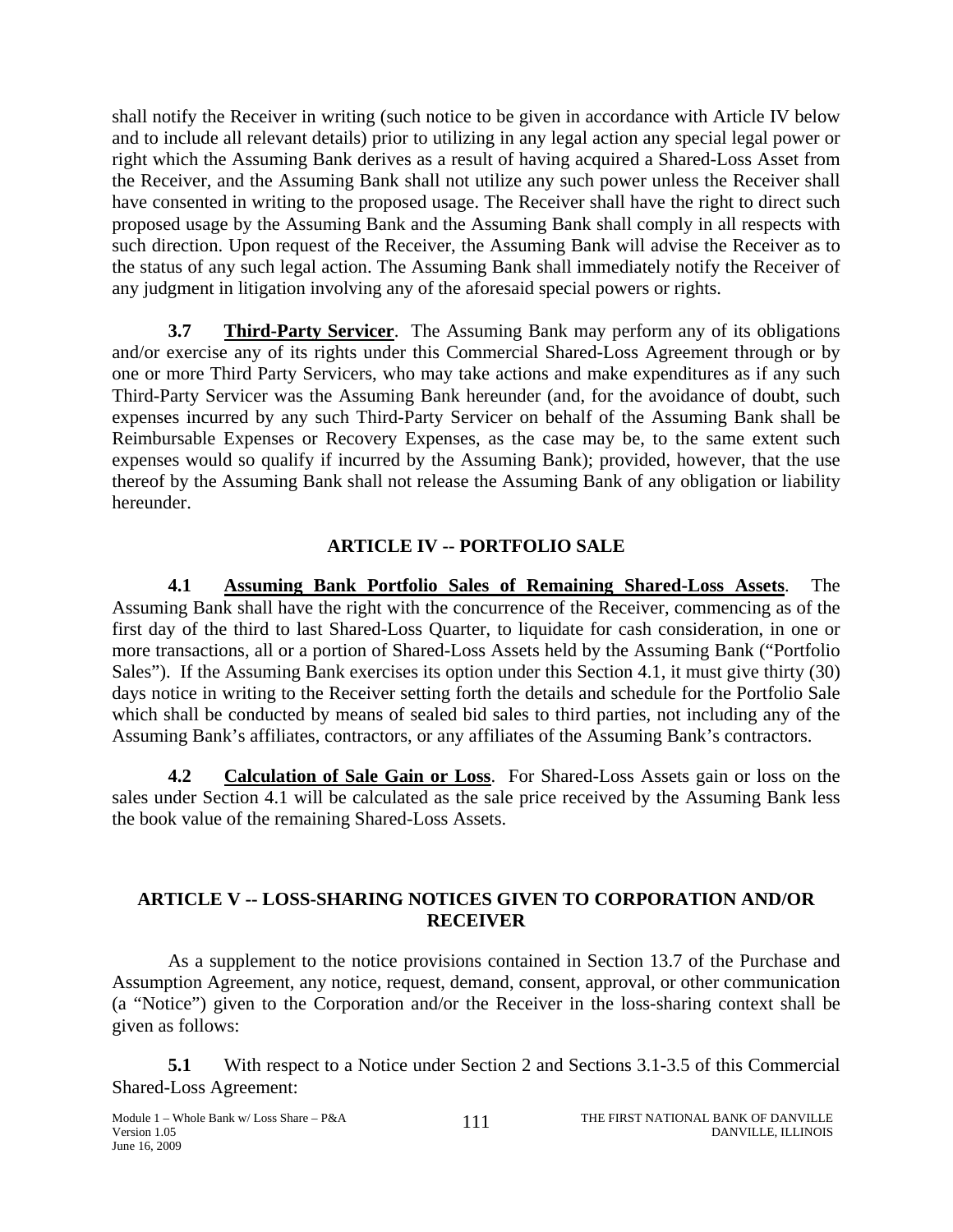Federal Deposit Insurance Corporation Division of Resolutions and Receiverships 550 17th Street, N.W. Washington, D.C. 20429

Attention: Assistant Director, Franchise and Asset Marketing

**5.2** With respect to a Notice under Section 3.6 of this Commercial Shared-Loss Agreement:

> Federal Deposit Insurance Corporation Legal Division 1601 Bryan Street Dallas, Texas 75201 Attention: Regional Counsel

with a copy to:

Federal Deposit Insurance Corporation Legal Division 550 17th Street, N.W. Washington, D.C. 20429 Attention: Senior Counsel (Special Issues Group)

#### **ARTICLE VI – MISCELLANEOUS**

**6.1 Expenses**. Except as otherwise expressly provided herein, all costs and expenses incurred by a party hereto in connection with this Commercial Shared-Loss Agreement shall be borne by such party whether or not the transactions contemplated herein shall be consummated.

**6.2** Successors and Assigns; Specific Performance. All terms and provisions of this Commercial Shared-Loss Agreement shall be binding upon and shall inure to the benefit of the parties hereto only; provided, however, that, Receiver may assign or otherwise transfer this Commercial Shared-Loss Agreement (in whole or in part) to the Federal Deposit Insurance Corporation in its corporate capacity without the consent of Assuming Bank. Notwithstanding anything to the contrary contained in this Commercial Shared-Loss Agreement, except as is expressly permitted in this Section 6.2, Assuming Bank may not assign or otherwise transfer this Commercial Shared-Loss Agreement (in whole or in part) without the prior written consent of the Receiver, which consent may be granted or withheld by the Receiver in its sole discretion, and any attempted assignment or transfer in violation of this provision shall be void *ab initio.*  For the avoidance of doubt, a merger or consolidation of the Assuming Bank with and into another financial institution, the sale of all or substantially all of the assets of the Assuming Bank to another financial institution constitutes the transfer of this Commercial Shared-Loss Agreement which requires the consent of the Receiver.

**6.3 Governing Law**. This Commercial Shared-Loss Agreement shall be construed in accordance with federal law, or, if there is no applicable federal law, the laws of the State of New York, without regard to any rule of conflict of law that would result in the application of the Module 1 – Whole Bank w/ Loss Share – P&A THE FIRST NATIONAL BANK OF DANVILLE Version 1.05 DANVILLE, ILLINOIS June 16, 2009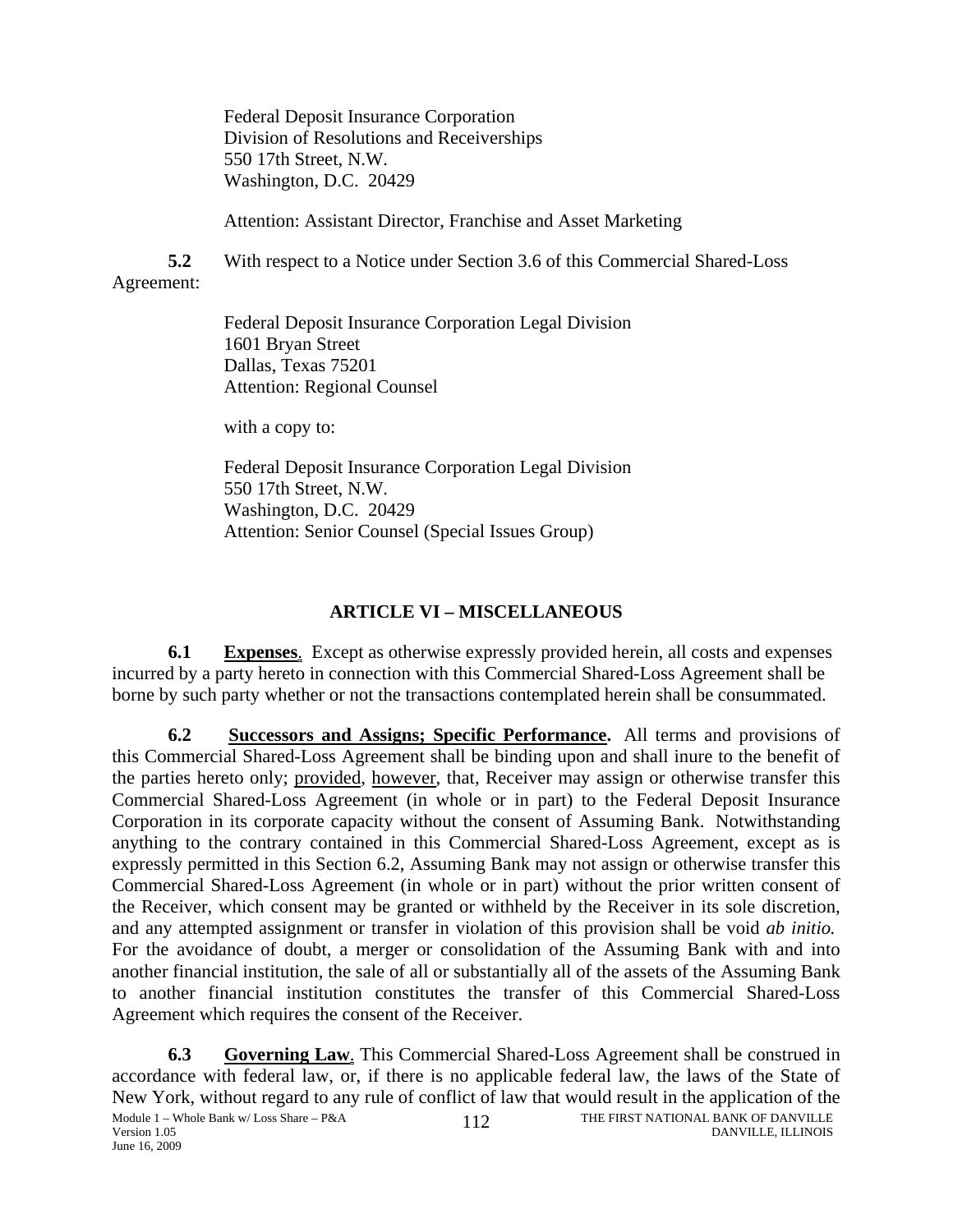substantive law of any jurisdiction other than the State of New York.

**6.4 WAIVER OF JURY TRIAL**. EACH PARTY HERETO HEREBY IRREVOCABLY AND UNCONDITIONALLY WAIVES ALL RIGHT TO TRIAL BY JURY IN OR TO HAVE A JURY PARTICIPATE IN RESOLVING ANY DISPUTE, ACTION, PROCEEDING OR COUNTERCLAIM, WHETHER SOUNDING IN CONTRACT, TORT OR OTHERWISE, ARISING OUT OF OR RELATING TO OR IN CONNECTION WITH THIS COMMERCIAL SHARED-LOSS AGREEMENT OR ANY OF THE TRANSACTIONS CONTEMPLATED HEREBY.

**6.5 Captions**. All captions and headings contained in this Commercial Shared-Loss Agreement are for convenience of reference only and do not form a part of, and shall not affect the meaning or interpretation of, this Commercial Shared-Loss Agreement.

**6.6 Entire Agreement; Amendments**. This Commercial Shared-Loss Agreement, along with the Single Family Shared-Loss Agreement and the Purchase and Assumption Agreement, including the Exhibits and any other documents delivered pursuant hereto, embody the entire agreement of the parties with respect to the subject matter hereof, and supersede all prior representations, warranties, offers, acceptances, agreements and understandings, written or oral, relating to the subject matter herein. This Commercial Shared-Loss Agreement may be amended or modified or any provision thereof waived only by a written instrument signed by both parties or their respective duly authorized agents.

**6.7 Severability**. Whenever possible, each provision of this Commercial Shared-Loss Agreement shall be interpreted in such manner as to be effective and valid under applicable law, but if any provision of this Commercial Shared-Loss Agreement is held to be prohibited by or invalid, illegal or unenforceable under applicable law, such provision shall be construed and enforced as if it had been more narrowly drawn so as not to be prohibited, invalid, illegal or unenforceable, and the validity, legality and enforceability of the remainder of such provision and the remaining provisions of this Commercial Shared-Loss Agreement shall not in any way be affected or impaired thereby.

**6.8 No Third-Party Beneficiary.** This Commercial Shared-Loss Agreement and the Exhibits hereto are for the sole and exclusive benefit of the parties hereto and their respective permitted successors and permitted assigns and there shall be no other third party beneficiaries, and nothing in Commercial Shared-Loss Agreement or the Exhibits shall be construed to grant to any other Person any right, remedy or claim under or in respect of this Commercial Shared-Loss Agreement or any provision hereof.

**6.9 Consent**. Except as otherwise provided herein, when the consent of a party is required herein, such consent shall not be unreasonably withheld or delayed.

**6.10 Rights Cumulative.** Except as otherwise expressly provided herein, the rights of each of the parties under this Commercial Shared-Loss Agreement are cumulative, may be exercised as often as any party considers appropriate and are in addition to each such party's rights under the Purchase and Sale Agreement and any of the related agreements or under law. Except as otherwise expressly provided herein, any failure to exercise or any delay in exercising